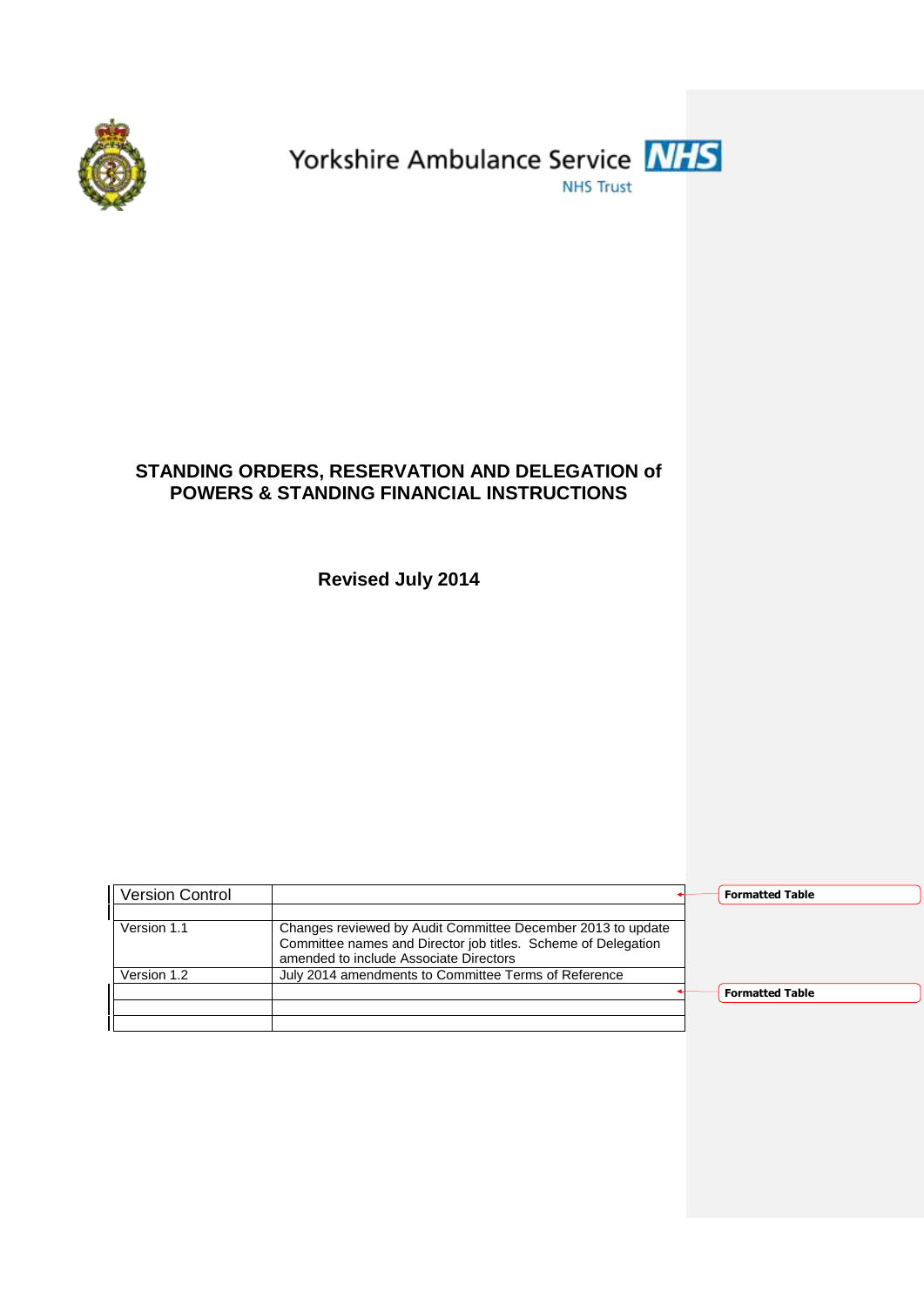# **Foreword**

Standing Orders (SOs) regulate the proceedings and business of the Trust and are part of its corporate governance arrangements. In addition, as part of accepted Codes of Conduct and Accountability arrangements, boards are expected to adopt schedules of reservation of powers and delegation of powers. These schedules are incorporated within the Trust's *Scheme of Delegation.*

These documents, together with Standing Financial Instructions, Business Conduct for Staff – Interests, Gifts, Hospitality & Sponsorship, Budgetary Control Procedures, the Fraud and Corruption Policy and the procedures for the Declaration of Interest provide a regulatory framework for the business conduct of the Trust. They fulfil the dual role of protecting the Trust's interests and protecting staff from possible accusation that they have acted less than properly.

The Standing Orders, Scheme of Delegation, Standing Financial Instructions and Budgetary Control Procedures provide a comprehensive business framework that can be applied to all activities, including those of the charitable Foundation. Members of the Board of Directors and all members of staff should be aware of the existence of and work to these documents.

YAS Standing Orders, Reservation and Delegation of Powers and Standing Financial Instructions Revised for approval 3 July 2014 Page 2 of 99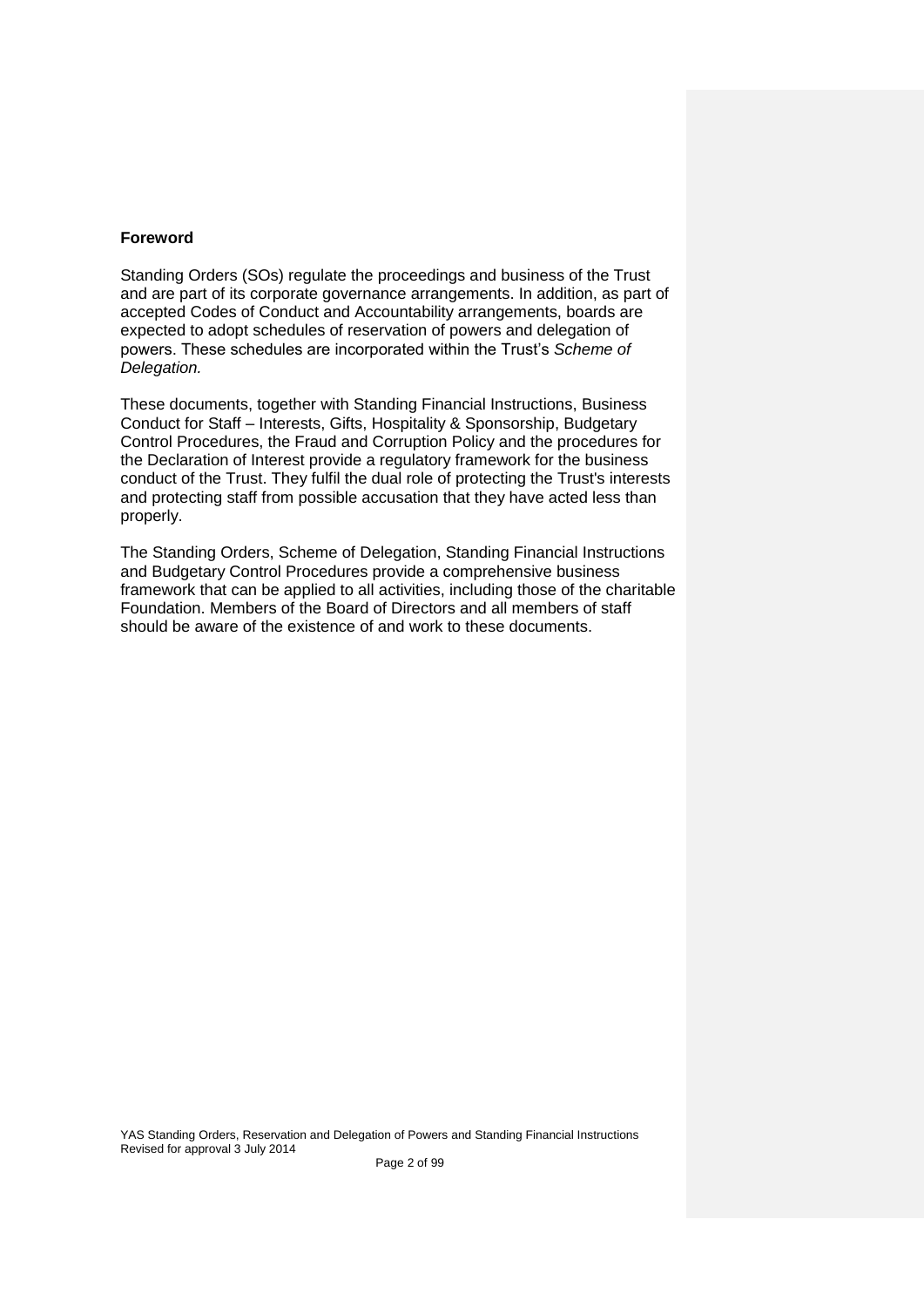# **CONTENTS**

# **FOREWORD**

# **CONTENTS**

## **SECTION A – INTERPRETATION AND DEFINITIONS FOR STANDING ORDERS AND STANDING FINANCIAL INSTRUCTIONS**

#### **SECTION B – STANDING ORDERS**

# **1. INTRODUCTION**

Statutory Framework NHS Framework Delegation of Powers

#### **2. THE BOARD OF DIRECTORS**

- 2.1 Composition of the Board
- 2.2 Appointment of the Chairman & Non-Executive Directors
- 2.3 Terms of Office of the Chairman & Non-Executive Directors
- 2.4 Appointment and Powers of Deputy-Chairman
- 2.5 Joint Directors
- $2.6$ <br> $2.7$ Function of the Board
- Corporate Role of the Board

#### **3**. **MEETINGS OF THE TRUST BOARD**

- 3.1 Calling Meetings
- 3.2 Notice of Meetings
- 3.3 Agendas
- 3.4 **Petitions**
- 3.5 Notice of Motion
- 3.6 Emergency Motions
- 3.7 Motion: Procedure at and during a meeting
- 3.8 Motion to Rescind a Resolution
- 3.9 Chair of meeting
- 3.10 Chairman's ruling
- 3.11 Quorum
- 3.12 Voting
- 3.13 Suspension of Standing Orders
- 3.14 Variation and amendment of Standing Orders
- 3.15 Waiver of Standing Orders made by the Secretary of State for Health
- 3.16 Record of Attendance
- 3.17 Minutes
- 3.18 Admission of public and the press
- 3.19 Observers at Trust meetings

#### **4. COMMITTEES AND SUB-COMMITTEES**

4.1 Appointment of Committees

YAS Standing Orders, Reservation and Delegation of Powers and Standing Financial Instructions Revised for approval 3 July 2014

Page 3 of 99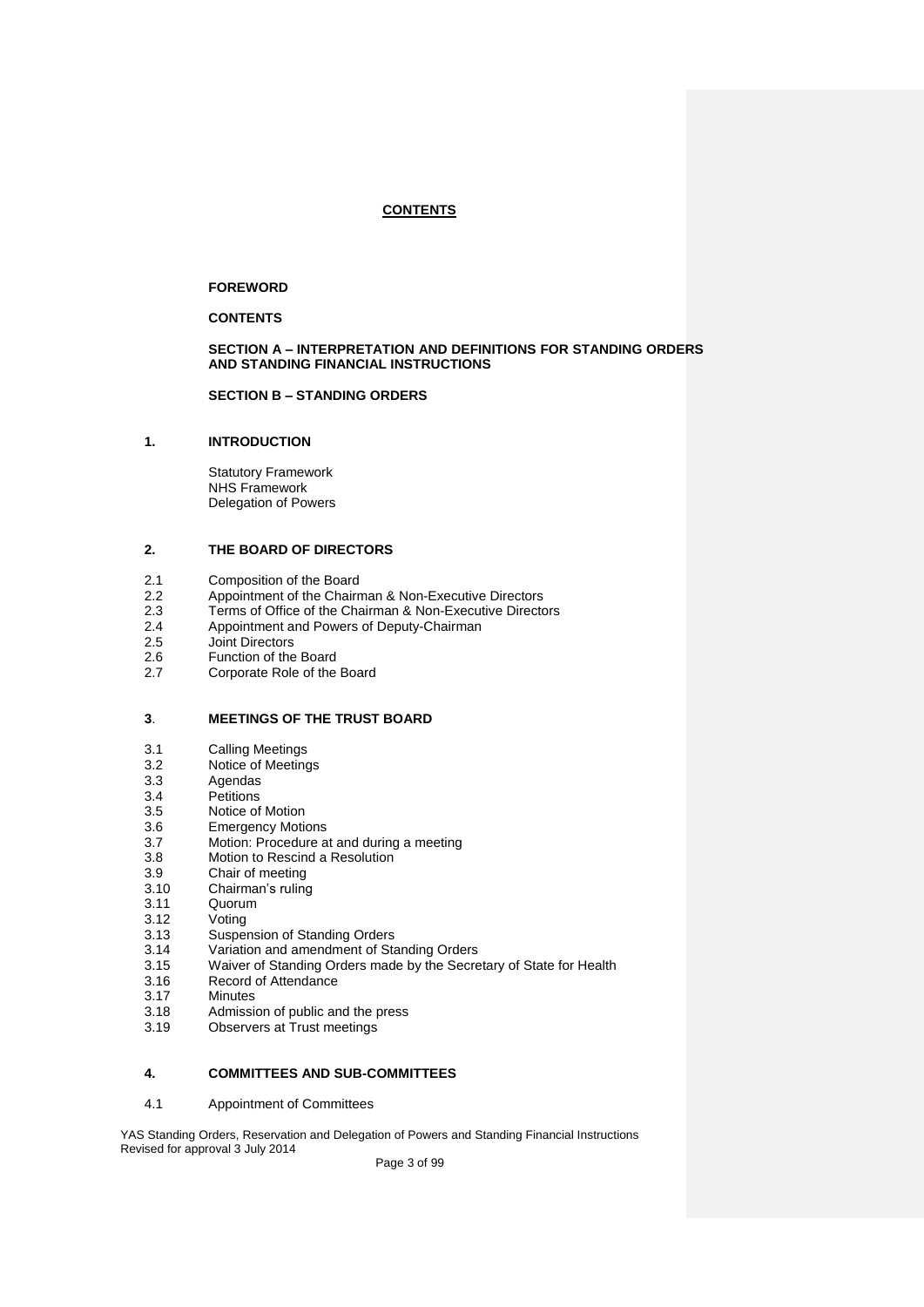# **CONTENTS**

- 4.2 Approval for Appointments to Committees
- 4.3 Appointments for Statutory functions
- 4.4 Joint Committees
- 4.5 4.6 Terms of Reference Committees to be established by the Trust Board
- 4.6.1 Audit Committee
- 4.6.2 Finance & Investment Committee
- 4.6.3 Quality Committee
- 4.6.4 Remuneration Committee
- 4.6.5. Charities Committee
- 4.6.6. Other Committees

#### **5. ARRANGEMENTS FOR THE EXERCISE OF FUNCTIONS BY DELEGATION**

- 5.1 Delegation of functions to Committees, Officers or other bodies
- 5.2 Emergency powers and urgent decisions
- 5.3 Delegation of Committees
- 5.4 Delegation to Officers
- 5.5 Scheme of Delegation
- 5.6 Interaction with other policies & regulations

#### **6. DECLARATION AND REGISTER OF INTERESTS**

- 6.1 Declaration of Interests
- 6.2 Interests which are relevant and material
- 6.3 Disclosure of Interests
- 6.4 Register of Interests
- 6.5 Exclusion from proceedings on account of pecuniary interest

# **7. STANDARDS OF BUSINESS CONDUCT**

- 7.1 Interest of Officers in Contracts
- 7.2 Canvassing of, and Recommendations by, Members in relation to appointments
- 7.3 Relatives of Members or Officers

# **8. MISCELLANEOUS**

- 8.1 Trust seal
- 8.2 Signature of documents
- 8.3 Housekeeping

# **SECTION C - RESERVATION and DELEGATION of POWERS**

**9. Reservations held by Board and Scheme of Delegation**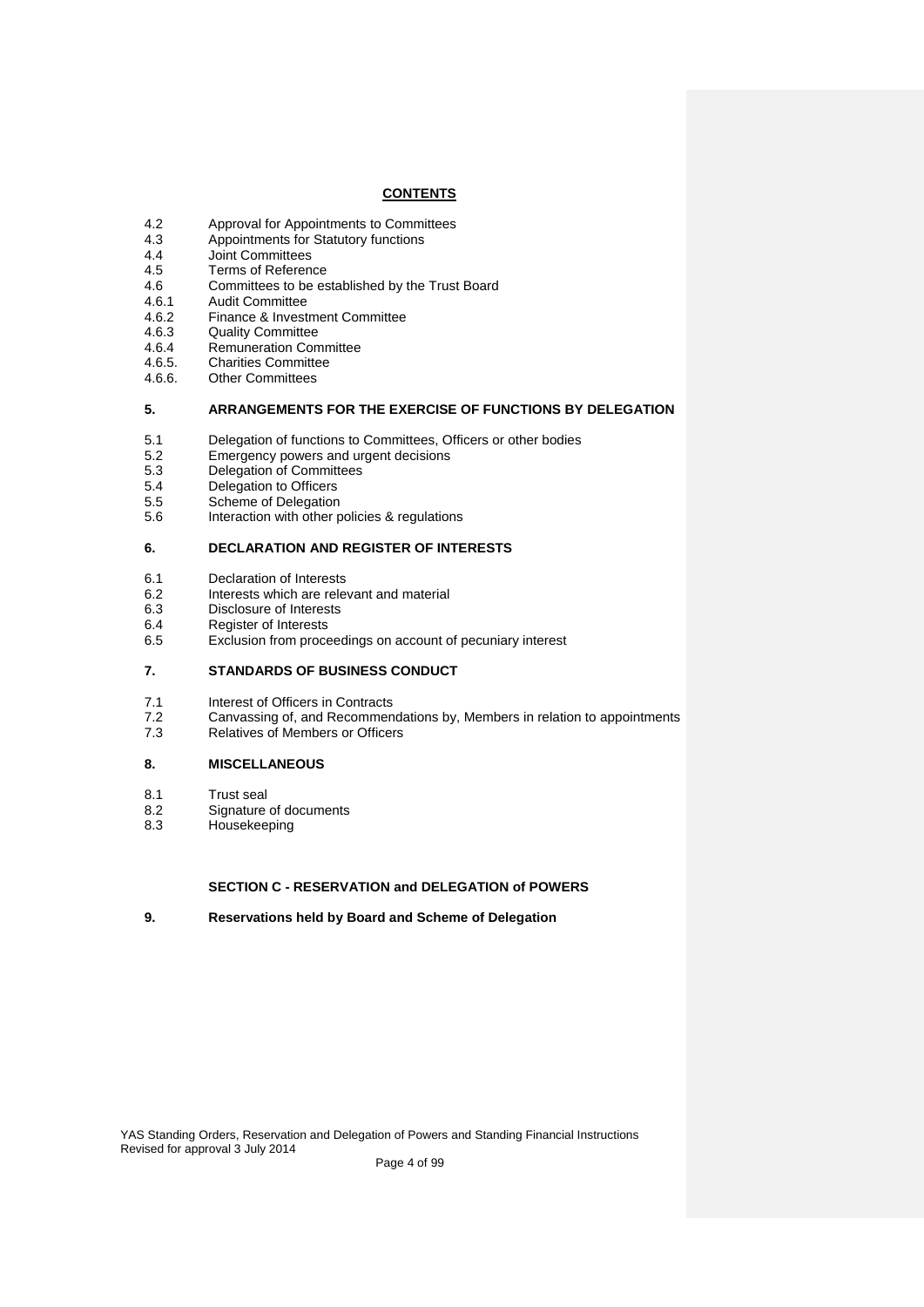## **SECTION D – STANDING FINANCIAL INSTRUCTIONS**

#### **10. INTRODUCTION**

- 10.1 General
- 10.2 Responsibilities and delegation

## **11. AUDIT**

- 11.1 Audit Committee
- 11.2 Fraud, Corruption and Bribery
- 11.3 Director of Finance & Performance
- 11.4 Internal Audit
- 11.5 External Audit
- 11.6 Security Management

#### **12. FINANCIAL GOVERNANCE**

- 12.1 Budgets
- 12.2 Non Pay Expenditure
- 12.3 Pay Expenditure
- 12.4 Capital Expenditure
- 12.5 Monitoring Returns
- 12.6 Annual Accounts and Reports
- 12.7 Bank and Government Banking Services Accounts

#### **13. TENDERING AND CONTRACTING PROCEDURE**

- 13.1 Governance
- 13.2 Formal Competitive Tendering
- 13.3 Contract Tendering Procedure
- 13.4 **Quotations**
- 13.5 Authorisation for Tenders and Competitive Quotations
- 13.6 Tendering for Disposals
- 13.7 Tendering for In House Services

#### **14. SPECIFIC AREAS REQUIRING INSTRUCTION**

- 14.1 Contracts (including Service Level Agreements)
- 14.2 Commissioning
- 14.3 Financial Framework
- 14.4 Stores & Receipt of Goods
- 14.5 Disposals & Condemnations, Losses and Special Payments
- 14.6 Information Technology
- 14.7 Patient Property
- 14.8 Funds Held on Trust
- 14.9 Acceptance of Gifts by Staff
- 14.10 Retention of Records
- 14.11 Risk Management and Insurance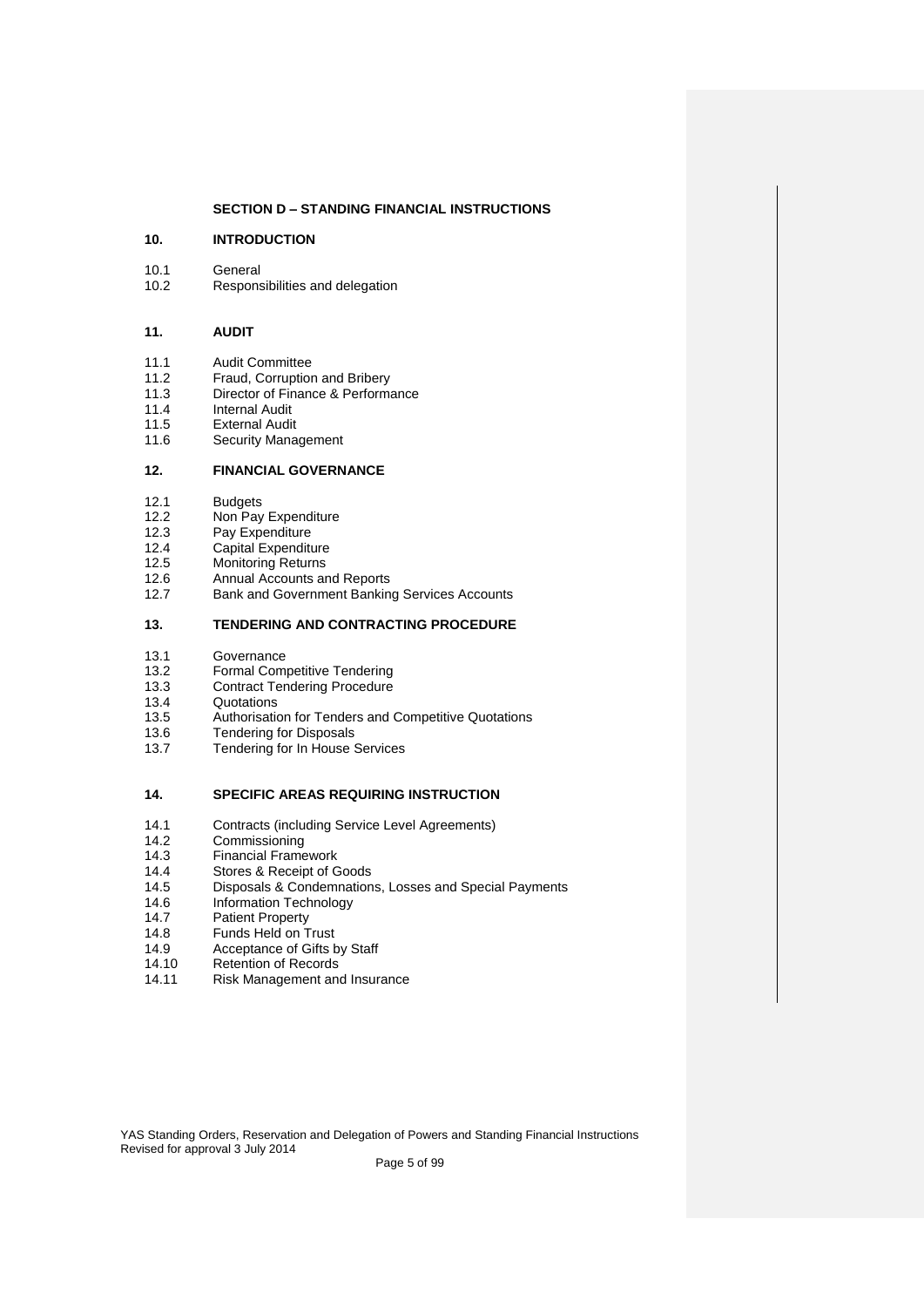# **SECTION A**

# **1. INTERPRETATION AND DEFINITIONS FOR STANDING ORDERS AND STANDING FINANCIAL INSTRUCTIONS**

- 1.1 Save as otherwise permitted by law, at any meeting the Chairman of the Trust shall be the final authority on the interpretation of Standing Orders (on which they should be advised by the Chief Executive or Secretary to the Board).
- 1.2 Any expression to which a meaning is given in the National Health Service Act 2006, National Health Service and Community Care Act 1990 and other Acts relating to the National Health Service or in the Financial Regulations made under the Acts shall have the same meaning in these Standing Orders and Standing Financial Instructions and in addition:
- 1.2.1 **"Accountable Officer"** means the NHS Officer responsible and accountable for funds entrusted to the Trust. The officer shall be responsible for ensuring the proper stewardship of public funds and assets. For this Trust it shall be the Chief Executive.
- 1.2.2 **"Trust"** means the Yorkshire Ambulance Service NHS Trust
- 1.2.3 **"Board"** means the Chairman, officer and non-officer members of the Trust collectively as a body.
- 1.2.4 **"Budget"** means a resource, expressed in financial terms, proposed by the Board for the purpose of carrying out, for a specific period, any or all of the functions of the Trust.
- 1.2.5 **"Budget holder"** means the director or employee with delegated authority to manage finances (Income and Expenditure and Capital) for a specific area of the organisation.
- 1.2.6 **"Chairman of the Board (or Trust)"** is the person appointed by the Secretary of State for Health to lead the Board and to ensure that it successfully discharges its overall responsibility for the Trust as a whole. The expression "the Chairman of the Trust" shall be deemed to include the Deputy-Chairman of the Trust if the Chairman is absent from the meeting or is otherwise unavailable.
- 1.2.7 **"Chief Executive"** means the chief officer of the Trust.
- 1.2.8 **"Quality Committee"** means a committee whose functions are concerned with the arrangements for the purpose of monitoring and improving the quality of healthcare for which the [name] Trust has responsibility.
- 1.2.9 **"Commissioning"** means the process for determining the need for and for obtaining the supply of healthcare and related services by the Trust within available resources.
- 1.2.10 **"Committee"** means a committee or sub-committee created and appointed by the Trust.
- 1.2.11 **"Committee members"** means persons formally appointed by the Board to sit on or to Chairman specific committees.
- 1.2.12 **"Contracting and procuring"** means the systems for obtaining the supply of goods, materials, manufactured items, services, building and engineering services, works of construction and maintenance and for disposal of surplus and obsolete assets.

YAS Standing Orders, Reservation and Delegation of Powers and Standing Financial Instructions Revised for approval 3 July 2014

Page 6 of 99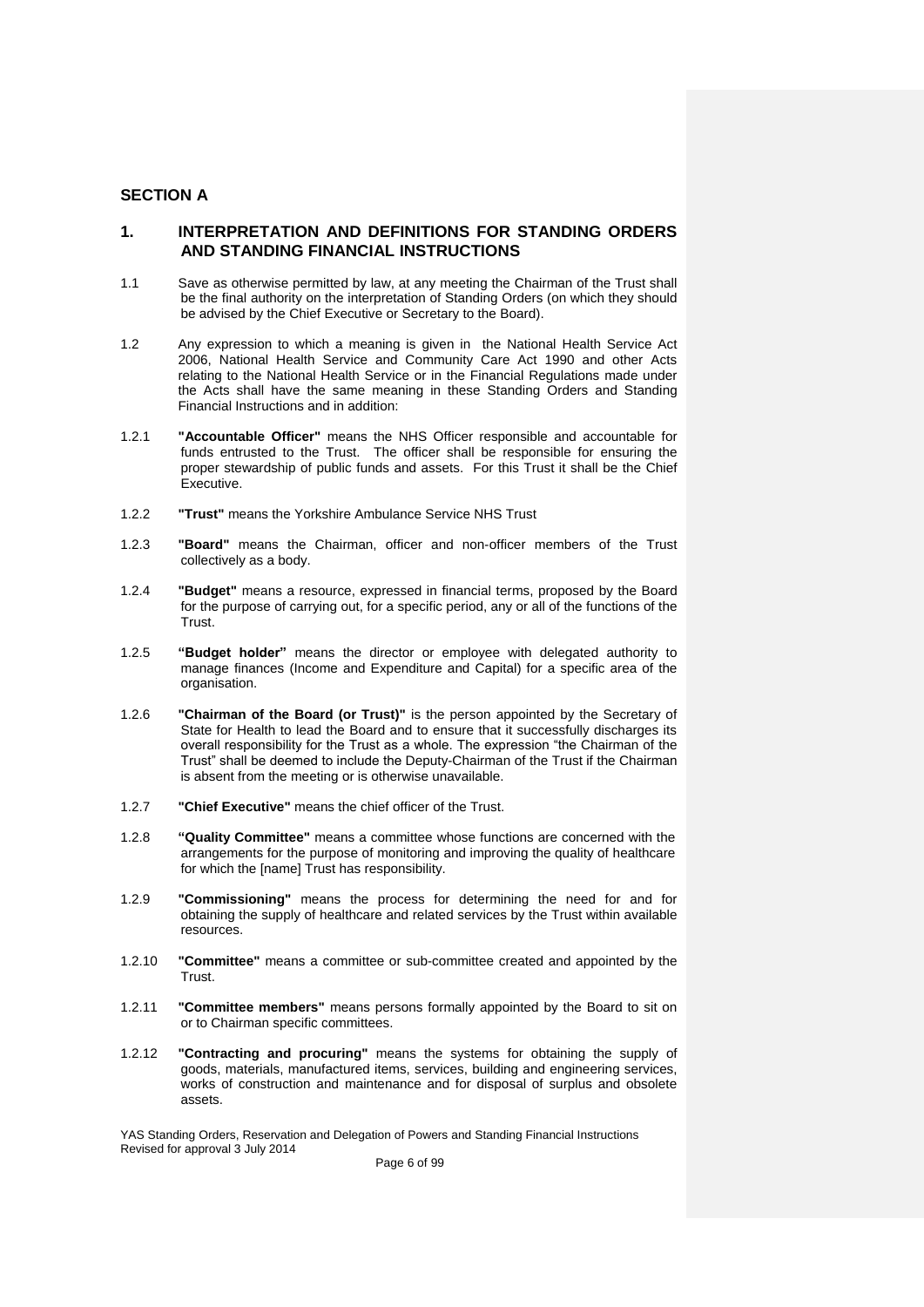- 1.2.13 **"Director of Finance & Performance"** means the Chief Financial Officer of the Trust.
- 1.2.14 **"Funds held on trust"** shall mean those funds which the Trust holds on date of incorporation, receives on distribution by statutory instrument or chooses subsequently to accept under powers derived under S.90 of the NHS Act 1977, as amended. Such funds may or may not be charitable.
- 1.2.15 **"Member"** means officer or non-officer member of the Board as the context permits. Member in relation to the Board does not include its Chairman.
- 1.2.16 **"Associate Member"** means a person appointed to perform specific statutory and non-statutory duties which have been delegated by the Trust Board for them to perform and these duties have been recorded in an appropriate Trust Board minute or other suitable record.
- 1.2.17 **"Membership, Procedure and Administration Arrangements Regulations"**  means NHS Membership and Procedure Regulations (SI 1990/2024) and subsequent amendments.
- 1.2.18 **"Nominated officer"** means an officer charged with the responsibility for discharging specific tasks within Standing Orders and Standing Financial **Instructions**
- 1.2.19 **"Non-officer member"** means a member of the Trust who is not an officer of the Trust and is not to be treated as an officer by virtue of regulation 1(3) of the Membership, Procedure and Administration Arrangements Regulations.
- 1.2.20 **"Officer"** means employee of the Trust or any other person holding a paid appointment or office with the Trust.
- 1.2.21 **"Officer member**" means a member of the Trust who is either an officer of the Trust or is to be treated as an officer by virtue of regulation 1(3) (i.e. the Chairman of the Trust or any person nominated by such a Committee for appointment as a Trust member).
- 1.2.22 **"Secretary"** means a person appointed to act independently of the Board to provide advice on corporate governance issues to the Board and the Chairman and monitor the Trust's compliance with the law, Standing Orders, and Department of Health guidance.
- 1.2.23 **"SFIs"** means Standing Financial Instructions.
- 1.2.24 **"SOs"** means Standing Orders.
- 1.2.25 **"Deputy-Chairman"** means the non-officer member appointed by the Board to take on the Chairman's duties if the Chairman is absent for any reason.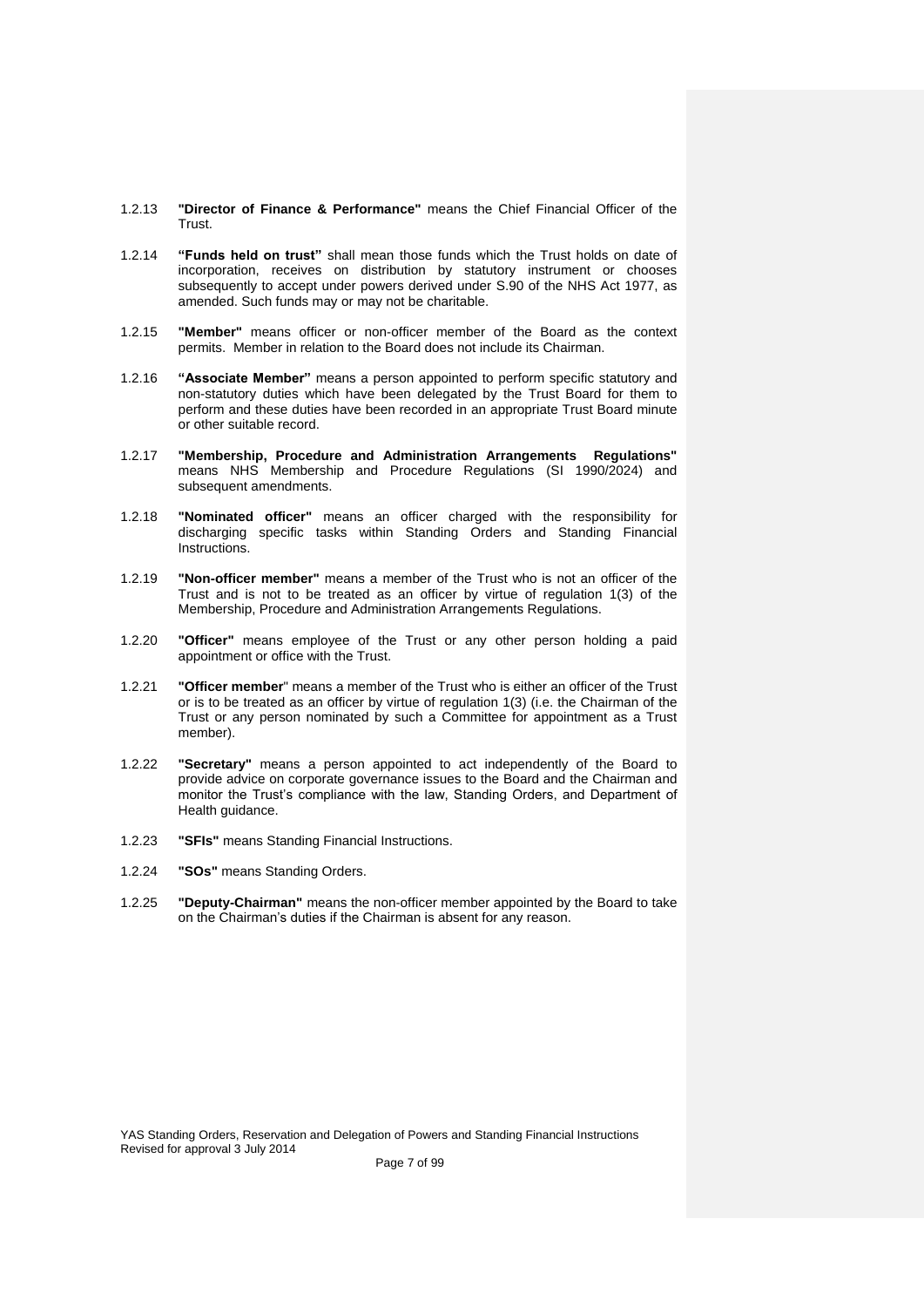# **SECTION B – STANDING ORDERS**

# **1. INTRODUCTION**

# **1.1 Statutory Framework**

The Yorkshire Ambulance Service NHS Trust (the Trust) is a statutory body which came into existence on  $1<sup>st</sup>$  July 2006 under the name The Yorkshire Ambulance Service NHS Trust Establishment Order 2006 No. 1627

- (1) The principal place of business of the Trust is Trust Headquarters, Springhill 2, Brindley Way, WAKEFIELD, WF2 0XG.
- (2) NHS Trusts are governed by Act of Parliament, mainly the National Health Service Act 2006 (NHS Act 2006), the National Health Service and Community Care Act 1990 (NHS & CC Act 1990) as amended by the Health Authorities Act 1995 and the Health Act 1999.
- (3) The functions of the Trust are conferred by this legislation.
- (4) As a statutory body, the Trust has specified powers to contract in its own name and to act as a corporate trustee. In the latter role it is accountable to the Charity Commission for those funds deemed to be charitable as well as to the Secretary of State for Health.
- (5) The Trust also has statutory powers under Section 28A of the NHS Act 1977, as amended by the Health Act 1999, to fund projects jointly planned with local authorities, voluntary organisations and other bodies.
- (6) The Code of Accountability requires the Trust to adopt Standing Orders for the regulation of its proceedings and business. The Trust must also adopt Standing Financial Instructions (SFIs) as an integral part of Standing Orders setting out the responsibilities of individuals.
- (7) The Trust will also be bound by such other statutes and legal provisions which govern the conduct of its affairs.

# **1.2 NHS Framework**

- (1) In addition to the statutory requirements the Secretary of State through the Department of Health issues further directions and guidance. These are normally issued under cover of a circular or letter.
- (2) The Code of Accountability requires that, inter alia, Boards draw up a schedule of decisions reserved to the Board, and ensure that management arrangements are in place to enable responsibility to be clearly delegated to senior executives (a scheme of delegation). The code also requires the establishment of audit and remuneration committees with formally agreed terms of reference. The Codes of Conduct makes various requirements concerning possible conflicts of interest of Board members.
- (3) The Code of Practice on Openness in the NHS sets out the requirements for public access to information on the NHS.

#### **1.3 Delegation of Powers**

The Trust has powers to delegate and make arrangements for delegation. The Standing Orders set out the detail of these arrangements. Under the Standing Order relating to the Arrangements for the Exercise of Functions (SO 5) the Trust is given powers to "make arrangements for the exercise, on behalf of the Trust of any of

YAS Standing Orders, Reservation and Delegation of Powers and Standing Financial Instructions Revised for approval 3 July 2014

Page 8 of 99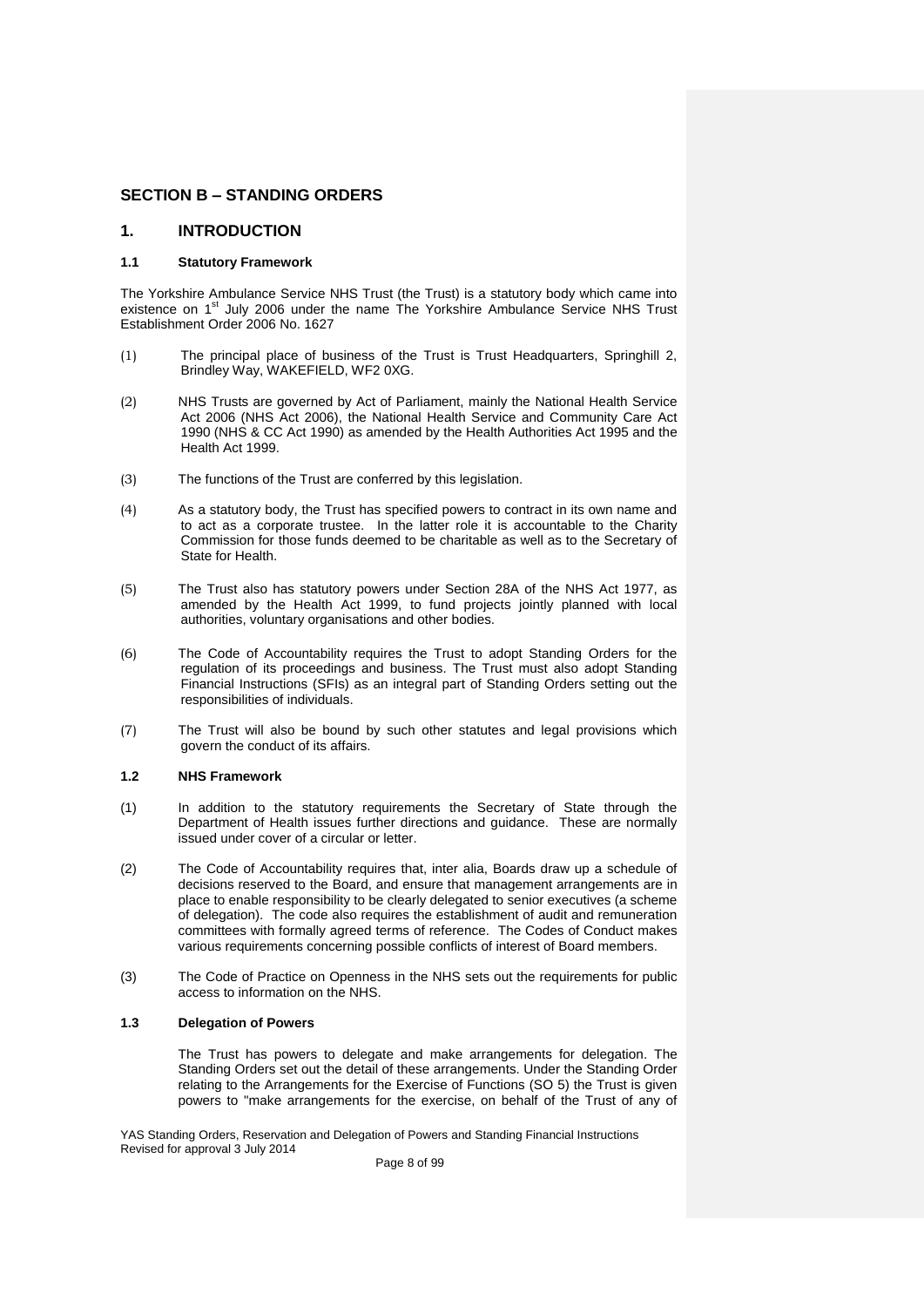their functions by a committee, sub-committee or joint committee appointed by virtue of Standing Order 4 or by an officer of the Trust, in each case subject to such restrictions and conditions as the Trust thinks fit or as the Secretary of State may direct". Delegated Powers are covered in a separate document (Reservation of Powers to the Board and Delegation of Powers). (See Section 1.8 and Appendix 2 of the Corporate Governance Framework Manual.) This document has effect as if incorporated into the Standing Orders. Delegated Powers are covered in a separate document entitled – 'Schedule of Matters reserved to the Board and Scheme of Delegation' and have effect as if incorporated into the Standing Orders and Standing Financial Instructions.

#### **1.4 Integrated Governance**

Trust Boards are now encouraged to develop integrated governance and to ensure that decision-making is informed by intelligent information covering the full range of corporate, financial, clinical, information and research governance and this will be incorporated in the Trust's Governance Strategy. Integrated governance better enables the Board to take a holistic view of the organisation and its capacity to meet its legal and statutory requirements and clinical, quality and financial objectives.

# **2. THE BOARD OF DIRECTORS**

## **2.1 Composition of the Board**

In accordance with the Membership, Procedure and Administration Arrangements regulations the composition of the Board shall be:

- (1) The Chairman of the Trust (Appointed by the NHS Trust Development Authority);
- (2) 5 non-officer members (appointed by the NHS Trust Development Authority); to include a Senior Independent Director.
- (3) 5 officer members (but not exceeding the number of non-officer members) including:
	- the Chief Executive;
	- the Director of Finance & Performance;

The Trust shall have up to 11 and not less than 8 members (unless otherwise determined by the Secretary of State for Health and set out in the Trust's Establishment Order or such other communication from the Secretary of State).

#### **2.2 Appointment of Chairman and Non-Executive Directors**

Appointment of the Chairman and Members of the Trust - Paragraph 4 of Schedule 5A to the 1977 Act, as inserted by the Health Act 2009, provides that the Chairman is appointed by the Secretary of State, but otherwise the appointment and tenure of office of the Chairman and members are set out in the Membership, Procedure and Administration Arrangements Regulations.

# **2.3 Terms of Office of Chairman and Non-Executive Directors**

The regulations setting out the period of tenure of office of the Chairman and members and for the termination or suspension of office of the Chairman and members are contained in Sections 2 to 4 of the Membership, Procedure and Administration Arrangements and Administration Regulations.

YAS Standing Orders, Reservation and Delegation of Powers and Standing Financial Instructions Revised for approval 3 July 2014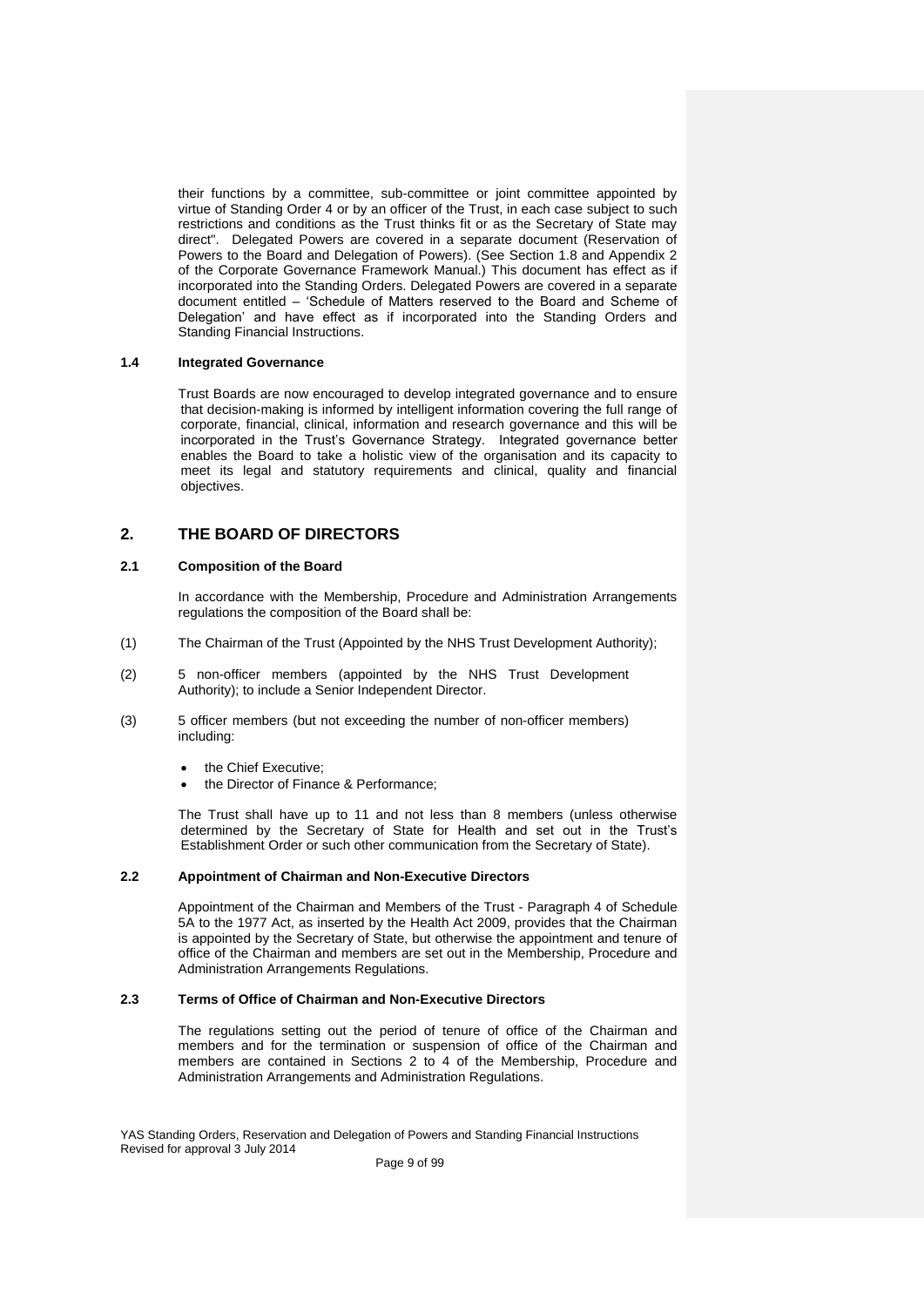# **2.4 Appointment and Powers of Deputy-Chairman**

- (1) Subject to Standing Order 2.4 (2) below, the Chairman and members of the Trust may appoint one of their numbers, who is not also an officer member, to be Deputy-Chairman, for such period, not exceeding the remainder of his term as a member of the Trust, as they may specify on appointing him.
- (2) Any member so appointed may at any time resign from the office of Deputy-Chairman by giving notice in writing to the Chairman. The Chairman and members may thereupon appoint another member as Deputy-Chairman in accordance with the provisions of Standing Order 2.4 (1).
- (3) Where the Chairman of the Trust has died or has ceased to hold office, or where they have been unable to perform their duties as Chairman owing to illness or any other cause, the Deputy-Chairman shall act as Chairman until a new Chairman is appointed or the existing Chairman resumes their duties, as the case may be; and references to the Chairman in these Standing Orders shall, so long as there is no Chairman able to perform those duties, be taken to include references to the Deputy-Chairman.

# **2.5 Joint Directors**

- (1) Where more than one person is appointed jointly to a post mentioned in regulation 2(4)(a) of the Membership, Procedure and Administration Arrangements Regulations those persons shall count for the purpose of Standing Order 2.1 as one person.
- (2) Where the office of a member of the Board is shared jointly by more than one person:
	- (a) either or both of those persons may attend or take part in meetings of the Board;
	- (b) if both are present at a meeting they should cast one vote if they agree;
	- (c) in the case of disagreements no vote should be cast;
	- (d) the presence of either or both of those persons should count as the presence of one person for the purposes of Standing Order 3.11 Quorum.

# **2.6 Function of the Board**

The Board will function as a corporate decision-making body, Officer and Non-Officer Members will be full and equal members. Their role as members of the Board of Directors will be to consider the key strategic and managerial issues facing the Trust in carrying out its statutory and other functions.

#### (1) **Executive Members**

Executive Members shall exercise their authority within the terms of these Standing Orders and Standing Financial Instructions and the Scheme of Delegation.

# (2) **Chief Executive**

The Chief Executive shall be responsible for the overall performance of the executive functions of the Trust. He/she is the **Accountable Officer** for the Trust and shall be responsible for ensuring the discharge of obligations under Financial

YAS Standing Orders, Reservation and Delegation of Powers and Standing Financial Instructions Revised for approval 3 July 2014

Page 10 of 99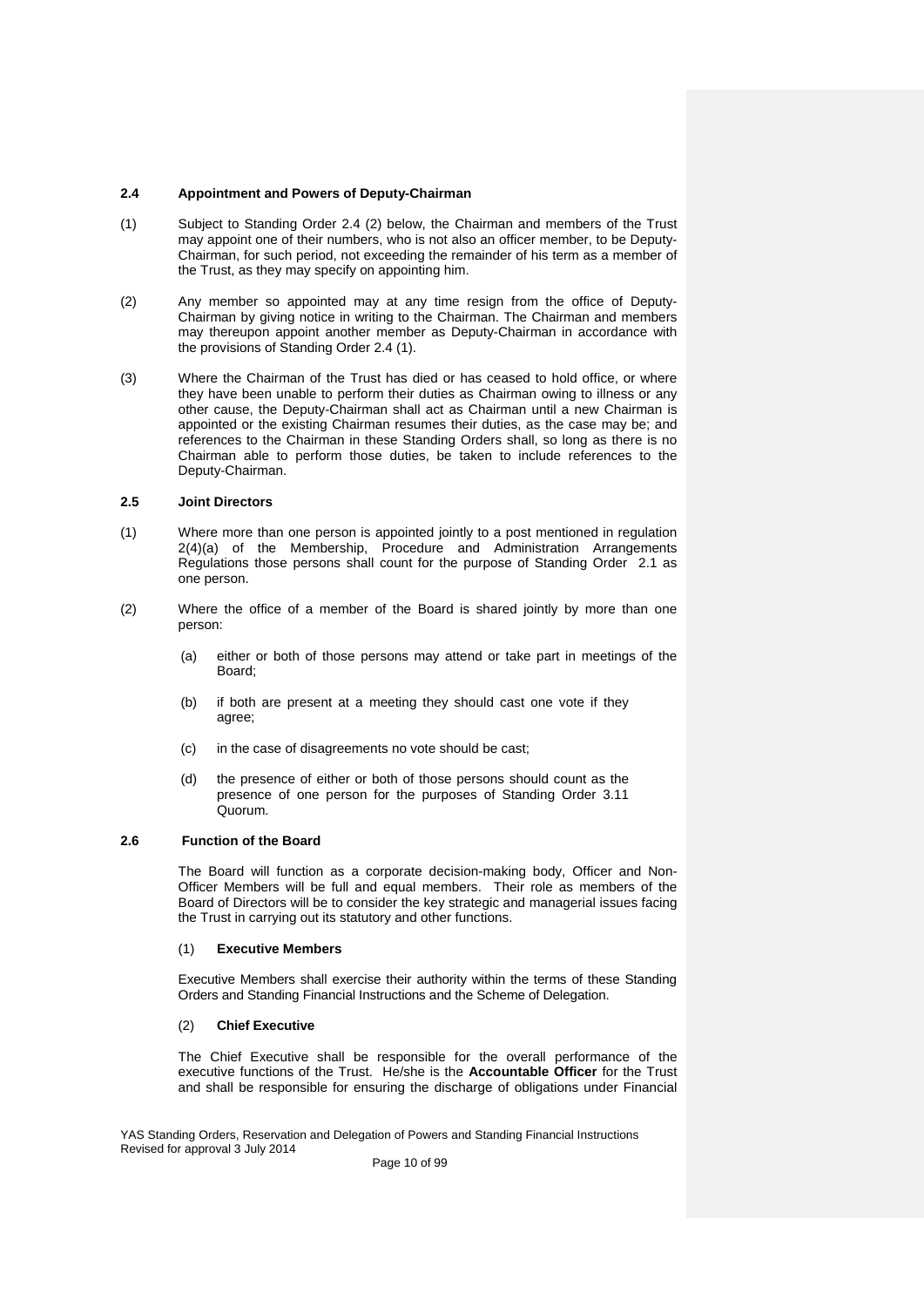Directions and in line with the requirements of the Accountable Officer Memorandum for Trust Chief Executives.

#### (3) **Director of Finance & Performance**

The Director of Finance & Performance shall be responsible for the provision of financial advice to the Trust and to its members and for the supervision of financial control and accounting systems. He/she shall be responsible along with the Chief Executive for ensuring the discharge of obligations under relevant Financial Directions.

#### (4) **Non-Executive Members**

The Non-Executive Members shall not be granted nor shall they seek to exercise any individual executive powers on behalf of the Trust. They may however, exercise collective authority when acting as members of or when Chairing a committee of the Trust which has delegated powers.

# (5) **Chairman**

The Chairman shall be responsible for the operation of the Board and Chair all Board meetings when present. The Chairman has certain delegated executive powers. The Chairman must comply with the terms of appointment and with these Standing Orders.

The Chairman shall liaise with the NHS Trust Development Authority over the appointment of Non-Executive Directors and once appointed shall take responsibility either directly or indirectly for their induction, their portfolios of interests and assignments, and their performance.

The Chairman shall work in close harmony with the Chief Executive and shall ensure that key and appropriate issues are discussed by the Board in a timely manner with all the necessary information and advice being made available to the Board to inform the debate and ultimate resolutions.

#### **2.7 Corporate role of the Board**

- (1) All business shall be conducted in the name of the Trust.
- (2) All funds received in trust shall be held in the name of the Trust as corporate trustee.
- (3) The powers of the Trust established under statute shall be exercised by the Board meeting in public session except as otherwise provided for in Standing Order No. 3.
- (4) The Board shall define and regularly review the functions it exercises on behalf of the Secretary of State.
- (5) The Board has resolved that certain powers and decisions may only be exercised by the Board in formal session. These powers and decisions are set out in the 'Schedule of Matters Reserved to the Board' and shall have effect as if incorporated into the Standing Orders. Those powers which it has delegated to officers and other bodies are contained in the Scheme of Delegation.
- (6) The Chairman will ensure that the designation of Lead roles or appointments of Board members as required by the Department of Health or as set out in any statutory or other guidance will be made in accordance with that guidance or statutory requirement (e.g. appointing a Lead Board Member with responsibilities for Infection Control or Child Protection Services etc.).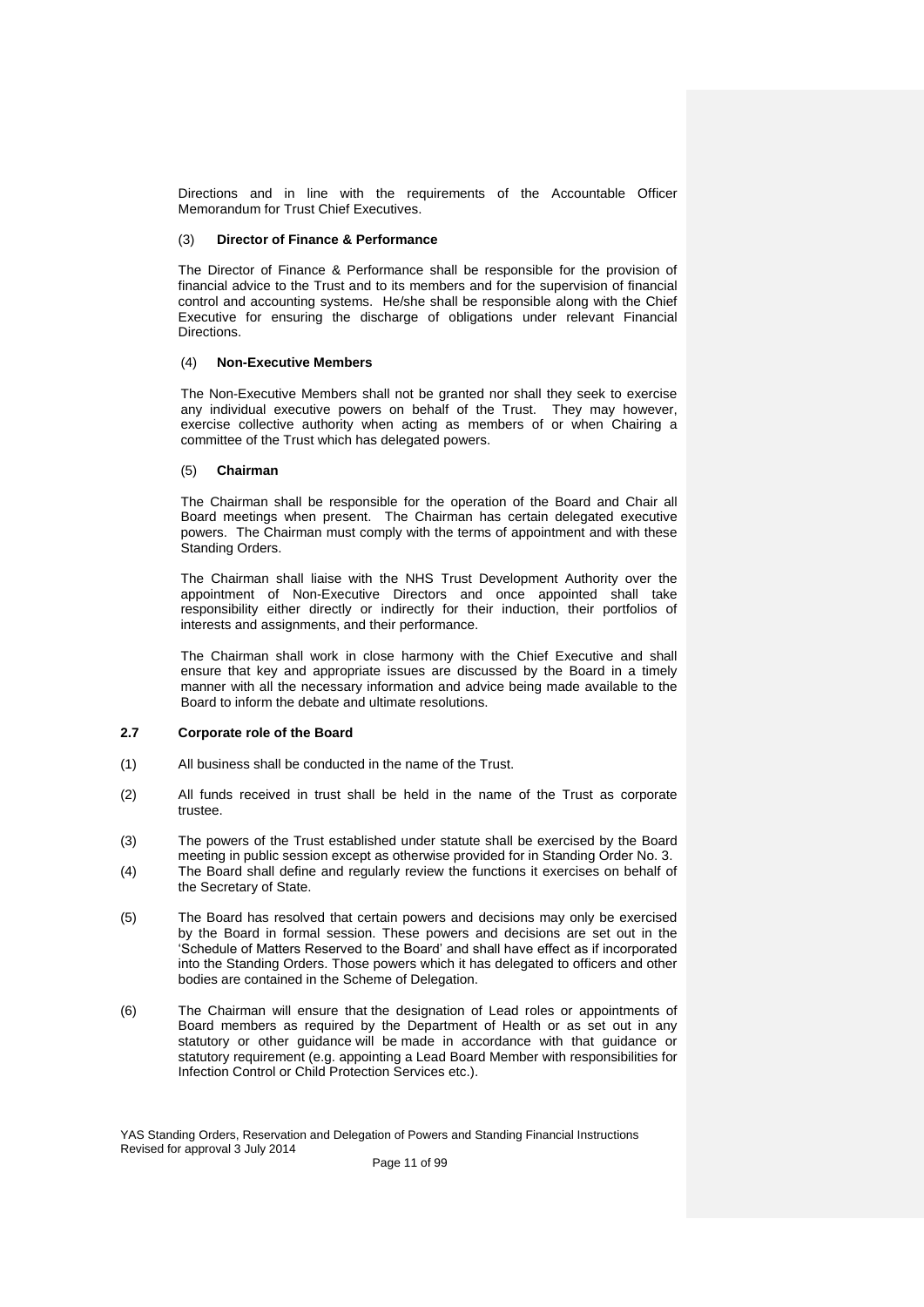# **3. MEETINGS OF THE TRUST BOARD**

## **3.1 Calling meetings**

- (1) Ordinary meetings of the Board shall be held at regular intervals at such times and places as the Board may determine.
- (2) The Chairman of the Trust may call a meeting of the Board at any time.
- (3) One third or more members of the Board may requisition a meeting in writing. If the Chairman refuses, or fails, to call a meeting within seven days of a requisition being presented, the members signing the requisition may forthwith call a meeting.

#### **3.2 Notice of Meetings**

- (1) Before each meeting of the Board a written notice specifying the business proposed to be transacted shall be delivered to every member, or sent by post to the usual place of residence of each member, so as to be available to members at least three clear days before the meeting. The notice shall be signed by the Chairman or by an officer authorised by the Chairman to sign on their behalf. Want of service of such a notice on any member shall not affect the validity of a meeting.
- (2) In the case of a meeting called by members in default of the Chairman calling the meeting, the notice shall be signed by those members.
- (3) No business shall be transacted at the meeting other than that specified on the agenda, or emergency motions allowed under Standing Order 3.6.
- (4) A member desiring a matter to be included on an agenda shall make his/her request in writing to the Chairman at least 15 clear days before the meeting. The request should state whether the item of business is proposed to be transacted in the presence of the public and should include appropriate supporting information. Requests made less than 15 days before a meeting may be included on the agenda at the discretion of the Chairman.
- (5) Before each meeting of the Board a public notice of the time and place of the meeting, and the public part of the agenda, shall be displayed at the Trust's principal offices at least three clear days before the meeting,(required by the Public Bodies (Admission to Meetings) Act 1960 Section 1 (4) (a)).

# **3.3 Agendas**

The Agenda will be sent to members 6 working days before the meeting and supporting papers, whenever possible, shall accompany the agenda, but will certainly be dispatched no later than three clear days before the meeting, save in emergency.

#### **3.4 Petitions**

Where a petition has been received by the Trust the Chairman shall include the petition as an item for the agenda of the next meeting.

#### **3.5 Notice of Motion**

(1) Subject to the provision of Standing Orders 3.7 'Motions: Procedure at and during a meeting' and 3.8 'Motions to rescind a resolution', a member of the Board wishing to

YAS Standing Orders, Reservation and Delegation of Powers and Standing Financial Instructions Revised for approval 3 July 2014

Page 12 of 99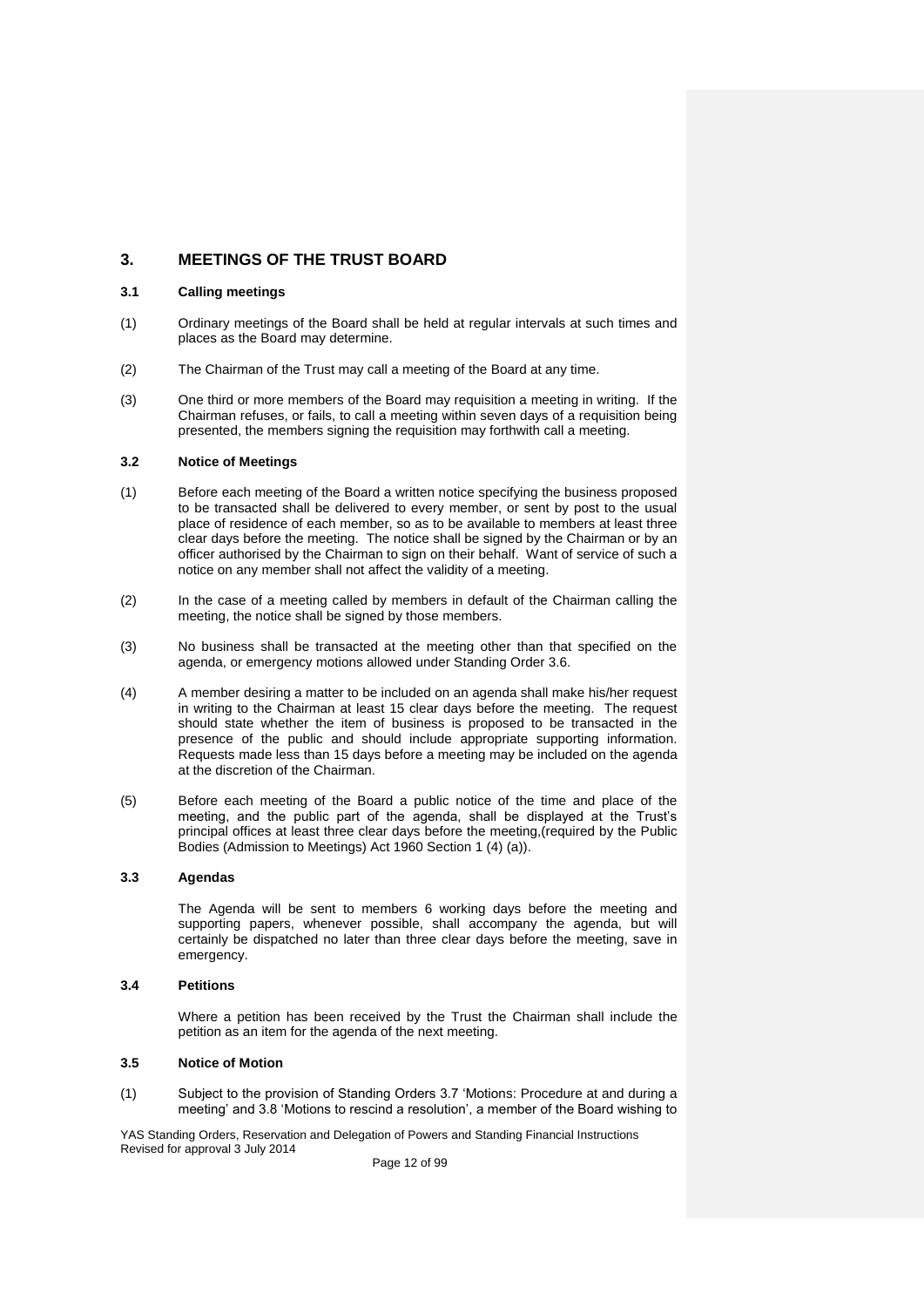move a motion shall send a written notice to the Chief Executive who will ensure that it is brought to the immediate attention of the Chairman.

(2) The notice shall be delivered at least 5 clear days before the meeting. The Chief Executive shall include in the agenda for the meeting all notices so received that are in order and permissible under governing regulations. This Standing Order shall not prevent any motion being withdrawn or moved without notice on any business mentioned on the agenda for the meeting.

## **3.6 Emergency Motions**

Subject to the agreement of the Chairman, and subject also to the provision of Standing Order 3.7 'Motions: Procedure at and during a meeting', a member of the Board may give written notice of an emergency motion after the issue of the notice of meeting and agenda, up to one hour before the time fixed for the meeting. The notice shall state the grounds of urgency. If in order, it shall be declared to the Trust Board at the commencement of the business of the meeting as an additional item included in the agenda. The Chairman's decision to include the item shall be final.

# **3.7 Motions: Procedure at and during a meeting**

#### i) **Who may propose**

A motion may be proposed by the Chairman of the meeting or any member present. It must also be seconded by another member.

#### ii) **Contents of motions**

The Chairman may exclude from the debate at their discretion any such motion of which notice was not given on the notice summoning the meeting other than a motion relating to:

- the reception of a report:
- consideration of any item of business before the Trust Board;
- the accuracy of minutes;
- that the Board proceed to next business;
- that the Board adjourn;
- that the question be now put.

#### iii) **Amendments to motions**

A motion for amendment shall not be discussed unless it has been proposed and seconded.

Amendments to motions shall be moved relevant to the motion, and shall not have the effect of negating the motion before the Board.

If there are a number of amendments, they shall be considered one at a time. When a motion has been amended, the amended motion shall become the substantive motion before the meeting, upon which any further amendment may be moved.

#### iv) **Rights of reply to motions**

#### a) Amendments

The mover of an amendment may reply to the debate on their amendment immediately prior to the mover of the original motion, who shall have the right of reply at the close of debate on the amendment, but may not otherwise speak on it.

YAS Standing Orders, Reservation and Delegation of Powers and Standing Financial Instructions Revised for approval 3 July 2014

Page 13 of 99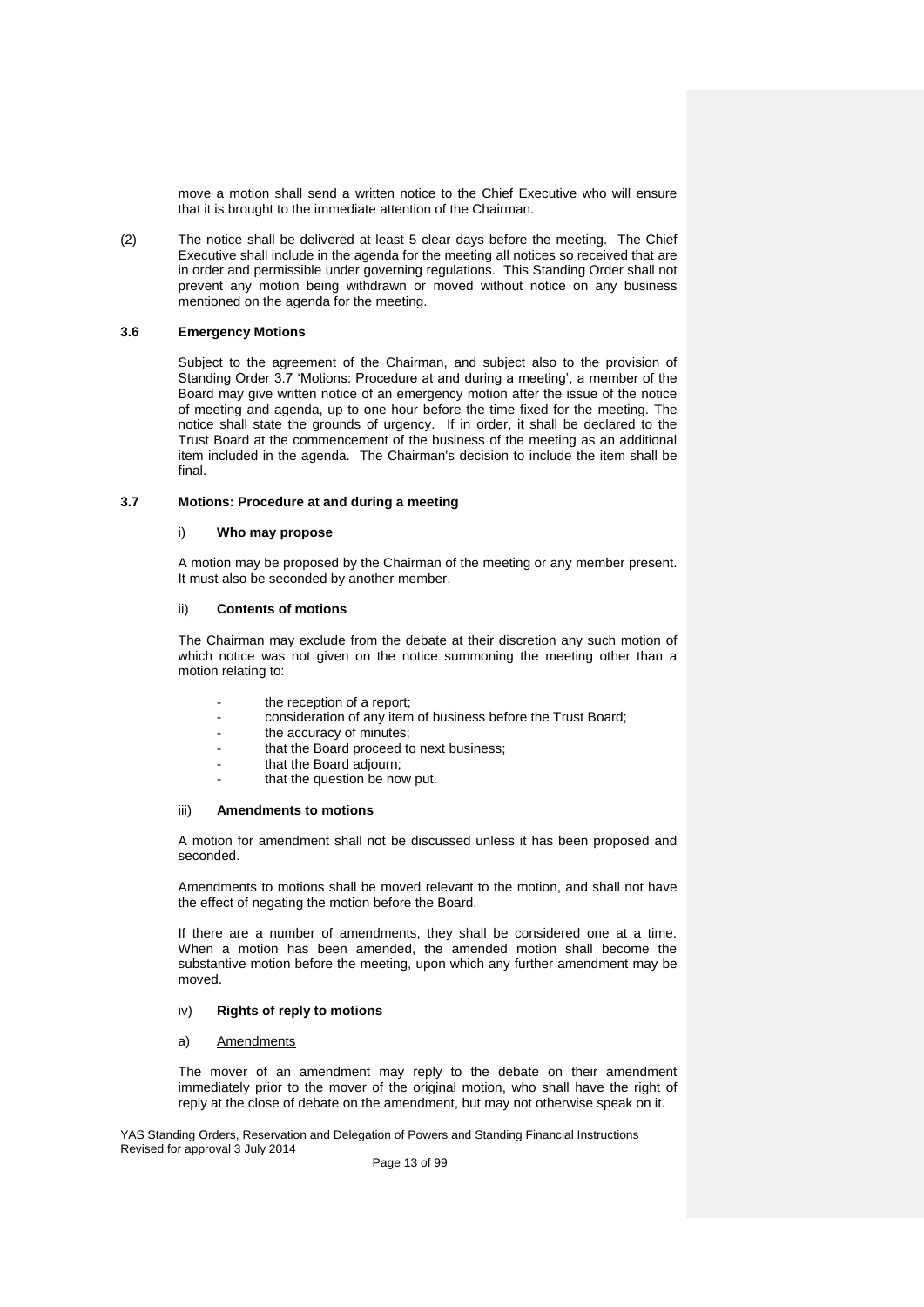## b) Substantive/original motion

The member who proposed the substantive motion shall have a right of reply at the close of any debate on the motion.

#### v) **Withdrawing a motion**

A motion, or an amendment to a motion, may be withdrawn.

#### vi) **Motions once under debate**

When a motion is under debate, no motion may be moved other than:

- an amendment to the motion:
- the adjournment of the discussion, or the meeting:
- that the meeting proceed to the next business;
- that the question should be now put;
- the appointment of an 'ad hoc' committee to deal with a specific item of business;
- that a member/director be not further heard;
- a motion under Section I (2) or Section I (8) of the Public Bodies (Admissions to Meetings) Act l960 resolving to exclude the public, including the press (see Standing Order 3.17).

In those cases where the motion is either that the meeting proceeds to the 'next business' or 'that the question be now put' in the interests of objectivity these should only be put forward by a member of the Board who has not taken part in the debate and who is eligible to vote.

If a motion to proceed to the next business or that the question be now put, is carried, the Chairman should give the mover of the substantive motion under debate a right of reply, if not already exercised. The matter should then be put to the vote.

# **3.8 Motion to Rescind a Resolution**

- (1) Notice of motion to rescind any resolution (or the general substance of any resolution) which has been passed within the preceding six calendar months shall bear the signature of the member who gives it and also the signature of three other members, and before considering any such motion of which notice shall have been given, the Trust Board may refer the matter to any appropriate Committee or the Chief Executive for recommendation.
- (2) When any such motion has been dealt with by the Trust Board it shall not be competent for any director/member other than the Chairman to propose a motion to the same effect within six months. This Standing Order shall not apply to motions moved in pursuance of a report or recommendations of a Committee or the Chief Executive.

## **3.9 Chair of meeting**

(1) At any meeting of the Trust Board the Chairman, if present, shall preside. If the Chairman is absent from the meeting, the Deputy-Chairman (if the Board has appointed one), if present, shall preside.

YAS Standing Orders, Reservation and Delegation of Powers and Standing Financial Instructions Revised for approval 3 July 2014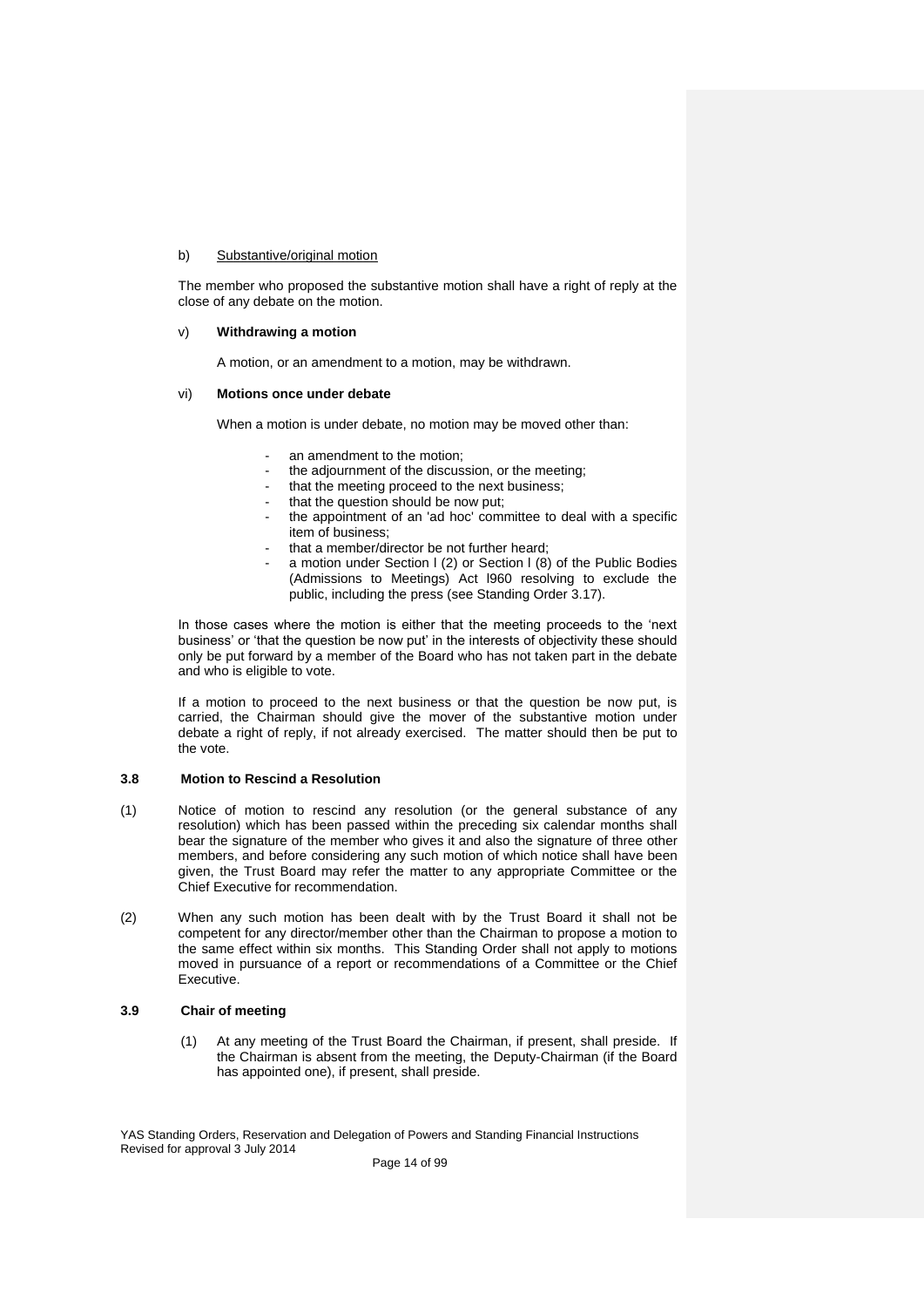(2) If the Chairman and Deputy-Chairman are absent, such member (who is not also an Officer Member of the Trust) as the members present shall choose shall preside.

#### **3.10 Chairman's ruling**

The decision of the Chairman of the meeting on questions of order, relevancy and regularity (including procedure on handling motions) and their interpretation of the Standing Orders and Standing Financial Instructions, at the meeting, shall be final.

#### **3.11 Quorum**

- (i) No business shall be transacted at a meeting unless at least one-third of the whole number of the Chairman and members (including at least one member who is also an Officer Member of the Trust and one member who is not) is present.
- (ii) An Officer in attendance for an Executive Director (Officer Member) but without formal acting up status may not count towards the quorum.
- (iii) If the Chairman or member has been disqualified from participating in the discussion on any matter and/or from voting on any resolution by reason of a declaration of a conflict of interest (see SO No.7) that person shall no longer count towards the quorum. If a quorum is then not available for the discussion and/or the passing of a resolution on any matter, that matter may not be discussed further or voted upon at that meeting. Such a position shall be recorded in the minutes of the meeting. The meeting must then proceed to the next business.

## **3.12 Voting**

- (i) Save as provided in Standing Orders 3.13 Suspension of Standing Orders and 3.14 - Variation and Amendment of Standing Orders, every question put to a vote at a meeting shall be determined by a majority of the votes of members present and voting on the question. In the case of an equal vote, the person presiding (i.e.: the Chairman of the meeting) shall have a second, and casting vote.
- (ii) At the discretion of the Chairman all questions put to the vote shall be determined by oral expression or by a show of hands, unless the Chairman directs otherwise, or it is proposed, seconded and carried that a vote be taken by paper ballot.
- (iii) If at least one third of the members present so request, the voting on any question may be recorded so as to show how each member present voted or did not vote (except when conducted by paper ballot).
- (iv) If a member so requests, their vote shall be recorded by name.
- (v) In no circumstances may an absent member vote by proxy. Absence is defined as being absent at the time of the vote.
- (vi) A manager who has been formally appointed to act up for an Officer Member during a period of incapacity or temporarily to fill an Executive Director vacancy shall be entitled to exercise the voting rights of the Officer Member.
- (vii) A manager attending the Trust Board meeting to represent an Officer Member during a period of incapacity or temporary absence without formal

YAS Standing Orders, Reservation and Delegation of Powers and Standing Financial Instructions Revised for approval 3 July 2014

Page 15 of 99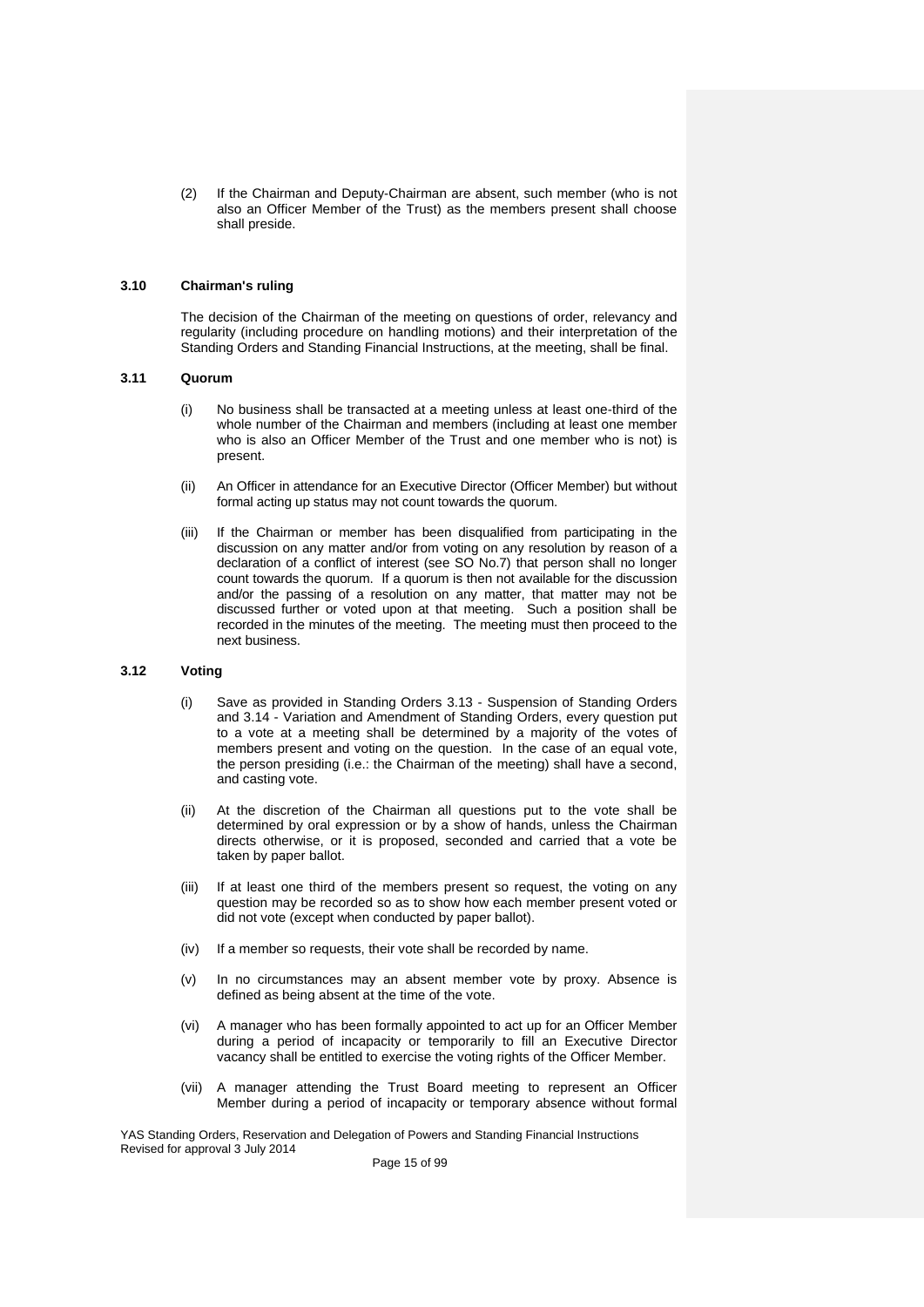acting up status may not exercise the voting rights of the Officer Member. An Officer's status when attending a meeting shall be recorded in the minutes.

(viii) For the voting rules relating to joint members see Standing Order 2.5.

#### **3.13 Suspension of Standing Orders**

- (i) Except where this would contravene any statutory provision or any direction made by the Secretary of State or the rules relating to the Quorum (SO 3.11), any one or more of the Standing Orders may be suspended at any meeting, provided that at least two-thirds of the whole number of the members of the Board are present (including at least one member who is an Officer Member of the Trust and one member who is not) and that at least two-thirds of those members present signify their agreement to such suspension. The reason for the suspension shall be recorded in the Trust Board's minutes.
- (ii) A separate record of matters discussed during the suspension of Standing Orders shall be made and shall be available to the Chairman and members of the Trust.
- (iii) No formal business may be transacted while Standing Orders are suspended.
- (iv) The Audit Committee shall review every decision to suspend Standing Orders.

# **3.14 Variation and amendment of Standing Orders**

These Standing Orders shall not be varied except in the following circumstances:

- upon a notice of motion under Standing Order 3.5;
- upon a recommendation of the Chairman or Chief Executive included on the agenda for the meeting;
- that two thirds of the Board members are present at the meeting where the variation or amendment is being discussed, and that at least half of the Trust's Non-Officer members vote in favour of the amendment;
- providing that any variation or amendment does not contravene a statutory provision or direction made by the Secretary of State.

# **3.15 Waiver of Standing Orders made by the Secretary of State for Health**

(1) Power of the Secretary of State to make waivers

Under regulation 11(2) of the NHS (Membership and Procedure Regulations SI 1999/2024 ("the Regulations"), there is a power for the Secretary of State to issue waivers if it appears to the Secretary of State in the interests of the health service that the disability in regulation 11 (which prevents a Chairman or a member from taking part in the consideration or discussion of, or voting on any question with respect to, a matter in which he has a pecuniary interest) is removed. A waiver has been agreed in line with sub-sections (2) to (4) below.

(2) Definition of 'Chairman' for the purpose of interpreting this waiver

For the purposes of paragraph 3.15.3 (below), the "relevant Chairman" is –

- (a) at a meeting of the Trust, the Chairman of that Trust;
- (b) at a meeting of a Committee –

YAS Standing Orders, Reservation and Delegation of Powers and Standing Financial Instructions Revised for approval 3 July 2014

Page 16 of 99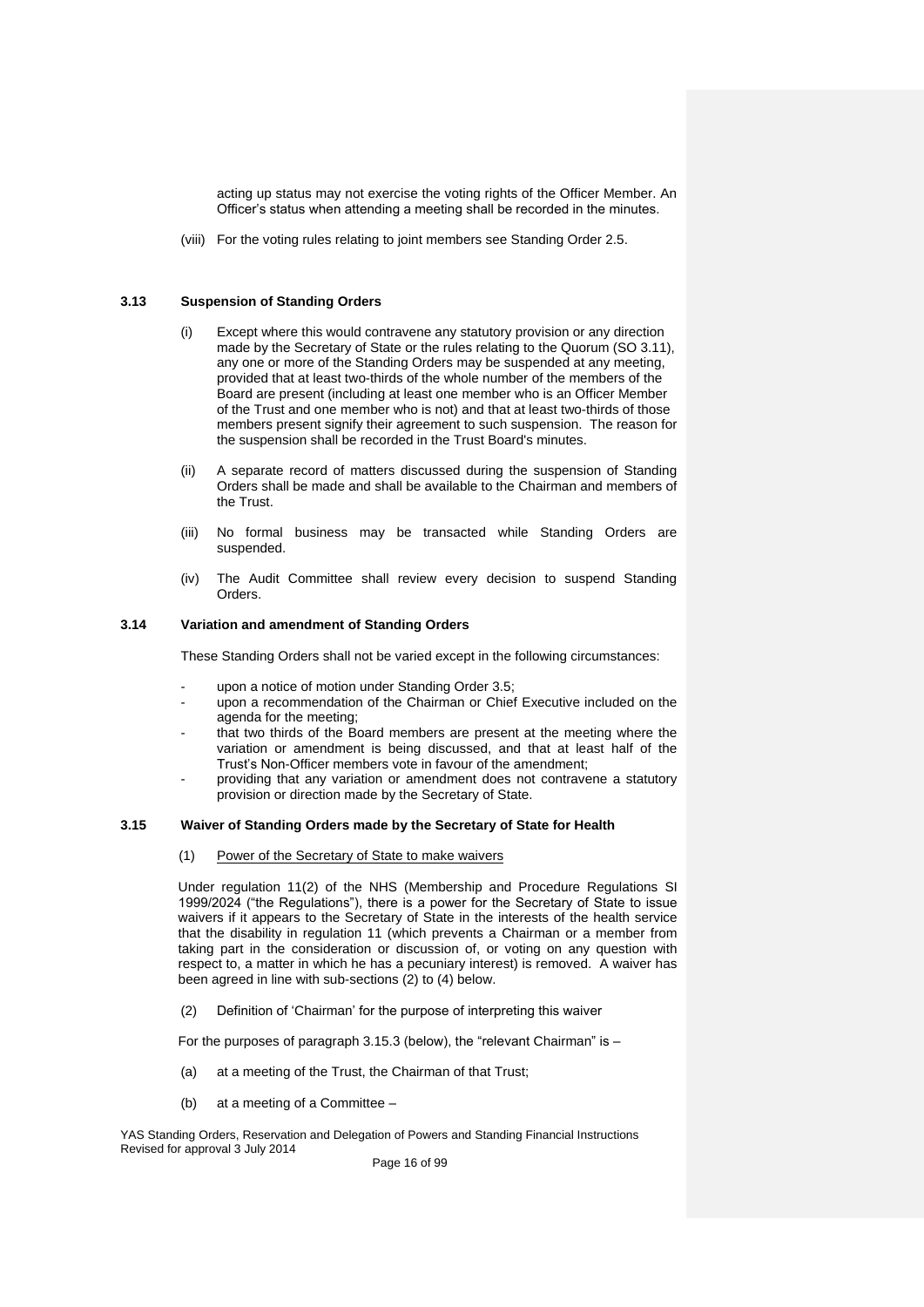- (i) in a case where the member in question is the Chairman of that Committee, the Chairman of the Trust;
- (ii) in the case of any other member, the Chairman of that Committee.
- (3) Application of waiver

A waiver will apply in relation to the disability to participate in the proceedings of the Trust on account of a pecuniary interest.

It will apply to:

- (i) A member of the Trust, who is a healthcare professional, within the meaning of regulation 5(5) of the Regulations, and who is providing or performing, or assisting in the provision or performance, of –
	- (a) services under the National Health Service Act 1977; or
	- (b) services in connection with a pilot scheme under the National Health Service Act 1997;

for the benefit of persons for whom the Trust is responsible.

- (ii) Where the 'pecuniary interest' of the member in the matter which is the subject of consideration at a meeting at which he is present:-
	- (a) arises by reason only of the member's role as such a professional providing or performing, or assisting in the provision or performance of, those services to those persons;
	- (b) has been declared by the relevant Chairman as an interest which cannot reasonably be regarded as an interest more substantial than that of the majority of other persons who:–
		- (i) are members of the same profession as the member in question,
		- (ii) are providing or performing, or assisting in the provision or performance of, such of those services as he provides or performs, or assists in the provision or performance of, for the benefit of persons for whom the Trust is responsible.
- (4) Conditions which apply to the waiver and the removal of having a pecuniary interest

The removal is subject to the following conditions:

- (a) the member must disclose his/her interest as soon as practicable after the commencement of the meeting and this must be recorded in the minutes;
- (b) the relevant Chairman must consult the Chief Executive before making a declaration in relation to the member in question pursuant to paragraph 3.15.3 (ii) (b) above, except where that member is the Chief Executive;

#### (c) **in the case of a meeting of the Trust**:

(i) the member may take part in the consideration or discussion of the matter which must be subjected to a vote and the outcome recorded;

YAS Standing Orders, Reservation and Delegation of Powers and Standing Financial Instructions Revised for approval 3 July 2014

Page 17 of 99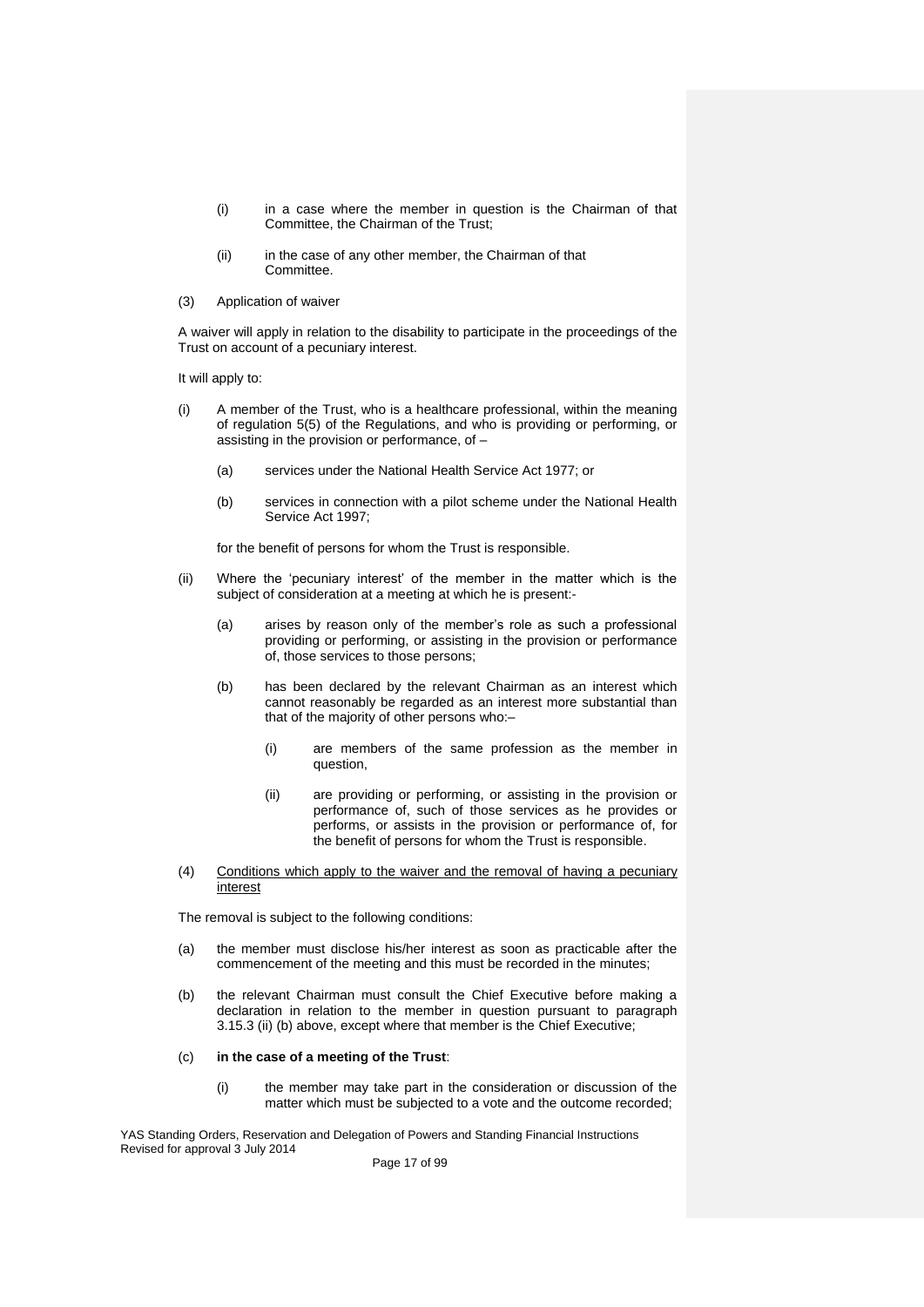(ii) may not vote on any question with respect to it.

#### (d) **in the case of a meeting of the Committee:**

- (i) the member may take part in the consideration or discussion of the matter which must be subjected to a vote and the outcome recorded;
- (ii) may vote on any question with respect to it; but
- (iii) the resolution which is subject to the vote must comprise a recommendation to, and be referred for approval by, the Trust Board.

## **3.16 Record of Attendance**

The names of the Chairman and Directors/members present at the meeting shall be recorded.

### **3.17 Minutes**

The minutes of the proceedings of a meeting shall be drawn up within 5 working days of the meeting and circulated for consideration and preliminary approval. These will be formally submitted for agreement at the next ensuing meeting where they shall be signed by the person presiding at it.

No discussion shall take place upon the minutes except upon their accuracy or where the Chairman considers discussion appropriate.

#### **3.18 Admission of public and the press**

#### (i) **Admission and exclusion on grounds of confidentiality of business to be transacted**

The public and representatives of the press may attend all meetings of the Trust, but shall be required to withdraw upon the Trust Board as follows:

- 'that representatives of the press, and other members of the public, be excluded from the remainder of this meeting having regard to the confidential nature of the business to be transacted, publicity on which would be prejudicial to the public interest', Section 1 (2), Public Bodies (Admission to Meetings) Act l960
- *- Guidance should be sought from the NHS Trust's Freedom of Information Lead to ensure correct procedure is followed on matters to be included in the exclusion.*

## (ii) **General disturbances**

The Chairman (or Deputy-Chairman if one has been appointed) or the person presiding over the meeting shall give such directions as he thinks fit with regard to the arrangements for meetings and accommodation of the public and representatives of the press such as to ensure that the Trust's business shall be conducted without interruption and disruption and, without prejudice to the power to exclude on grounds of the confidential nature of the business to be transacted, the public will be required to withdraw upon the Trust Board resolving as follows:

`That in the interests of public order the meeting adjourn for (the period to be specified) to enable the Trust Board to complete its business without

YAS Standing Orders, Reservation and Delegation of Powers and Standing Financial Instructions Revised for approval 3 July 2014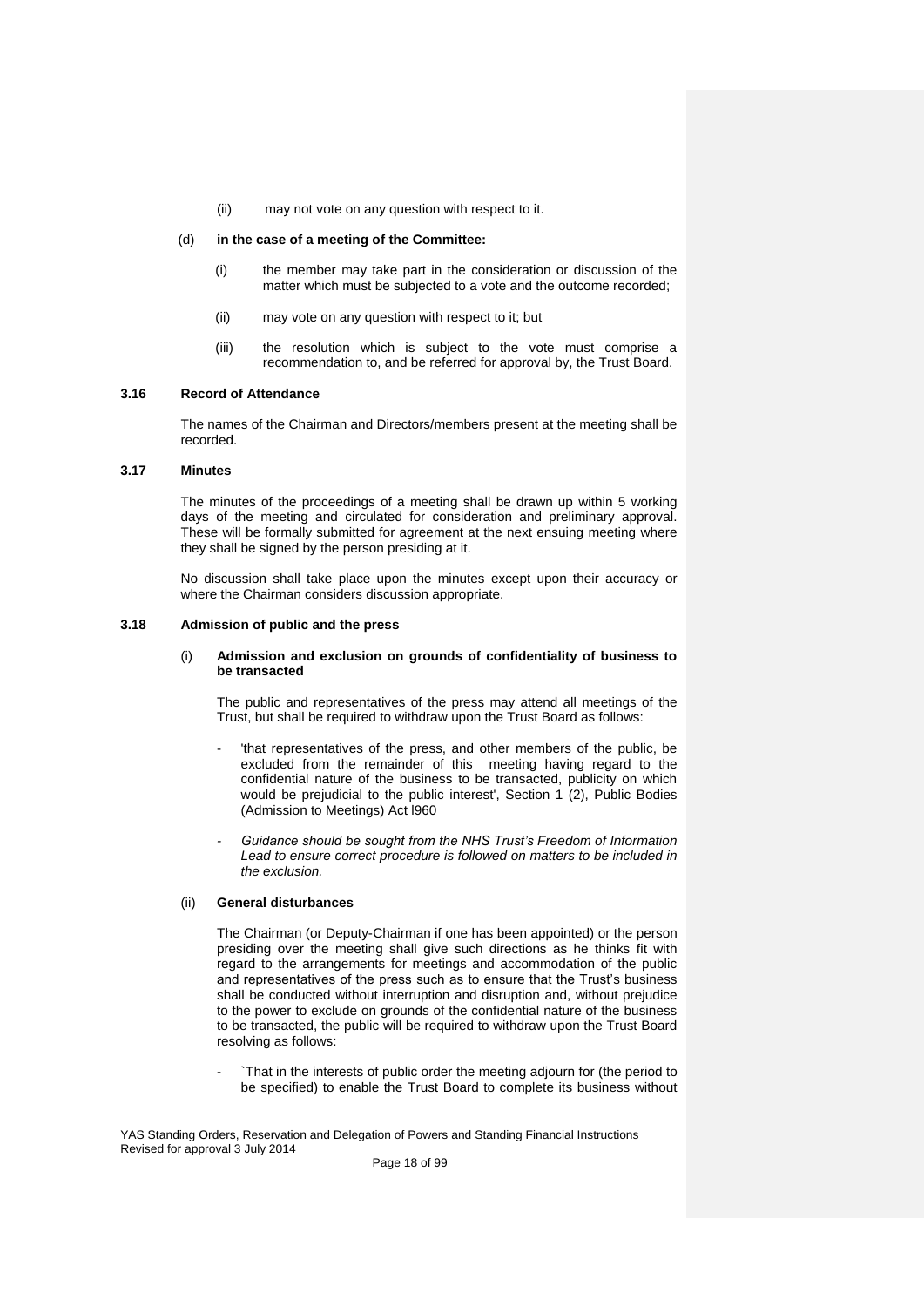the presence of the public'. Section 1(8) Public Bodies (Admissions to Meetings) Act l960.

#### (iii) **Business proposed to be transacted when the press and public have been excluded from a meeting**

Matters to be dealt with by the Trust Board following the exclusion of representatives of the press, and other members of the public, as provided in (i) and (ii) above, shall be confidential to the members of the Board.

Members and Officers or any employee of the Trust in attendance shall not reveal or disclose the contents of papers marked 'In Confidence' or minutes headed 'Items Taken in Private' outside of the Trust, without the express permission of the Trust. This prohibition shall apply equally to the content of any discussion during the Board meeting which may take place on such reports or papers.

#### (iv) **Use of Mechanical or Electrical Equipment for Recording or Transmission of Meetings**

Nothing in these Standing Orders shall be construed as permitting the introduction by the public, or press representatives, of recording, transmitting, video or similar apparatus into meetings of the Trust or Committee thereof. Such permission shall be granted only upon resolution of the Trust.

# **3.19 Observers at Trust meetings**

The Trust will decide what arrangements and terms and conditions it feels are appropriate to offer in extending an invitation to observers to attend and address any of the Trust Board's meetings and may change, alter or vary these terms and conditions as it deems fit.

# **4. COMMITTEES AND SUB-COMMITTEES**

# **4.1 Appointment of Committees**

Subject to such directions as may be given by the Secretary of State for Health, the Trust Board may appoint committees of the Trust.

The Trust shall determine the membership and terms of reference of committees and sub-committees and shall if it requires to, receive and consider reports of such committees.

Where committees are authorised to establish sub-committees they may not delegate executive powers to the sub-committee unless expressly authorised by the Trust Board.

# **4.2 Approval for Appointments to Committees**

The Board shall approve the appointments to each of the committees which it has formally constituted. Where the Board determines, and regulations permit, that persons, who are neither members nor officers, shall be appointed to a committee the terms of such appointment shall be within the powers of the Board as defined by the Secretary of State. The Board shall define the powers of such appointees and shall agree allowances, including reimbursement for loss of earnings, and/or expenses in accordance where appropriate with national guidance.

# **4.3 Appointments for Statutory functions**

YAS Standing Orders, Reservation and Delegation of Powers and Standing Financial Instructions Revised for approval 3 July 2014

Page 19 of 99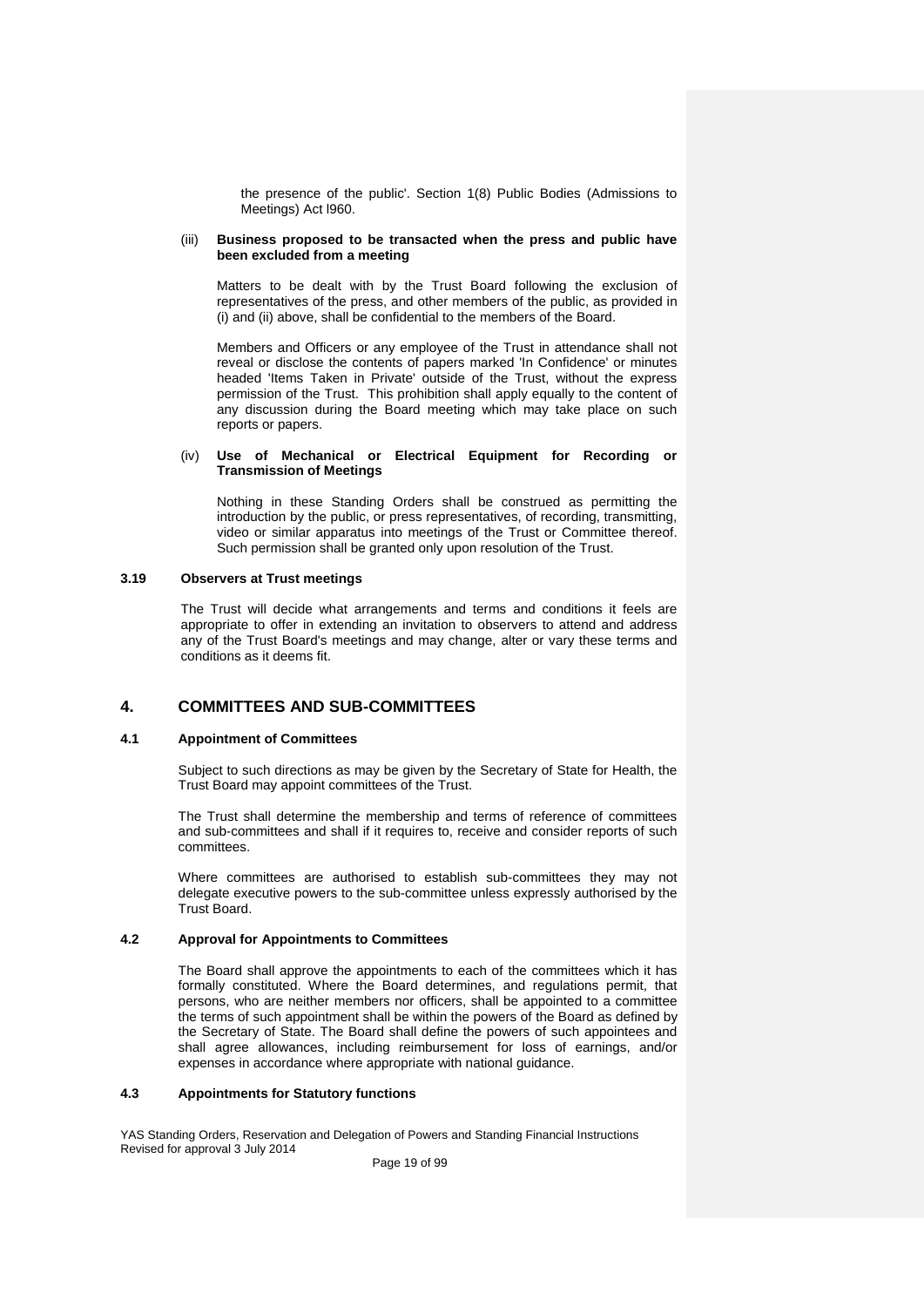Where the Board is required to appoint persons to a committee and/or to undertake statutory functions as required by the Secretary of State, and where such appointments are to operate independently of the Board such appointment shall be made in accordance with the regulations and directions made by the Secretary of State.

#### **4.4 Joint Committees**

- (i) Joint committees may be appointed by the Trust by joining together with one or more other Trusts consisting of, wholly or partly of the Chairman and members of the Trust or other health service bodies, or wholly of persons who are not members of the Trust or other health bodies in question.
- (ii) Any committee or joint committee appointed under this Standing Order may, subject to such directions as may be given by the Secretary of State or the Trust or other health bodies in question, appoint sub-committees consisting wholly or partly of members of the committees or joint committee (whether or not they are members of the Trust or health bodies in question) or wholly of persons who are not members of the Trust or health bodies in question or the committee of the Trust or health bodies in question.

#### **4.5 Terms of Reference**

Each such committee shall have such terms of reference and powers and be subject to such conditions (as to reporting back to the Board), as the Board shall decide and shall be in accordance with any legislation and regulation or direction issued by the Secretary of State. Such terms of reference shall have effect as if incorporated into the Standing Orders.

All Committees established by the Trust shall operate under the Standing Orders and Standing Financial Instructions of the Trust.

#### **4.6 Committees established by the Trust Board**

In line with the requirements of the NHS Audit Committee Handbook, NHS Codes of Conduct and Accountability, the Higgs report and the NHS Foundation Trust Code of Governance, the following committees, sub-committees, and joint-committees established by the Board are:

## 4.6.1 **Audit Committee**

The Committee will provide the Board with an independent and objective view on its system of integrated governance, risk management and internal control across the whole of the organisation's activities, reviewing the framework of risks, controls and related assurances that underpin the delivery of the Trust's objectives, satisfy itself that the organisation has adequate arrangements in place to counter fraud and monitor the integrity of financial statements and reporting. The Terms of Reference are approved by the Trust Board and reviewed on a periodic basis.

The committee shall be appointed by the Board and consists of all the Non-Executive Directors, excluding the Chairman of YAS who shall not be a member.

#### 4.6.2 **Finance & Investment Committee**

The Committee will undertake objective scrutiny of the Trust's financial performance, financial and commercial plans, investment policy and major investment decisions.

YAS Standing Orders, Reservation and Delegation of Powers and Standing Financial Instructions Revised for approval 3 July 2014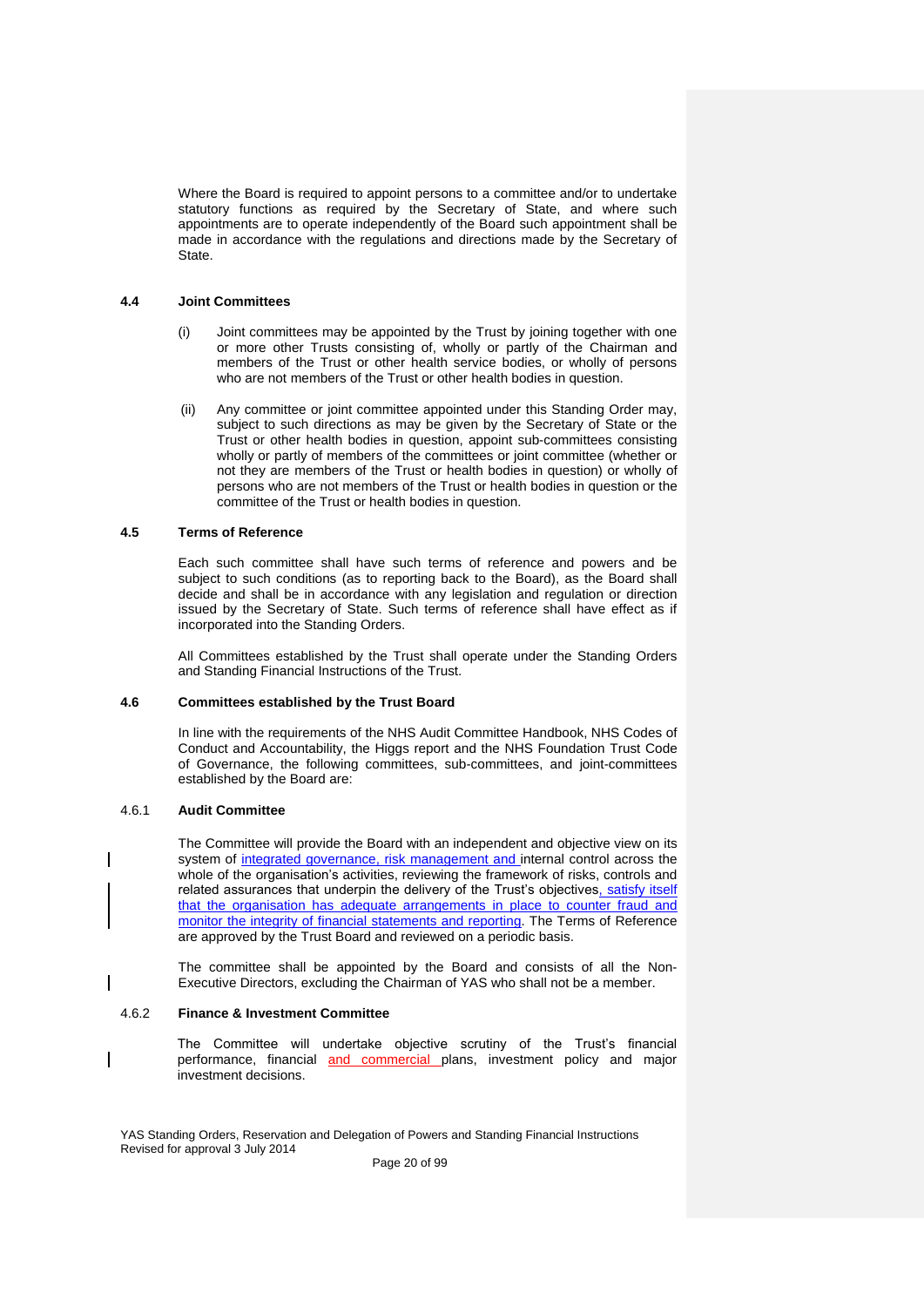Review of the Trust's monthly financial performance will be primarily undertaken by the Trust Board and Trust Executive Group, although the Board may request that the Committee reviews specific aspects of financial performance where the Board requires additional scrutiny and assurance.

#### 4.6.3 **Quality Committee**

The purpose of the Quality Committee is to provide the Board with an objective and independent review of quality, to support the delivery of safety and excellence in patient care. This remit includes a focus on safety, clinical effectiveness and patient experience and risk management systems.

The Committee will enable the Board to obtain assurance that high standards of care are provided and that adequate and appropriate governance structures, processes and controls are in place throughout the Trust to:

- Promote safety, high quality patient care across all Trust departments
- Identify, prioritise and manage risk arising from clinical care
- Ensure the effective and efficient use of resources through evidence based clinical practice
- Ensure that the Trust is aligned to the statutory and regulatory requirements relating to quality and safety.
- Ensure effective supervision and education and training of the workforce
- Protect the health and safety of Trust employees.
- Ensure effective information governance across the Trust's functions

## 4.6.4 **Remuneration and Terms of Service Committee**

The purpose of the Committee will be to advise the Trust Board about appropriate remuneration and terms of service for the Chief Executive and other Executive Directors including:

- (i) all aspects of salary (including any performance-related elements/bonuses);
- (ii) provisions for other benefits, including pensions and cars;
- (iii) arrangements for termination of employment and other contractual terms.

# 4.6.5 **Charities Committee**

In line with its role as a corporate trustee for any funds held in trust, either as charitable or non-charitable funds, the Trust Board will establish a Charities Committee to administer those funds in accordance with any statutory or other legal requirements or best practice required by the Charities Commission.

The provisions of this Standing Order must be read in conjunction with Standing Order 2.7 and Standing Financial Instructions 14.8.

# 4.6.6 **Other Committees**

The Board may also establish such other committees as required to discharge the Trust's responsibilities.

# **5. ARRANGEMENTS FOR THE EXERCISE OF TRUST FUNCTIONS BY DELEGATION**

# **(also see Section 9 – Reservation and Scheme of Delegation)**

YAS Standing Orders, Reservation and Delegation of Powers and Standing Financial Instructions Revised for approval 3 July 2014

Page 21 of 99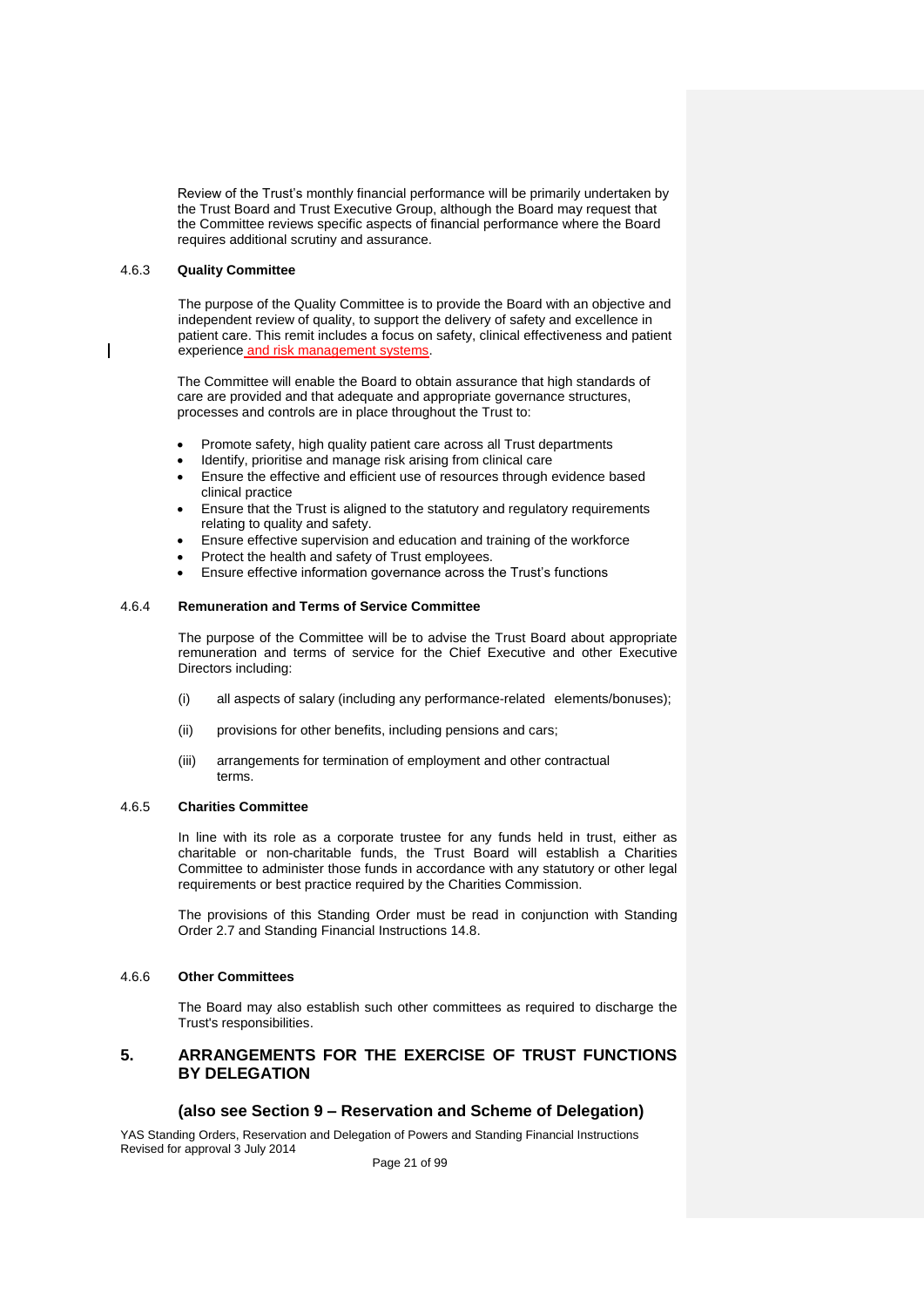# **5.1 Delegation of Functions to Committees, Officers or other bodies**

- 5.1.1 Subject to such directions as may be given by the Secretary of State, the Board may make arrangements for the exercise, on behalf of the Board, of any of its functions by a committee, sub-committee appointed by virtue of Standing Order 4, or by an officer of the Trust, or by another body as defined in Standing Order 5.1.2 below, in each case subject to such restrictions and conditions as the Trust thinks fit.
- 5.1.2 Section 16B of the NHS Act 1977 allows for regulations to provide for the functions of Trust's to be carried out by third parties. In accordance with The Trusts (Membership, Procedure and Administration Arrangements) Regulations 2000 the functions of the Trust may also be carried out in the following ways:
- (i) by another Trust;
- (ii) jointly with any one or more of the following: NHS Trusts, Clinical Commissioning Groups (CCGs) or other health service bodies;
- (iii) by arrangement with the appropriate Trust or CCG, by a joint committee or joint subcommittee of the Trust and one or more other health service bodies;
- (iv) in relation to arrangements made under S63(1) of the Health Services and Public Health Act 1968, jointly with one or more other health service bodies, NHS Trust or CCG.
- 5.1.3 Where a function is delegated by these Regulations to another Trust, then that Trust or health service body exercises the function in its own right; the receiving Trust has responsibility to ensure that the proper delegation of the function is in place. In other situations, i.e. delegation to committees, sub-committees or officers, the Trust delegating the function retains full responsibility.

#### **5.2 Emergency Powers and urgent decisions**

The powers which the Board has reserved to itself within these Standing Orders (see Standing Order 2.7(5) may in emergency or for an urgent decision be exercised by the Chief Executive and the Chairman after having consulted at least two non-officer members. The exercise of such powers by the Chief Executive and Chairman shall be reported to the next formal meeting of the Trust Board in public session for formal noting.

# **5.3 Delegation to Committees**

- 5.3.1 The Board shall agree to the delegation of executive powers to be exercised by other committees, or sub-committees, or joint-committees, which it has formally constituted in accordance with directions issued by the Secretary of State. The constitution and terms of reference of these committees, or sub-committees, or joint committees, and their specific executive powers shall be approved by the Board in respect of its sub-committees.
- 5.3.2 When the Board is not meeting as the Trust in public session it shall operate as a committee and may only exercise such powers as may have been delegated to it by the Trust in public session.

# **5.4 Delegation to Officers**

Those functions of the Trust which have not been retained as reserved by the Board or delegated to other committee or sub-committee or joint-committee shall be exercised on behalf of the Trust by the Chief Executive. The Chief Executive shall

YAS Standing Orders, Reservation and Delegation of Powers and Standing Financial Instructions Revised for approval 3 July 2014

Page 22 of 99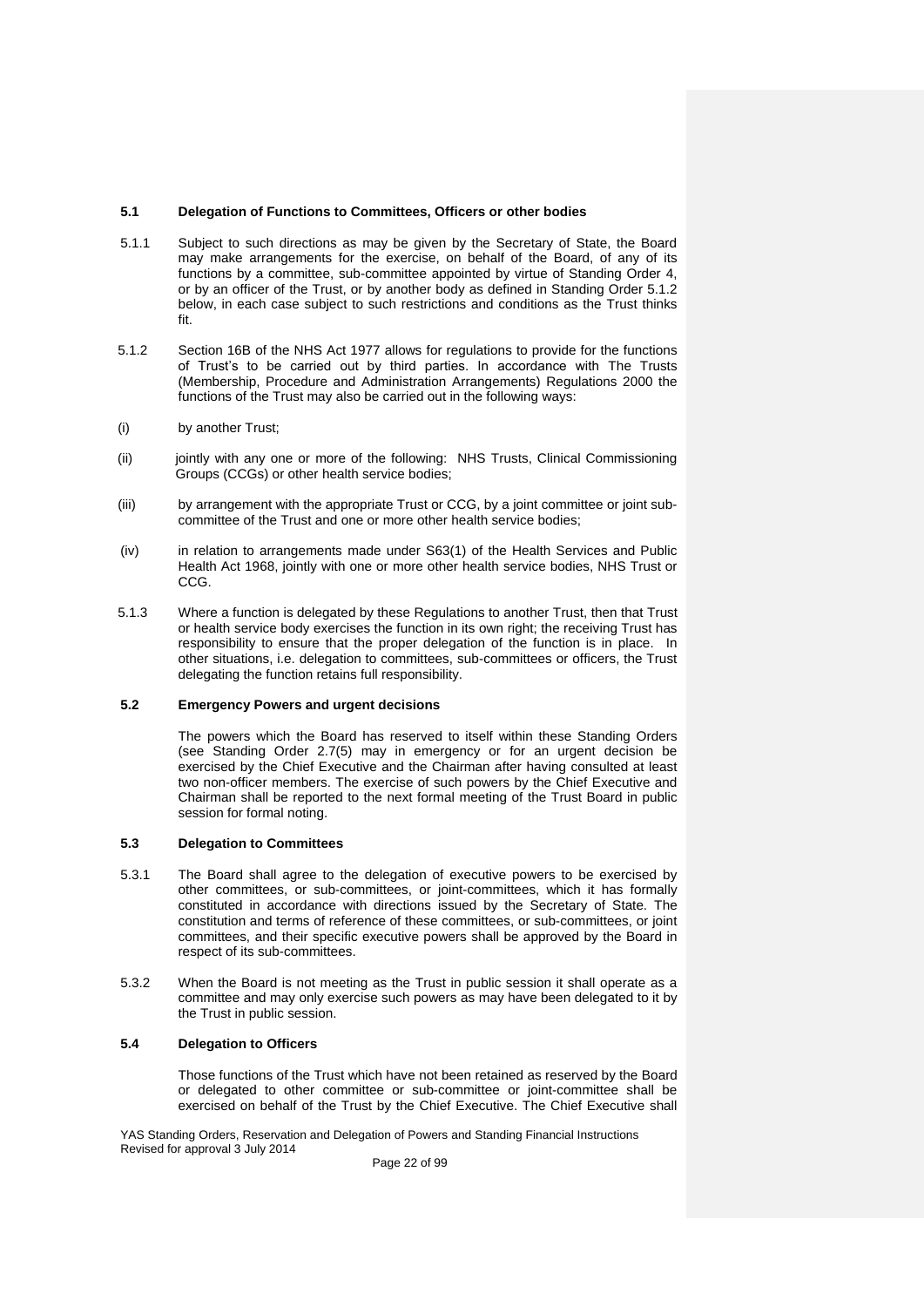determine which functions he/she will perform personally and shall nominate officers to undertake the remaining functions for which he/she will still retain accountability to the Trust.

# **5.5 Scheme of Delegation**

- 5.5.1 The Chief Executive shall prepare a Scheme of Delegation identifying his/her proposals which shall be considered and approved by the Board. The Chief Executive may periodically propose amendment to the Scheme of Delegation which shall be considered and approved by the Board.
- 5.5.2 Nothing in the Scheme of Delegation shall impair the discharge of the direct accountability to the Board of the Director of Finance & Performance to provide information and advise the Board in accordance with statutory or Department of Health requirements. Outside these statutory requirements the roles of the Director of Finance & Performance shall be accountable to the Chief Executive for operational matters.
- 5.5.3 The arrangements made by the Board as set out in the "Schedule of Matters Reserved to the Board" and "Scheme of Delegation" of powers shall have effect as if incorporated in these Standing Orders.
- 5.5.4 If for any reason these Standing Orders are not complied with, full details of the non-compliance and any justification for non-compliance and the circumstances around the non-compliance, shall be reported to the next formal meeting of the Board for action or ratification. All members of the Trust Board and staff have a duty to disclose any non-compliance with these Standing Orders to the Chief Executive as soon as possible.

#### **5.6 Interaction with other policies & regulations**

# 5.6.1 **Policy statements: general principles**

The Trust Board will from time to time agree and approve Policy statements/ procedures which will apply to all or specific groups of staff employed by The Yorkshire Ambulance Service NHS Trust. The decisions to approve such policies and procedures will be recorded in an appropriate Trust Board minute and will be deemed where appropriate to be an integral part of the Trust's Standing Orders and Standing Financial Instructions.

# 5.6.2 **Specific Policy statements**

Notwithstanding the application of SO 5.6.1 above, these Standing Orders and Standing Financial Instructions must be read in conjunction with the following Policy statements:

- the Business Conduct for Staff Interests, Gifts, Hospitality & Sponsorship Policy for the Yorkshire Ambulance Service NHS Trust staff;
- the staff Disciplinary and Appeals Procedures adopted by the Trust both of which shall have effect as if incorporated in these Standing Orders.

# 5.6.3 **Standing Financial Instructions**

Standing Financial Instructions adopted by the Trust Board in accordance with the Financial Regulations shall have effect as if incorporated in these Standing Orders.

#### 5.6.4 **Specific guidance**

YAS Standing Orders, Reservation and Delegation of Powers and Standing Financial Instructions Revised for approval 3 July 2014

Page 23 of 99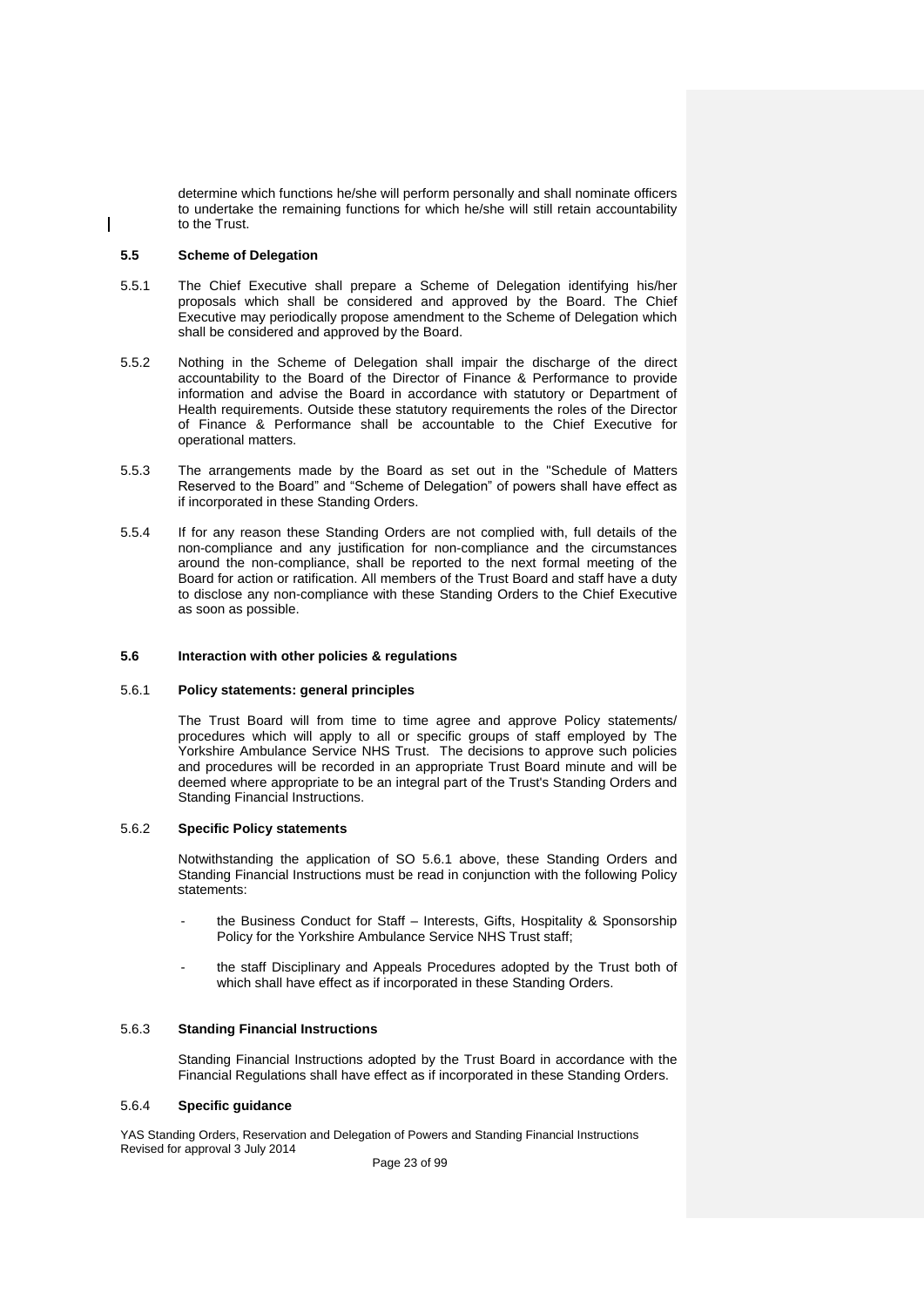Notwithstanding the application of SO 5.6.1 above, these Standing Orders and Standing Financial Instructions must be read in conjunction with the following guidance and any other issued by the Secretary of State for Health:

- Caldicott Guardian 1997:
- Human Rights Act 1998:
- Freedom of Information Act 2000.

# **6. DECLARATION AND REGISTER OF INTERESTS**

# **6.1 Declaration of Interests**

The NHS Code of Accountability requires Trust Board Members to declare interests which are relevant and material to the NHS Board of which they are a member. All existing Board members should declare such interests. Any Board members appointed subsequently should do so on appointment.

#### **6.2 Interests which are relevant and material**

- (i) Interests which should be regarded as "relevant and material" are:
	- a) Directorships, including Non-Executive Directorships held in private companies or PLCs (with the exception of those of dormant companies);
	- b) Ownership or part-ownership of private companies, businesses or consultancies likely or possibly seeking to do business with the NHS;
	- c) Majority or controlling share holdings in organisations likely or possibly seeking to do business with the NHS;
	- d) A position of Authority in a charity or voluntary organisation in the field of health and social care;
	- e) Any connection with a voluntary or other organisation contracting for NHS services;
	- f) Research funding/grants that may be received by an individual or their department;
	- g) Interests in pooled funds that are under separate management.
- (ii) Any member of the Trust Board who comes to know that the Trust has entered into or proposes to enter into a contract in which he/she or any person connected with him/her (as defined in Standing Order 7.3 below and elsewhere) has any pecuniary interest, direct or indirect, the Board member shall declare his/her interest by giving notice in writing of such fact to the Trust as soon as practicable.

#### **If Board members have any doubt about the relevance of an interest, this should be discussed with the Chairman of the Trust or with the Trust's Company Secretary.**

Financial Reporting Standard No 8 (issued by the Accounting Standards Board) specifies that influence rather than the immediacy of the relationship is more important in assessing the relevance of an interest. The interests of partners in professional partnerships including general practitioners should also be considered.

YAS Standing Orders, Reservation and Delegation of Powers and Standing Financial Instructions Revised for approval 3 July 2014

Page 24 of 99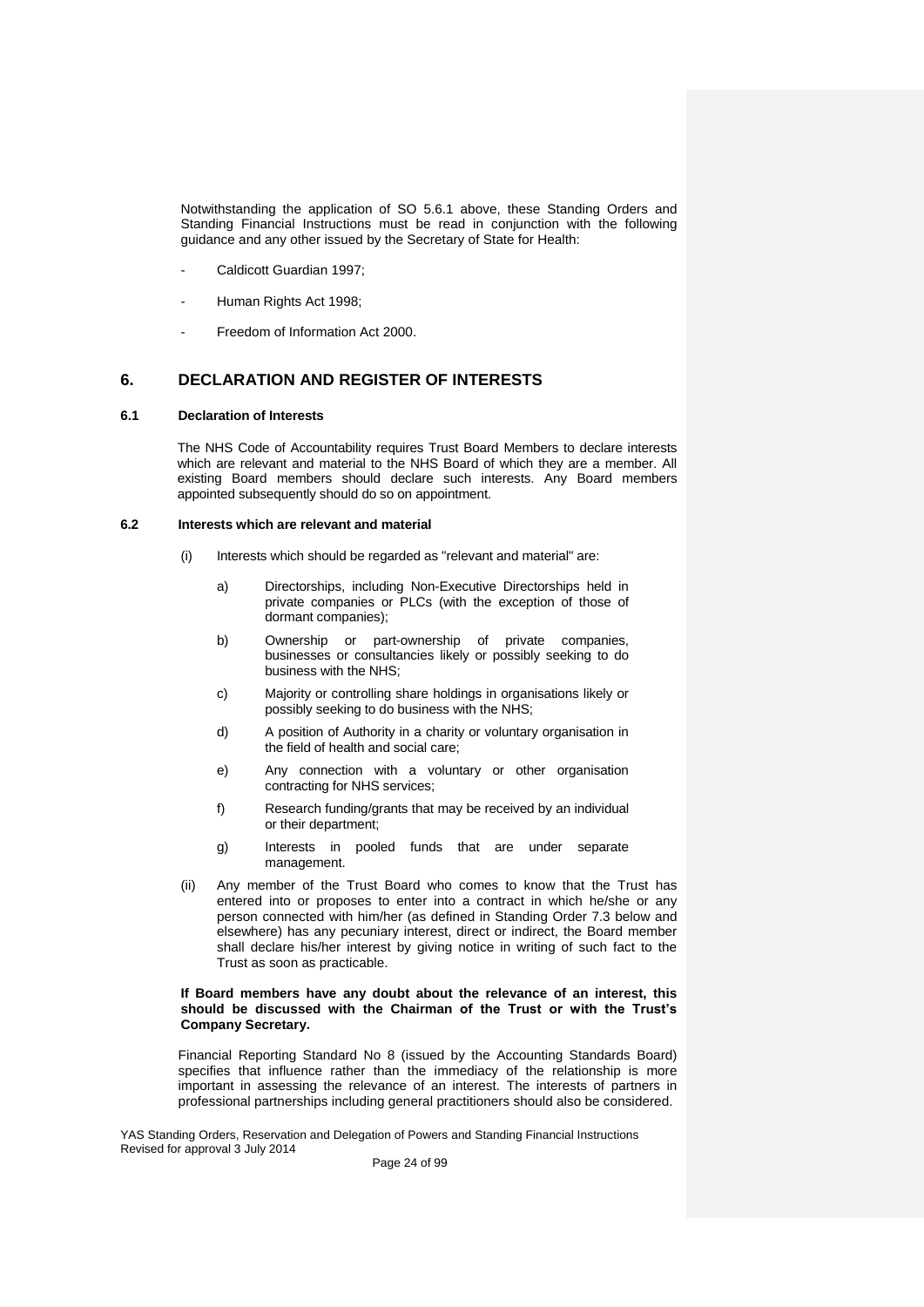## **6.3. Disclosure of Interests**

*Recording of Interests in Trust Board minutes*

At the time Board members' interests are declared, they should be recorded in the Trust Board minutes.

Any changes in interests should be declared at the next Trust Board meeting following the change occurring and recorded in the minutes of that meeting.

*Publication of declared interests in Annual Report*

Board members' directorships of companies likely or possibly seeking to do business with the NHS should be published in the Trust's annual report. The information should be kept up to date for inclusion in succeeding annual reports.

## *Conflicts of interest which arise during the course of a meeting*

During the course of a Trust Board meeting, if a conflict of interest is established, the Board member concerned should withdraw from the meeting and play no part in the relevant discussion or decision. (See overlap with SO 6.5)

#### **6.4 Register of Interests**

- 6.4.1 The Chief Executive will ensure that a Register of Interests is established to record formally declarations of interests of Board or Committee members. In particular the Register will include details of all directorships and other relevant and material interests (as defined in SO 6.2) which have been declared by both executive and non-executive Trust Board members.
- 6.4.2 These details will be kept up to date by means of an annual review of the Register in which any changes to interests declared during the preceding twelve months will be incorporated.
- 6.4.3 The Register will be available to the public and the Chief Executive will take reasonable steps to bring the existence of the Register to the attention of local residents and to publicise arrangements for viewing it.

## **6.5 Exclusion from proceedings on account of pecuniary interest**

#### 6.5.1 **Definition of terms used in interpreting 'Pecuniary' interest**

For the sake of clarity, the following definition of terms is to be used in interpreting this Standing Order:

- (i) "spouse" shall include any person who lives with another person in the same household (and any pecuniary interest of one spouse shall, if known to the other spouse, be deemed to be an interest of that other spouse);
- (ii) "contract" shall include any proposed contract or other course of dealing.
- (iii) "Pecuniary interest" Subject to the exceptions set out in this Standing Order, a person shall be treated as having an indirect pecuniary interest in a contract if:-

YAS Standing Orders, Reservation and Delegation of Powers and Standing Financial Instructions Revised for approval 3 July 2014

Page 25 of 99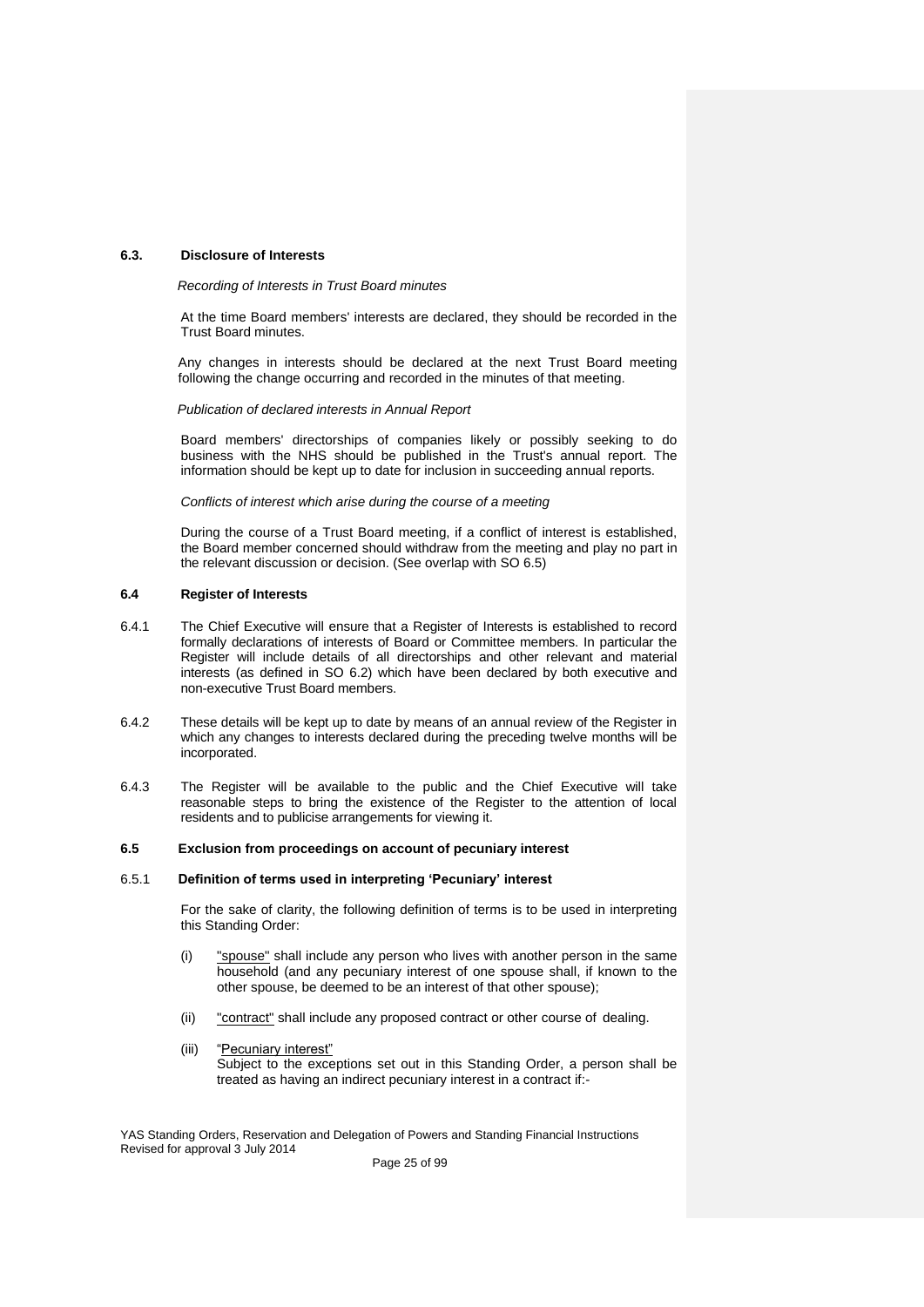- a) he/she, or a nominee of his/her, is a member of a company or other body (not being a public body), with which the contract is made, or to be made or which has a direct pecuniary interest in the same, or
- b) he/she is a partner, associate or employee of any person with whom the contract is made or to be made or who has a direct pecuniary interest in the same.

#### iv) Exception to Pecuniary interests

A person shall not be regarded as having a pecuniary interest in any contract if:-

- a) neither he/she or any person connected with him/her has any beneficial interest in the securities of a company of which he/she or such person appears as a member, or
- b) any interest that he/she or any person connected with him/her may have in the contract is so remote or insignificant that it cannot reasonably be regarded as likely to influence him/her in relation to considering or voting on that contract, or
- c) those securities of any company in which he/she (or any person connected with him/her) has a beneficial interest do not exceed £5,000 in nominal value or one per cent of the total issued share capital of the company or of the relevant class of such capital, whichever is the less.

Provided, however, that where paragraph (c) above applies the person shall nevertheless be obliged to disclose/declare their interest in accordance with Standing Order 6.2.

#### 6.5.2 **Exclusion in proceedings of the Trust Board**

- (i) Subject to the following provisions of this Standing Order, if the Chairman or a member of the Trust Board has any pecuniary interest, direct or indirect, in any contract, proposed contract or other matter and is present at a meeting of the Trust Board at which the contract or other matter is the subject of consideration, they shall at the meeting and as soon as practicable after its commencement disclose the fact and shall not take part in the consideration or discussion of the contract or other matter or vote on any question with respect to it.
- (ii) The Secretary of State may, subject to such conditions as he/she may think fit to impose, remove any disability imposed by this Standing Order in any case in which it appears to him/her in the interests of the National Health Service that the disability should be removed. (See SO 3.15 on the 'Waiver' which has been approved by the Secretary of State for Health).
- (iii) The Trust Board may exclude the Chairman or a member of the Board from a meeting of the Board while any contract, proposed contract or other matter in which he/she has a pecuniary interest is under consideration.
- (iv) Any remuneration, compensation or allowance payable to the Chairman or a Member by virtue of paragraph 11 of Schedule 5A to the National Health Service Act 1977 (pay and allowances) shall not be treated as a pecuniary interest for the purpose of this Standing Order.
- (v) This Standing Order applies to a committee or sub-committee and to a joint committee or sub-committee as it applies to the Trust and applies to a

YAS Standing Orders, Reservation and Delegation of Powers and Standing Financial Instructions Revised for approval 3 July 2014

Page 26 of 99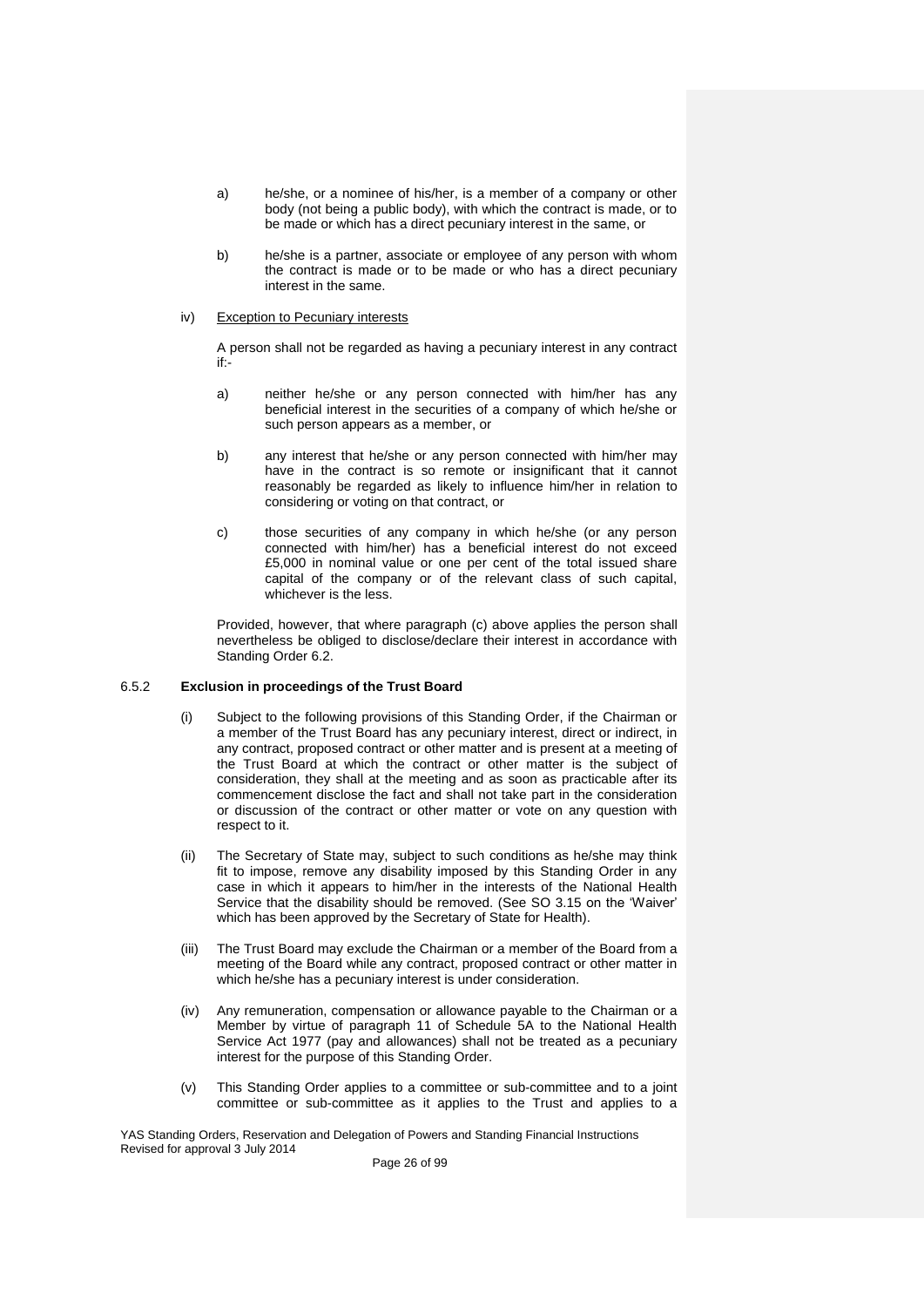member of any such committee or sub-committee (whether or not he/she is also a member of the Trust) as it applies to a member of the Trust.

# **7. STANDARDS OF BUSINESS CONDUCT**

All Trust staff and members of must comply with the Trust's Business Conduct for Staff – Interests, Gifts, Hospitality & Sponsorship Policy and the national guidance contained in HSG(93)5 on 'Standards of Business Conduct for NHS staff' (see SO 5.6.2).

# **7.1 Interest of Officers in Contracts**

- Any officer or employee of the Trust who comes to know that the Trust has entered into or proposes to enter into a contract in which he/she or any person connected with him/her (as defined in SO 6.5.2) has any pecuniary interest, direct or indirect, the Officer shall declare their interest by giving notice in writing of such fact to the Chief Executive or Trust's Company Secretary as soon as practicable.
- ii) An Officer should also declare to the Chief Executive any other employment or business or other relationship of his/her, or of a cohabiting spouse, that conflicts, or might reasonably be predicted could conflict with the interests of the Trust.
- iii) The Trust will require interests, employment or relationships so declared to be entered in a register of interests of staff.

## **7.2 Canvassing of and Recommendations by Members in Relation to Appointments**

- i) Canvassing of members of the Trust or of any Committee of the Trust directly or indirectly for any appointment under the Trust shall disqualify the candidate for such appointment. The contents of this paragraph of the Standing Order shall be included in application forms or otherwise brought to the attention of candidates.
- ii) Members of the Trust shall not solicit for any person any appointment under the Trust or recommend any person for such appointment; but this paragraph of this Standing Order shall not preclude a member from giving written testimonial of a candidate's ability, experience or character for submission to the Trust.

# **7.3 Relatives of Members or Officers**

- i) Candidates for any staff appointment under the Trust shall, when making an application, disclose in writing to the Trust whether they are related to any member or the holder of any office under the Trust. Failure to disclose such a relationship shall disqualify a candidate and, if appointed, render him liable to instant dismissal.
- ii) The Chairman and every member and officer of the Trust shall disclose to the Trust Board any relationship between himself and a candidate of whose candidature that member or officer is aware. It shall be the duty of the Chief Executive to report to the Trust Board any such disclosure made.
- iii) On appointment, members (and prior to acceptance of an appointment in the case of Executive Directors) should disclose to the Trust whether they are related to any other member or holder of any office under the Trust.

YAS Standing Orders, Reservation and Delegation of Powers and Standing Financial Instructions Revised for approval 3 July 2014

Page 27 of 99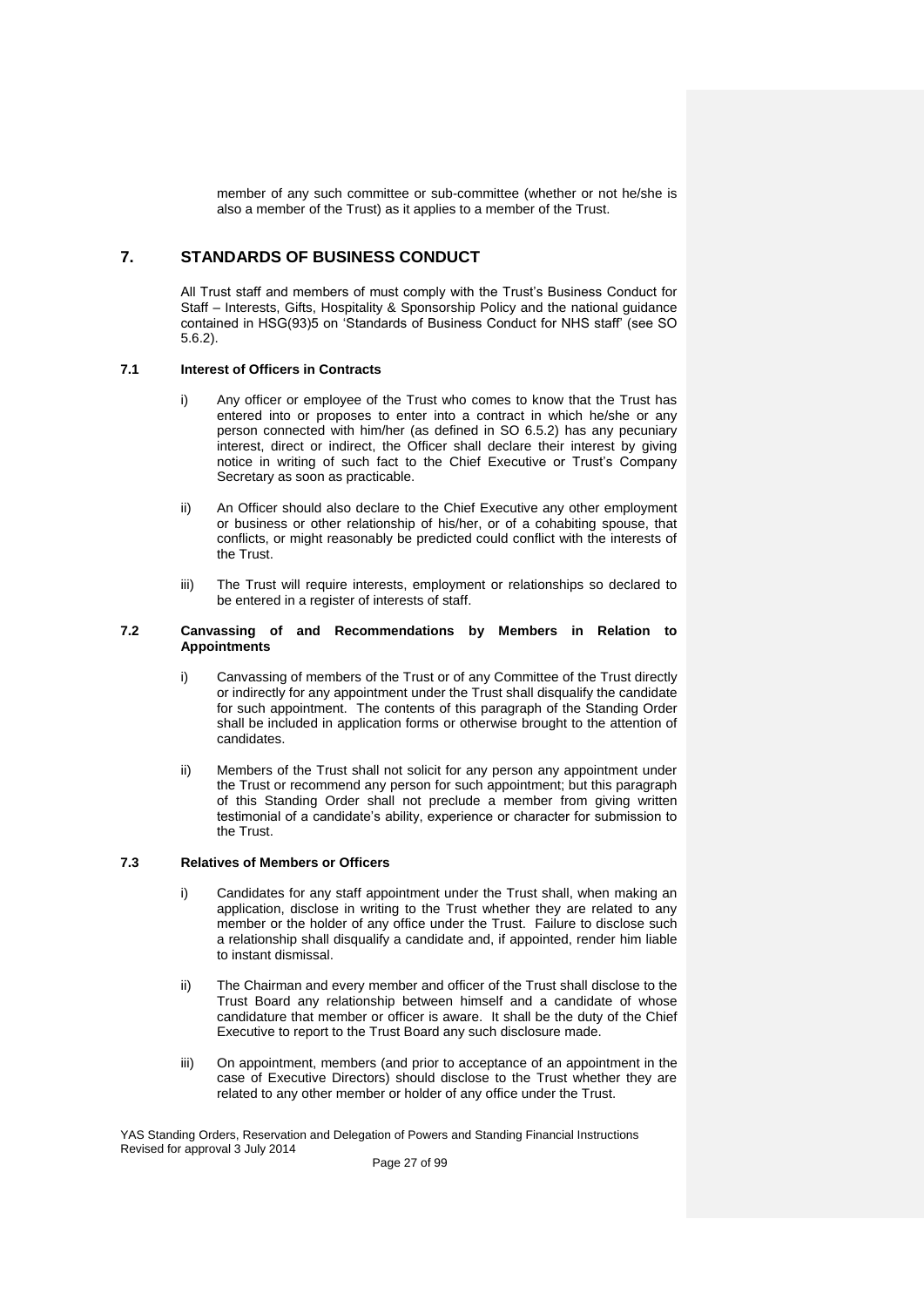iv) Where the relationship to a member of the Trust is disclosed, the Standing Order headed 'Exclusion from proceedings on account of pecuniary interest' (SO 6.5) shall apply.

# **8. MISCELLANEOUS**

#### **8.1 Trust Seal**

#### *Custody of Seal*

The common seal of the Trust shall be kept by the Chief Executive or a nominated Manager by him/her in a secure place.

#### *Sealing of Documents*

Where it is necessary that a document shall be sealed, the seal shall be affixed in the presence of two senior managers duly authorised by the Chief Executive, and not also from the originating department, and shall be attested by them.

#### *Register of Sealing*

The Chief Executive shall keep a register in which he/she, or another manager of the Authority authorised by him/her, shall enter a record of the sealing of every document.

#### **8.2 Signature of documents**

Where any document will be a necessary step in legal proceedings on behalf of the Trust, it shall, unless any enactment otherwise requires or authorises, be signed by the Chief Executive or any Executive Director.

In land transactions, the signing of certain supporting documents will be delegated to Managers and set out clearly in the Scheme of Delegation but will not include the main or principal documents effecting the transfer (e.g. sale/purchase agreement, lease, contracts for construction works and main warranty agreements or any document which is required to be executed as a deed).

#### **8.3. Housekeeping**

*Standing Orders to be given to Directors and Officers*

It is the duty of the Chief Executive to ensure that existing directors and officers and all new appointees are notified of and understand their responsibilities within Standing Orders and Standing Financial Instructions. Updated copies shall be issued to staff designated by the Chief Executive. New designated officers shall be informed in writing and shall receive copies where appropriate of Standing Orders.

*Documents having the standing of Standing Orders*

Standing Financial Instructions and the Reservation of Powers to the Board of Directors and Scheme of Delegation shall have effect as if incorporated into Standing Orders.

*Review of Standing Orders*

YAS Standing Orders, Reservation and Delegation of Powers and Standing Financial Instructions Revised for approval 3 July 2014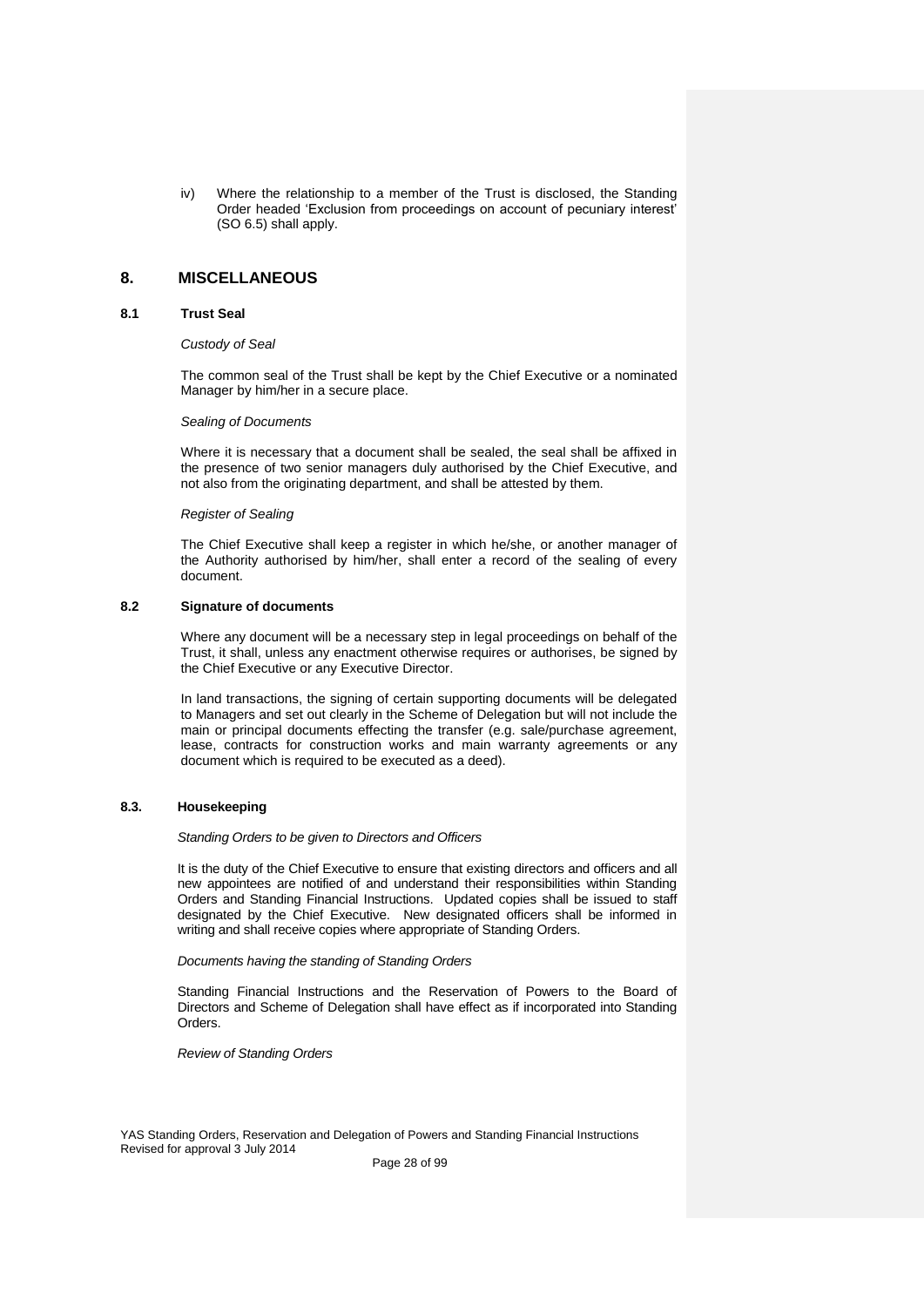Standing Orders shall be reviewed annually by the Board of Directors. The requirement for review extends to all documents having effect as if incorporated in Standing Orders.

# *Accounting Officer*

The Accounting Officer is responsible for ensuring the proper stewardship of public funds and assets. For this Trust it shall be the Chief Executive.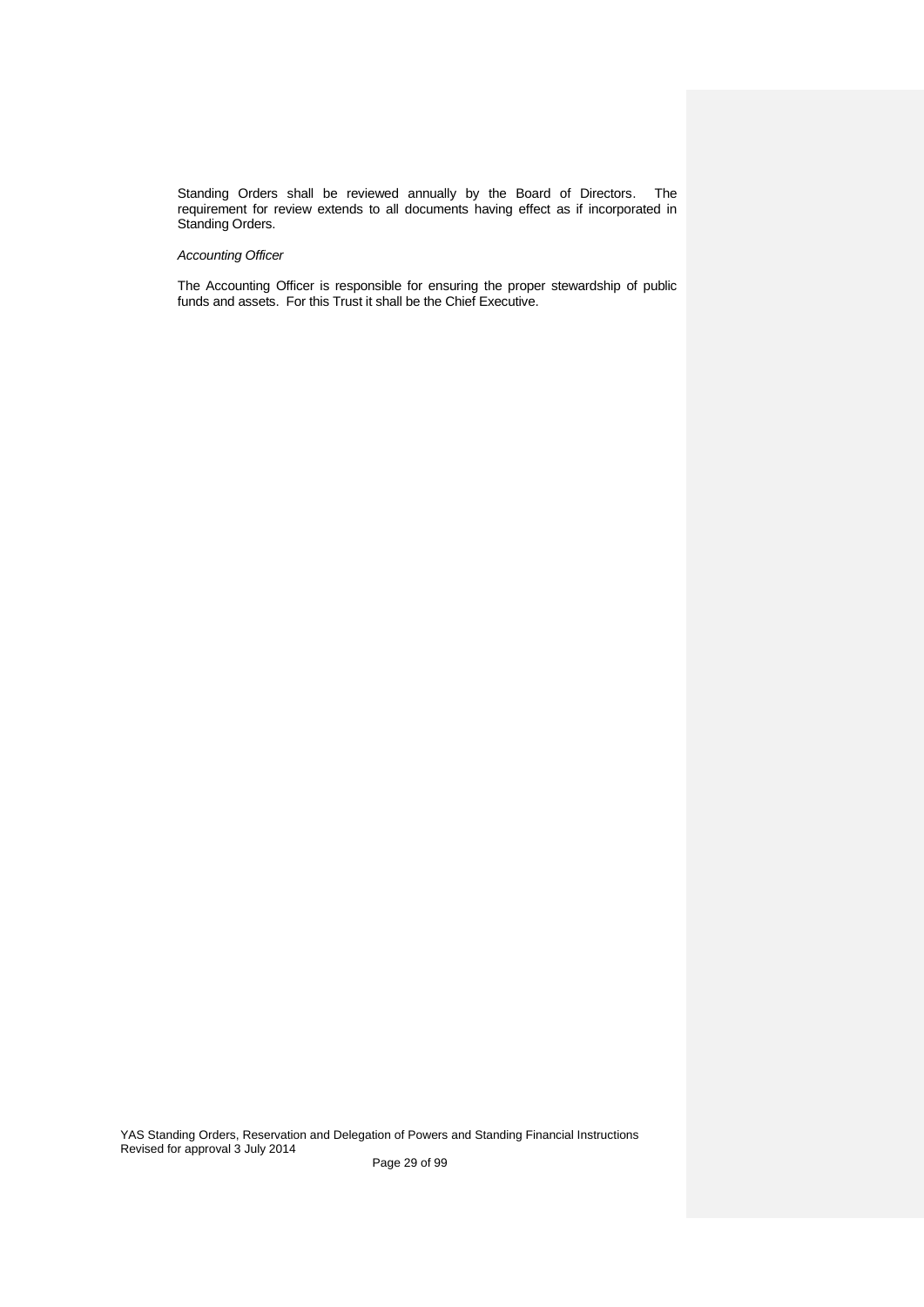# **SECTION C - SCHEME OF RESERVATION AND DELEGATION**

# **9. Reservations held by Board and Scheme of Delegation**

| <b>REF</b> | <b>THE BOARD</b> | DECISIONS RESERVED TO THE BOARD                                                                                                                                                                                                                                                                                                                                                                                                                                                                                                                                                                                                                                                                                                                                                                                                                                                                                                                                                                                                                                                                                                                                                                                                                                                                                                                                                                                                                                             |
|------------|------------------|-----------------------------------------------------------------------------------------------------------------------------------------------------------------------------------------------------------------------------------------------------------------------------------------------------------------------------------------------------------------------------------------------------------------------------------------------------------------------------------------------------------------------------------------------------------------------------------------------------------------------------------------------------------------------------------------------------------------------------------------------------------------------------------------------------------------------------------------------------------------------------------------------------------------------------------------------------------------------------------------------------------------------------------------------------------------------------------------------------------------------------------------------------------------------------------------------------------------------------------------------------------------------------------------------------------------------------------------------------------------------------------------------------------------------------------------------------------------------------|
|            | THE BOARD        | <b>General Enabling Provision</b>                                                                                                                                                                                                                                                                                                                                                                                                                                                                                                                                                                                                                                                                                                                                                                                                                                                                                                                                                                                                                                                                                                                                                                                                                                                                                                                                                                                                                                           |
|            |                  | The Board may determine any matter, for which it has delegated or statutory authority, it wishes in full<br>session within its statutory powers.                                                                                                                                                                                                                                                                                                                                                                                                                                                                                                                                                                                                                                                                                                                                                                                                                                                                                                                                                                                                                                                                                                                                                                                                                                                                                                                            |
|            | THE BOARD        | <b>Regulations and Control</b>                                                                                                                                                                                                                                                                                                                                                                                                                                                                                                                                                                                                                                                                                                                                                                                                                                                                                                                                                                                                                                                                                                                                                                                                                                                                                                                                                                                                                                              |
|            |                  | 1. Approve Standing Orders (SOs), a schedule of matters reserved to the Board and Standing Financial<br>Instructions for the regulation of its proceedings and business.<br>Suspend Standing Orders.<br>2.<br>3. Vary or amend the Standing Orders.<br>4. Ratify any urgent decisions taken by the Chairman and Chief Executive in public session in<br>accordance with SO 5.2<br>5. Approve a scheme of delegation of powers from the Board to committees.<br>6. Require and receive the declaration of Board members' interests that may conflict with those of the<br>Trust and determining the extent to which that member may remain involved with the matter under<br>consideration.<br>7. Require and receive the declaration of officers' interests that may conflict with those of the Trust.<br>8. Approve arrangements for dealing with complaints.<br>9. Adopt the organisation structures, processes and procedures to facilitate the discharge of business<br>by the Trust and to agree modifications thereto.<br>10. Receive reports from committees including those that the Trust is required by the Secretary of State<br>or other regulation to establish and to take appropriate action on.<br>11. Confirm the recommendations of the Trust's committees where the committees do not have<br>executive powers.<br>12. Approve arrangements relating to the discharge of the Trust's responsibilities as a corporate trustee<br>for funds held on trust. |
|            |                  | 13. Establish terms of reference and reporting arrangements of all committees and sub-committees that<br>are established by the Board.<br>14. Approve arrangements relating to the discharge of the Trust's responsibilities as a bailer for patients'                                                                                                                                                                                                                                                                                                                                                                                                                                                                                                                                                                                                                                                                                                                                                                                                                                                                                                                                                                                                                                                                                                                                                                                                                      |

YAS Standing Orders, Reservation and Delegation of Powers and Standing Financial Instructions Revised for approval 3 July 2014

Page 30 of 99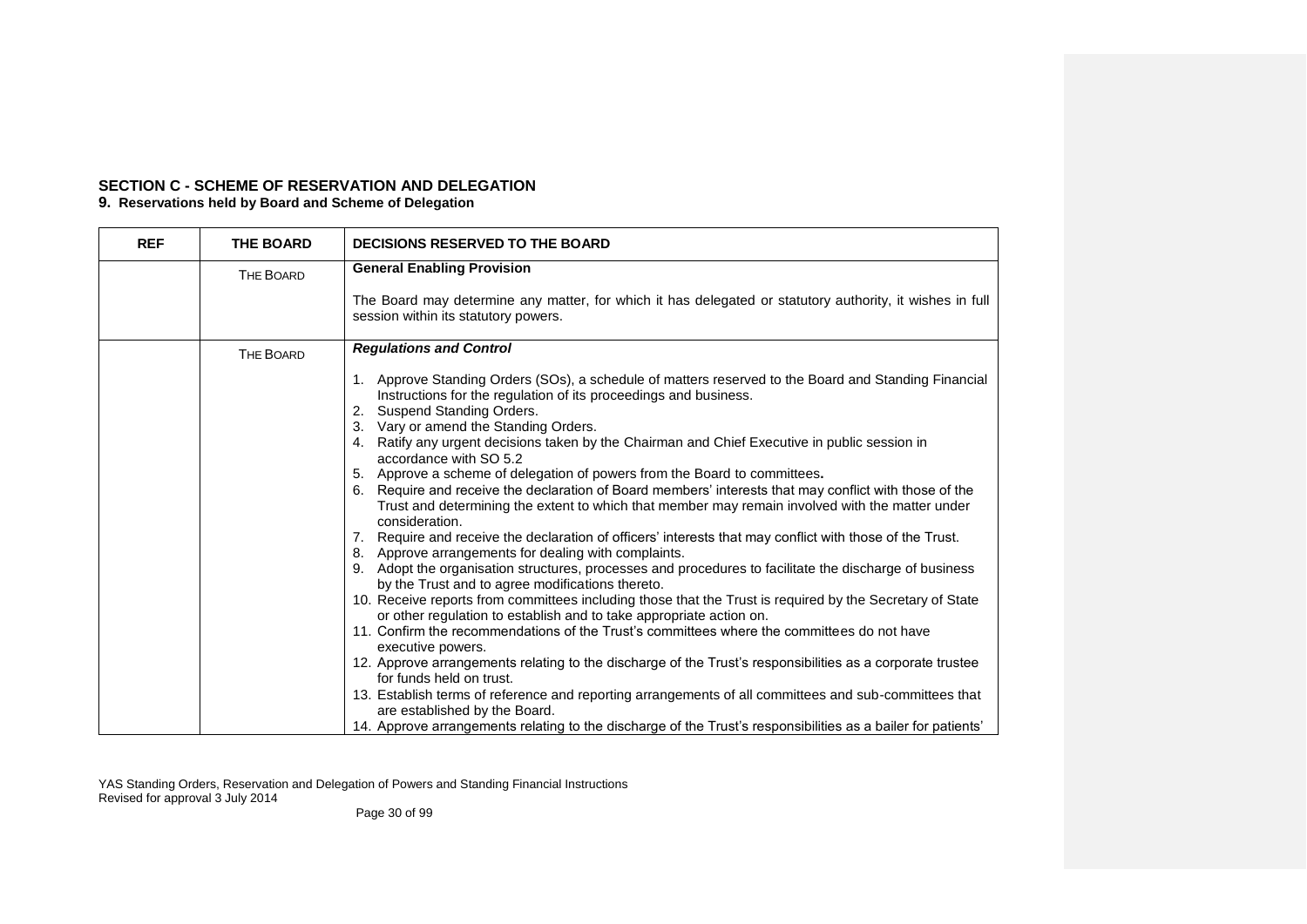| <b>REF</b> | <b>THE BOARD</b> | <b>DECISIONS RESERVED TO THE BOARD</b>                                                                                                                                                                                                                                                                                                                                                                                                                                                                                                                                                                                                                                                                                                                                                                                                                                                                                                                                         |
|------------|------------------|--------------------------------------------------------------------------------------------------------------------------------------------------------------------------------------------------------------------------------------------------------------------------------------------------------------------------------------------------------------------------------------------------------------------------------------------------------------------------------------------------------------------------------------------------------------------------------------------------------------------------------------------------------------------------------------------------------------------------------------------------------------------------------------------------------------------------------------------------------------------------------------------------------------------------------------------------------------------------------|
|            |                  | property.<br>15. Authorise use of the seal.<br>16. Ratify or otherwise instances of failure to comply with Standing Orders brought to the Chief<br>Executive's attention in accordance with SO 5.5.3.<br>17. Discipline members of the Board or employees who are in breach of statutory requirements or SOs.                                                                                                                                                                                                                                                                                                                                                                                                                                                                                                                                                                                                                                                                  |
|            | THE BOARD        | <b>Appointments/ Dismissal</b><br>1. Appoint the Deputy Chairman of the Board.<br>2. Appoint and dismiss committees (and individual members) that are directly accountable to the Board.<br>3. Appoint, appraise, discipline and dismiss Executive Directors (subject to SO 2.2).<br>4. Confirm appointment of members of any committee of the Trust as representatives on outside<br>bodies.<br>5. Appoint, appraise, discipline and dismiss the Secretary (if the appointment of a Secretary is required<br>under Standing Orders).<br>6. Approve proposals of the Remuneration Committee regarding directors and senior employees and<br>those of the Chief Executive for staff not covered by the Remuneration Committee.                                                                                                                                                                                                                                                  |
|            | <b>THE BOARD</b> | <b>Strategy, Plans and Budgets</b><br>1. Define the strategic aims and objectives of the Trust.<br>2. Approve proposals for ensuring quality and developing clinical governance in services provided by<br>the Trust, having regard to any guidance issued by the Secretary of State.<br>3. Approve the Trust's policies and procedures for the management of risk.<br>4. Approve Outline and Final Business Cases for Capital Investment and Service Developments<br>5. Approve budgets.<br>6. Approve annually Trust's proposed organisational development proposals.<br>7. Ratify proposals for acquisition, disposal or change of use of land and/or buildings.<br>8. Approve PFI proposals.<br>9. Approve the opening of bank accounts.<br>10. Approve proposals on individual contracts (other than NHS contracts) of a capital or revenue nature<br>amounting to, or likely to amount to over £500,000 over a 3 year period or the period of the contract if<br>longer. |

YAS Standing Orders, Reservation and Delegation of Powers and Standing Financial Instructions Revised for approval 3 July 2014

Page 31 of 99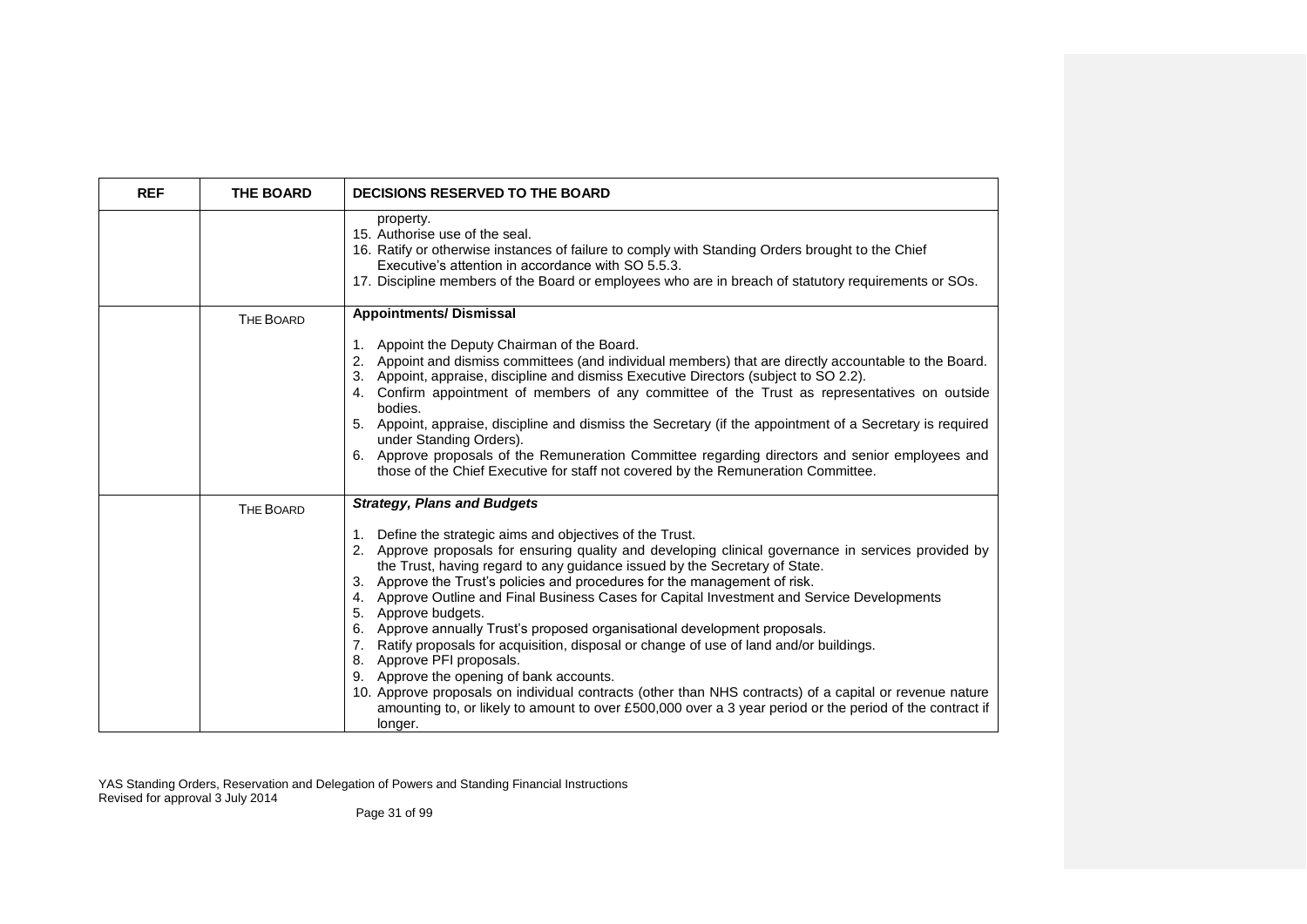| <b>REF</b> | <b>THE BOARD</b> | <b>DECISIONS RESERVED TO THE BOARD</b>                                                                                                                                                                                                                                                                                                                                                                                                                                                                                                                                                                                                                                        |
|------------|------------------|-------------------------------------------------------------------------------------------------------------------------------------------------------------------------------------------------------------------------------------------------------------------------------------------------------------------------------------------------------------------------------------------------------------------------------------------------------------------------------------------------------------------------------------------------------------------------------------------------------------------------------------------------------------------------------|
|            |                  | 11. Approve proposals in individual cases for the write off of losses or making of special payments above<br>the limits of delegation to the Chief Executive and Director of Finance & Performance (for losses and<br>special payments) previously approved by the Board.<br>12. Approve individual compensation payments.<br>13. Approve proposals for action on litigation against or on behalf of the Trust where the quantum<br>exceeds the delegated budget authority of the Chief Executive.<br>14. Review use of NHSLA risk pooling schemes (LPST/CNST/RPST).                                                                                                          |
|            | <b>THE BOARD</b> | <b>Policy Determination</b>                                                                                                                                                                                                                                                                                                                                                                                                                                                                                                                                                                                                                                                   |
|            |                  | 1. Approve management policies including personnel policies incorporating the arrangements for the<br>appointment, removal and remuneration of staff.<br>Policies so adopted shall be listed and appended to this document [by the Secretary]                                                                                                                                                                                                                                                                                                                                                                                                                                 |
|            | THE BOARD        | Audit                                                                                                                                                                                                                                                                                                                                                                                                                                                                                                                                                                                                                                                                         |
|            |                  | 1. Approve the appointment (and where necessary dismissal) of External Auditors and advise the Audit<br>Commission on the appointment. Approval of external auditors' arrangements for the separate audit<br>of funds held on trust, and the submission of reports to the Audit Committee meetings who will take<br>appropriate action.<br>2. Receive the annual management letter received from the external auditor and agreement of<br>proposed action, taking account of the advice, where appropriate, of the Audit Committee.<br>3. Receive an annual report from the Internal Auditor and agree action on recommendations where<br>appropriate of the Audit Committee. |
|            | THE BOARD        | <b>Annual Reports and Accounts</b>                                                                                                                                                                                                                                                                                                                                                                                                                                                                                                                                                                                                                                            |
|            |                  | 1. Receipt and approval of the Trust's Annual Report and Annual Accounts.<br>2. Receipt and approval of the Annual Report and Accounts for funds held on trust.                                                                                                                                                                                                                                                                                                                                                                                                                                                                                                               |
|            | <b>THE BOARD</b> | <b>Monitoring</b>                                                                                                                                                                                                                                                                                                                                                                                                                                                                                                                                                                                                                                                             |
|            |                  | 1. Receive such reports as the Board sees fit from committees in respect of their exercise of powers                                                                                                                                                                                                                                                                                                                                                                                                                                                                                                                                                                          |

YAS Standing Orders, Reservation and Delegation of Powers and Standing Financial Instructions Revised for approval 3 July 2014

Page 32 of 99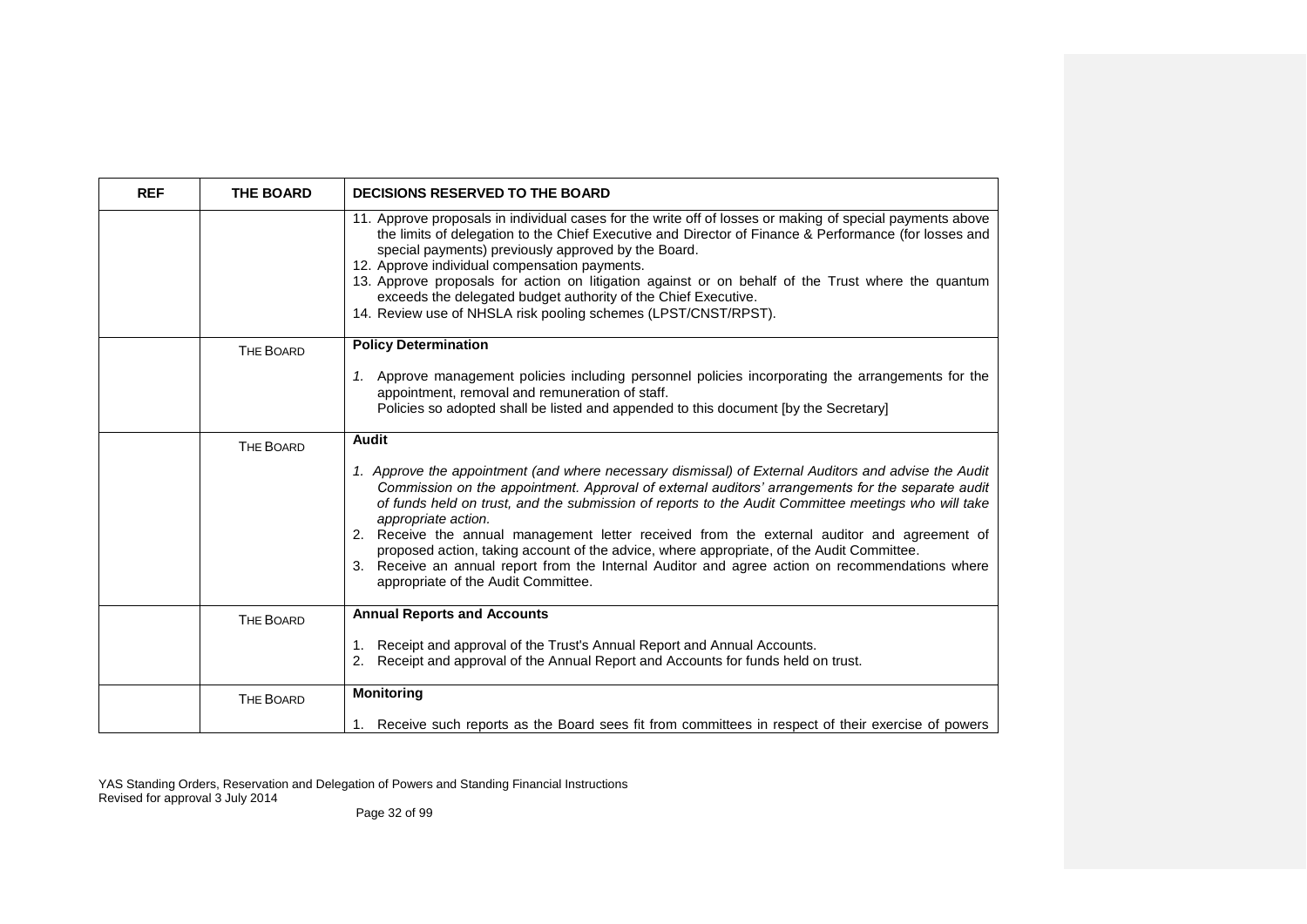| <b>REF</b> | <b>THE BOARD</b> | DECISIONS RESERVED TO THE BOARD                                                                                                                                                                                                                                                                                                                                                                                                                                                                                                                                              |
|------------|------------------|------------------------------------------------------------------------------------------------------------------------------------------------------------------------------------------------------------------------------------------------------------------------------------------------------------------------------------------------------------------------------------------------------------------------------------------------------------------------------------------------------------------------------------------------------------------------------|
|            |                  | delegated.<br>2. Continuous appraisal of the affairs of the Trust by means of the provision to the Board as the Board<br>may require from directors, committees, and officers of the Trust as set out in management policy<br>statements. All monitoring returns required by the Department of Health and the Charity<br>Commission shall be reported, at least in summary, to the Board.<br>3. Receive reports from DoF on financial performance against budget and Trust Financial Plan.<br>Receive reports from CE on actual and forecast income from contracts and SLAs. |

# *DECISIONS/DUTIES DELEGATED BY THE BOARD TO COMMITTEES*

|            |                  |                                                                                                                                                                                                                                                                                                                 |  | Formatted: Font: (Default) Arial, 10<br>pt, Condensed by 0.1 pt    |
|------------|------------------|-----------------------------------------------------------------------------------------------------------------------------------------------------------------------------------------------------------------------------------------------------------------------------------------------------------------|--|--------------------------------------------------------------------|
| <b>REF</b> | <b>COMMITTEE</b> | DECISIONS/DUTIES DELEGATED BY THE BOARD TO SUB-COMMITTEES                                                                                                                                                                                                                                                       |  | Formatted: List Paragraph, Bulleted +                              |
| SFI 11.1.1 | AUDIT COMMITTEE  | The Committee shall:                                                                                                                                                                                                                                                                                            |  | Level: $1 +$ Aligned at: 0.63 cm +<br>Indent at: $1.27 \text{ cm}$ |
|            |                  |                                                                                                                                                                                                                                                                                                                 |  | Formatted: Font: (Default) Arial, 10<br>pt, Condensed by 0.1 pt    |
|            |                  | Review the establishment and maintenance of an effective system of integrated governance, risk<br>management and internal control, across the whole of the organisations activities (both clinical and<br>non clinical) that supports the achievement of the organisations objectives. In<br>particular,<br>the |  | Formatted: Font: (Default) Arial, 10<br>pt, Condensed by 0.1 pt    |
|            |                  | Committee will review the adequacy and effectiveness of:-<br>All risk and control related disclosure statements (in particular the Annual Governance Statement,                                                                                                                                                 |  | Formatted: Font: 10 pt, Condensed by<br>$0.1$ pt                   |
|            |                  | Board memoranda and self certification statement to the Regulator, declarations of compliance<br>with the Essential Standards of Quality and Safety), together with any accompanying Head of                                                                                                                    |  | Formatted: Font: (Default) Arial, 10<br>pt, Condensed by 0.1 pt    |
|            |                  | Internal Audit Opinion, external audit opinion and other appropriate independent assurance, prior<br>to endorsement by the Board.                                                                                                                                                                               |  | Formatted: Font: 10 pt, Condensed by<br>$0.1$ pt                   |
|            |                  | The statements contained within the Quality Account, together with review of associated external<br>audit assurance opinion as directed by Monitor.                                                                                                                                                             |  | Formatted: Font: (Default) Arial, 10<br>pt, Condensed by 0.1 pt    |
|            |                  | The underlying assurance processes that indicate the degree of the achievement of corporate<br>objectives, the effectiveness of the management of principal risks, and the appropriateness of the                                                                                                               |  | Formatted: Font: 10 pt, Condensed by<br>$0.1$ pt                   |
|            |                  | above disclosure statements.<br>The policies for ensuring compliance with the relevant regulatory, legal and code of conduct                                                                                                                                                                                    |  | Formatted: Font: (Default) Arial, 10<br>pt, Condensed by 0.1 pt    |

**Formatted:** Font: (Default) Arial, 10

**Formatted:** List Paragraph, Numbered + Level: 1 + Numbering Style: 1, 2, 3, … + Start at: 1 + Alignment: Left + Aligned at:  $0 \text{ cm} + \text{Indent at: } 0.63 \text{ cm}$ 

pt, Condensed by 0.1 pt

**Formatted:** Font: Arial

YAS Standing Orders, Reservation and Delegation of Powers and Standing Financial Instructions Revised for approval 3 July 2014

Page 33 of 99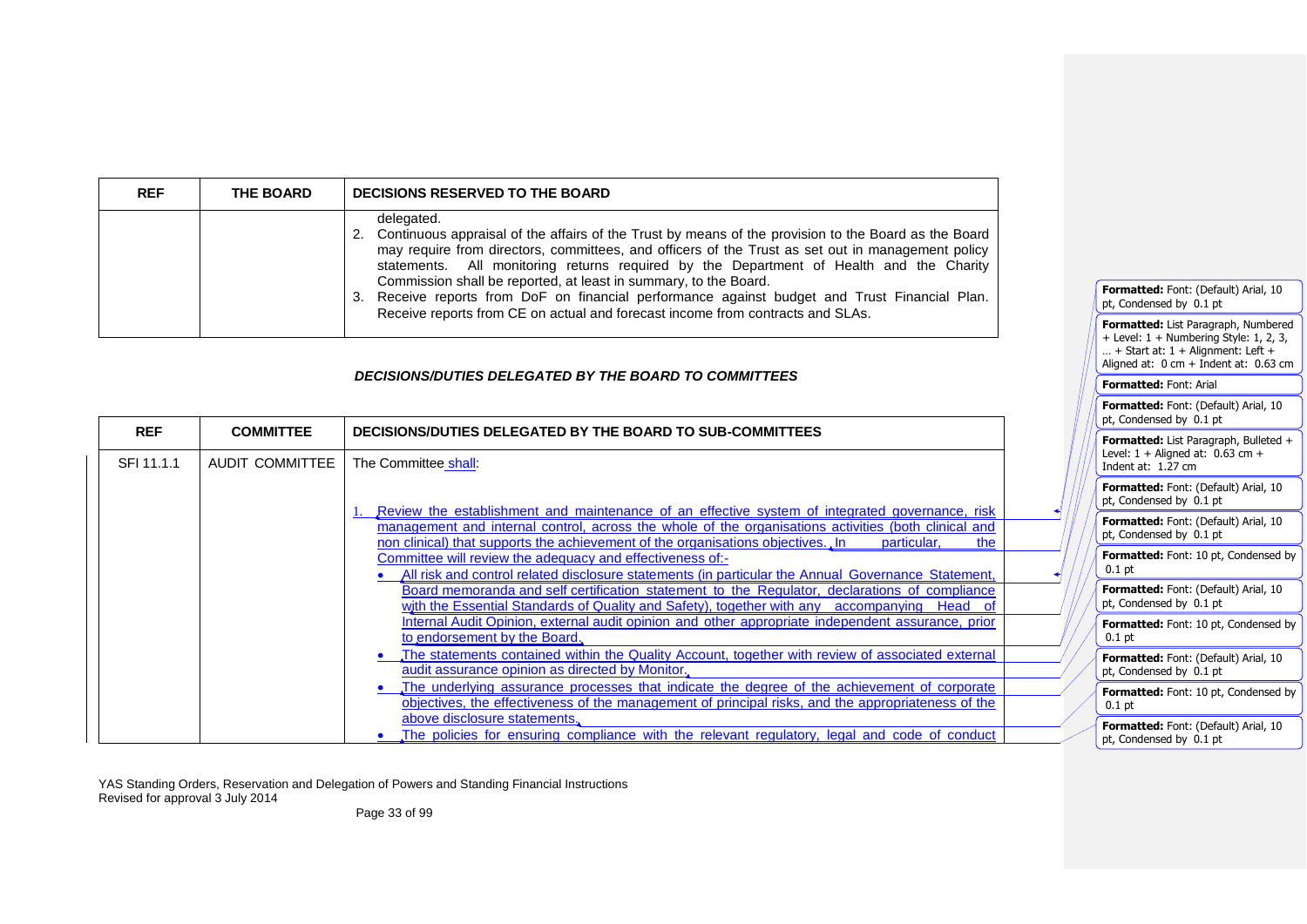| <b>REF</b> | <b>COMMITTEE</b> | DECISIONS/DUTIES DELEGATED BY THE BOARD TO SUB-COMMITTEES                                                                                                                                                                                             | $0.1$ pt                                                        | Formatted: Font: 10 pt, Condensed by |
|------------|------------------|-------------------------------------------------------------------------------------------------------------------------------------------------------------------------------------------------------------------------------------------------------|-----------------------------------------------------------------|--------------------------------------|
|            |                  | requirements.                                                                                                                                                                                                                                         | <b>Formatted</b>                                                |                                      |
|            |                  | The policies and procedures for all work related to fraud and corruption as set out in Secretary of<br>State Directions and as required by NHS Protect.<br>Arrangements by which staff of the Trust may raise, in confidence, concerns about possible | Formatted: Font: (Default) Arial, 10<br>pt, Condensed by 0.1 pt |                                      |
|            |                  | improprieties in matters of financial reporting and control, clinical quality, patient safety or other                                                                                                                                                | <b>Formatted</b>                                                | $\ddotsc$                            |
|            |                  | matters, with the aim of ensuring that arrangements are in place for the proportionate and                                                                                                                                                            | Formatted: List Paragraph                                       |                                      |
|            |                  | independent investigation of such matters and for appropriate follow up action.                                                                                                                                                                       | Formatted: Font: Arial                                          |                                      |
|            |                  | Ensure that there is an effective internal audit function established by management that meets the                                                                                                                                                    | <b>Formatted</b>                                                | j.                                   |
|            |                  | mandatory NHS Internal Audit Standards and provides appropriate independent assurance to the                                                                                                                                                          | <b>Formatted</b>                                                |                                      |
|            |                  | Audit Committee, Chief Executive and the Board. This will be achieved by:-                                                                                                                                                                            | <b>Formatted</b>                                                | $\ddotsc$                            |
|            |                  | Consideration of the provision of Internal Audit service, the tendering procedure for any change in                                                                                                                                                   | <b>Formatted</b>                                                | $\mathbf{L}$                         |
|            |                  | audit provider, the cost of the audit and any questions of resignations and dismissal.                                                                                                                                                                |                                                                 | ٠                                    |
|            |                  | Review and approval of the Internal Audit strategy, operational plan and more detailed programme<br>of work, ensuring that this is consistent with the audit needs of the organisation as identified in the                                           | <b>Formatted</b>                                                | $\ddotsc$                            |
|            |                  | <b>Assurance Framework.</b>                                                                                                                                                                                                                           | <b>Formatted</b>                                                | $\Box$                               |
|            |                  | Consideration of the major findings of internal audit work and management response thereto and                                                                                                                                                        | <b>Formatted</b>                                                | 〔…                                   |
|            |                  | ensure coordination between Internal and External auditors to optimise audit resource.                                                                                                                                                                | <b>Formatted</b>                                                | l                                    |
|            |                  | Ensuring that the Internal Audit function is adequately resourced and has appropriate standing                                                                                                                                                        | <b>Formatted</b>                                                | $\ddotsc$                            |
|            |                  | within the organisation.                                                                                                                                                                                                                              | <b>Formatted</b>                                                |                                      |
|            |                  | Annual review of the effectiveness of Internal Audit.                                                                                                                                                                                                 | Formatted: List Paragraph                                       |                                      |
|            |                  | The Committee shall review the work and findings of the External Auditor<br>consider<br>and<br>the                                                                                                                                                    | <b>Formatted</b>                                                |                                      |
|            |                  | implications and management responses to their work, this will be achieved by:-                                                                                                                                                                       |                                                                 | $\ddotsc$                            |
|            |                  | Considering the appointment and performance of the External Auditor, as far as the Audit                                                                                                                                                              | <b>Formatted</b>                                                | (                                    |
|            |                  | <b>Commission rules permit.</b>                                                                                                                                                                                                                       | <b>Formatted</b>                                                | $\ddotsc$                            |
|            |                  | Discussion and agreement with the External Auditor, before audit commences, of the nature and                                                                                                                                                         | <b>Formatted</b>                                                | ا                                    |
|            |                  | scope of the audit as set out in the Annual Plan, and ensure coordination as appropriate, with                                                                                                                                                        | <b>Formatted</b>                                                | $\overline{\phantom{a}}$             |
|            |                  | other External Auditors in the local health economy.                                                                                                                                                                                                  | <b>Formatted</b>                                                |                                      |
|            |                  | Discussion with External Auditors of their local evaluation of audit risks and assessment of the                                                                                                                                                      | <b>Formatted</b>                                                | (                                    |
|            |                  | Trust and associated impact on the audit fee.                                                                                                                                                                                                         |                                                                 | $\overline{\phantom{a}}$             |
|            |                  | Review all external audits reports, including agreement of the annual audit letter before<br>submission to the Board and any work carried outside the Audit Plan, together with the                                                                   | <b>Formatted</b>                                                | j.                                   |
|            |                  |                                                                                                                                                                                                                                                       | <b>Formatted</b>                                                |                                      |

YAS Standing Orders, Reservation and Delegation of Powers and Standing Financial Instructions Revised for approval 3 July 2014

Page 34 of 99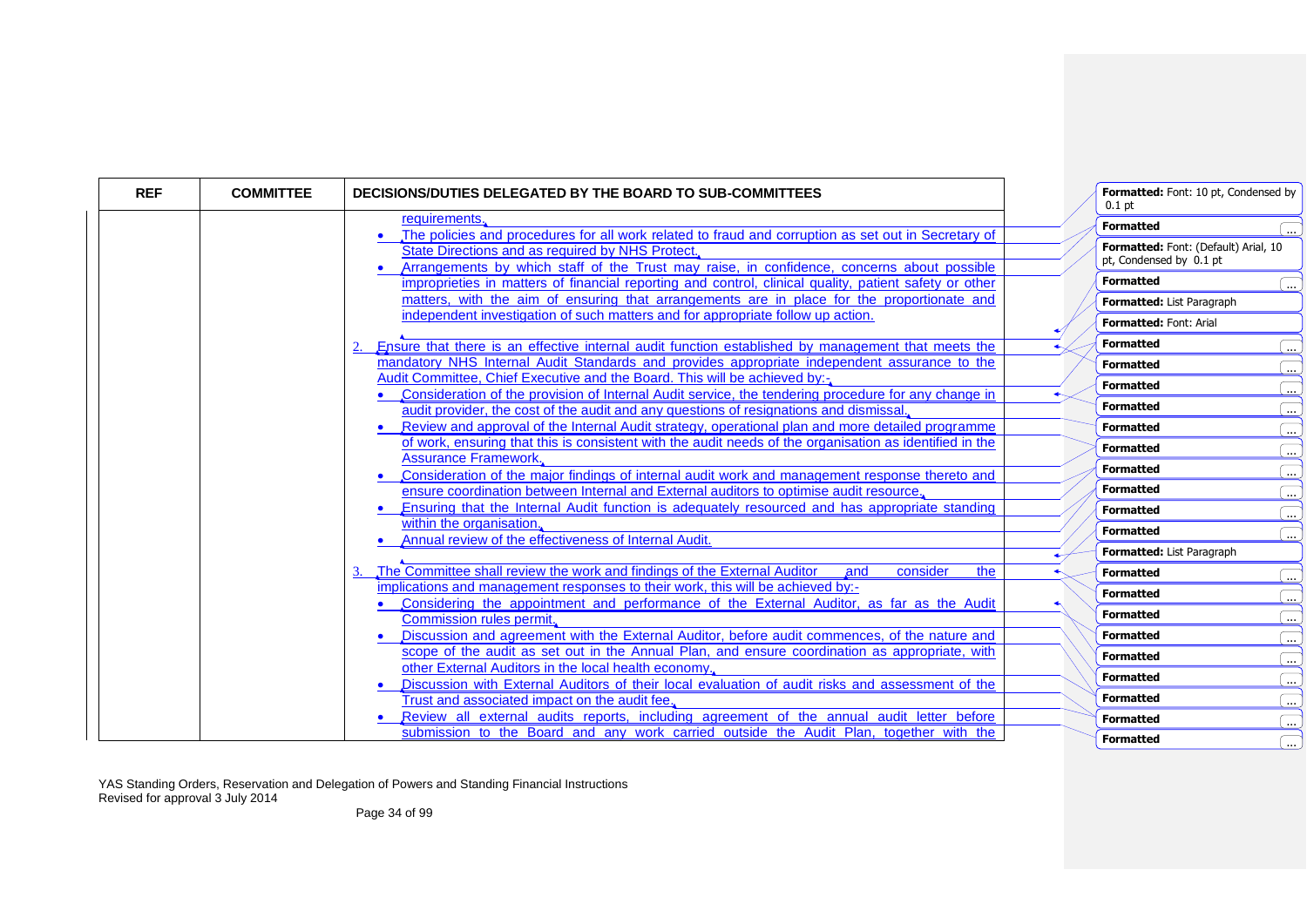|            |                  |                                                                                                                                                                                                 | <b>Formatted</b> | $\overline{\phantom{a}}$ |
|------------|------------------|-------------------------------------------------------------------------------------------------------------------------------------------------------------------------------------------------|------------------|--------------------------|
|            |                  |                                                                                                                                                                                                 | <b>Formatted</b> | j.                       |
|            |                  |                                                                                                                                                                                                 | <b>Formatted</b> | <u>(…</u>                |
| <b>REF</b> | <b>COMMITTEE</b> | DECISIONS/DUTIES DELEGATED BY THE BOARD TO SUB-COMMITTEES                                                                                                                                       | <b>Formatted</b> | $\overline{\phantom{a}}$ |
|            |                  | appropriateness of the management response.                                                                                                                                                     | <b>Formatted</b> | 〔…                       |
|            |                  | Making recommendations to the Council of Governors when this is established, regarding the                                                                                                      | <b>Formatted</b> | Œ.,                      |
|            |                  | appointment, re-appointment and removal of the External Auditor, including tender procedures.<br>Development and implementation of a policy on the engagement of the External Auditor to supply | <b>Formatted</b> | (                        |
|            |                  | non-audit services, taking into account relevant ethical guidance.                                                                                                                              | <b>Formatted</b> | 〔…                       |
|            |                  |                                                                                                                                                                                                 | <b>Formatted</b> | <u>(…</u>                |
|            |                  | The Audit Committee shall review the findings of other significant assurance functions. These will                                                                                              | <b>Formatted</b> | (                        |
|            |                  | include but are not limited to:-<br>• Any reviews by the Department of Health Arms Length Bodies or Regulators/Inspectors (e.g. the                                                             | <b>Formatted</b> | 〔…                       |
|            |                  | Care Quality Commission, NHS Litigation Authority, Monitor).                                                                                                                                    | <b>Formatted</b> | (                        |
|            |                  | Professional Bodies with the responsibility for the performance of staff e.g. Royal Colleges,                                                                                                   | <b>Formatted</b> | <u>(…</u>                |
|            |                  | accreditation bodies etc.                                                                                                                                                                       | <b>Formatted</b> | (                        |
|            |                  | The Committee will review the work of other committees in the organisation, whose work can provide                                                                                              | <b>Formatted</b> | 〔…                       |
|            |                  | relevant assurance to the Audit Committee's own scope of work including, in particular, the Finance                                                                                             | <b>Formatted</b> | <u>C.,</u>               |
|            |                  | & Investment Committee and the Quality Committee. The Audit Committee will look to the Quality                                                                                                  | <b>Formatted</b> | <u>(…</u>                |
|            |                  | Committee to provide assurance regarding the adequacy and effectiveness of Clinical Governance<br>Risk Management and Audit.                                                                    | <b>Formatted</b> | 〔…                       |
|            |                  |                                                                                                                                                                                                 | <b>Formatted</b> |                          |
|            |                  | The Committee shall request and review reports and assurances from directors and managers on the<br>6.                                                                                          | <b>Formatted</b> | (                        |
|            |                  | overall arrangements for governance, risk management and internal control.                                                                                                                      | <b>Formatted</b> | (                        |
|            |                  | The Audit Committee shall monitor the integrity of the financial statements of the Trust and any formal                                                                                         | <b>Formatted</b> | 〔…                       |
|            |                  | announcements relating to the Trust's financial performance.                                                                                                                                    | <b>Formatted</b> | $\overline{\phantom{a}}$ |
|            |                  | The Committee shall ensure that the systems for financial reporting to the Board, including those                                                                                               |                  | (                        |
|            |                  | of budgetary control, are subject to review as to the completeness and accuracy of the information<br>provided to the Board.                                                                    | <b>Formatted</b> | 〔…                       |
|            |                  | The Committee shall review the Annual Report and Financial Statements before submission to the                                                                                                  | <b>Formatted</b> | <u>(…</u>                |
|            |                  | Board, focusing particularly on:                                                                                                                                                                | <b>Formatted</b> | $\overline{\phantom{a}}$ |
|            |                  | o The wording in the Annual Governance Statement and other disclosures relevant to the                                                                                                          | <b>Formatted</b> | (                        |
|            |                  | terms of reference of the Committee.<br>Changes in, and compliance with, accounting policies, practice and estimation techniques,                                                               | <b>Formatted</b> | Œ.,                      |
|            |                  | Unadjusted misstatements in the financial statements.<br>$\Omega$                                                                                                                               | <b>Formatted</b> | (                        |
|            |                  |                                                                                                                                                                                                 | <b>Formatted</b> | $\ddotsc$                |

**Formatted** ...

**Formatted** ...

YAS Standing Orders, Reservation and Delegation of Powers and Standing Financial Instructions Revised for approval 3 July 2014

Page 35 of 99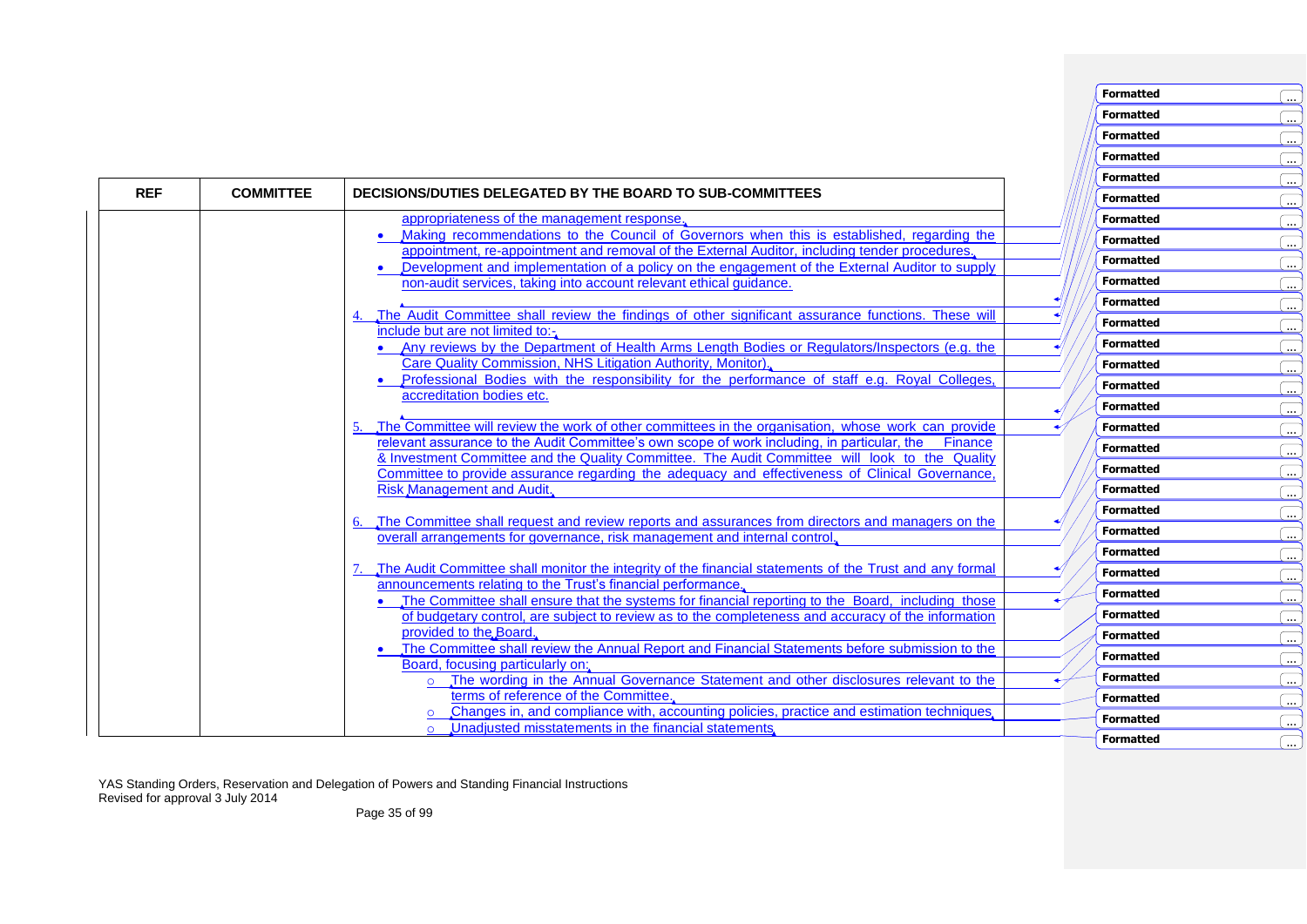|            |                  |                                                                                                                                                                                                                                      | <b>Formatted</b> | $\cdots$   |
|------------|------------------|--------------------------------------------------------------------------------------------------------------------------------------------------------------------------------------------------------------------------------------|------------------|------------|
|            |                  |                                                                                                                                                                                                                                      | <b>Formatted</b> | $\cdots$   |
| <b>REF</b> | <b>COMMITTEE</b> | DECISIONS/DUTIES DELEGATED BY THE BOARD TO SUB-COMMITTEES                                                                                                                                                                            | <b>Formatted</b> | $\cdots$   |
|            |                  | significant judgements made in the preparation of the financial statements.<br>$\circ$                                                                                                                                               | <b>Formatted</b> | $\cdots$ . |
|            |                  | Significant adjustments resulting from the audit.                                                                                                                                                                                    | <b>Formatted</b> | $\cdots$   |
|            |                  | The letter of management representation,<br>Qualitative aspects of financial reporting.<br>$\Omega$                                                                                                                                  | <b>Formatted</b> | $\cdots$   |
|            |                  |                                                                                                                                                                                                                                      | <b>Formatted</b> | $\cdots$   |
|            |                  | Seek assurance regarding compliance with Standing Orders and Standing Financial Instructions and                                                                                                                                     | <b>Formatted</b> | $\cdots$   |
|            |                  | consider any proposed changes to Standing Orders and Standing Financial Instructions, prior to<br>presentation to the Board.                                                                                                         | <b>Formatted</b> | $\cdots$ . |
|            |                  |                                                                                                                                                                                                                                      | <b>Formatted</b> | $\cdots$ . |
|            |                  | Review schedules of losses and special payments and make recommendations to the Board                                                                                                                                                | <b>Formatted</b> | $\cdots$   |
|            |                  |                                                                                                                                                                                                                                      | <b>Formatted</b> | $\cdots$   |
|            |                  | 10. Review retrospectively every decision to suspend Standing Orders.                                                                                                                                                                | <b>Formatted</b> |            |
|            |                  | 11. At least once every 12 months, review the Register of Members Interests maintained by the Chief                                                                                                                                  | <b>Formatted</b> | $\cdots$   |
|            |                  | Executive.                                                                                                                                                                                                                           | <b>Formatted</b> | $\cdots$   |
|            |                  | 12. If so directed by the Board, conduct a detailed review of annual or period budgets including proformas                                                                                                                           | <b>Formatted</b> | $\cdots$   |
|            |                  | prepared for the DH, but these are to be returned to the Board for approval.                                                                                                                                                         | <b>Formatted</b> | $\cdots$   |
|            |                  |                                                                                                                                                                                                                                      | <b>Formatted</b> | $\cdots$   |
|            |                  | 13. Receive reports at each meeting from the Charitable Funds Committee regarding governance, risk                                                                                                                                   | <b>Formatted</b> | $\cdots$   |
|            |                  | management, control, audit and financial reporting matters.                                                                                                                                                                          | <b>Formatted</b> | $\cdots$ . |
|            |                  | 14. Consider any other matters of financial accountability, probity, compliance and/or value for money as                                                                                                                            |                  | $\cdots$ . |
|            |                  | and when requested by the Trust Board                                                                                                                                                                                                | <b>Formatted</b> | $\cdots$   |
|            |                  | Shall review the establishment and maintenance of an effective system of integrated                                                                                                                                                  | <b>Formatted</b> | $\cdots$   |
|            |                  | governance, risk management and internal control, across the whole of the organisation's activities<br>(both clinical and non-clinical), that supports the achievement of the organisation's objectives;<br>2. Shall ensure that the | <b>Formatted</b> | $\cdots$   |
|            |                  |                                                                                                                                                                                                                                      | <b>Formatted</b> | $\cdots$ . |
|            |                  | NHS Internal Audit Standards and provides appropriate independent assurance to the Chief Executive,                                                                                                                                  | <b>Formatted</b> | $\cdots$   |
|            |                  | <b>Audit Committee and Board</b>                                                                                                                                                                                                     | <b>Formatted</b> | $\cdots$   |
|            |                  | Shall review the work and findings of the external auditors and consider the implications<br>and management's responses to their work.                                                                                               | <b>Formatted</b> | $\cdots$   |
|            |                  | Review the work of other committees within the organisation whose work can provide                                                                                                                                                   | <b>Formatted</b> | $\cdots$   |

**Formatted** ...

**Formatted** ...

YAS Standing Orders, Reservation and Delegation of Powers and Standing Financial Instructions Revised for approval 3 July 2014

Page 36 of 99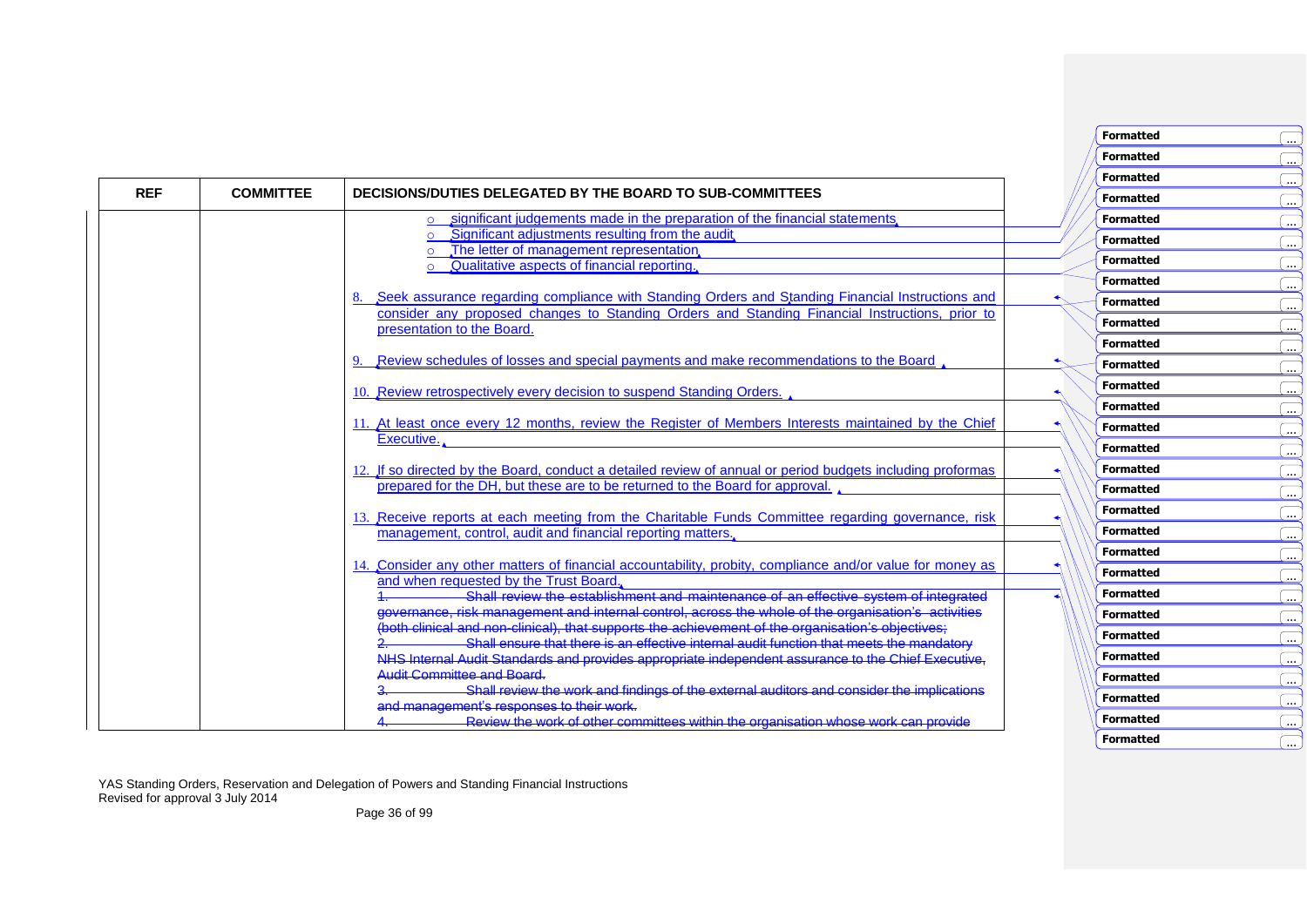| <b>REF</b> | <b>COMMITTEE</b> | DECISIONS/DUTIES DELEGATED BY THE BOARD TO SUB-COMMITTEES                                                                                                                                                                                                                                                                                                                                                                                                                                                                                                                     |
|------------|------------------|-------------------------------------------------------------------------------------------------------------------------------------------------------------------------------------------------------------------------------------------------------------------------------------------------------------------------------------------------------------------------------------------------------------------------------------------------------------------------------------------------------------------------------------------------------------------------------|
|            |                  | relevant assurance to the Audit Committee's own scope of work. (This will, in particular, include the<br>review of assurances provided to the Committee by the Quality Committee and the Finance &<br><b>Investment Committee).</b>                                                                                                                                                                                                                                                                                                                                           |
|            |                  | Shall review the findings of other significant assurance functions, both internal and<br>external to the organisation and consider the implications for the governance of the organisation.ie. any<br>reviews by the Department of Health Arms Length Bodies or Regulators/Inspectors (eg. The Care<br>Quality Commission, NHS Litigation Authority, Monitor) or Professional Bodies with the responsibility for<br>e performance of staff e.g Royal Colleges, accreditation bodies etc.<br>Shall satisfy itself that the organisation has adequate arrangements in place for |
|            |                  | countering fraud and shall review the outcomes of counter fraud work.                                                                                                                                                                                                                                                                                                                                                                                                                                                                                                         |
|            |                  | Shall monitor the integrity of the financial statements of the Trust and any formal<br>announcement relating to the Trust's financial performance.                                                                                                                                                                                                                                                                                                                                                                                                                            |
|            |                  | Shall ensure that systems for financial reporting to the Board, including those of<br>budgetary control, are subject to review as to the completeness and accuracy of the information<br>provided to the Board. (A primary source of assurance in this regard shall be the Finance and                                                                                                                                                                                                                                                                                        |
|            |                  | <b>Investment Committee)</b><br>Review the Annual Report and Financial Statements before submission to the Board.<br><u>1Ω</u>                                                                                                                                                                                                                                                                                                                                                                                                                                                |
|            |                  | Shall review the statements contained within the Quality Account, together with review of<br>associated external audit assurance, opinion as directed by Monitor.                                                                                                                                                                                                                                                                                                                                                                                                             |
|            |                  | Seek assurance regarding compliance with Standing Orders and Standing Financial<br>11<br>Instructions and consider any proposed changes to Standing Orders and Standing Financial Instructions                                                                                                                                                                                                                                                                                                                                                                                |
|            |                  | prior to presentation at the Board                                                                                                                                                                                                                                                                                                                                                                                                                                                                                                                                            |
|            |                  | Review schedules of losses and special payments and make recommendations to the<br>12<br><b>Board</b>                                                                                                                                                                                                                                                                                                                                                                                                                                                                         |
|            |                  | Review retrospectively every decision to suspend Standing Orders<br>At least once every 12 months, review the Register of Members Interests maintained by                                                                                                                                                                                                                                                                                                                                                                                                                     |
|            |                  | the Chief Executive                                                                                                                                                                                                                                                                                                                                                                                                                                                                                                                                                           |
|            |                  | If so directed by the Board, conduct a detailed review of annual or period budgets<br>including proformas prepared for the DH, but these are to be returned to the Board for approval                                                                                                                                                                                                                                                                                                                                                                                         |
|            |                  | Receive reports from the Charitable Funds Committee regarding governance, risk<br><del>16.</del>                                                                                                                                                                                                                                                                                                                                                                                                                                                                              |
|            |                  | management, control, audit and financial reporting matters.<br>Shall review the adequacy and effectiveness of all risk and control related disclosure<br>47                                                                                                                                                                                                                                                                                                                                                                                                                   |
|            |                  | statements (in particular the Annual Governance Statement, Board memoranda and self certification                                                                                                                                                                                                                                                                                                                                                                                                                                                                             |

Page 37 of 99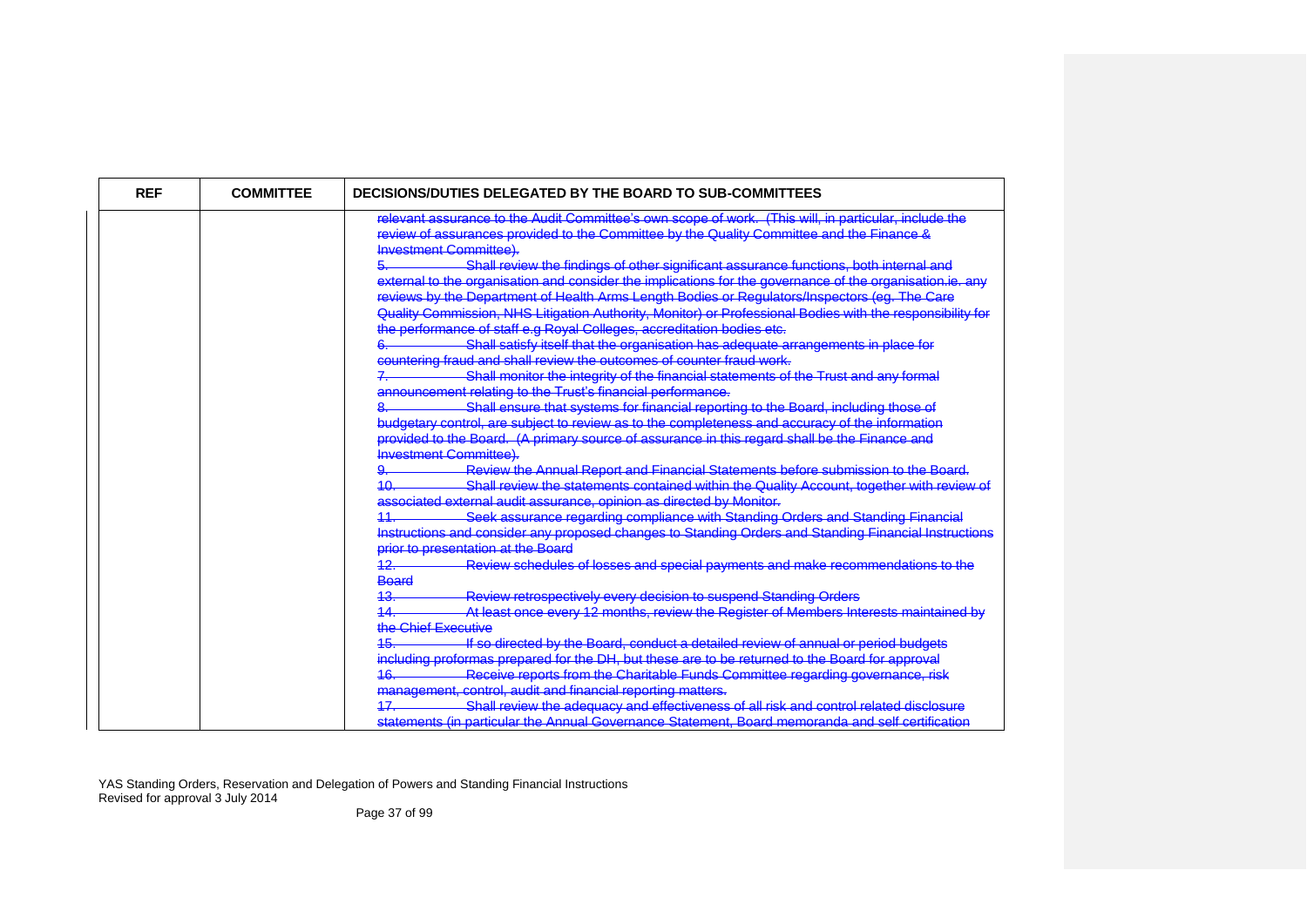| <b>REF</b> | <b>COMMITTEE</b>                                                   | DECISIONS/DUTIES DELEGATED BY THE BOARD TO SUB-COMMITTEES                                                                                                                                                                                                                                                                                                                                                                                                                                                                                                                                                                                                                                                                                                                                                                                                                                                                                                                                                                                                                                                                                                                                          |  |                                                                                                                                                                                                                                                                                                                                     |
|------------|--------------------------------------------------------------------|----------------------------------------------------------------------------------------------------------------------------------------------------------------------------------------------------------------------------------------------------------------------------------------------------------------------------------------------------------------------------------------------------------------------------------------------------------------------------------------------------------------------------------------------------------------------------------------------------------------------------------------------------------------------------------------------------------------------------------------------------------------------------------------------------------------------------------------------------------------------------------------------------------------------------------------------------------------------------------------------------------------------------------------------------------------------------------------------------------------------------------------------------------------------------------------------------|--|-------------------------------------------------------------------------------------------------------------------------------------------------------------------------------------------------------------------------------------------------------------------------------------------------------------------------------------|
|            |                                                                    | statement to the Requisitor, declarations of compliance with Essential Standard of Quality and Safety<br>Other general matters may be considered only when directed to do so by the Board.<br>18                                                                                                                                                                                                                                                                                                                                                                                                                                                                                                                                                                                                                                                                                                                                                                                                                                                                                                                                                                                                   |  | Formatted: Left, Indent: Left: 0.63                                                                                                                                                                                                                                                                                                 |
| SFI 12.3.2 | REMUNERATION<br>AND TERMS OF<br><b>SERVICE</b><br><b>COMMITTEE</b> | The Committee will:<br>1. Advise the Board about appropriate remuneration and terms of service for the Chief Executive, other<br>Executive Directors and other senior employees including:<br>All aspects of salary (including any performance-related elements/bonuses);<br>2.<br>Provisions for other benefits, including pensions and cars;<br>Arrangements for termination of employment and other contractual terms;<br>Make recommendations to the Board on the remuneration and terms of service of executive directors<br>5.<br>and senior employees to ensure they are fairly rewarded for their individual contribution to the Trust -<br>having proper regard to the Trust's circumstances and performance and to the provisions of any national<br>arrangements for such staff;<br>Monitor and evaluate the performance of individual officer members (and other senior employees)<br>6.<br>Proper calculation and scrutiny of termination payments taking account of such national guidance as is<br>appropriate, advise on and oversee appropriate contractual arrangements for such staff;<br>The Committee shall report in writing to the Board the basis for its recommendations. |  | cm, Hyphenate, Tab stops: 2.92 cm,<br>Left + $4.08$ cm, Left + $5.08$ cm, Left +<br>6.35 cm, Left + 7.62 cm, Left + $8.89$<br>cm, Left + $10.16$ cm, Left + $11.43$ cm,<br>Left + 12.7 cm, Left + 13.97 cm, Left<br>$+$ 15.24 cm, Left + Not at -2.54 cm +<br>2.68 cm + 3.81 cm + 7.32 cm +<br>14.65 cm<br>Formatted: Not Highlight |
|            | FINANCE &<br><b>INVESTMENT</b><br><b>COMMITTEE</b>                 | The Finance and Investment Committee will:<br>Consider the Trusts medium term financial strategy, in relation to both revenue and capital;<br>2.<br>To review the setting of the annual budgets including the capital programme.<br>3.<br>To monitor in year financial performance and risk and in particular to scrutinise any significant<br>variances from budget.<br>Review proposals for major business cases and tenders between £250k and above £500k and<br>4.<br>recommend for approval at the Trust Board. Business cases between £250k and £500k may be<br>reviewed by the Committee on an exceptional basis with prior agreement between the Director of<br>Finance & Performance and the Chair of F&IC those in excess of £500k and their respective funding<br>sources.<br>To review and approve the Commerical Strategy To receive and consider as appropriate reports on<br>5.<br>'commercial' activities of the Trust<br>To approve and keep under review, on behalf of the Board of Directors, the Trusts Treasury &<br>6.                                                                                                                                                       |  |                                                                                                                                                                                                                                                                                                                                     |

Page 38 of 99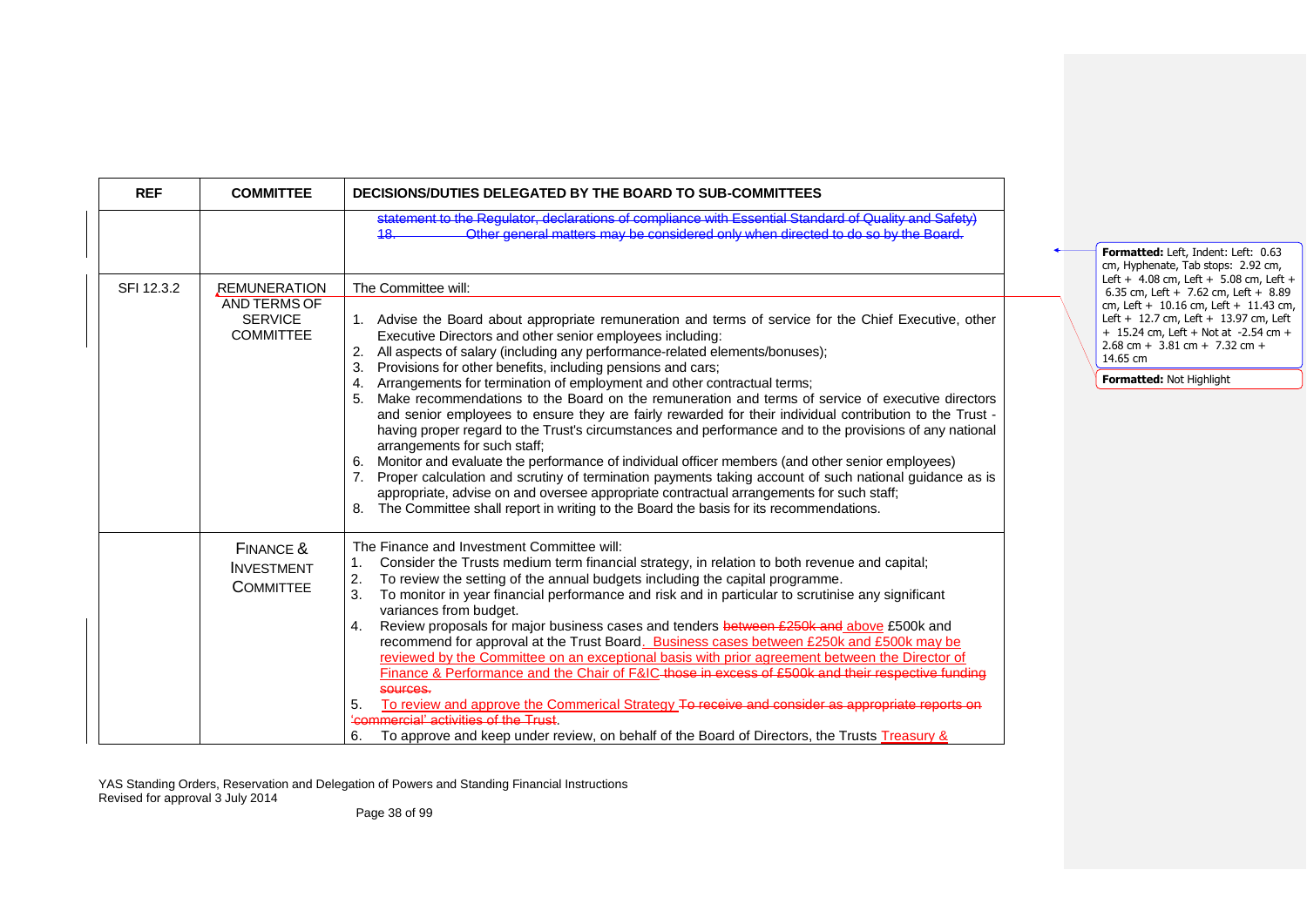| <b>REF</b> | <b>COMMITTEE</b>                   | DECISIONS/DUTIES DELEGATED BY THE BOARD TO SUB-COMMITTEES                                                                                                                                                                                                                                                                                                                                                                                                                                                                                                                                                                                                                                                                                                                                                                                                                                                                                                                                                                                                                                                                                                                                                                                                                                                                                                                               |
|------------|------------------------------------|-----------------------------------------------------------------------------------------------------------------------------------------------------------------------------------------------------------------------------------------------------------------------------------------------------------------------------------------------------------------------------------------------------------------------------------------------------------------------------------------------------------------------------------------------------------------------------------------------------------------------------------------------------------------------------------------------------------------------------------------------------------------------------------------------------------------------------------------------------------------------------------------------------------------------------------------------------------------------------------------------------------------------------------------------------------------------------------------------------------------------------------------------------------------------------------------------------------------------------------------------------------------------------------------------------------------------------------------------------------------------------------------|
|            |                                    | Management Investment Policy.<br>7.<br>To receive and consider major Trust Business & Investment Plans and maintain oversight of the<br>Trusts investments, ensuring compliance with the Trusts policy and Monitor requirements.<br>Review and make recommendations to the Board about any commercial or investment activity.<br>8.<br>innovative, commercial or investment<br>activity, e.g. proposed joint ventures.<br>Monitor compliance with Treasury Procedures<br>9.<br>10. To scrutinise the content and delivery of the Trust cost improvement and CQUINS programme.<br>11. To monitor and make recommendations to the Trust Board as necessary on the adequacy of the<br>Trusts financial performance reporting.<br>12. To scrutinise on behalf of the board, the content and delivery of the Trusts Cost improvement<br>Programme.<br>13. To make arrangements as necessary, to ensure that all members of the Board and senior officers of<br>the Trust are provided with maintain an appropriate level of knowledge and understanding of key<br>financial issues affecting the Trust.<br>14. To examine any other matter referred to the Committee by the Board of Directors or Council of<br>Governors.<br>15. To review performance indicators relevant to the remit of the committee.<br>45.16. To scrutinise key financial risks and mitigations for the organisation. |
|            | <b>QUALITY</b><br><b>COMMITTEE</b> | The committee will:<br>1. Review the structures, systems and processes for clinical governance and quality, workforce<br>development and information governance and to consider current and future risks to quality and<br>safety.<br>2. Review and monitor delivery of the Trust Clinical Quality Strategy and its supporting<br>implementation plans relating to safety, clinical audit and effectiveness and patient experience.<br>3. Review and agree the draft Trust Quality Account prior to recommendation to the Trust Board,<br>and to monitor delivery of the Quality Account priorities.<br>4. Review reports about compliance with external quality standards, including the Essential<br>Standards of Quality and Safety, NHS Trust Litigation Authority requirements standards, Health<br>and Safety legislation and regulation, and to review the adequacy of the Board Memorandum on                                                                                                                                                                                                                                                                                                                                                                                                                                                                                   |

Page 39 of 99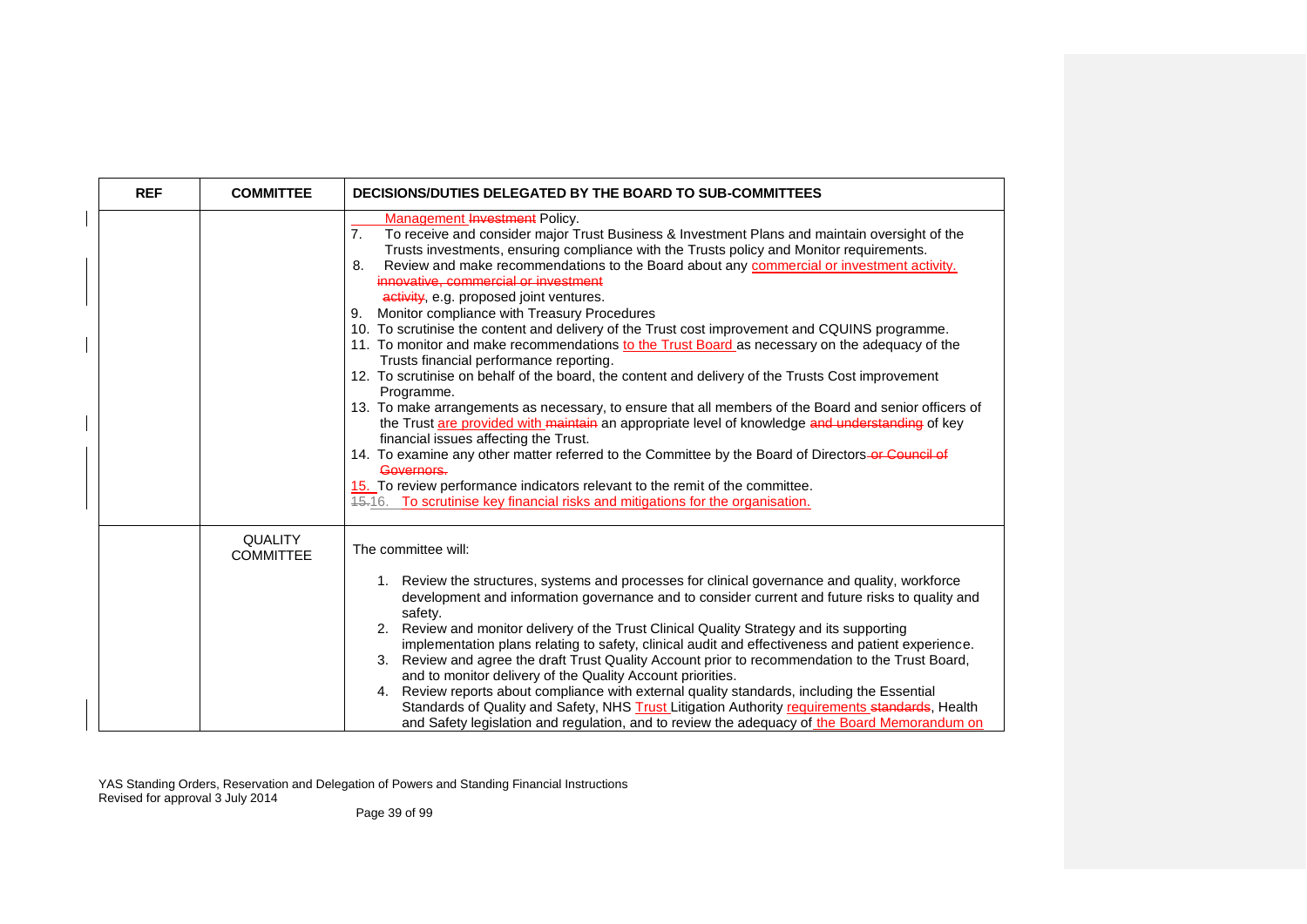| <b>REF</b> | <b>COMMITTEE</b>                 | DECISIONS/DUTIES DELEGATED BY THE BOARD TO SUB-COMMITTEES                                                                                                                                                |
|------------|----------------------------------|----------------------------------------------------------------------------------------------------------------------------------------------------------------------------------------------------------|
|            |                                  | <b>Quality Governance and other relevant formal Trust disclosure statement prior to endorsement by</b>                                                                                                   |
|            |                                  | the Board.<br>5. Review the effectiveness of systems for reporting, investigation and learning from incidents,<br>complaints and concerns, claims, Coroners' inquests and other adverse events.          |
|            |                                  | 6. Review the management of and learning from all significant adverse events.                                                                                                                            |
|            |                                  | 7. Promote a culture of opennesss and honest reporting and to gain assurance on implementation of<br>the Trust Being Open policy.                                                                        |
|            |                                  | 8. Review progress and key risks in relation to delivery of the Trust CQUIN schemes and other<br>contractual quality requirements.                                                                       |
|            |                                  | 9. Review and gain assurance on processes for quality impact assessment of Trust developments<br>and cost improvement schemes.                                                                           |
|            |                                  | 10. Review Trust quality and workforce indicators to aid continuing improvement of quality.                                                                                                              |
|            |                                  | 11. Review the effectiveness of Trust safeguarding arrangements.                                                                                                                                         |
|            |                                  | 12. Review the effectiveness of infection, prevention and control arrangements.                                                                                                                          |
|            |                                  | 13. Review the effectiveness of information governance policies and procedures, including the<br>requirements of the Caldecott Guidelines, Data Protection Act 1998, Feedom of Information Act           |
|            |                                  | 2000 and compliance with the Information Governance Toolkit.                                                                                                                                             |
|            |                                  | 14. Review and monitor implementation of the Workforce Strategy.<br>15. Review the effectiveness of workforce policies and procedures.                                                                   |
|            |                                  | 16. Review relevant internal and external reports, reviews and enquiries, in order to support the                                                                                                        |
|            |                                  | development of quality within the Trust.                                                                                                                                                                 |
|            |                                  | 17. Examine any other matter referred to the Committee by the Board of Directors or Council of<br>Governors                                                                                              |
|            |                                  | 18. To scrutinise key risks relating to the remit of the Committee and mitigations for the organisation.<br>To report to the Audit Committee and provide assurance to the Trust Board on the adequacy of |
|            |                                  | control and mitigation against such risks.                                                                                                                                                               |
|            |                                  | 19. Make recommendations to the Audit Committee concerning the annual programme of Internal                                                                                                              |
|            |                                  | Audit work and to work with the Audit Committee to ensure effective scrutiny of the risks and                                                                                                            |
|            |                                  | systems of internal control related to matters of quality and safety.                                                                                                                                    |
|            | CHARITABLE                       |                                                                                                                                                                                                          |
|            | <b>FUNDS</b><br><b>COMMITTEE</b> | The Charities Committee is a sub-committee of the Board. It will ensure that funds held on Trust are<br>administered appropriately.                                                                      |

**Formatted:** Not Highlight

YAS Standing Orders, Reservation and Delegation of Powers and Standing Financial Instructions Revised for approval 3 July 2014

Page 40 of 99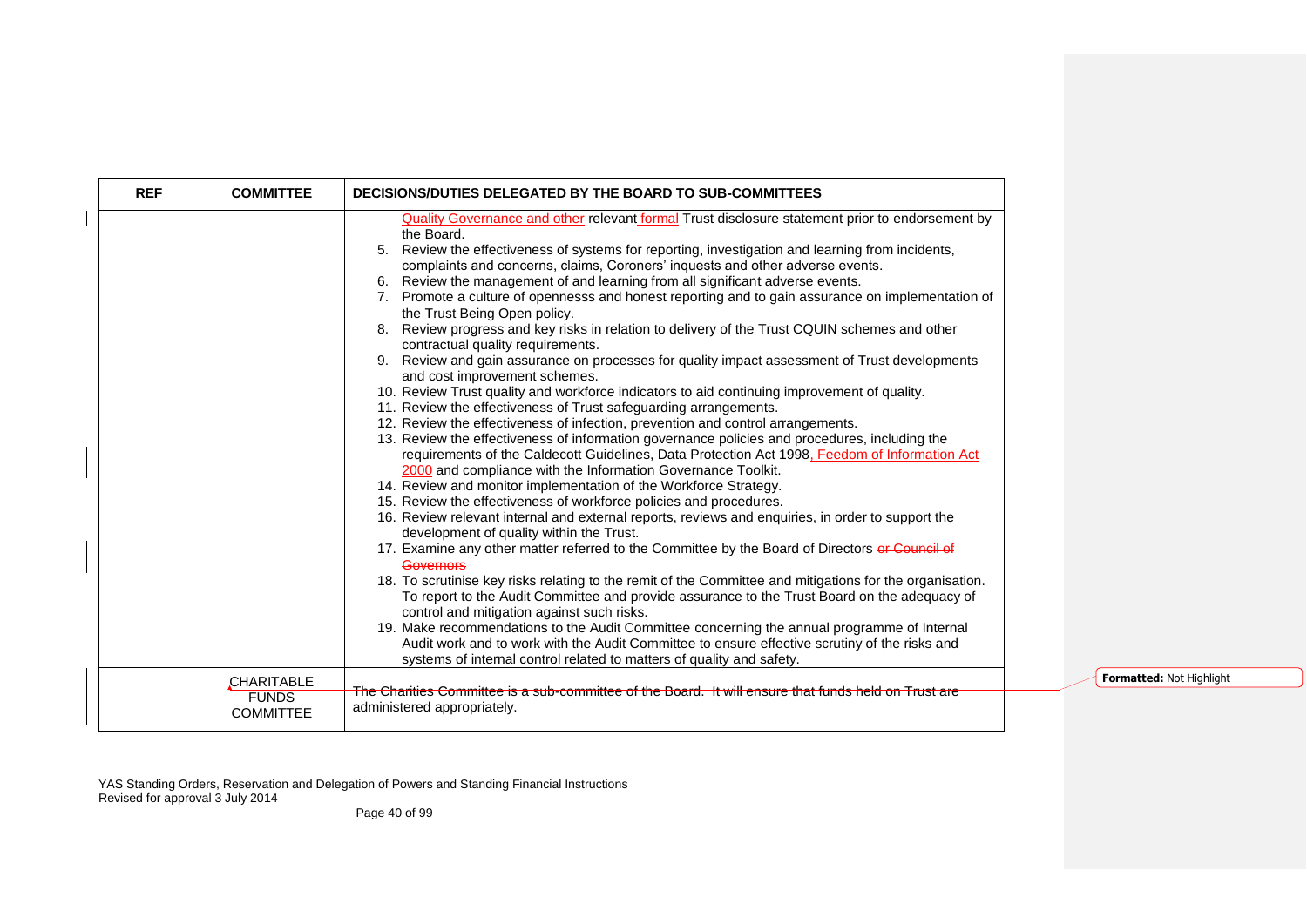| <b>REF</b> | <b>COMMITTEE</b> | DECISIONS/DUTIES DELEGATED BY THE BOARD TO SUB-COMMITTEES                                                                                                                                                                                                                                                                                                                                                                                                                                                                                                                                                                                                                                                                                                                                                                                                                                                                                                                                                                                                                                                                                                                                                                                                                                                                                                                                                                                                                                                                                                                                                                                                                                                                                                                                                                                                                                                                                                                                                                                                                                |
|------------|------------------|------------------------------------------------------------------------------------------------------------------------------------------------------------------------------------------------------------------------------------------------------------------------------------------------------------------------------------------------------------------------------------------------------------------------------------------------------------------------------------------------------------------------------------------------------------------------------------------------------------------------------------------------------------------------------------------------------------------------------------------------------------------------------------------------------------------------------------------------------------------------------------------------------------------------------------------------------------------------------------------------------------------------------------------------------------------------------------------------------------------------------------------------------------------------------------------------------------------------------------------------------------------------------------------------------------------------------------------------------------------------------------------------------------------------------------------------------------------------------------------------------------------------------------------------------------------------------------------------------------------------------------------------------------------------------------------------------------------------------------------------------------------------------------------------------------------------------------------------------------------------------------------------------------------------------------------------------------------------------------------------------------------------------------------------------------------------------------------|
|            |                  | 1. To ensure that the Trust policies and procedures for charitable funds investments are followed.<br>2. To make decisions involving the sound investment of the charitable funds in a way which both<br>preserves their capital value and produces a proper return consistent with prudent investment and<br>ensuring compliance with:<br>Trustee Act 2000<br>$\bullet$<br>The Charities Act 2011<br>3. To receive at least three times a year reports on the investment decisions of funds and balances<br>held.<br>4. To oversee and monitor the functions performed by the Executive Director of Finance and<br>Performance as defined in Standing Financial Instructions.<br>5. To receive reports from the Executive Director of Finance and Performance or their Deputy, of<br>authorised expenditure up to the value of £2,500 and requests for expenditure that has been<br>refused.<br>6. To approve all individual charitable fund expenditure in excess of £2,500. Expenditure over<br>£50,000 must be approved by the Trust Board.<br>7. To make recommendations to the Trust Board as appropriate.<br>8. Review the Annual Financial Statement of Funds held on Trust before submission to the Trust<br>Board, ensuring compliance with Department of Health and Charity Commission guidance on fund<br>raising and accounting for all funds held on trust.<br>9. Determine policies for Investment, Reserves and Disbursement of the Charitable Funds held on<br>trust.<br>10. To appoint and monitor progress of a Fund Raising Committee.<br>11. To ensure that funds held on trust are monitored appropriately and audited at least annually.<br>12. To investigate any activity within its Terms of Reference.<br>13. It is authorised to seek any information it requires from any employee and all employees are<br>directed to co-operate with any request made by that committee.<br>14. To obtain outside legal or other professional advice and to secure the attendance of outsiders with<br>relevant experience and expertise if it considers this necessary. |

The full remit of each Committee is contained within individual Terms of Reference maintained by the Trust Secretary.

YAS Standing Orders, Reservation and Delegation of Powers and Standing Financial Instructions Revised for approval 3 July 2014

Page 41 of 99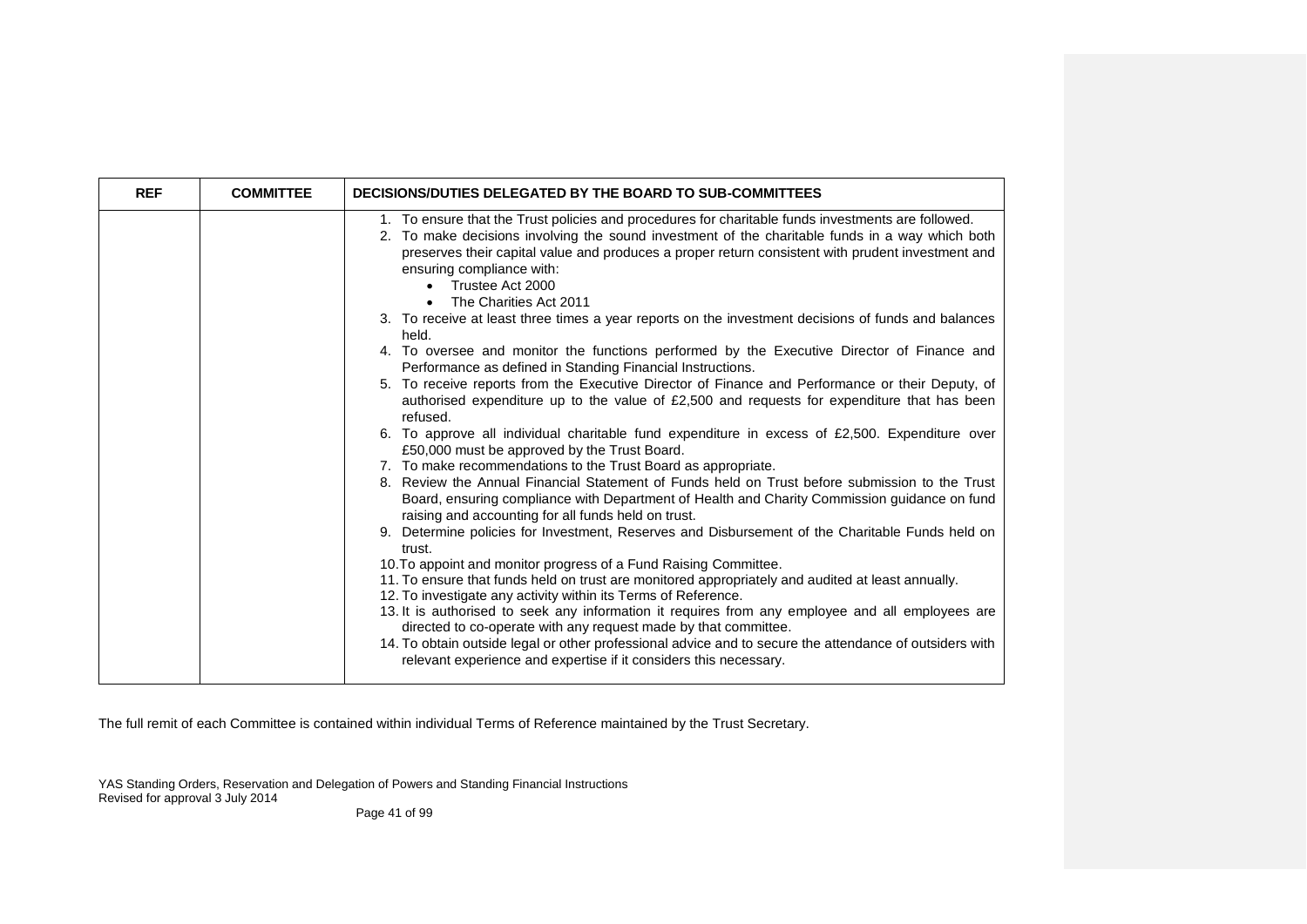# **SCHEME OF DELEGATION DERIVED FROM THE ACCOUNTABLE OFFICER MEMORANDUM**

| <b>REF</b> | <b>DELEGATED TO</b>                                  | <b>DUTIES</b>                                                                                                                                                                                                                                                    |
|------------|------------------------------------------------------|------------------------------------------------------------------------------------------------------------------------------------------------------------------------------------------------------------------------------------------------------------------|
| SO 2.6     | <b>CHIEF EXECUTIVE</b><br>(CE)                       | Accountable through NHS Accounting Officer to Parliament for stewardship of Trust resources                                                                                                                                                                      |
| SO 2.6     | CE AND DIRECTOR OF<br>FINANCE &<br>PERFORMANCE (DOF) | Ensure the accounts of the Trust are prepared under principles and in a format directed by the SofS.<br>Accounts must disclose a true and fair view of the Trust's income and expenditure and its state of affairs.<br>Sign the accounts on behalf of the Board. |
| SFI 10.2.4 | <b>CHIEF EXECUTIVE</b>                               | Sign a statement in the accounts outlining responsibilities as the Accountable Officer.<br>Sign a statement in the accounts outlining responsibilities in respect of Internal Control.                                                                           |
| SFI 10.2   | <b>CHIEF EXECUTIVE</b>                               | Ensure effective management systems that safeguard public funds and assist the Trust Chairman to<br>implement requirements of corporate governance including ensuring managers:                                                                                  |
|            |                                                      | "have a clear view of their objectives and the means to assess achievements in relation to those<br>objectives                                                                                                                                                   |
|            |                                                      | be assigned well defined responsibilities for making best use of resources                                                                                                                                                                                       |
|            |                                                      | have the information, training and access to the expert advice they need to exercise their<br>responsibilities effectively."                                                                                                                                     |
|            | <b>CHAIRMAN</b>                                      | Implement requirements of corporate governance.                                                                                                                                                                                                                  |
| SFI 10.2   | <b>CHIEF EXECUTIVE</b>                               | Achieve value for money from the resources available to the Trust and avoid waste and extravagance in<br>the organisation's activities.                                                                                                                          |
|            |                                                      | Follow through the implementation of any recommendations affecting good practice as set out on reports<br>from such bodies as the Audit Commission and the National Audit Office (NAO).                                                                          |

YAS Standing Orders, Reservation and Delegation of Powers and Standing Financial Instructions Revised for approval 3 July 2014

Page 42 of 99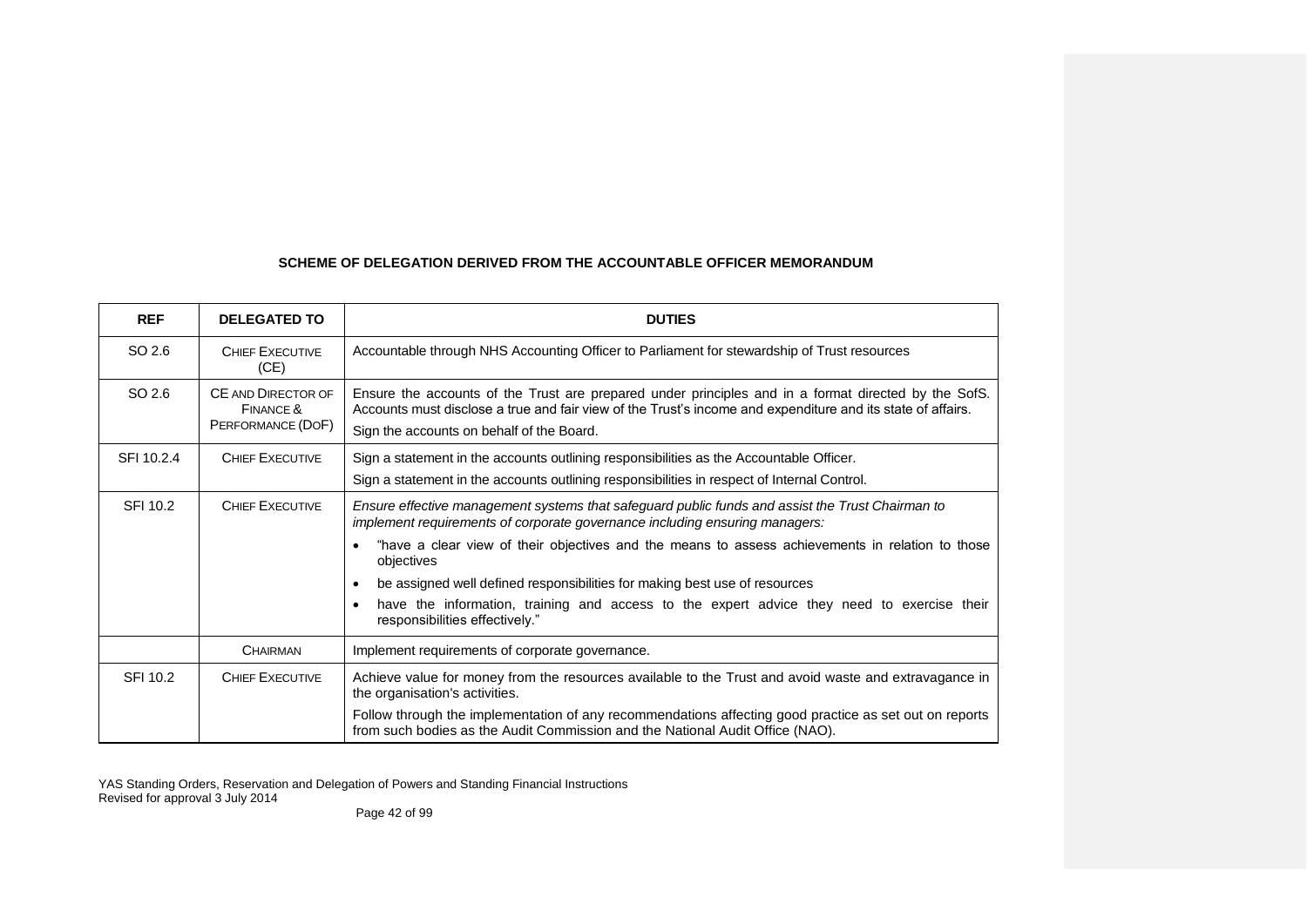| <b>REF</b> | <b>DELEGATED TO</b>                                                | <b>DUTIES</b>                                                                                                                                                                                                                                                                                                                                                                                                                                                                                                                                                                                                                           |
|------------|--------------------------------------------------------------------|-----------------------------------------------------------------------------------------------------------------------------------------------------------------------------------------------------------------------------------------------------------------------------------------------------------------------------------------------------------------------------------------------------------------------------------------------------------------------------------------------------------------------------------------------------------------------------------------------------------------------------------------|
| SFI 10.2   | <b>DIRECTOR OF FINANCE</b><br>& PERFORMANCE                        | Operational responsibility for effective and sound financial management and information.                                                                                                                                                                                                                                                                                                                                                                                                                                                                                                                                                |
| SFI 10.2   | <b>CHIEF EXECUTIVE</b>                                             | Primary duty to see that DoF discharges this function.                                                                                                                                                                                                                                                                                                                                                                                                                                                                                                                                                                                  |
|            | <b>CHIEF EXECUTIVE</b>                                             | Ensuring that expenditure by the Trust complies with Parliamentary requirements.                                                                                                                                                                                                                                                                                                                                                                                                                                                                                                                                                        |
|            | CHIEF EXECUTIVE AND<br><b>DIRECTOR OF FINANCE</b><br>& PERFORMANCE | Chief Executive, supported by Director of Finance & Performance, to ensure appropriate advice is given to<br>the Board on all matters of probity, regularity, prudent and economical administration, efficiency and<br>effectiveness.                                                                                                                                                                                                                                                                                                                                                                                                   |
|            | CHIEF EXECUTIVE                                                    | If Chief Executive (CE) considers the Board or Chairman is doing something that might infringe probity or<br>regularity, he should set this out in writing to the Chairman and the Board. If the matter is unresolved,<br>he/she should ask the Audit Committee to inquire and if necessary the Trust Development Authority (TDA)<br>and Department of Health.                                                                                                                                                                                                                                                                          |
|            | <b>CHIEF EXECUTIVE</b>                                             | If the Board is contemplating a course of action that raises an issue not of formal propriety or regularity<br>but affects the CE's responsibility for value for money, the CE should draw the relevant factors to the<br>attention of the Board. If the outcome is that you are overruled it is normally sufficient to ensure that your<br>advice and the overruling of it are clearly apparent from the papers. Exceptionally, the CE should inform<br>the Trust Development Authority and the DH. In such cases, the CE should as a member of the Board<br>vote against the course of action rather than merely abstain from voting. |

Page 43 of 99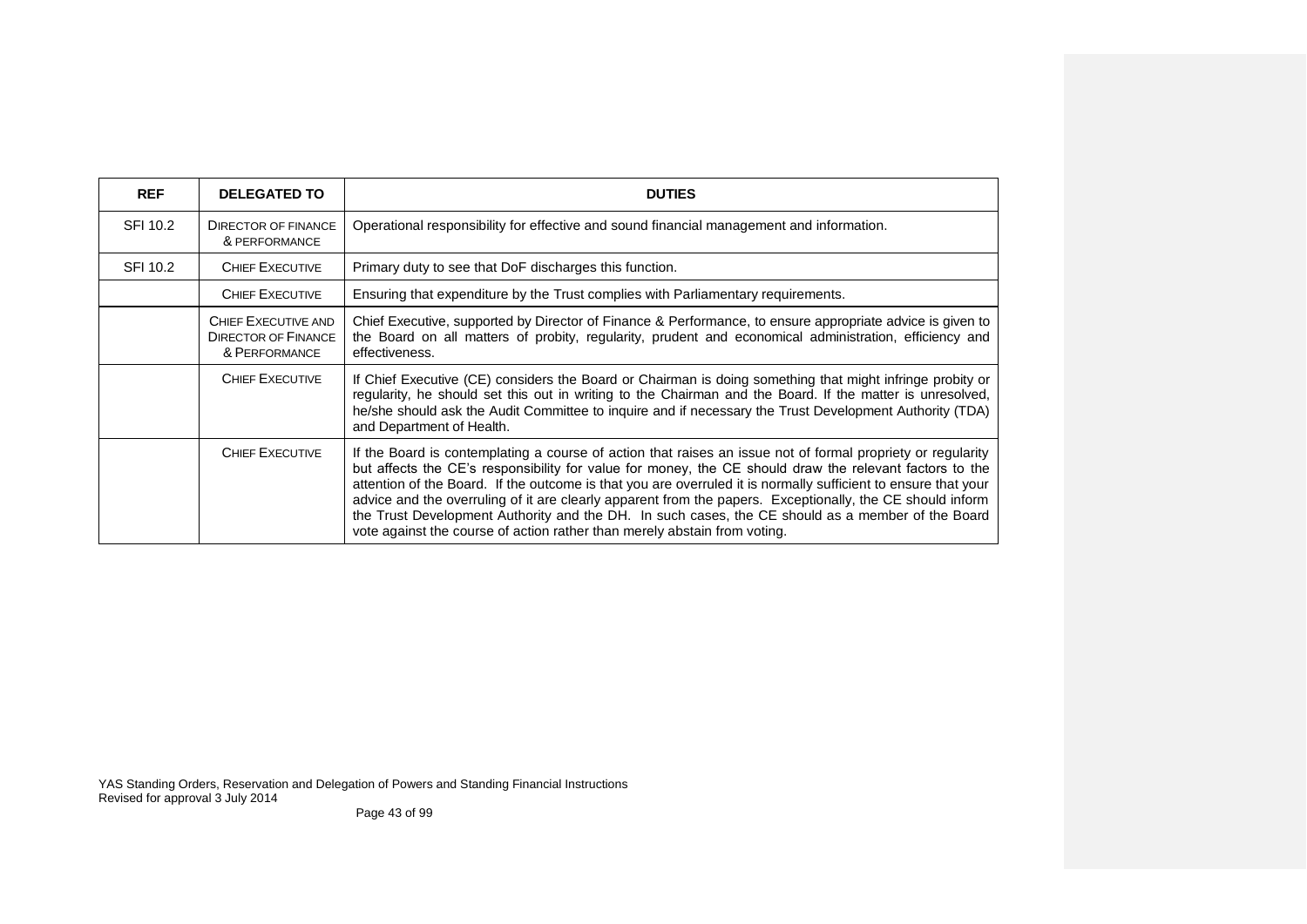## *SCHEME OF DELEGATION DERIVED FROM THE CODES OF CONDUCT AND ACCOUNTABILITY*

| <b>REF</b> | <b>DELEGATED TO</b>                                             | <b>AUTHORITIES/DUTIES DELEGATED</b>                                                                                                                                                                                                                                                                                                                                                                                                                                                                                                                                                                                                                                                                                                                                                                                                                                                                                                                                                                                                                                |
|------------|-----------------------------------------------------------------|--------------------------------------------------------------------------------------------------------------------------------------------------------------------------------------------------------------------------------------------------------------------------------------------------------------------------------------------------------------------------------------------------------------------------------------------------------------------------------------------------------------------------------------------------------------------------------------------------------------------------------------------------------------------------------------------------------------------------------------------------------------------------------------------------------------------------------------------------------------------------------------------------------------------------------------------------------------------------------------------------------------------------------------------------------------------|
|            | <b>BOARD</b>                                                    | Approve procedure for declaration of hospitality and sponsorship.                                                                                                                                                                                                                                                                                                                                                                                                                                                                                                                                                                                                                                                                                                                                                                                                                                                                                                                                                                                                  |
|            | <b>BOARD</b>                                                    | Ensure proper and widely publicised procedures for voicing complaints, concerns about misadministration,<br>breaches of Code of Conduct, and other ethical concerns.                                                                                                                                                                                                                                                                                                                                                                                                                                                                                                                                                                                                                                                                                                                                                                                                                                                                                               |
|            | <b>ALL BOARD MEMBERS</b>                                        | Subscribe to Code of Conduct and Nolan Principles                                                                                                                                                                                                                                                                                                                                                                                                                                                                                                                                                                                                                                                                                                                                                                                                                                                                                                                                                                                                                  |
| SO 2.6     | <b>BOARD</b>                                                    | Board members share corporate responsibility for all decisions of the Board.                                                                                                                                                                                                                                                                                                                                                                                                                                                                                                                                                                                                                                                                                                                                                                                                                                                                                                                                                                                       |
| SO 2.6     | CHAIRMAN AND NON-<br><b>EXECUTIVE/OFFICER</b><br><b>MEMBERS</b> | Chairman and non-officer members are responsible for monitoring the executive management of the<br>organisation and are responsible to the SofS for the discharge of those responsibilities.                                                                                                                                                                                                                                                                                                                                                                                                                                                                                                                                                                                                                                                                                                                                                                                                                                                                       |
|            | <b>BOARD</b>                                                    | The Board has six key functions for which it is held accountable by the Department of Health on behalf<br>of the Secretary of State:<br>1. to ensure effective financial stewardship through value for money, financial control and financial<br>planning and strategy;<br>2. to ensure that high standards of corporate governance and personal behaviour are maintained in the<br>conduct of the business of the whole organisation;<br>3. to appoint, appraise and remunerate senior executives;<br>4. to ratify the strategic direction of the organisation within the overall policies and priorities of the<br>Government and the NHS, define its annual and longer term objectives and agree plans to achieve<br>them:<br>5. to oversee the delivery of planned results by monitoring performance against objectives and ensuring<br>corrective action is taken when necessary;<br>6. to ensure effective dialogue between the organisation and the local community on its plans and<br>performance and that these are responsive to the community's needs. |
|            | <b>BOARD</b>                                                    | It is the Board's duty to:                                                                                                                                                                                                                                                                                                                                                                                                                                                                                                                                                                                                                                                                                                                                                                                                                                                                                                                                                                                                                                         |
|            |                                                                 | 1. act within statutory financial and other constraints;                                                                                                                                                                                                                                                                                                                                                                                                                                                                                                                                                                                                                                                                                                                                                                                                                                                                                                                                                                                                           |

YAS Standing Orders, Reservation and Delegation of Powers and Standing Financial Instructions Revised for approval 3 July 2014

Page 44 of 99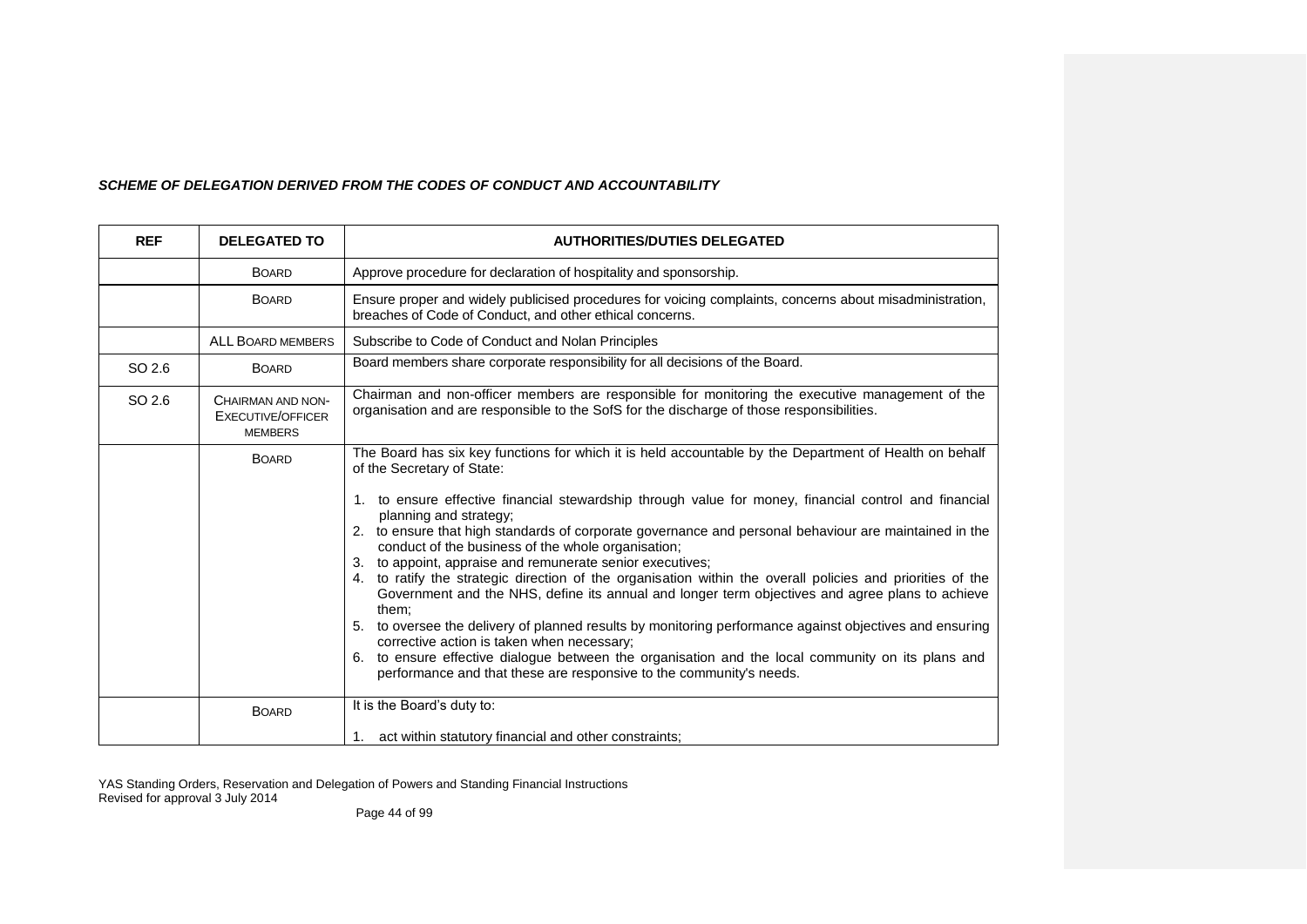| <b>REF</b> | <b>DELEGATED TO</b>    | <b>AUTHORITIES/DUTIES DELEGATED</b>                                                                                                                                                                                                                                                                                                                                                                                                                                                                                                                                                                                                                                                                                                                                                                                                                                                                                                                                                                                                                     |
|------------|------------------------|---------------------------------------------------------------------------------------------------------------------------------------------------------------------------------------------------------------------------------------------------------------------------------------------------------------------------------------------------------------------------------------------------------------------------------------------------------------------------------------------------------------------------------------------------------------------------------------------------------------------------------------------------------------------------------------------------------------------------------------------------------------------------------------------------------------------------------------------------------------------------------------------------------------------------------------------------------------------------------------------------------------------------------------------------------|
|            |                        | 2. be clear what decisions and information are appropriate to the Board and draw up Standing Orders,<br>a schedule of decisions reserved to the Board and Standing Financial Instructions to reflect these,<br>3. ensure that management arrangements are in place to enable responsibility to be clearly delegated<br>to senior executives for the main programmes of action and for performance against programmes to<br>be monitored and senior executives held to account:<br>4. establish performance and quality measures that maintain the effective use of resources and provide<br>value for money;<br>5. specify its requirements in organising and presenting financial and other information succinctly and<br>efficiently to ensure the Board can fully undertake its responsibilities;<br>6. establish Audit and Remuneration Committees on the basis of formally agreed terms of reference<br>that set out the membership of the sub-committee, the limit to their powers, and the arrangements for<br>reporting back to the main Board. |
|            | <b>CHAIRMAN</b>        | It is the Chairman's role to:<br>1. provide leadership to the Board;<br>2. enable all Board members to make a full contribution to the Board's affairs and ensure that the<br>Board acts as a team:<br>3. ensure that key and appropriate issues are discussed by the Board in a timely manner,<br>4. ensure the Board has adequate support and is provided efficiently with all the necessary data on<br>which to base informed decisions;<br>5. lead Non-Executive Board members through a formally-appointed Remuneration Committee of the<br>main Board on the appointment, appraisal and remuneration of the Chief Executive and (with the<br>latter) other Executive Board members;<br>6. appoint Non-Executive Board members to an Audit Committee of the main Board;<br>7. advise the Secretary of State on the performance of Non-Executive Board members.                                                                                                                                                                                     |
|            | <b>CHIEF EXECUTIVE</b> | The Chief Executive is accountable to the Chairman and Non-Executive members of the Board for<br>ensuring that its decisions are implemented, that the organisation works effectively, in accordance with<br>Government policy and public service values and for the maintenance of proper financial stewardship.<br>The Chief Executive should be allowed full scope, within clearly defined delegated powers, for action in<br>fulfilling the decisions of the Board.<br>The other duties of the Chief Executive as Accountable Officer are laid out in the Accountable Officer                                                                                                                                                                                                                                                                                                                                                                                                                                                                       |

Page 45 of 99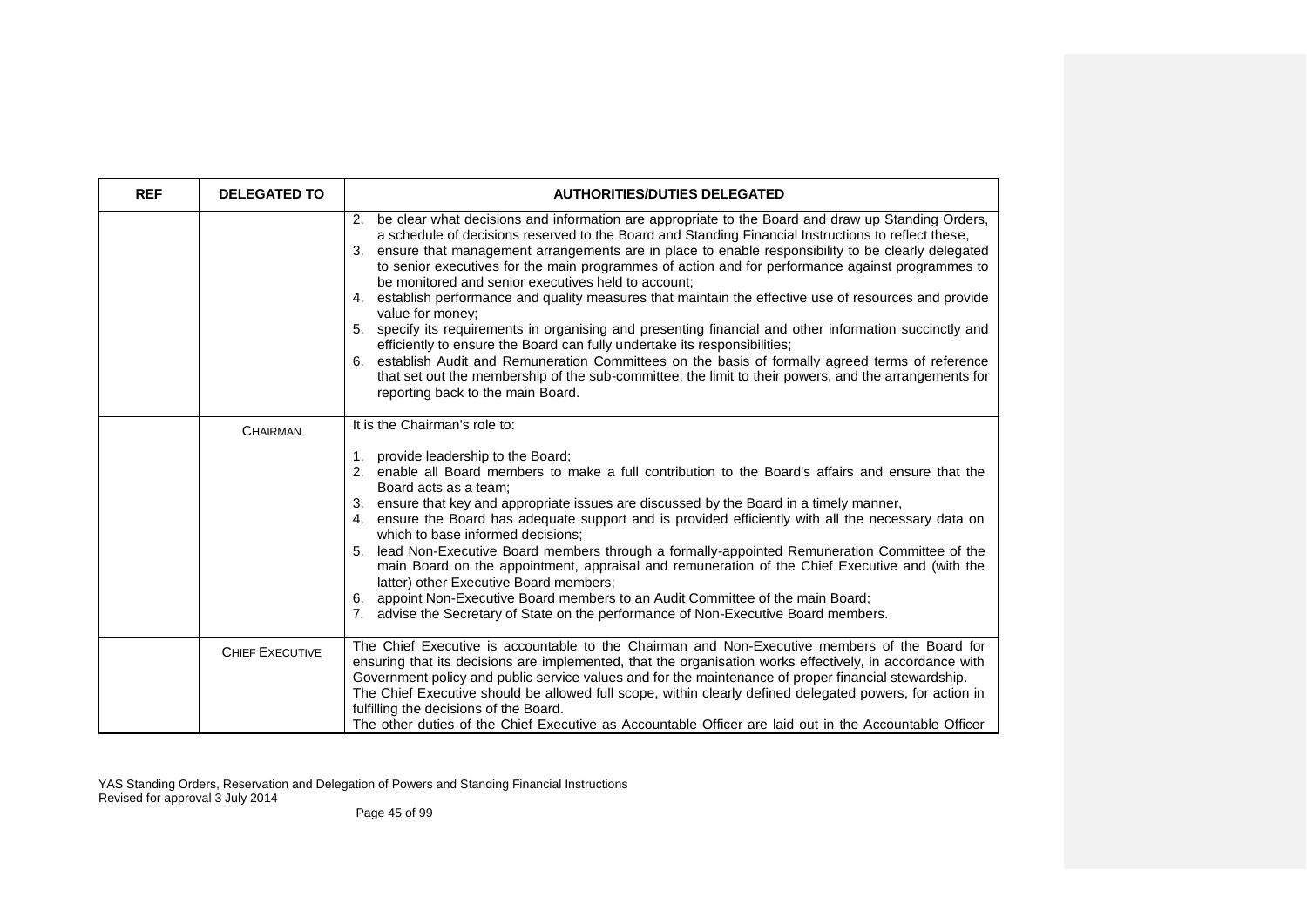| <b>REF</b> | <b>DELEGATED TO</b>                          | <b>AUTHORITIES/DUTIES DELEGATED</b>                                                                                                                                                                                                                                                                                               |
|------------|----------------------------------------------|-----------------------------------------------------------------------------------------------------------------------------------------------------------------------------------------------------------------------------------------------------------------------------------------------------------------------------------|
|            |                                              | Memorandum.                                                                                                                                                                                                                                                                                                                       |
|            | NON-EXECUTIVE<br><b>DIRECTORS</b>            | Non-Executive Directors are appointed by NHS Trust Development Authority to bring independent<br>judgement to bear on issues of strategy, performance, key appointments and accountability through the<br>Department of Health to Ministers and to the local community.                                                           |
|            | <b>SENIOR INDEPENDENT</b><br><b>DIRECTOR</b> | The Board of Directors should appoint one of the Non-Executive Directors to be the Senior Independent<br>in consultation with the Members Council. The Senior Independent Director could be the Deputy<br>Chairman.                                                                                                               |
|            | CHAIRMAN AND<br><b>DIRECTORS</b>             | Declaration of conflict of interests.                                                                                                                                                                                                                                                                                             |
|            | <b>BOARD</b>                                 | NHS Boards must comply with legislation and guidance issued by the Department of Health on behalf of<br>the Secretary of State, respect agreements entered into by themselves or in on their behalf and<br>establish terms and conditions of service that are fair to the staff and represent good value for taxpayers'<br>money. |

Page 46 of 99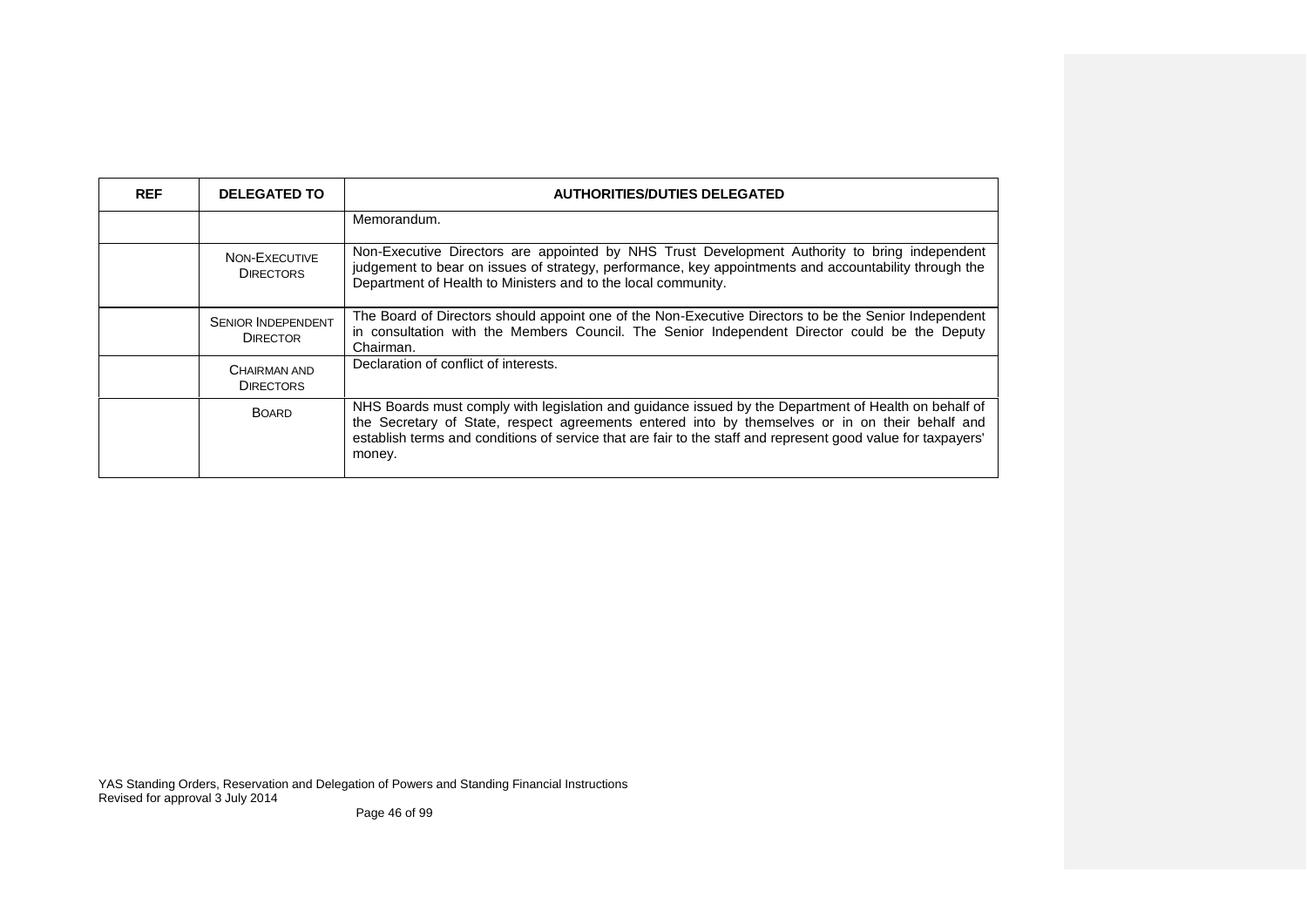| <b>SO REF</b> | <b>DELEGATED TO</b>                  | <b>AUTHORITIES/DUTIES DELEGATED</b>                                                                                                                                                                                                |
|---------------|--------------------------------------|------------------------------------------------------------------------------------------------------------------------------------------------------------------------------------------------------------------------------------|
| 1.1           | CHAIRMAN                             | Final authority in interpretation of Standing Orders (SOs).                                                                                                                                                                        |
| 2.4           | <b>BOARD</b>                         | Appointment of Deputy Chairman                                                                                                                                                                                                     |
| 3.1           | CHAIRMAN                             | Call meetings.                                                                                                                                                                                                                     |
| 3.9           | <b>CHAIRMAN</b>                      | Chairman all Board meetings and associated responsibilities.                                                                                                                                                                       |
| 3.10          | <b>CHAIRMAN</b>                      | Give final ruling in questions of order, relevancy and regularity of meetings.                                                                                                                                                     |
| 3.12          | <b>CHAIRMAN</b>                      | Having a second or casting vote                                                                                                                                                                                                    |
| 3.13          | <b>BOARD</b>                         | Suspension of Standing Orders                                                                                                                                                                                                      |
| 3.13          | <b>AUDIT COMMITTEE</b>               | Audit Committee to review every decision to suspend Standing Orders (power to suspend Standing Orders<br>is reserved to the Board)                                                                                                 |
| 3.14          | <b>BOARD</b>                         | Variation or amendment of Standing Orders                                                                                                                                                                                          |
| 4 and 5       | <b>BOARD</b>                         | Formal delegation of powers to sub committees or joint committees and approval of their constitution and<br>terms of reference. (Constitution and terms of reference of sub committees may be approved by the Chief<br>Executive.) |
| 5.2           | CHAIRMAN & CHIEF<br><b>EXECUTIVE</b> | The powers which the Board has retained to itself within these Standing Orders may in emergency be<br>exercised by the Chairman and Chief Executive after having consulted at least two Non-Executive members.                     |
| 5.5           | <b>CHIEF EXECUTIVE</b>               | The Chief Executive shall prepare a Scheme of Delegation identifying his/her proposals that shall be<br>considered and approved by the Board, subject to any amendment agreed during the discussion.                               |
| 5.5.4         | ALL                                  | Disclosure of non-compliance with Standing Orders to the Chief Executive as soon as possible.                                                                                                                                      |
| 6             | THE BOARD                            | Declare relevant and material interests.                                                                                                                                                                                           |
| 6.4           | <b>CHIEF EXECUTIVE</b>               | Maintain Register(s) of Interests.                                                                                                                                                                                                 |

# **SCHEME OF DELEGATION FROM STANDING ORDERS**

YAS Standing Orders, Reservation and Delegation of Powers and Standing Financial Instructions Revised for approval 3 July 2014

Page 47 of 99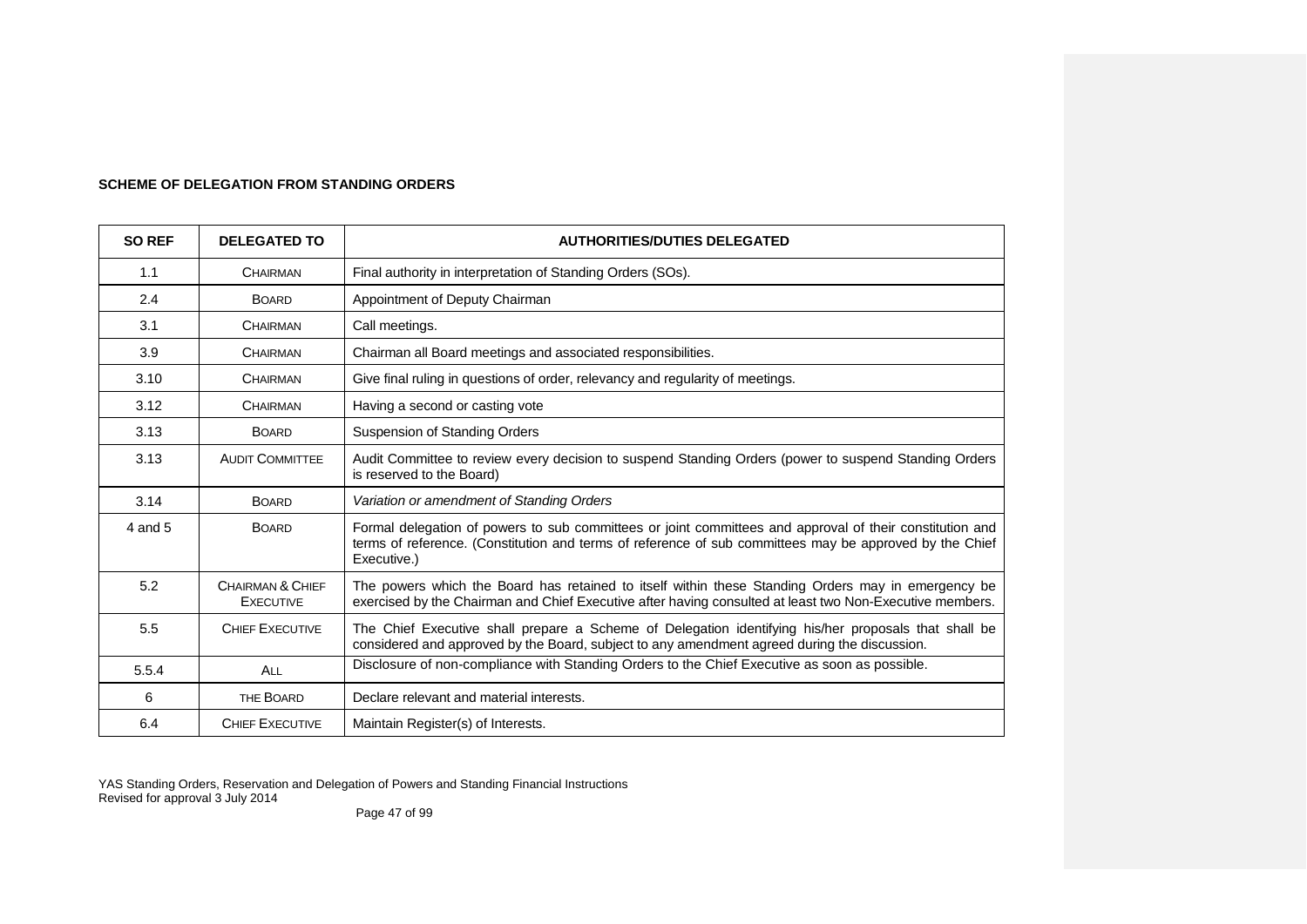| <b>SO REF</b> | <b>DELEGATED TO</b>                                 | <b>AUTHORITIES/DUTIES DELEGATED</b>                                                                                    |
|---------------|-----------------------------------------------------|------------------------------------------------------------------------------------------------------------------------|
|               | <b>ALL STAFF</b>                                    | Comply with national guidance contained in HSG 2004 "Standards of Business Conduct for NHS Staff".                     |
| 7.3           | ALL                                                 | Disclose relationship between self and candidate for staff appointment. (CE to report the disclosure to the<br>Board.) |
| 8.1           | <b>CHIEF EXECUTIVE</b>                              | Keep seal in safe place and maintain a register of sealing.                                                            |
| 8.2           | <b>CHIEF EXECUTIVE</b><br><b>EXECUTIVE DIRECTOR</b> | Approve and sign all documents which will be necessary in legal proceedings.                                           |

\* Nominated officers and the areas for which they are responsible should be incorporated into the Trust's Scheme of Delegation document.

YAS Standing Orders, Reservation and Delegation of Powers and Standing Financial Instructions Revised for approval 3 July 2014

Page 48 of 99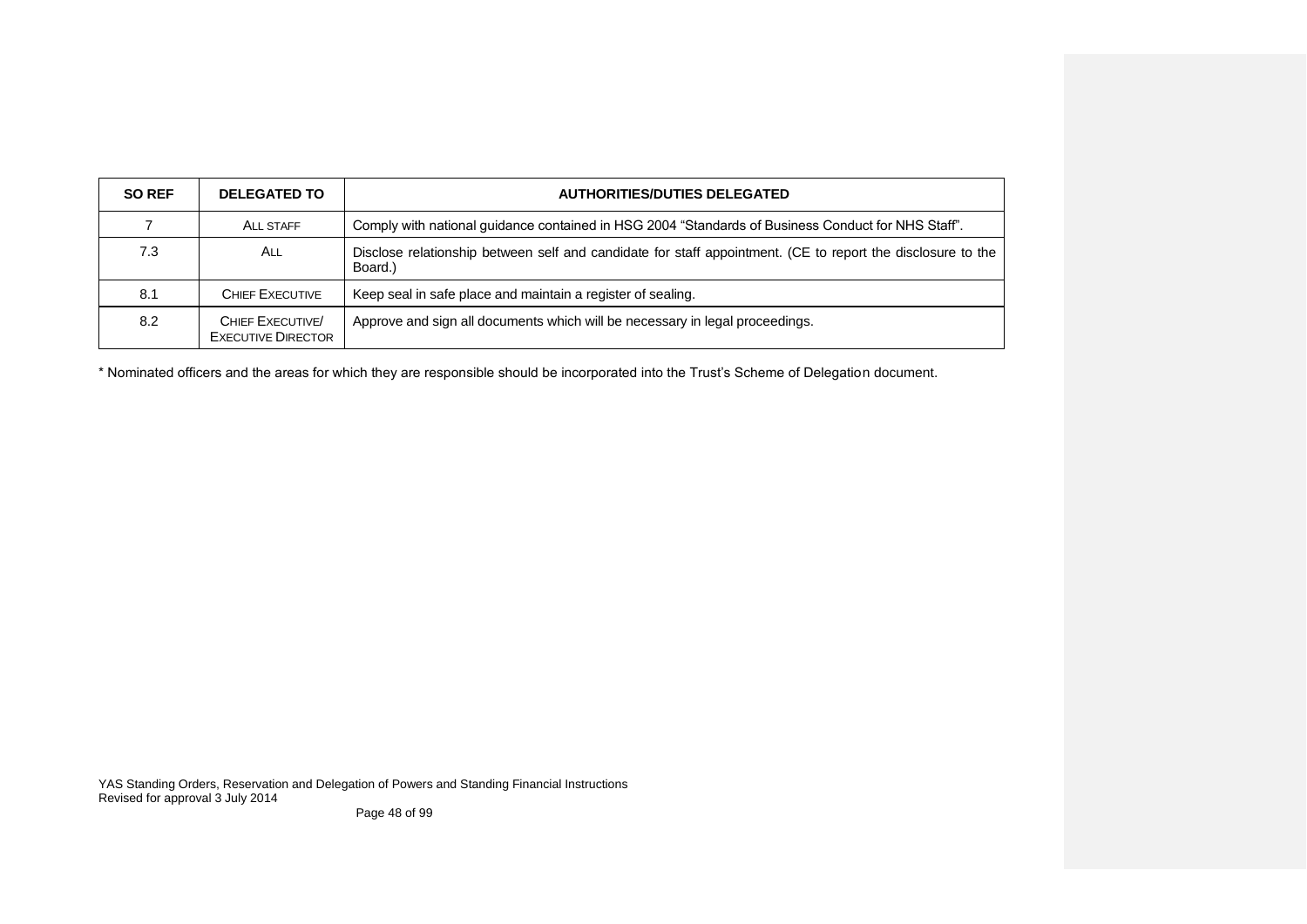## *SCHEME OF DELEGATION STANDING FINANCIAL INSTRUCTIONS*

| <b>SFI REF</b> | <b>DELEGATED TO</b>                                                         | <b>AUTHORITIES/DUTIES DELEGATED</b>                                                                                                                                                                                                                                                                                                                                                                                                                                                                                                                                               |
|----------------|-----------------------------------------------------------------------------|-----------------------------------------------------------------------------------------------------------------------------------------------------------------------------------------------------------------------------------------------------------------------------------------------------------------------------------------------------------------------------------------------------------------------------------------------------------------------------------------------------------------------------------------------------------------------------------|
| 10             | <b>DIRECTOR OF FINANCE &amp;</b><br><b>PERFORMANCE</b>                      | Approval of all financial procedures.                                                                                                                                                                                                                                                                                                                                                                                                                                                                                                                                             |
| 10.1.4         | <b>DIRECTOR OF FINANCE &amp;</b><br><b>PERFORMANCE</b>                      | Advice on interpretation or application of SFIs.                                                                                                                                                                                                                                                                                                                                                                                                                                                                                                                                  |
| 10.1.6         | ALL MEMBERS OF THE<br>BOARD AND EMPLOYEES                                   | Have a duty to disclose any non-compliance with these Standing Financial Instructions to the Director of<br>Performance and Finance as soon as possible.                                                                                                                                                                                                                                                                                                                                                                                                                          |
| 10             | <b>CHIEF EXECUTIVE</b>                                                      | Responsible as the Accountable Officer to ensure financial targets and obligations are met and have<br>overall responsibility for the System of Internal Control.                                                                                                                                                                                                                                                                                                                                                                                                                 |
| 10.2.4         | CHIEF EXECUTIVE &<br><b>DIRECTOR OF FINANCE &amp;</b><br><b>PERFORMANCE</b> | Accountable for financial control but will, as far as possible, delegate their detailed responsibilities.                                                                                                                                                                                                                                                                                                                                                                                                                                                                         |
| 10             | <b>CHIEF EXECUTIVE</b>                                                      | To ensure all Board members, officers and employees, present and future, are notified of and understand<br>Standing Financial Instructions.                                                                                                                                                                                                                                                                                                                                                                                                                                       |
| 10.2.6         | <b>DIRECTOR OF FINANCE &amp;</b><br><b>PERFORMANCE</b>                      | Responsible for:<br>Implementing the Trust's financial policies and coordinating corrective action;<br>a)<br>Maintaining an effective system of financial control including ensuring detailed financial procedures<br>b)<br>and systems are prepared and documented;<br>Ensuring that sufficient records are maintained to explain Trust's transactions and financial position;<br>C)<br>Providing financial advice to members of Board and staff;<br>d)<br>Maintaining such accounts, certificates etc as are required for the Trust to carry out its statutory<br>e)<br>duties. |
| 10.2.11        | ALL MEMBERS OF THE<br><b>BOARD AND EMPLOYEES</b>                            | Responsible for security of the Trust's property, avoiding loss, exercising economy and efficiency in using<br>resources and conforming to Standing Orders, Financial Instructions and financial procedures.                                                                                                                                                                                                                                                                                                                                                                      |
| 10.2.12        | <b>CHIEF EXECUTIVE</b>                                                      | Ensure that any contractor or employee of a contractor who is empowered by the Trust to commit the                                                                                                                                                                                                                                                                                                                                                                                                                                                                                |

YAS Standing Orders, Reservation and Delegation of Powers and Standing Financial Instructions Revised for approval 3 July 2014

Page 49 of 99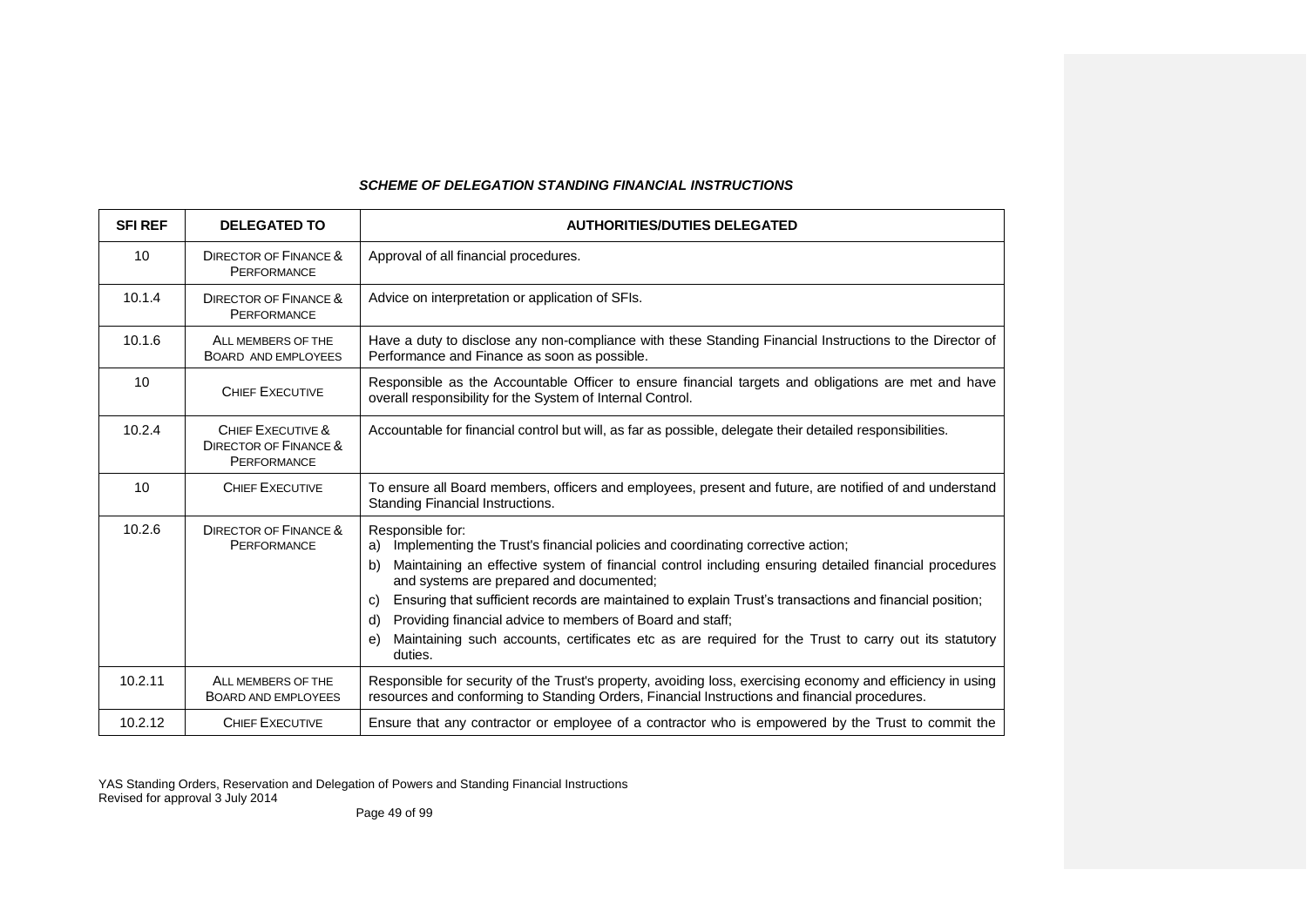| <b>SFI REF</b> | <b>DELEGATED TO</b>                                                         | <b>AUTHORITIES/DUTIES DELEGATED</b>                                                                                                                                                                                                                                                                                                                            |
|----------------|-----------------------------------------------------------------------------|----------------------------------------------------------------------------------------------------------------------------------------------------------------------------------------------------------------------------------------------------------------------------------------------------------------------------------------------------------------|
|                |                                                                             | Trust to expenditure or who is authorised to obtain income are made aware of these instructions and their<br>requirement to comply.                                                                                                                                                                                                                            |
| 11.1.1         | <b>AUDIT COMMITTEE</b>                                                      | Provide independent and objective view on internal control and probity.                                                                                                                                                                                                                                                                                        |
| 11.1.2         | <b>CHAIRMAN</b>                                                             | Raise the matter at the Board meeting where Audit Committee considers there is evidence of ultra vires<br>transactions or improper acts.                                                                                                                                                                                                                       |
| 11.1.3         | DIRECTOR OF FINANCE &<br>PERFORMANCE                                        | Ensure an adequate internal audit service, for which he/she is accountable, is provided (and involve the<br>Audit Committee in the selection process when/if an internal audit service provider is changed.)                                                                                                                                                   |
| 11.3.1         | <b>DIRECTOR OF FINANCE &amp;</b><br><b>PERFORMANCE</b>                      | Decide at what stage to involve police in cases of misappropriation and other irregularities not involving<br>fraud or corruption.                                                                                                                                                                                                                             |
| 11.4.1         | <b>HEAD OF INTERNAL AUDIT</b>                                               | Review, appraise and report in accordance with NHS Internal Audit Manual and best practice.                                                                                                                                                                                                                                                                    |
| 11             | <b>AUDIT COMMITTEE</b>                                                      | Ensure cost-effective External Audit.                                                                                                                                                                                                                                                                                                                          |
| 11.2           | CHIEF EXECUTIVE &<br><b>DIRECTOR OF FINANCE &amp;</b><br><b>PERFORMANCE</b> | Monitor and ensure compliance with SofS Directions on fraud and corruption including the appointment of<br>the Local Counter Fraud Specialist.                                                                                                                                                                                                                 |
| 11.6           | <b>CHIEF EXECUTIVE</b>                                                      | Monitor and ensure compliance with Directions issued by the Secretary of State for Health on NHS<br>security management including appointment of the Local Security Management Specialist.                                                                                                                                                                     |
| 12.1.1         | <b>CHIEF EXECUTIVE</b>                                                      | Compile and submit to the Board a Financial Plan which takes into account financial targets and forecast<br>limits of available resources. The Financial Plan will contain:<br>a statement of the significant assumptions on which the plan is based;<br>details of major changes in workload, delivery of services or resources required to achieve the plan. |
| 12.1.2         | <b>DIRECTOR OF FINANCE &amp;</b>                                            | Submit budgets to the Board for approval.                                                                                                                                                                                                                                                                                                                      |
|                | PERFORMANCE                                                                 | Monitor performance against budget; submit to the Board financial estimates and forecasts.                                                                                                                                                                                                                                                                     |
| 12.1.6         | <b>DIRECTOR OF FINANCE &amp;</b><br><b>PERFORMANCE</b>                      | Ensure adequate training is delivered on an ongoing basis to budget holders.                                                                                                                                                                                                                                                                                   |

Page 50 of 99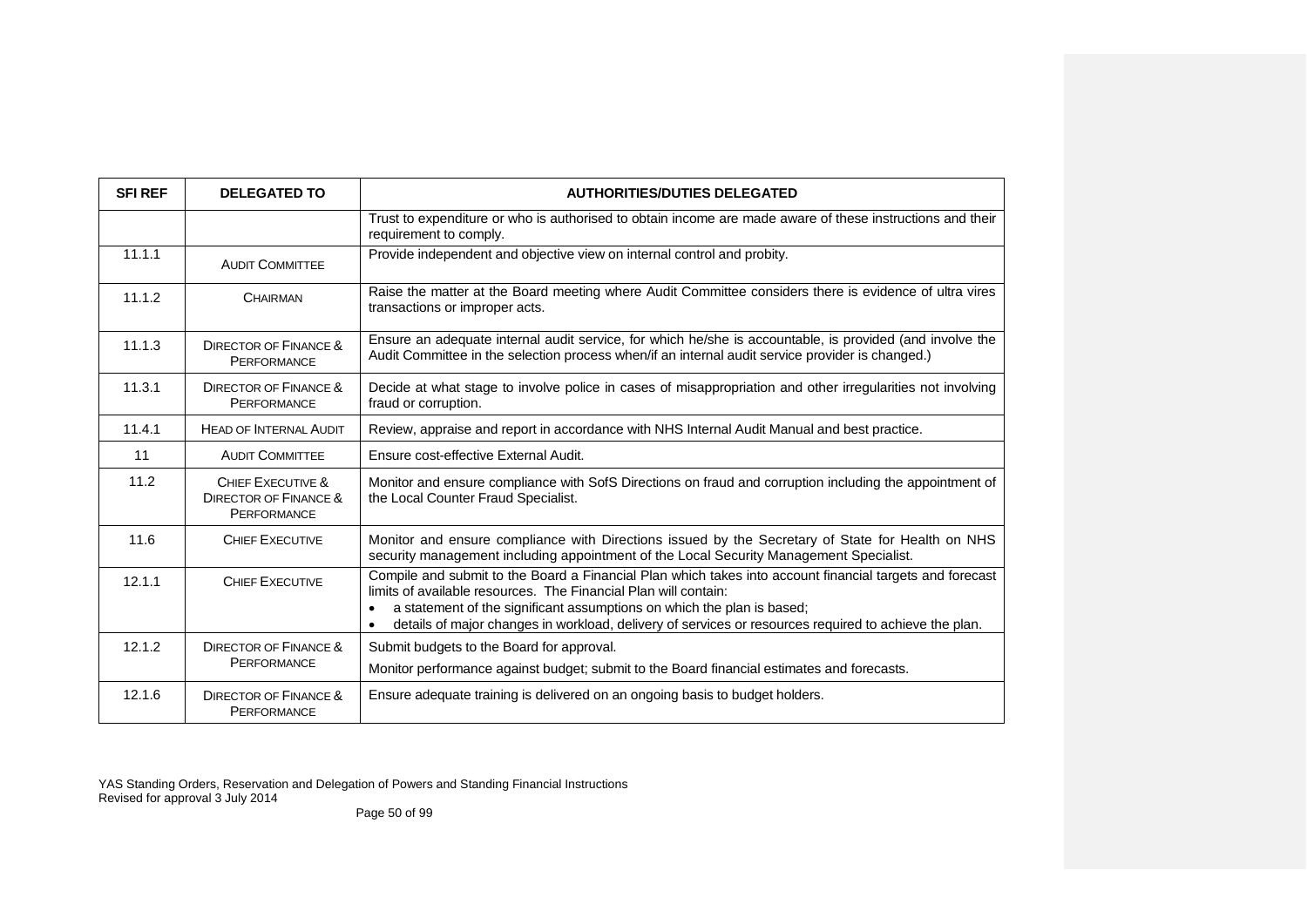| <b>SFI REF</b> | <b>DELEGATED TO</b>                                    | <b>AUTHORITIES/DUTIES DELEGATED</b>                                                                                                                                                                                                                                                                                                                                                                          |
|----------------|--------------------------------------------------------|--------------------------------------------------------------------------------------------------------------------------------------------------------------------------------------------------------------------------------------------------------------------------------------------------------------------------------------------------------------------------------------------------------------|
| 12.1.7         | <b>CHIEF EXECUTIVE</b>                                 | Delegate budget to budget holders.                                                                                                                                                                                                                                                                                                                                                                           |
| 12.1.8         | CHIEF EXECUTIVE &<br><b>BUDGET HOLDERS</b>             | Must not exceed the budgetary total or virement limits set by the Board.                                                                                                                                                                                                                                                                                                                                     |
| 12.1.11        | <b>DIRECTOR OF FINANCE &amp;</b><br><b>PERFORMANCE</b> | Devise and maintain systems of budgetary control.                                                                                                                                                                                                                                                                                                                                                            |
| 12             | <b>BUDGET HOLDERS</b>                                  | Ensure that<br>a) no overspend or reduction of income that cannot be met from virement is incurred without prior<br>consent of Board:<br>b) approved budget is not used for any other than specified purpose subject to rules of virement;<br>c) no permanent employees are appointed without the approval of the CE other than those provided for<br>within available resources and manpower establishment. |
| 12             | <b>CHIEF EXECUTIVE</b>                                 | Identify and implement cost improvements and income generation activities in line with the Trust Financial<br>Plan.                                                                                                                                                                                                                                                                                          |
| 12.5.1         | DIRECTOR OF FINANCE &<br><b>PERFORMANCE</b>            | Submit monitoring returns                                                                                                                                                                                                                                                                                                                                                                                    |
| 12.6           | DIRECTOR OF FINANCE &<br><b>PERFORMANCE</b>            | Preparation of annual accounts and reports.                                                                                                                                                                                                                                                                                                                                                                  |
| 12.7.1         | <b>DIRECTOR OF FINANCE &amp;</b><br><b>PERFORMANCE</b> | Managing banking arrangements, including provision of banking services, operation of accounts,<br>preparation of instructions and list of cheque signatories.<br>(Board approves arrangements.)                                                                                                                                                                                                              |
| 12.7           | <b>DIRECTOR OF FINANCE &amp;</b><br><b>PERFORMANCE</b> | Income systems, including system design, prompt banking, review and approval of fees and charges,<br>debt recovery arrangements, design and control of receipts, provision of adequate facilities and systems<br>for employees whose duties include collecting or holding cash.                                                                                                                              |
| 12.7.19        | <b>ALL EMPLOYEES</b>                                   | Duty to inform DoF of money due from transactions which they initiate/deal with.                                                                                                                                                                                                                                                                                                                             |
| 13             | <b>CHIEF EXECUTIVE</b>                                 | Tendering and contract procedure.                                                                                                                                                                                                                                                                                                                                                                            |

Page 51 of 99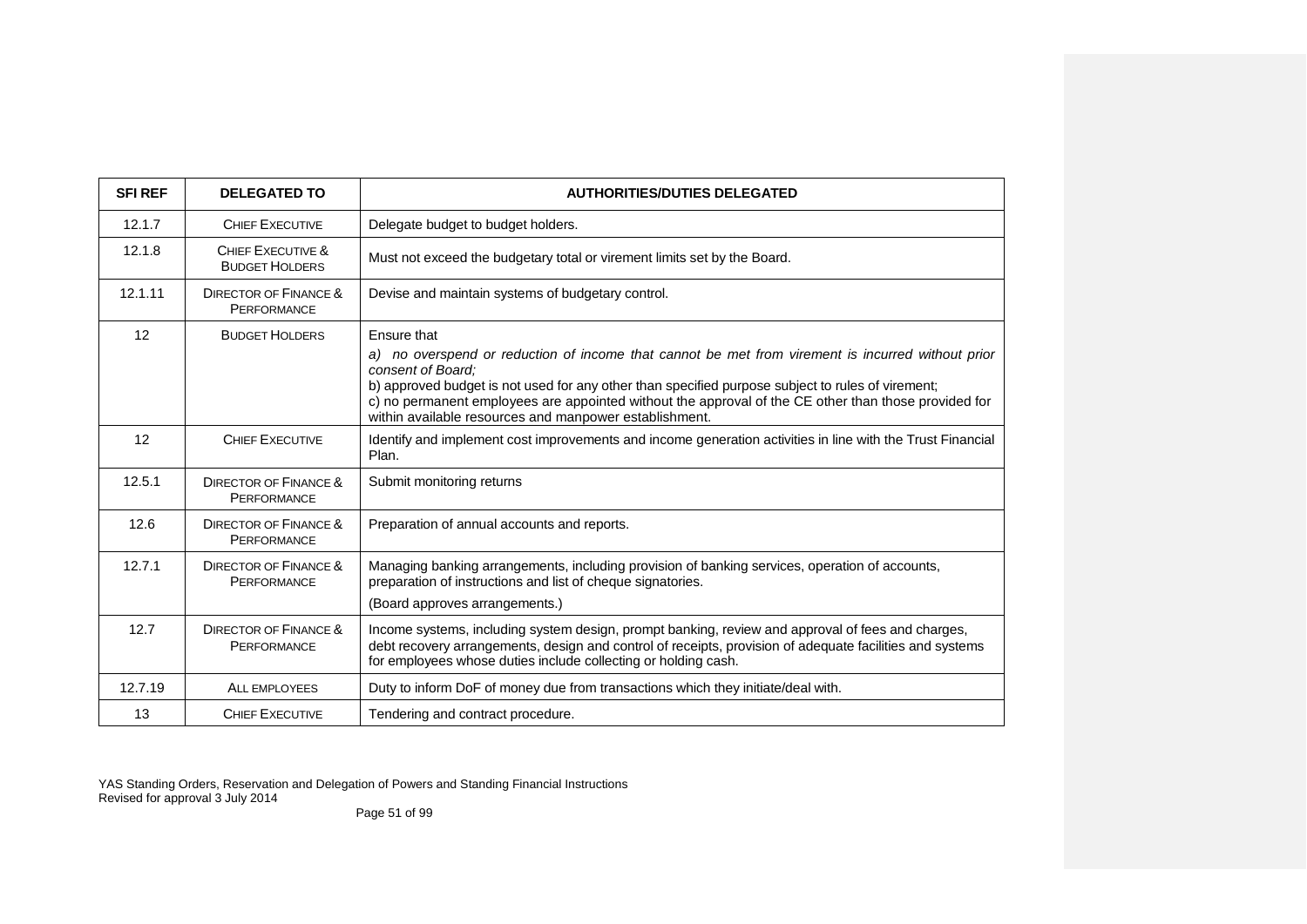| <b>SFI REF</b> | <b>DELEGATED TO</b>                                                          | <b>AUTHORITIES/DUTIES DELEGATED</b>                                                                                                                                                                                                     |
|----------------|------------------------------------------------------------------------------|-----------------------------------------------------------------------------------------------------------------------------------------------------------------------------------------------------------------------------------------|
| 13.2.3         | <b>CHIEF EXECUTIVE</b>                                                       | Waive formal tendering procedures.                                                                                                                                                                                                      |
| 13.2.5         | <b>CHIEF EXECUTIVE</b>                                                       | Report waivers of tendering procedures to the Board.                                                                                                                                                                                    |
| 13.3.2         | <b>CHIEF EXECUTIVE</b>                                                       | Responsible for the receipt, endorsement and safe custody of tenders received.                                                                                                                                                          |
| 13.3.4         | <b>CHIEF EXECUTIVE</b>                                                       | Shall maintain a register to show each set of competitive tender invitations despatched.                                                                                                                                                |
| 13.3.5         | CHIEF EXECUTIVE AND<br>DIRECTOR OF FINANCE &<br><b>PERFORMANCE</b>           | Where one tender is received will assess for value for money and fair price.                                                                                                                                                            |
| 13.3.7         | <b>CHIEF EXECUTIVE</b>                                                       | No tender shall be accepted which will commit expenditure in excess of that which has been allocated by<br>the Trust and which is not in accordance with these Instructions except with the authorisation of the Chief<br>Executive.    |
| 13.4.2         | <b>CHIEF EXECUTIVE</b>                                                       | The Chief Executive or his nominated officer should evaluate the quotation and select the quote which<br>gives the best value for money.                                                                                                |
| 13.4.4         | CHIEF EXECUTIVE OF<br><b>DIRECTOR OF FINANCE &amp;</b><br><b>PERFORMANCE</b> | No quotation shall be accepted which will commit expenditure in excess of that which has been allocated<br>by the Trust and which is not in accordance with these Instructions except with the authorisation of the<br>Chief Executive. |
| 13.5.3         | <b>CHIEF EXECUTIVE</b>                                                       | The Chief Executive shall demonstrate that the use of private finance represents value for money and<br>genuinely transfers risk to the private sector.                                                                                 |
| 13.5.3         | <b>BOARD</b>                                                                 | All PFI proposals must be agreed by the Board.                                                                                                                                                                                          |
| 13.5.4         | <b>CHIEF EXECUTIVE</b>                                                       | The Chief Executive shall nominate an officer who shall oversee and manage each contract on behalf of<br>the Trust.                                                                                                                     |
| 13.5.5         | <b>CHIEF EXECUTIVE</b>                                                       | The Chief Executive shall nominate officers with delegated authority to enter into contracts of<br>employment, regarding staff, agency staff or temporary staff service contracts.                                                      |
| 13.7.1         | <b>CHIEF EXECUTIVE</b>                                                       | The Chief Executive shall be responsible for ensuring that best value for money can be demonstrated for<br>all services provided on an in-house basis.                                                                                  |

Page 52 of 99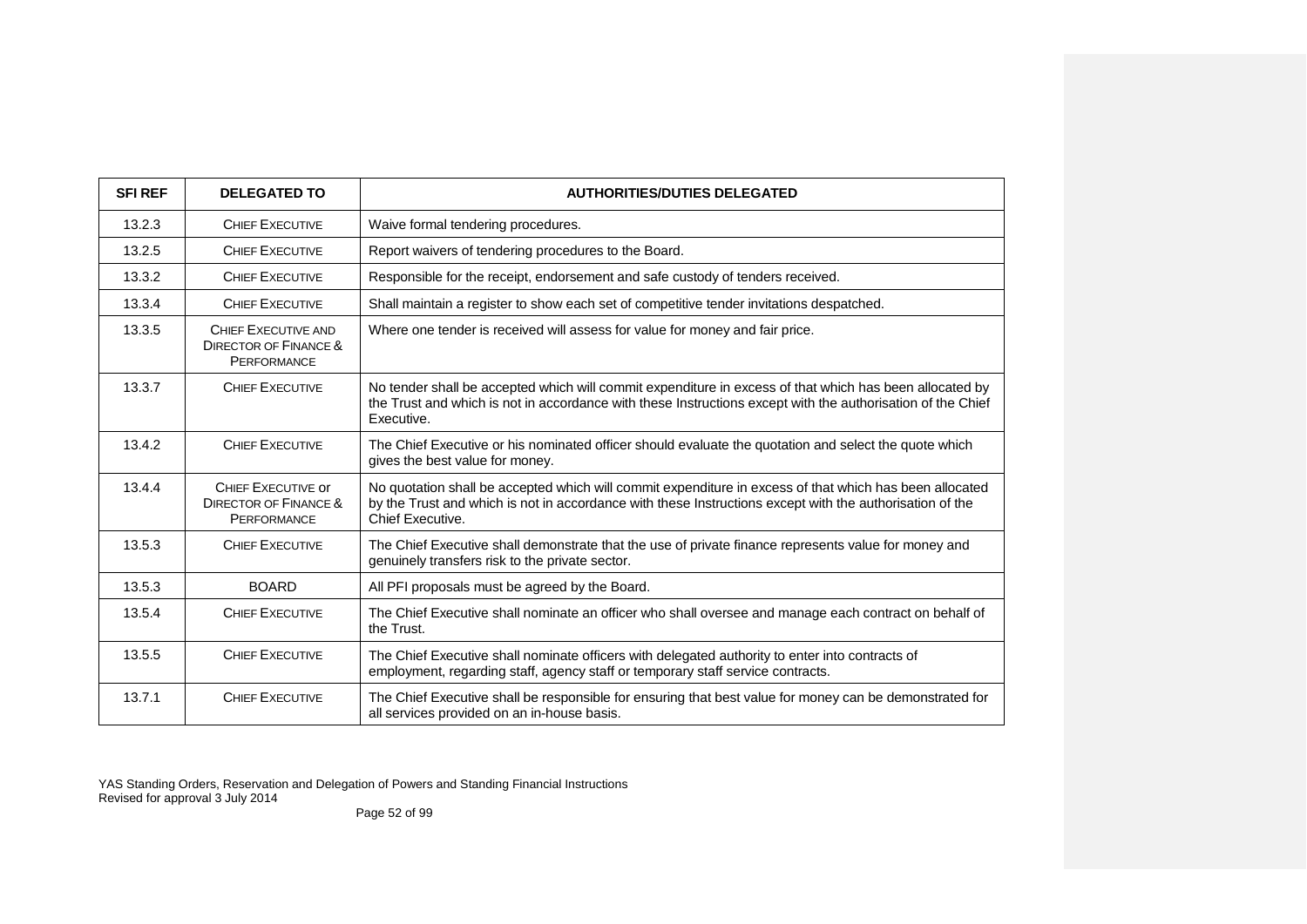| <b>SFIREF</b>                 | <b>DELEGATED TO</b>                                    | <b>AUTHORITIES/DUTIES DELEGATED</b>                                                                                                                                                                                                                                                                                                                                                                                                                                                             |
|-------------------------------|--------------------------------------------------------|-------------------------------------------------------------------------------------------------------------------------------------------------------------------------------------------------------------------------------------------------------------------------------------------------------------------------------------------------------------------------------------------------------------------------------------------------------------------------------------------------|
| 13.7.5                        | <b>CHIEF EXECUTIVE</b>                                 | The Chief Executive shall nominate an officer to oversee and manage the contract on behalf of the Trust.                                                                                                                                                                                                                                                                                                                                                                                        |
| 14.1                          | <b>CHIEF EXECUTIVE</b>                                 | Must ensure the Trust enters into suitable contracts and Service Level Agreements (SLAs) with service<br>commissioners for the provision of NHS services                                                                                                                                                                                                                                                                                                                                        |
| 14.1.4                        | <b>CHIEF EXECUTIVE</b>                                 | As the Accountable Officer, ensure that regular reports are provided to the Board detailing actual and<br>forecast income from the contract or SLA                                                                                                                                                                                                                                                                                                                                              |
| SO <sub>4</sub>               | <b>BOARD</b>                                           | Establish a Remuneration & Terms of Service Committee                                                                                                                                                                                                                                                                                                                                                                                                                                           |
| <b>SO 4 &amp; SFI</b><br>12.3 | <b>REMUNERATION COMMITTEE</b>                          | Advise the Board on and make recommendations on the remuneration and terms of service of the CE,<br>other officer members and senior employees to ensure they are fairly rewarded having proper regard to<br>the Trust's circumstances and any national agreements;<br>Monitor and evaluate the performance of individual senior employees;<br>Advise on and oversee appropriate contractual arrangements for such staff, including proper calculation<br>and scrutiny of termination payments. |
| SO <sub>4</sub>               | <b>REMUNERATION COMMITTEE</b>                          | Report in writing to the Board its advice and its bases about remuneration and terms of service of<br>directors and senior employees.                                                                                                                                                                                                                                                                                                                                                           |
| SO <sub>4</sub>               | <b>BOARD</b>                                           | Approve proposals presented by the Chief Executive for setting of remuneration and conditions of service<br>for those employees and officers not covered by the Remuneration Committee.                                                                                                                                                                                                                                                                                                         |
| 12.3.7                        | <b>CHIEF EXECUTIVE</b>                                 | Approval of variation to funded establishment of any department.                                                                                                                                                                                                                                                                                                                                                                                                                                |
| 12.3.8                        | <b>CHIEF EXECUTIVE</b>                                 | Staff, including agency staff, appointments and re-grading.                                                                                                                                                                                                                                                                                                                                                                                                                                     |
| 12.3.10 &<br>11               | <b>DIRECTOR OF FINANCE &amp;</b><br><b>PERFORMANCE</b> | Payroll:<br>specifying timetables for submission of properly authorised time records and other notifications;<br>a)<br>final determination of pay and allowances;<br>b)<br>making payments on agreed dates;<br>C)<br>agreeing method of payment;<br>d)<br>issuing instructions (as listed in SFI 10.4.2).<br>e)                                                                                                                                                                                 |
| 12.3.12                       | <b>BUDGET HOLDERS</b>                                  | Submit time records in line with timetable.<br>Complete time records, expense claims, overtime and other notifications in required form<br>having verified their accuracy and validity up to and not exceeding the delegated budget holder                                                                                                                                                                                                                                                      |

Page 53 of 99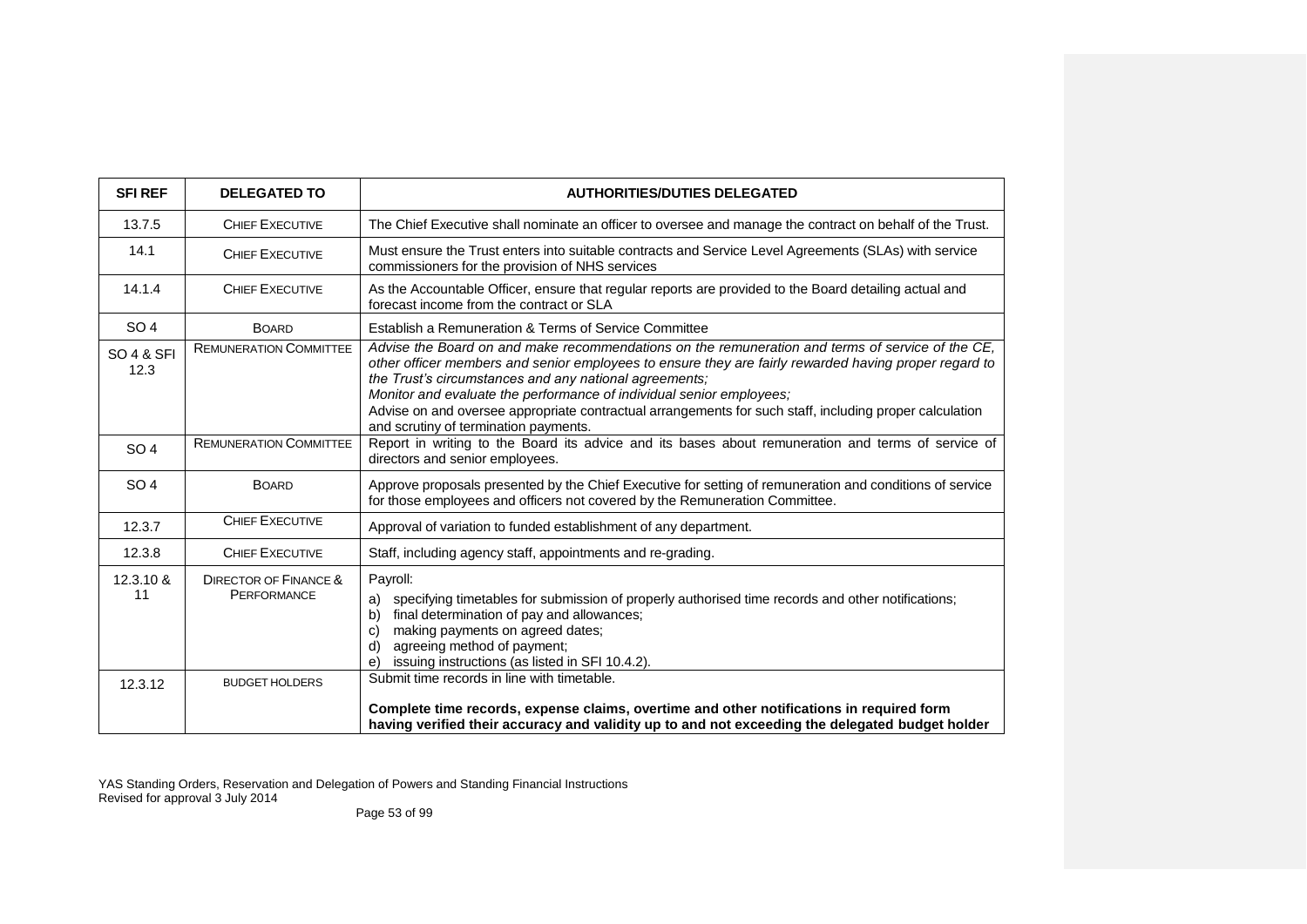| <b>SFI REF</b> | <b>DELEGATED TO</b>                                     | <b>AUTHORITIES/DUTIES DELEGATED</b>                                                                                                                                                                                                                                                                                                                                                                                                                                                                                                                                                                                                                                                                                                                                                                                                                                                                                                                                       |
|----------------|---------------------------------------------------------|---------------------------------------------------------------------------------------------------------------------------------------------------------------------------------------------------------------------------------------------------------------------------------------------------------------------------------------------------------------------------------------------------------------------------------------------------------------------------------------------------------------------------------------------------------------------------------------------------------------------------------------------------------------------------------------------------------------------------------------------------------------------------------------------------------------------------------------------------------------------------------------------------------------------------------------------------------------------------|
|                |                                                         | limit.<br>Authorise use of agency staff only through Trust approved suppliers up to and not exceeding the<br>delegated budget holder limit.<br>Submitting termination forms in prescribed form and on time.                                                                                                                                                                                                                                                                                                                                                                                                                                                                                                                                                                                                                                                                                                                                                               |
| 12.3.14        | DIRECTOR OF PEOPLE &<br><b>ENGAGEMENT</b>               | Ensure that all employees are issued with a Contract of Employment in a form approved by the Board and<br>which complies with employment legislation; and<br>Deal with variations to, or termination of, contracts of employment.                                                                                                                                                                                                                                                                                                                                                                                                                                                                                                                                                                                                                                                                                                                                         |
| 12.2.1         | <b>CHIEF EXECUTIVE</b>                                  | Determine, and set out, level of delegation of non-pay expenditure to budget managers, including a list of<br>managers authorised to place requisitions, the maximum level of each requisition and the system for<br>authorisation above that level.                                                                                                                                                                                                                                                                                                                                                                                                                                                                                                                                                                                                                                                                                                                      |
| 12.2           | <b>BUDGET HOLDERS</b>                                   | Incur appropriate expenditure for goods and services on behalf of the Trust not exceeding their delegated<br>approval limits                                                                                                                                                                                                                                                                                                                                                                                                                                                                                                                                                                                                                                                                                                                                                                                                                                              |
| 12.2.2         | <b>CHIEF EXECUTIVE</b>                                  | Set out procedures on the seeking of professional advice regarding the supply of goods and services.                                                                                                                                                                                                                                                                                                                                                                                                                                                                                                                                                                                                                                                                                                                                                                                                                                                                      |
| 12.2.4         | <b>ASSOCIATE DIRECTOR OF</b><br><b>SUPPORT SERVICES</b> | In choosing the item to be supplied (or the service to be performed) shall always obtain the best value for<br>money for the Trust. In so doing, the advice of the Trust's adviser on supply shall be sought.                                                                                                                                                                                                                                                                                                                                                                                                                                                                                                                                                                                                                                                                                                                                                             |
| 12.2.5         | <b>DIRECTOR OF FINANCE &amp;</b><br>PERFORMANCE         | Shall be responsible for the prompt payment of accounts and claims.                                                                                                                                                                                                                                                                                                                                                                                                                                                                                                                                                                                                                                                                                                                                                                                                                                                                                                       |
| 12.2.6         | <b>DIRECTOR OF FINANCE &amp;</b><br><b>PERFORMANCE</b>  | Advise the Board regarding the setting of thresholds above which quotations (competitive or<br>a)<br>otherwise) or formal tenders must be obtained; and, once approved, the thresholds should be<br>incorporated in standing orders and regularly reviewed;<br>Prepare procedural instructions [where not already provided in the Scheme of Delegation or<br>b)<br>procedure notes for budget holders] on the obtaining of goods, works and services incorporating the<br>thresholds:<br>Be responsible for the prompt payment of all properly authorised accounts and claims;<br>C)<br>Be responsible for designing and maintaining a system of verification, recording and payment of all<br>d)<br>amounts payable;<br>A timetable and system for submission to the Director of Finance & Performance of accounts for<br>e)<br>payment; provision shall be made for the early submission of accounts subject to cash discounts or<br>otherwise requiring early payment; |

Page 54 of 99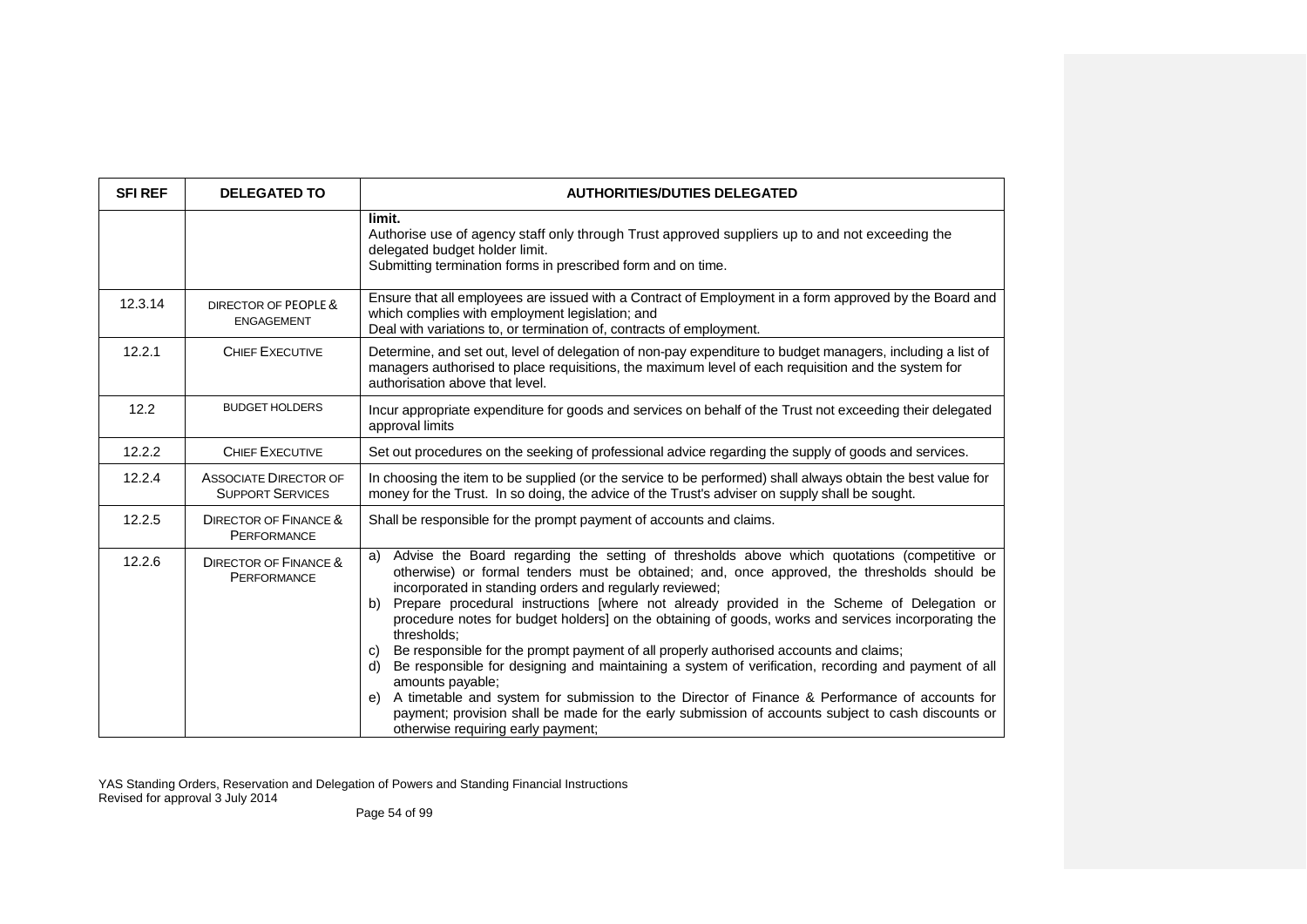| <b>SFI REF</b> | <b>DELEGATED TO</b>                                                       | <b>AUTHORITIES/DUTIES DELEGATED</b>                                                                                                                                                                                                                                                                         |
|----------------|---------------------------------------------------------------------------|-------------------------------------------------------------------------------------------------------------------------------------------------------------------------------------------------------------------------------------------------------------------------------------------------------------|
|                |                                                                           | f<br>Instructions to employees regarding the handling and payment of accounts within the Finance<br>Department;<br>Be responsible for ensuring that payment for goods and services is only made once the goods and<br>a)<br>services are received                                                           |
| 12.2.7         | <b>APPROPRIATE EXECUTIVE</b><br><b>DIRECTOR</b>                           | Make a written case to support the need for a prepayment.                                                                                                                                                                                                                                                   |
| 12.2.7         | <b>DIRECTOR OF FINANCE &amp;</b><br>PERFORMANCE                           | Approve proposed prepayment arrangements.                                                                                                                                                                                                                                                                   |
| 12.2.7         | <b>BUDGET HOLDER</b>                                                      | Ensure that all items due under a prepayment contract are received (and immediately inform DoF if<br>problems are encountered).                                                                                                                                                                             |
| 12.2.8         | <b>CHIEF EXECUTIVE</b>                                                    | Authorise who may use and be issued with official orders.                                                                                                                                                                                                                                                   |
| 12.2.9         | <b>MANAGERS AND OFFICERS</b>                                              | Ensure that they comply fully with the guidance and limits specified by the Director of Finance &<br>Performance.                                                                                                                                                                                           |
| 12.2.10        | <b>CHIEF EXECUTIVE</b><br><b>DIRECTOR OF FINANCE &amp;</b><br>PERFORMANCE | Ensure that the arrangements for financial control and financial audit of building and engineering contracts<br>and property transactions comply with the guidance contained within CONCODE and ESTATECODE.<br>The technical audit of these contracts shall be the responsibility of the relevant Director. |
| 12.2.11        | <b>DIRECTOR OF FINANCE &amp;</b><br>PERFORMANCE                           | Lay down procedures for payments to local authorities and voluntary organisations made under the<br>powers of section 28A of the NHS Act 2009.                                                                                                                                                              |
| 12.7.6         | <b>DIRECTOR OF FINANCE &amp;</b><br>PERFORMANCE                           | The DoF will advise the Board on the Trust's ability to pay dividend on PDC and report, periodically,<br>concerning the PDC debt and all loans and overdrafts.                                                                                                                                              |
| 12.7.7         | <b>BOARD</b>                                                              | Approve a list of employees authorised to make short term borrowings on behalf of the Trust. (This must<br>include the CE and DoF.)                                                                                                                                                                         |
| 12.7.8         | <b>DIRECTOR OF FINANCE &amp;</b><br>PERFORMANCE                           | Prepare detailed procedural instructions concerning applications for loans and overdrafts.                                                                                                                                                                                                                  |
| 12.7.10        | CHIEF EXECUTIVE OR<br><b>DIRECTOR OF FINANCE &amp;</b><br>PERFORMANCE     | Be on an authorising panel comprising one other member for short term borrowing approval.                                                                                                                                                                                                                   |

Page 55 of 99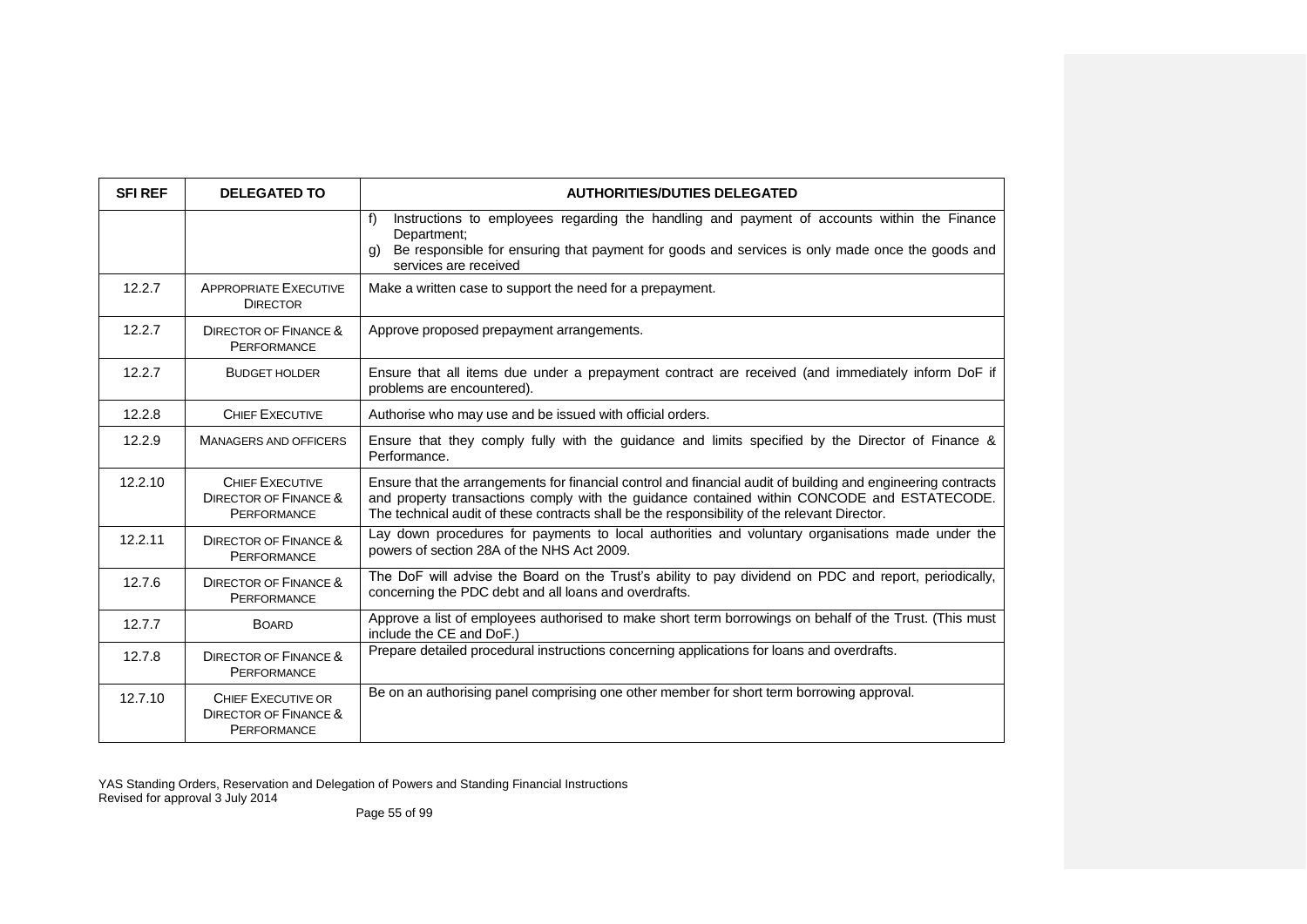| <b>SFI REF</b> | <b>DELEGATED TO</b>                                    | <b>AUTHORITIES/DUTIES DELEGATED</b>                                                                                                                                                                                                                                                                                                                                                                                                                          |
|----------------|--------------------------------------------------------|--------------------------------------------------------------------------------------------------------------------------------------------------------------------------------------------------------------------------------------------------------------------------------------------------------------------------------------------------------------------------------------------------------------------------------------------------------------|
| 12.7.13        | <b>DIRECTOR OF FINANCE &amp;</b><br>PERFORMANCE        | Will advise the Board on investments and report, periodically, on performance of same.                                                                                                                                                                                                                                                                                                                                                                       |
| 12.7.14        | <b>DIRECTOR OF FINANCE &amp;</b><br><b>PERFORMANCE</b> | Prepare detailed procedural instructions on the operation of investments held.                                                                                                                                                                                                                                                                                                                                                                               |
| 14.3           | <b>DIRECTOR OF FINANCE &amp;</b><br>PERFORMANCE        | Ensure that Board members are aware of the Financial Framework and ensure compliance                                                                                                                                                                                                                                                                                                                                                                         |
| 12.4           | <b>CHIEF EXECUTIVE</b>                                 | Capital investment programme:<br>ensure that there is adequate appraisal and approval process for determining capital expenditure<br>a)<br>priorities and the effect that each has on plans<br>responsible for the management of capital schemes and for ensuring that they are delivered on time<br>b)<br>and within cost:<br>c) ensure that capital investment is not undertaken without availability of resources to finance all<br>revenue consequences; |
| 12.4.2         | <b>DIRECTOR OF FINANCE &amp;</b><br><b>PERFORMANCE</b> | d) ensure that a business case is produced for each proposal.<br>Certify professionally the costs and revenue consequences detailed in the business case for capital<br>investment.                                                                                                                                                                                                                                                                          |
| 12.4.3         | <b>CHIEF EXECUTIVE</b>                                 | Issue procedures for management of contracts involving stage payments.                                                                                                                                                                                                                                                                                                                                                                                       |
| 12.4.4         | <b>DIRECTOR OF FINANCE &amp;</b><br><b>PERFORMANCE</b> | Assess the requirement for the operation of the construction industry taxation deduction scheme.                                                                                                                                                                                                                                                                                                                                                             |
| 12.4.5         | <b>DIRECTOR OF FINANCE &amp;</b><br><b>PERFORMANCE</b> | Issue procedures for the regular reporting of expenditure and commitment against authorised capital<br>expenditure.                                                                                                                                                                                                                                                                                                                                          |
| 12.4.6         | <b>CHIEF EXECUTIVE</b>                                 | Issue manager responsible for any capital scheme with authority to commit expenditure, authority to<br>proceed to tender and approval to accept a successful tender.<br>Issue a scheme of delegation for capital investment management.                                                                                                                                                                                                                      |
| 12.4.7         | <b>DIRECTOR OF FINANCE &amp;</b><br><b>PERFORMANCE</b> | Issue procedures governing financial management, including variation to contract, of capital investment<br>projects and valuation for accounting purposes.                                                                                                                                                                                                                                                                                                   |

Page 56 of 99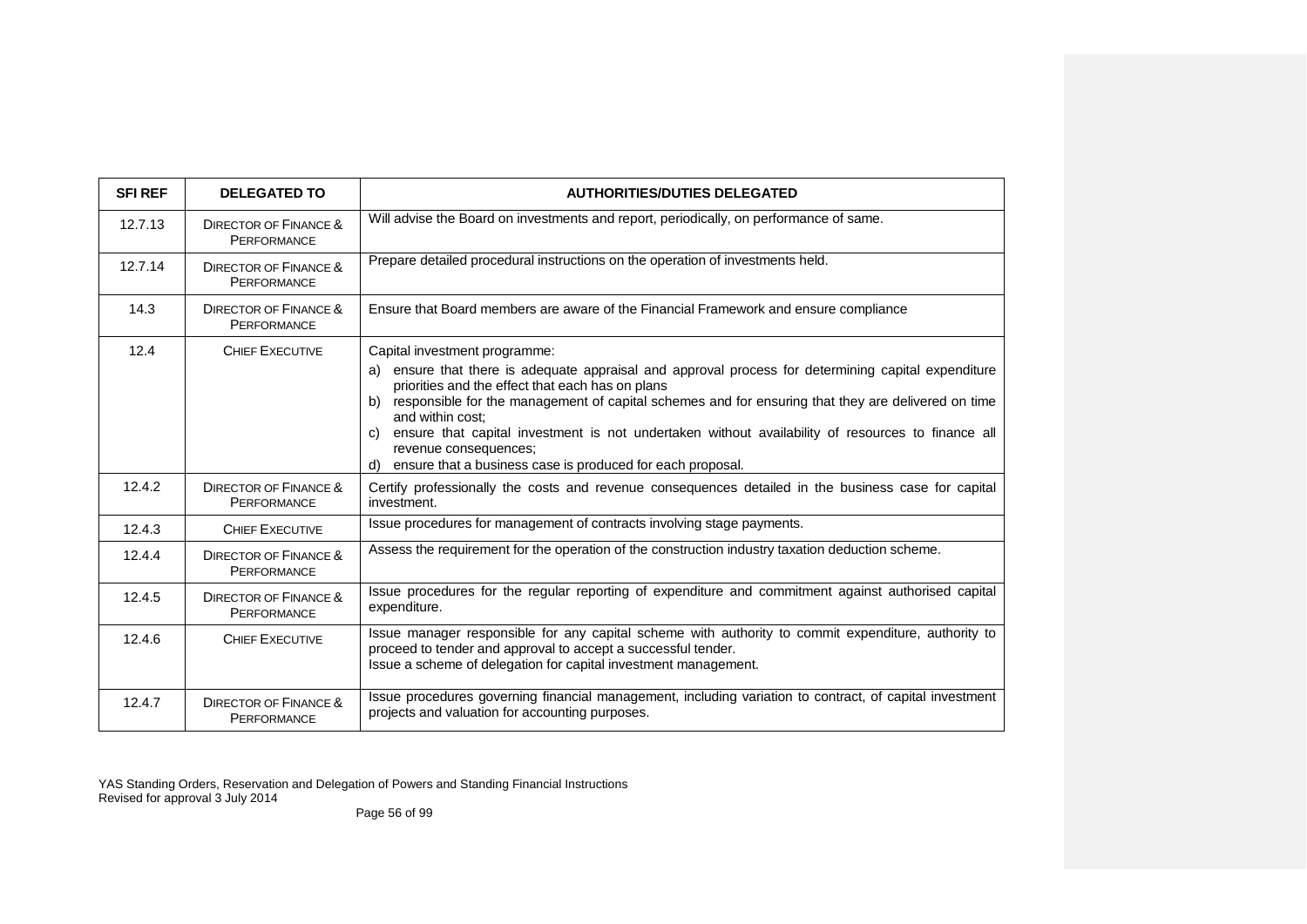| <b>SFI REF</b> | <b>DELEGATED TO</b>                                                      | <b>AUTHORITIES/DUTIES DELEGATED</b>                                                                                                                                                                                                                                             |
|----------------|--------------------------------------------------------------------------|---------------------------------------------------------------------------------------------------------------------------------------------------------------------------------------------------------------------------------------------------------------------------------|
| 12.4.8         | DIRECTOR OF FINANCE &<br><b>PERFORMANCE</b>                              | Demonstrate that the use of private finance represents value for money and genuinely transfers<br>significant risk to the private sector.                                                                                                                                       |
| 12.4.8         | <b>BOARD</b>                                                             | Proposal to use PFI must be specifically agreed by the Board.                                                                                                                                                                                                                   |
| 12.4.10        | <b>CHIEF EXECUTIVE</b>                                                   | Maintenance of asset registers (on advice from DoF).                                                                                                                                                                                                                            |
| 12.4.13        | DIRECTOR OF FINANCE &<br><b>PERFORMANCE</b>                              | Approve procedures for reconciling balances on fixed assets accounts in ledgers against balances on<br>fixed asset registers.                                                                                                                                                   |
| 12.4.16        | DIRECTOR OF FINANCE &<br><b>PERFORMANCE</b>                              | Calculate and pay capital charges in accordance with Treasury requirements.                                                                                                                                                                                                     |
| 12.4.17        | <b>CHIEF EXECUTIVE</b>                                                   | Overall responsibility for fixed assets.                                                                                                                                                                                                                                        |
| 12.4.8         | DIRECTOR OF FINANCE &<br><b>PERFORMANCE</b>                              | Approval of fixed asset control procedures.                                                                                                                                                                                                                                     |
| 12.4.20        | <b>BOARD, EXECUTIVE</b><br><b>MEMBERS AND ALL SENIOR</b><br><b>STAFF</b> | Responsibility for security of Trust assets including notifying discrepancies to DoF, and reporting losses in<br>accordance with Trust procedure.                                                                                                                               |
| 14.4.2         | <b>CHIEF EXECUTIVE</b>                                                   | Delegate overall responsibility for control of stocks (subject to DoF responsibility for systems of control).<br>Further delegation for day-to-day responsibility subject to such delegation being recorded. (Good practice<br>to append to the scheme of delegation document.) |
| 14.4.4         | DIRECTOR OF FINANCE &<br><b>PERFORMANCE</b>                              | Responsible for systems of control over stocks and receipt of goods.                                                                                                                                                                                                            |
| 14.4.2         | <b>DESIGNATED</b><br>PHARMACEUTICAL OFFICER                              | Responsible for controls of pharmaceutical stocks                                                                                                                                                                                                                               |
| 14.4.2         | <b>DESIGNATED ESTATES</b><br><b>OFFICER</b>                              | Responsible for control of stocks of fuel oil and coal.                                                                                                                                                                                                                         |
| 14.4.3         | <b>ASSOCIATE DIRECTORS</b>                                               | Security arrangements and custody of keys                                                                                                                                                                                                                                       |

Page 57 of 99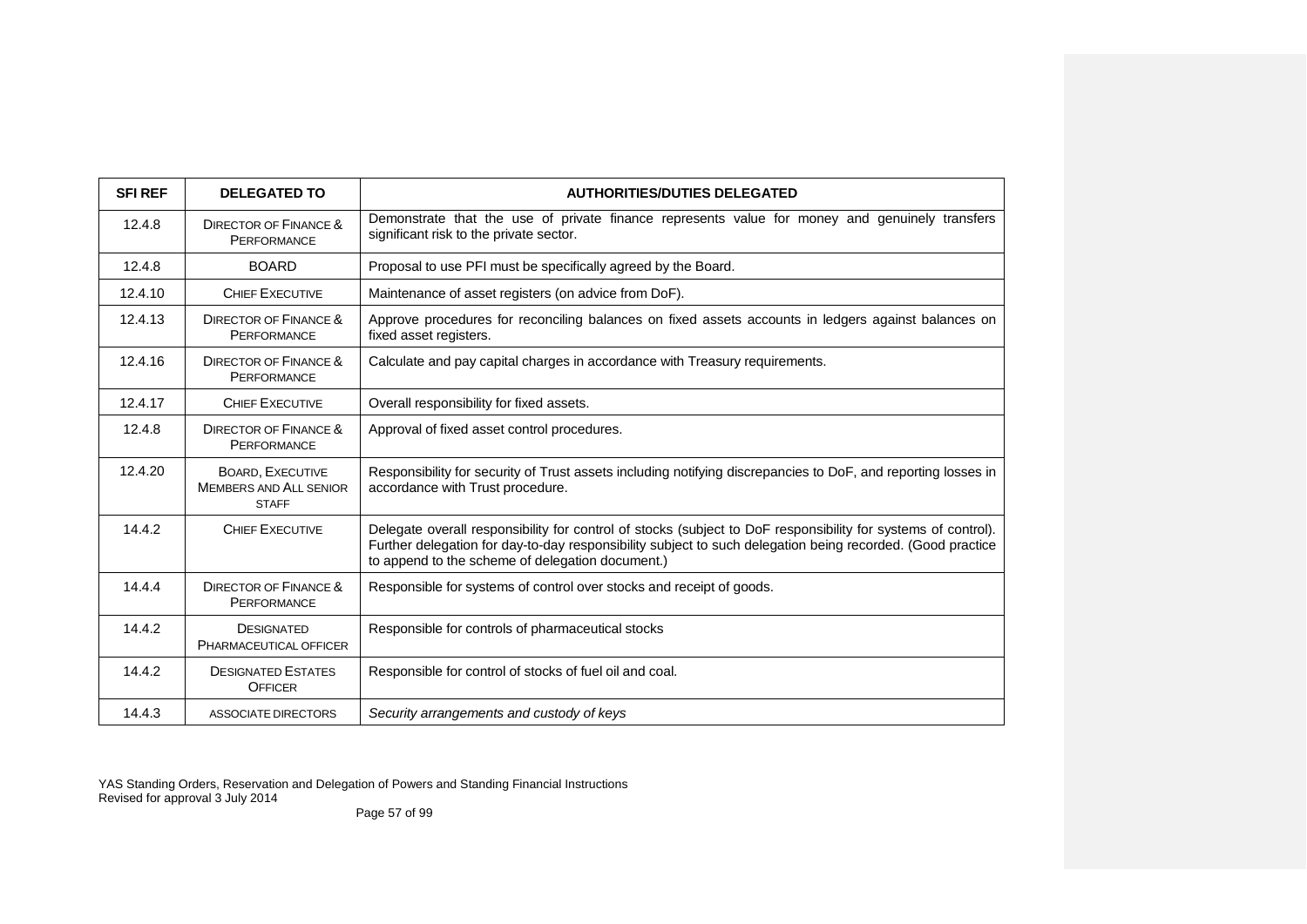| <b>SFI REF</b> | <b>DELEGATED TO</b>                                    | <b>AUTHORITIES/DUTIES DELEGATED</b>                                                                                                                                                                                                              |
|----------------|--------------------------------------------------------|--------------------------------------------------------------------------------------------------------------------------------------------------------------------------------------------------------------------------------------------------|
| 14.4.4         | <b>DIRECTOR OF FINANCE &amp;</b><br><b>PERFORMANCE</b> | Set out procedures and systems to regulate the stores.                                                                                                                                                                                           |
| 14.4.5         | <b>DIRECTOR OF FINANCE &amp;</b><br><b>PERFORMANCE</b> | Agree stocktaking arrangements.                                                                                                                                                                                                                  |
| 14.4.6         | <b>DIRECTOR OF FINANCE &amp;</b><br><b>PERFORMANCE</b> | Approve alternative arrangements where a complete system of stock control is not justified.                                                                                                                                                      |
| 14.4.7         | <b>DIRECTOR OF FINANCE &amp;</b><br><b>PERFORMANCE</b> | Approve system for review of slow moving and obsolete items and for condemnation, disposal and<br>replacement of all unserviceable items.                                                                                                        |
| 14.4.7         | ASSOCIATE DIRECTOR OF<br><b>SUPPORT SERVICES</b>       | Operate system for slow moving and obsolete stock, and report to DoF evidence of significant<br>overstocking.                                                                                                                                    |
| 14.4.8         | <b>CHIEF EXECUTIVE</b>                                 | Identify persons authorised to requisition and accept goods from NHS Supplies stores.                                                                                                                                                            |
| 14.5.1         | <b>DIRECTOR OF FINANCE &amp;</b><br><b>PERFORMANCE</b> | Prepare detailed procedures for disposal of assets including condemnations and ensure that these are<br>notified to managers.                                                                                                                    |
| 14.5.5         | <b>DIRECTOR OF FINANCE &amp;</b><br><b>PERFORMANCE</b> | Prepare procedures for recording and accounting for losses, special payments and informing police in<br>cases of suspected arson or theft.                                                                                                       |
| 14.5.6         | <b>ALL STAFF</b>                                       | Discovery or suspicion of loss of any kind must be reported immediately to either head of department or<br>nominated officer. The head of department / nominated officer should then inform the CE and DoF.                                      |
| 14.5.6         | <b>DIRECTOR OF FINANCE &amp;</b><br><b>PERFORMANCE</b> | Where a criminal offence is suspected, DoF must inform the police if theft or arson is involved. In cases of<br>fraud and corruption DoF must inform the relevant Local Counter Fraud Specialist and NHS Protect in line<br>with SoS directions. |
| 14.5.6         | <b>DIRECTOR OF FINANCE &amp;</b><br><b>PERFORMANCE</b> | Notify Local Counter Fraud Specialist and External Audit of all frauds.                                                                                                                                                                          |
| 14.5.7         | <b>DIRECTOR OF FINANCE &amp;</b><br><b>PERFORMANCE</b> | Notify Board and External Auditor of losses caused theft, arson, neglect of duty or gross carelessness<br>(unless trivial).                                                                                                                      |
| 14.5.8         | <b>BOARD</b>                                           | Approve write off of losses (within limits delegated by DH).                                                                                                                                                                                     |

Page 58 of 99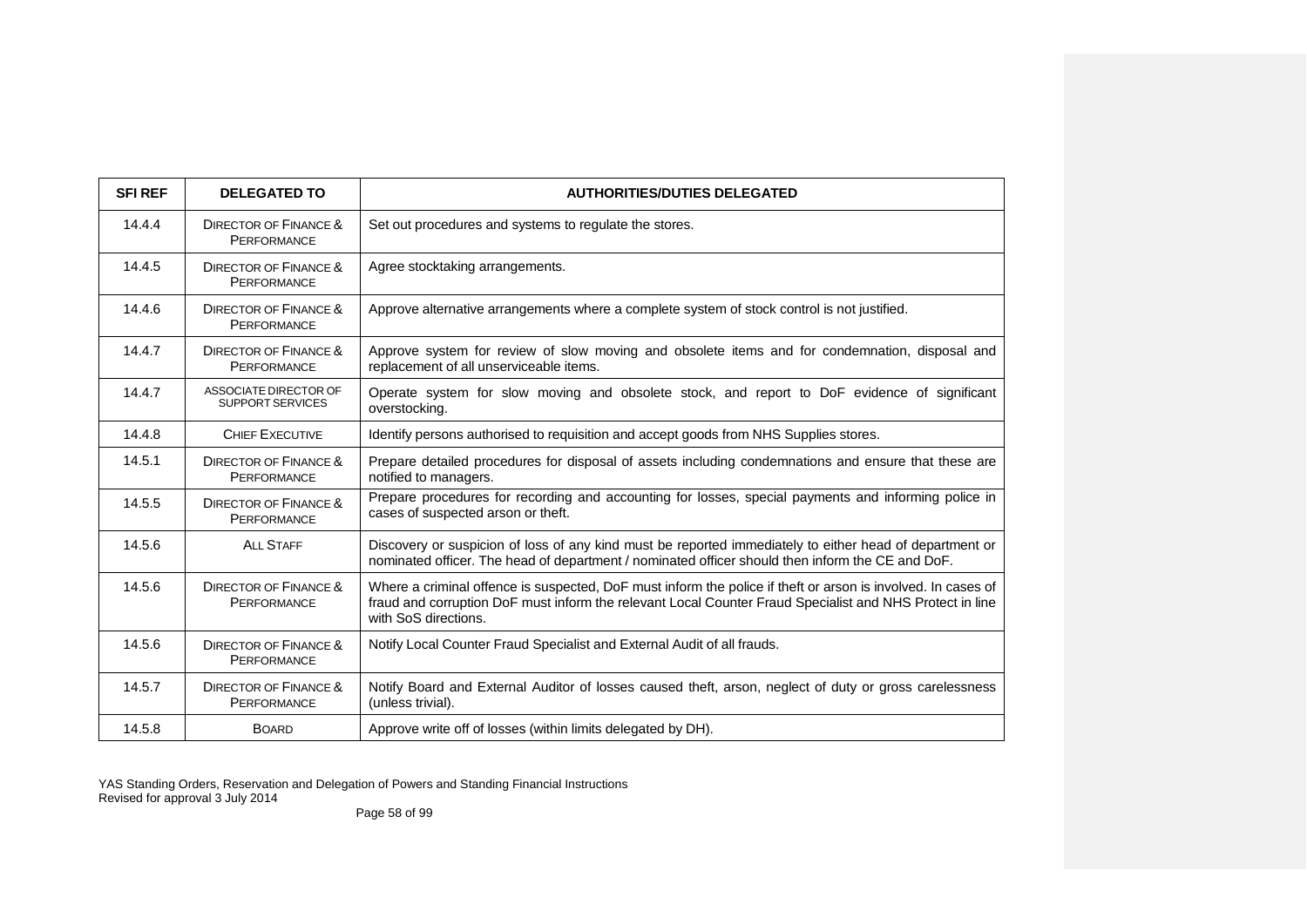| <b>SFIREF</b> | <b>DELEGATED TO</b>                                    | <b>AUTHORITIES/DUTIES DELEGATED</b>                                                                                                                                                                                                                                                                                                                                                                                                                                               |
|---------------|--------------------------------------------------------|-----------------------------------------------------------------------------------------------------------------------------------------------------------------------------------------------------------------------------------------------------------------------------------------------------------------------------------------------------------------------------------------------------------------------------------------------------------------------------------|
| 14.5.10       | <b>DIRECTOR OF FINANCE &amp;</b><br><b>PERFORMANCE</b> | Consider whether any insurance claim can be made.                                                                                                                                                                                                                                                                                                                                                                                                                                 |
| 14.5.5        | <b>DIRECTOR OF FINANCE &amp;</b><br><b>PERFORMANCE</b> | Maintain losses and special payments register.                                                                                                                                                                                                                                                                                                                                                                                                                                    |
| 14.6.1        | <b>DIRECTOR OF FINANCE &amp;</b><br><b>PERFORMANCE</b> | Responsible for accuracy and security of computerised financial data.                                                                                                                                                                                                                                                                                                                                                                                                             |
| 14.6.2        | <b>DIRECTOR OF FINANCE &amp;</b><br><b>PERFORMANCE</b> | Satisfy himself that new financial systems and amendments to current financial systems are developed in<br>a controlled manner and thoroughly tested prior to implementation. Where this is undertaken by other<br>organisation assurances of adequacy must be obtained from them prior to implementation.                                                                                                                                                                        |
| 14.6.3        | DIRECTOR OF CORPORATE<br><b>AFFAIRS</b>                | Shall publish and maintain a Freedom of Information Scheme.                                                                                                                                                                                                                                                                                                                                                                                                                       |
| 14.6.4        | <b>RELEVANT OFFICERS</b>                               | Send proposals for general computer systems to Director of Finance & Performance and ICT                                                                                                                                                                                                                                                                                                                                                                                          |
| 14.6.5        | <b>DIRECTOR OF FINANCE &amp;</b><br><b>PERFORMANCE</b> | Ensure that contracts with other bodies for the provision of computer services for financial applications<br>clearly define responsibility of all parties for security, privacy, accuracy, completeness and timeliness of<br>data during processing, transmission and storage, and allow for audit review.<br>Seek periodic assurances from the provider that adequate controls are in operation.                                                                                 |
| 14.6.5        | <b>DIRECTOR OF FINANCE &amp;</b><br><b>PERFORMANCE</b> | Ensure that risks to the Trust from use of IT are identified and considered and that disaster recovery<br>plans are in place.                                                                                                                                                                                                                                                                                                                                                     |
| 14.6.8        | <b>DIRECTOR OF FINANCE &amp;</b><br>PERFORMANCE        | Where computer systems have an impact on corporate financial systems satisfy himself that:<br>systems acquisition, development and maintenance are in line with corporate policies;<br>a)<br>data assembled for processing by financial systems is adequate, accurate, complete and timely, and<br>b)<br>that a management trail exists;<br>DoF and staff have access to such data:<br>C)<br>Such computer audit reviews are being carried out as are considered necessary.<br>d) |
| 14.7          | DEPARTMENTAL MANAGERS                                  | Inform staff of their responsibilities and duties for the administration of the property of patients.                                                                                                                                                                                                                                                                                                                                                                             |

Page 59 of 99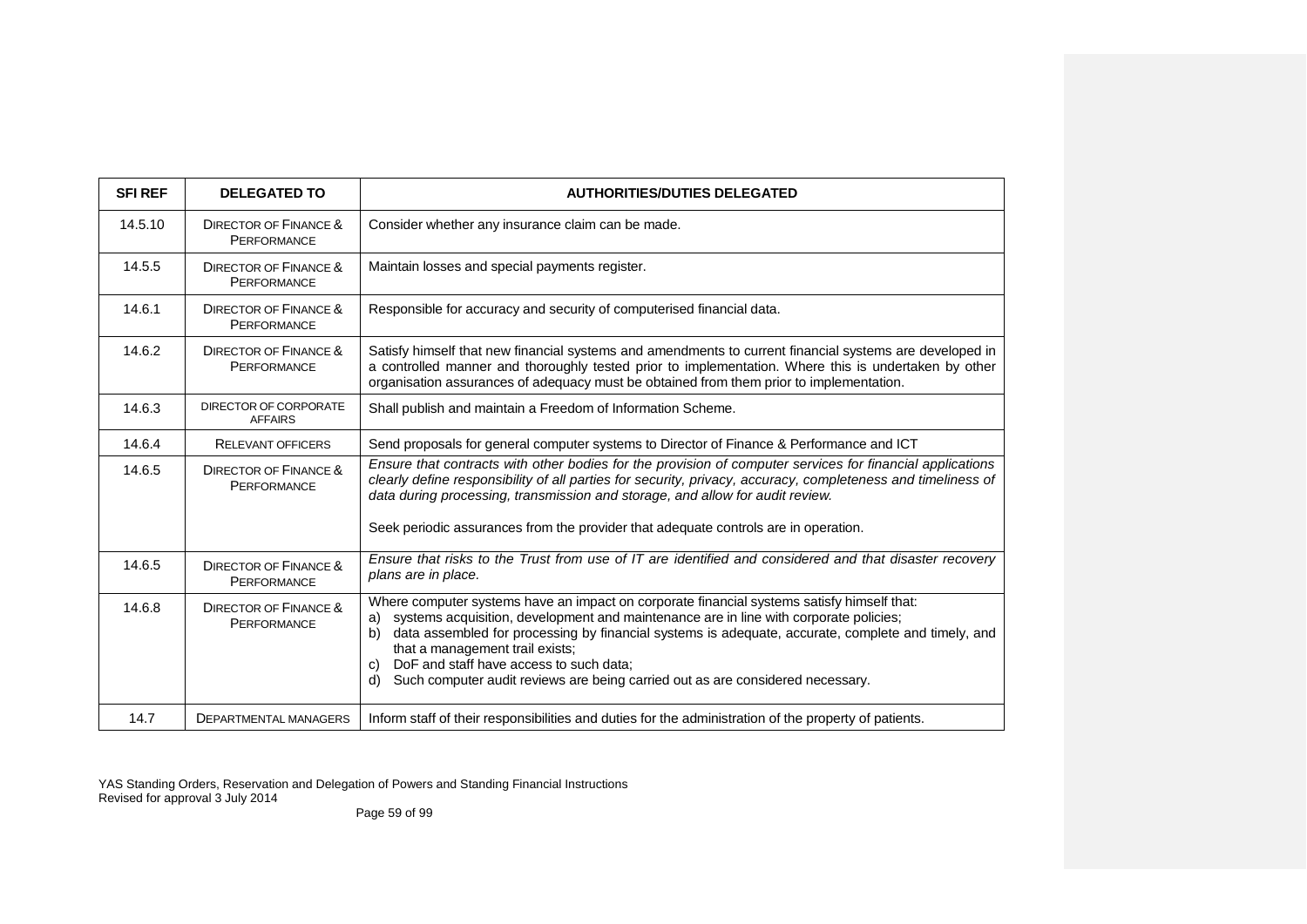| <b>SFI REF</b> | <b>DELEGATED TO</b>                             | <b>AUTHORITIES/DUTIES DELEGATED</b>                                                                                                                                                                                                                                                                                                                                            |
|----------------|-------------------------------------------------|--------------------------------------------------------------------------------------------------------------------------------------------------------------------------------------------------------------------------------------------------------------------------------------------------------------------------------------------------------------------------------|
| 14.8           | DIRECTOR OF FINANCE &<br>PERFORMANCE            | Shall ensure that each trust fund which the Trust is responsible for managing is managed appropriately.                                                                                                                                                                                                                                                                        |
| 14.9           | DIRECTOR OF FINANCE &<br><b>PERFORMANCE</b>     | Ensure all staff are made aware of the Trust policy on the acceptance of gifts and other benefits in kind by<br>staff                                                                                                                                                                                                                                                          |
| 14.10          | <b>CHIEF EXECUTIVE</b>                          | Retention of document procedures in accordance with the Information Governance Procedures.                                                                                                                                                                                                                                                                                     |
| 14.11          | <b>CHIEF EXECUTIVE</b>                          | Risk management programme.                                                                                                                                                                                                                                                                                                                                                     |
| 14.11.1        | <b>BOARD</b>                                    | Approve and monitor risk management programme.                                                                                                                                                                                                                                                                                                                                 |
| 14.11.3        | <b>BOARD</b>                                    | Decide whether the Trust will use the risk pooling schemes administered by the NHS Litigation Authority<br>or self-insure for some or all of the risks (where discretion is allowed). Decisions to self-insure should be<br>reviewed annually.                                                                                                                                 |
| 14.11.3        | <b>DIRECTOR OF FINANCE &amp;</b><br>PERFORMANCE | Where the Board decides to use the risk pooling schemes administered by the NHS Litigation Authority<br>the Director of Finance & Performance shall ensure that the arrangements entered into are appropriate<br>and complementary to the risk management programme. The Director of Finance & Performance shall<br>ensure that documented procedures cover these arrangements |
| 14.11.4        | <b>DIRECTOR OF FINANCE &amp;</b><br>PERFORMANCE | Ensure documented procedures cover management of claims and payments below the deductible.                                                                                                                                                                                                                                                                                     |

Page 60 of 99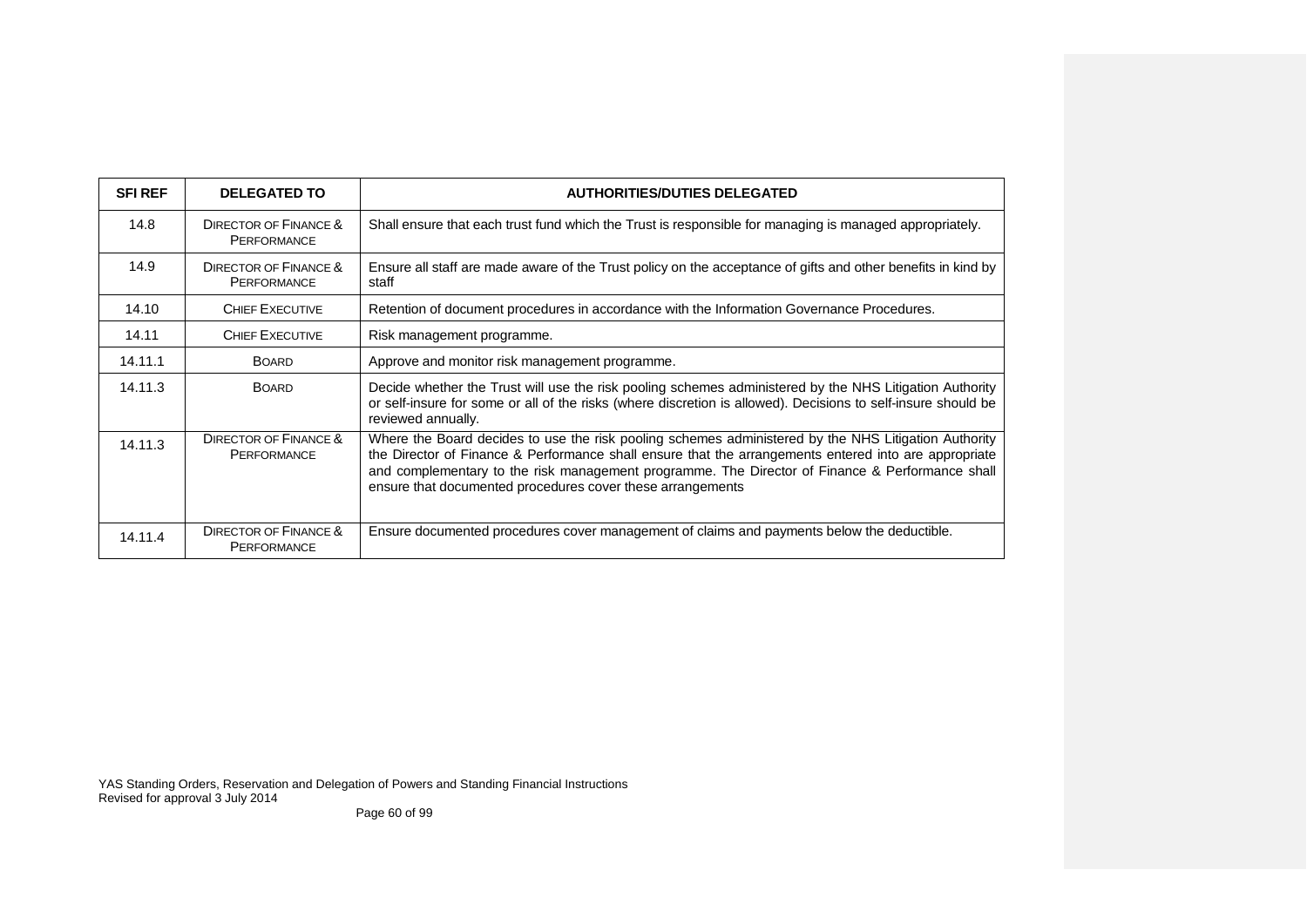## **SECTION D - STANDING FINANCIAL INSTRUCTIONS**

## **10. INTRODUCTION**

### **10.1 General**

- 10.1.1 These Standing Financial Instructions (SFIs) are issued in accordance with the Trust (Functions) Directions 2000 issued by the Secretary of State which require that each Trust shall agree Standing Financial Instructions for the regulation of the conduct of its members and officers in relation to all financial matters with which they are concerned. They shall have effect as if incorporated in the Standing Orders (SOs).
- 10.1.2 These Standing Financial Instructions detail the financial responsibilities, policies and procedures adopted by the Trust. They are designed to ensure that the Trust's financial transactions are carried out in accordance with the law and with Government policy in order to achieve probity, accuracy, economy, efficiency and effectiveness. They should be used in conjunction with the Schedule of Decisions Reserved to the Board and the Scheme of Delegation adopted by the Trust.
- 10.1.3 These Standing Financial Instructions identify the financial responsibilities which apply to everyone working for the Trust and its constituent organisations including Trading Units. They do not provide detailed procedural advice and should be read in conjunction with the detailed departmental and financial procedure notes. All financial procedures must be approved by the Director of Finance & Performance.
- 10.1.4 Should any difficulties arise regarding the interpretation or application of any of the Standing Financial Instructions then the advice of the Director of Finance & Performance must be sought before acting. The user of these Standing Financial Instructions should also be familiar with and comply with the provisions of the Trust's Standing Orders.
- 10.1.5 **The failure to comply with Standing Financial Instructions and Standing Orders can in certain circumstances be regarded as a disciplinary matter that could result in dismissal.**
- 10.1.6 **Overriding Standing Financial Instructions** If for any reason these Standing Financial Instructions are not complied with, full details of the non-compliance and any justification for non-compliance and the circumstances around the noncompliance shall be reported to the next formal meeting of the Audit Committee for referring action or ratification. All members of the Board and staff have a duty to disclose any non-compliance with these Standing Financial Instructions to the Director of Performance and Finance as soon as possible.
- 10.1.7 **Partnership Working** Where any operation is carried out on behalf of the Trust by NHS Shared Business Services or any other Board approved outsourced service provider, detailed procedures will be the responsibility of such a provider.

## **10.2 Responsibilities and delegation**

#### **The Trust Board**

- 10.2.1 The Board exercises financial supervision and control by:
	- (a) formulating the financial strategy;

YAS Standing Orders, Reservation and Delegation of Powers and Standing Financial Instructions Revised for approval 3 July 2014

Page 61 of 99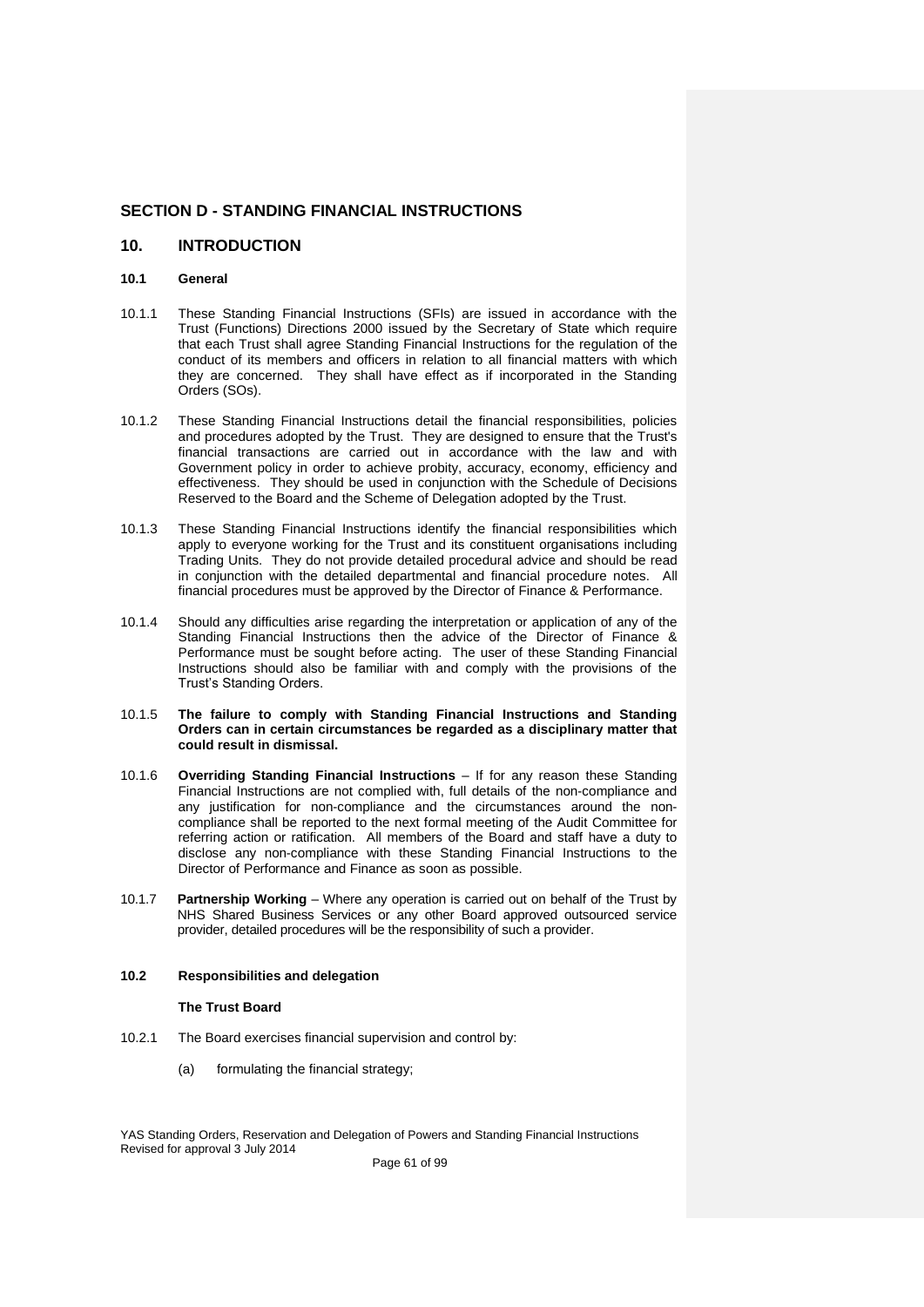- (b) requiring the submission and approval of budgets within approved allocations/overall income;
- (c) defining and approving essential features in respect of important procedures and financial systems (including the need to obtain value for money);
- (d) defining specific responsibilities placed on members of the Board and employees as indicated in the Scheme of Delegation document.
- 10.2.2 The Board has resolved that certain powers and decisions may only be exercised by the Board in formal session. These are set out in the ['Reservation of Matters Reserved to the Board'] document. All other powers have been delegated to such other committees as the Trust has established.

#### **The Chief Executive and Director of Finance & Performance**

- 10.2.3 The Chief Executive and Director of Finance & Performance will, as far as possible, delegate their detailed responsibilities, but they remain accountable for financial control.
- 10.2.4 Within the Standing Financial Instructions, it is acknowledged that the Chief Executive is ultimately accountable to the Board, and as Accountable Officer, to the Secretary of State, for ensuring that the Board meets its obligation to perform its functions within the available financial resources. The Chief Executive has overall executive responsibility for the Trust's activities; is responsible to the Chairman and the Board for ensuring that its financial obligations and targets are met and has overall responsibility for the Trust's system of internal control.
- 10.2.5 It is a duty of the Chief Executive to ensure that Members of the Board and, employees and all new appointees are notified of, and put in a position to understand their responsibilities within these Instructions.

### **The Director of Finance & Performance**

- 10.2.6 The Director of Finance & Performance is responsible for:
	- (a) implementing the Trust's financial policies and for coordinating any corrective action necessary to further these policies;
	- (b) maintaining an effective system of internal financial control including ensuring that detailed financial procedures and systems incorporating the principles of separation of duties and internal checks are prepared, documented and maintained to supplement these instructions;
	- (c) ensuring that sufficient records are maintained to show and explain the Trust's transactions, in order to disclose, with reasonable accuracy, the financial position of the Trust at any time;

and, without prejudice to any other functions of the Trust, and employees of the Trust, the duties of the Director of Finance & Performance include:

- (d) the provision of financial advice to other members of the Board and employees;
- (e) the design, implementation and supervision of systems of internal financial control;
- (f) the preparation and maintenance of such accounts, certificates, estimates, records and reports as the Trust may require for the purpose of carrying out its statutory duties.

YAS Standing Orders, Reservation and Delegation of Powers and Standing Financial Instructions Revised for approval 3 July 2014

Page 62 of 99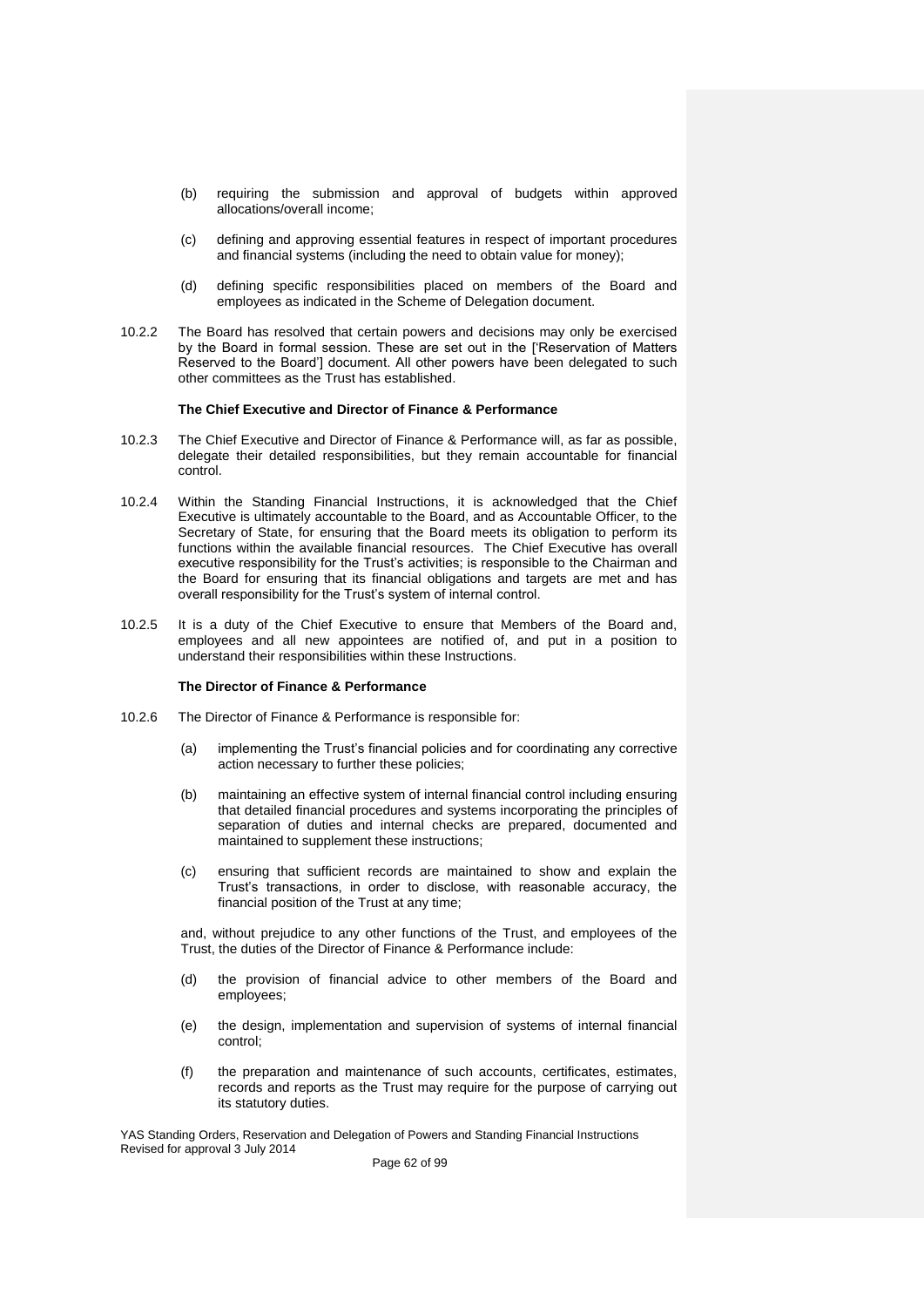#### **Budget Holders**

- 10.2.7. The budget holder will be so designated under the scheme of delegation above. The budget holder will agree and accept the annual budget for which they are responsible. The budget holder so designated is authorised to incur expenditure in pursuance of the Trusts objectives and in accordance with the scheme of delegation up to the amounts contained within the budget.
- 10.2.8. Items of individual expenditure are subject to the following authorisation limits:

| Designated budget holders/        |       |          |
|-----------------------------------|-------|----------|
| Associate Directors               | up to | £5,000   |
| Associate Directors, Finance      | up to | £10,000  |
| <b>Directors</b>                  | up to | £25,000  |
| Director of Finance & Performance | up to | £100,000 |
| Chief Executive                   | up to | £250,000 |
| Chief Executive & Chairman        | up to | £500.000 |
| Trust Board                       | over  | £500,000 |

Associate Directors may delegate up to (but less than) their own limit to their respective budget holders/managers.

The Budget holder is responsible for ensuring that expenditure within their budget is authorised in accordance with the above limits.

- 10.2.9 The Budget Holder may find it impractical to authorise all expenditure incurred within their budget and as such may delegate authority to authorise expenditure to managers within their team. With the express authorisation of the finance department such managers may be recognised as authorised to incur expenditure. These arrangements do not supersede any powers of delegation so given and accepted by the budget holder who at all times remains responsible for the budget to which they have been delegated.
- 10.2.10 The Finance Department will provide reports and financial support for the Budget holder to enable them to manage their budget. This support will not constitute any transference of responsibility from the budget holder. The level of support will be agreed and accepted by all parties.

#### **Board Members and Employees**

- 10.2.11 All members of the Board and employees, severally and collectively, are responsible for:
	- (a) the security of the property of the Trust;
	- (b) avoiding loss;
	- (c) exercising economy and efficiency in the use of resources;
	- (d) conforming to the requirements of Standing Orders, Standing Financial Instructions, Financial Procedures and the Scheme of Delegation.

#### **Contractors and their employees**

10.2.12 Any contractor or employee of a contractor who is empowered by the Trust to commit the Trust to expenditure or who is authorised to obtain income shall be covered by these instructions. It is the responsibility of the Chief Executive to ensure that such persons are made aware of this.

YAS Standing Orders, Reservation and Delegation of Powers and Standing Financial Instructions Revised for approval 3 July 2014

Page 63 of 99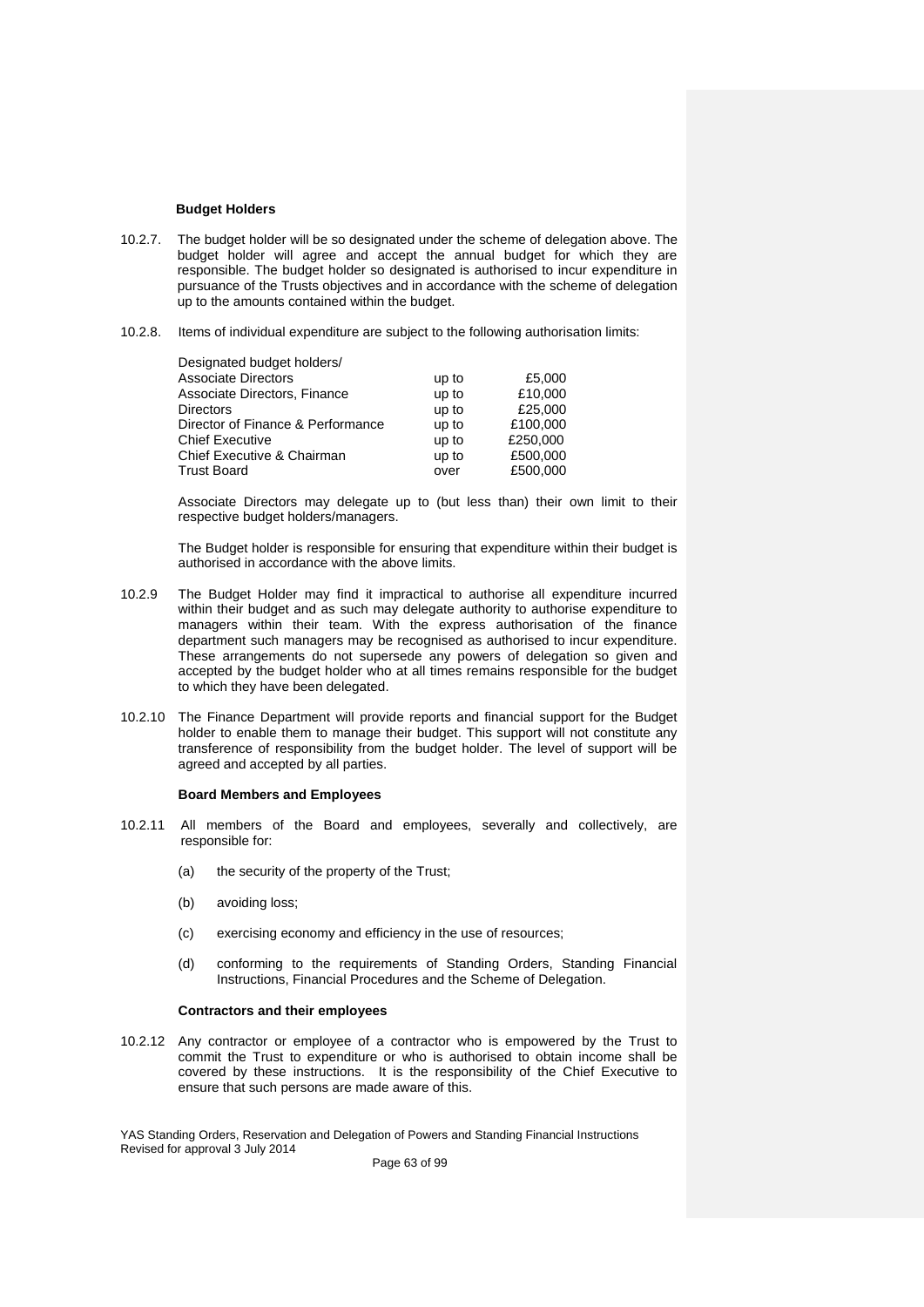10.2.13 For all members of the Board and any employees who carry out a financial function, the form in which financial records are kept and the manner in which members of the Board and employees discharge their duties must be to the satisfaction of the Director of Finance & Performance.

### **11. AUDIT**

#### **11.1 Audit Committee**

- 11.1.1 In accordance with Standing Orders, the Board shall formally establish an Audit and Assurance Committee, with clearly defined terms of reference and following guidance from the NHS Audit Committee Handbook (2011), which will provide an independent and objective view of internal control by:
	- (a) reviewing the establishment and maintenance of an effective system of integrated governance, risk management and internal control, across the whole of the organisation's activities (both clinical and non-clinical), that supports the achievement of the organisation's objectives;
	- (b) ensuring that there is an effective internal audit function established by management.
	- (c) reviewing the work and findings of the External Auditor
	- (d) reviewing the findings of other significant assurance functions, and other committees whose work can provide relevant assurance to the Committee;
	- (e) reviewing reports and assurance from directors and managers on the overall arrangements for governance, risk and internal control;
	- (f) reviewing the adequacy of all risk and control related disclosure statements (in particular the Annual Governance Statement, Board memoranda and self certification statement to the Regulator, declarations of compliance with the Essential Standards of Quality and Safety);
	- (g) reviewing the statements contained within the Quality Account, together with reviewing associated external audit assurance opinion as directed by Monitor;
	- (h) reviewing the underlying assurance processes that indicate the degree of the achievement of corporate objectives, the effectiveness of the management of principal risks, and the appropriateness of the above disclosure statements;
	- (i) reviewing the Annual Report and Financial statements before submission to the Board
	- (j) monitoring compliance with Standing Orders and Standing Financial Instructions;
	- (k) reviewing schedules of losses and special payments and making recommendations to the Board;
	- (l) reviewing every decision to suspend Standing Orders
	- (m) reviewing the Register of Members Interests maintained by the Chief Executive;
	- (n) if so directed by the Board, conduct a detailed review of annual or period budgets.

YAS Standing Orders, Reservation and Delegation of Powers and Standing Financial Instructions Revised for approval 3 July 2014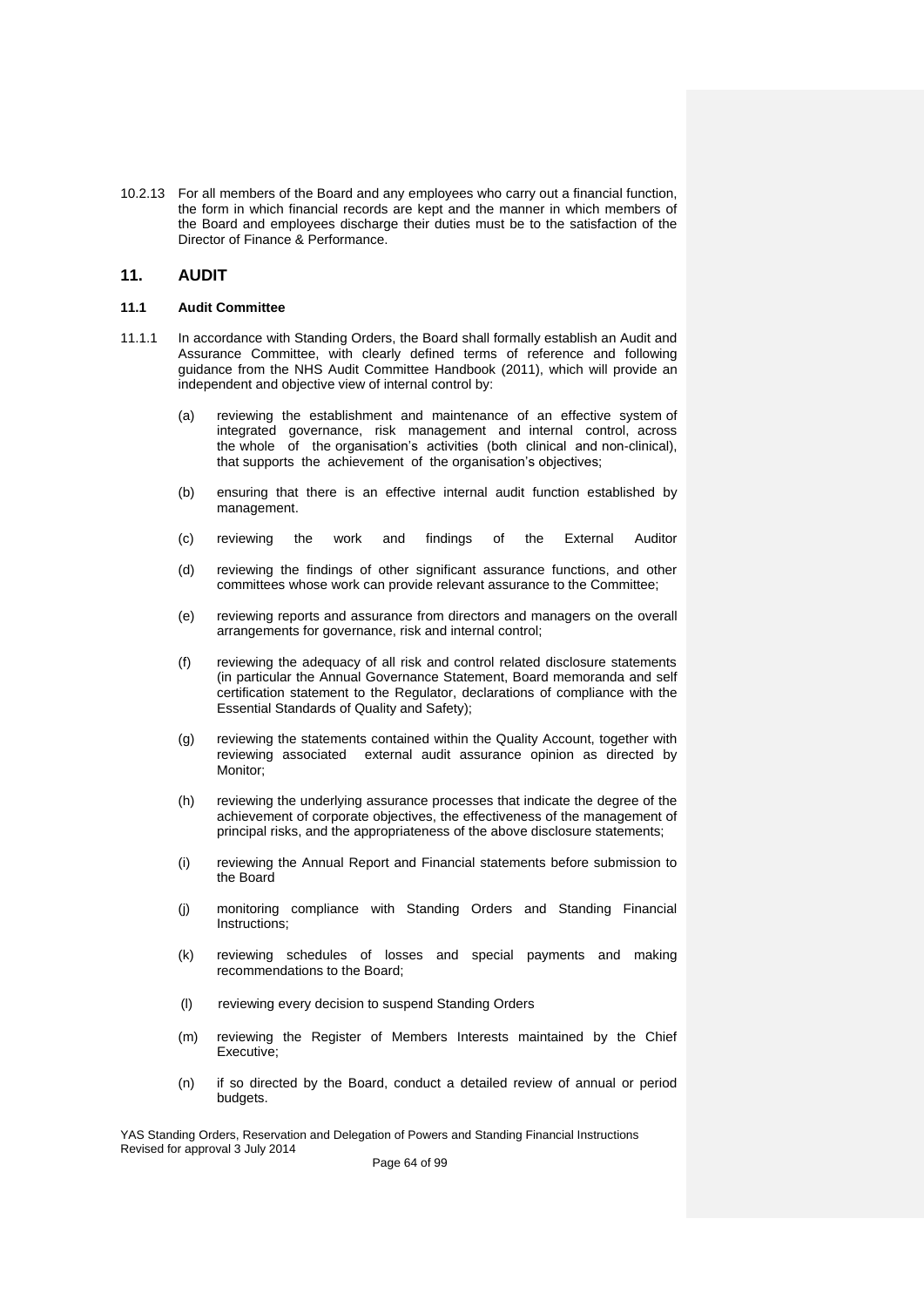- (o) receive reports of each meeting from the Charities Committee and minutes of their meetings.
- (p) considering any other matters of financial accountability, probity, compliance and/or value for money as required.
- (q) considering other general matters only when directed to do so by the Board.
- 11.1.2 Where the Audit Committee considers there is evidence of ultra vires transactions, evidence of improper acts, or if there are other important matters that the Committee wishes to raise, the Chairman of the Audit Committee should raise the matter at a full meeting of the Board. Exceptionally, the matter may need to be referred to the Department of Health (to the Director of Finance & Performance in the first instance).
- 11.1.3 It is the responsibility of the Director of Finance & Performance to ensure an adequate Internal Audit service is provided and the Audit Committee shall be involved in the selection process when/if an Internal Audit service provider is changed.

## **11.2 Fraud, Corruption and Bribery**

- 11.2.1 In line with their responsibilities, the Chief Executive and Director of Finance & Performance shall monitor and ensure compliance with directions issued by the Secretary of State for Health on Fraud, Corruption and Bribery.
- 11.2.2 The Trust shall nominate a suitable person to carry out the duties of the Local Counter Fraud Specialist as specified by the NHS Counter Fraud and Corruption Manual and guidance.
- 11.2.3 The Local Counter Fraud Specialist shall report to the Trust Director of Finance & Performance and shall work with staff in NHS Protect (previously known as the Counter Fraud and Security Management Services) in accordance with the NHS Counter Fraud and Corruption Manual.
- 11.2.4 The Local Counter Fraud Specialist will provide a written report, at least annually, on counter fraud work within the Trust.

#### **11.3 Director of Finance & Performance**

- 11.3.1 The Director of Finance & Performance is responsible for:
	- (a) ensuring there are arrangements to review, evaluate and report on the effectiveness of internal financial control including the establishment of an effective Internal Audit function;
	- (b) ensuring that the Internal Audit is adequate and meets the NHS mandatory audit standards;
	- (c) deciding at what stage to involve the police in cases of misappropriation and other irregularities not involving fraud or corruption;
	- (d) ensuring that an annual internal audit report is prepared for the consideration of the Audit Committee [and the Board]. The report must cover:
		- (i) a clear opinion on the effectiveness of internal control in accordance with current assurance framework guidance issued by the Department

YAS Standing Orders, Reservation and Delegation of Powers and Standing Financial Instructions Revised for approval 3 July 2014

Page 65 of 99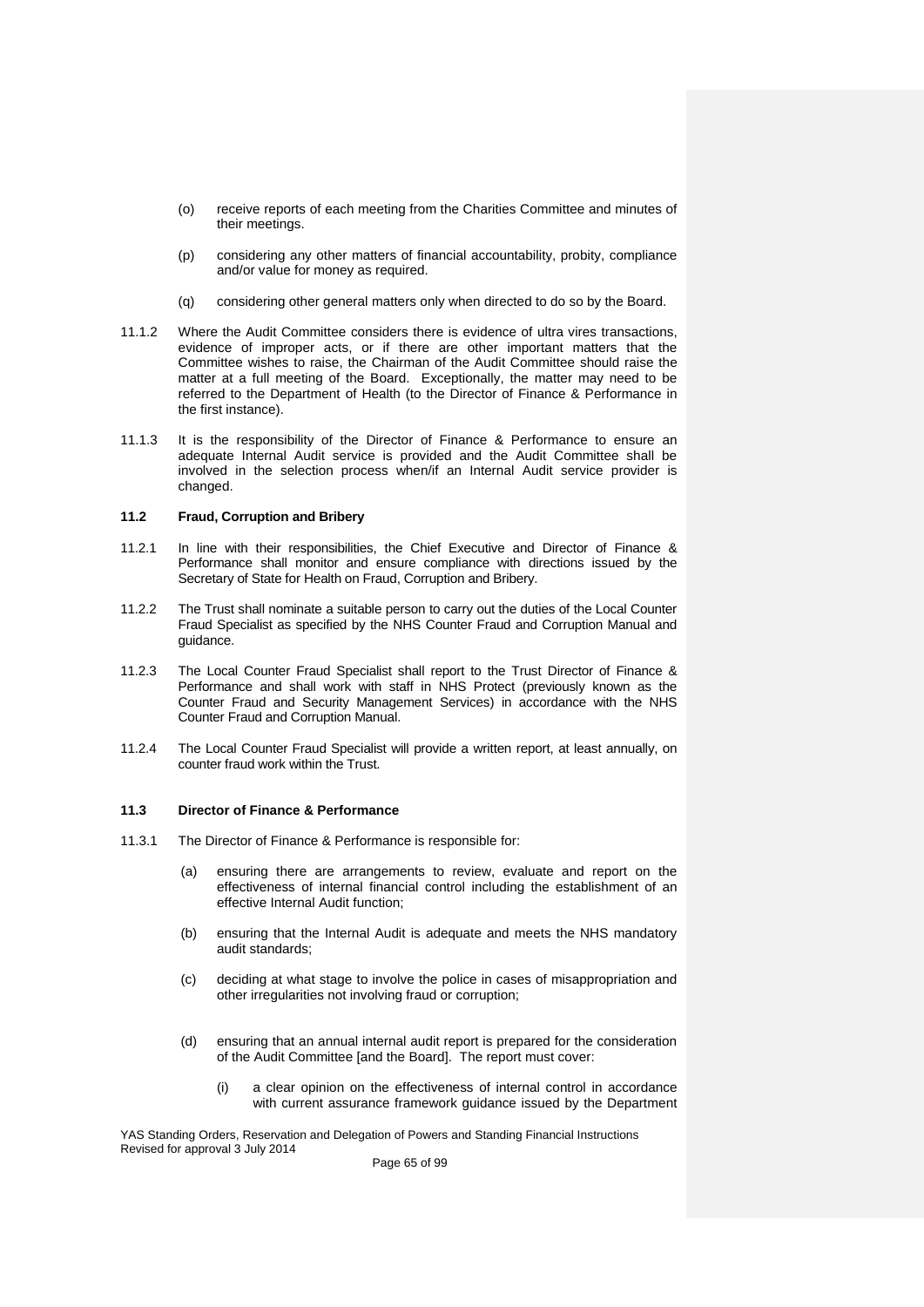of Health including for example compliance with control criteria and standards;

- (ii) major internal financial control weaknesses discovered;
- (iii) progress on the implementation of internal audit recommendations;
- (iv) progress against plan over the previous year;
- (v) strategic audit plan covering the coming three years;
- (vi) a detailed plan for the coming year.
- 11.3.2 The Director of Finance & Performance or designated auditors is entitled without necessarily giving prior notice to require and receive:
	- (a) access to all records, documents and correspondence relating to any financial or other relevant transactions, including documents of a confidential nature;
	- (b) access at all reasonable times to any land, premises or members of the Board or employee of the Trust;
	- (c) the production of any cash, stores or other property of the Trust under a member of the Board and an employee's control; and
	- (d) explanations concerning any matter under investigation.

### **11.4 Internal Audit**

- 11.4.1 Internal Audit will review, appraise and report upon:
	- (a) the extent of compliance with, and the financial effect of, relevant established policies, plans and procedures;
	- (b) the adequacy and application of financial and other related management controls;
	- (c) the suitability of financial and other related management data;
	- (d) the extent to which the Trust's assets and interests are accounted for and safeguarded from loss of any kind, arising from:
		- (i) fraud and other offences;
		- (ii) waste, extravagance, inefficient administration;
		- (iii) poor value for money or other causes.
	- (e) Internal Audit shall also independently verify the Assurance Statements in accordance with guidance from the Department of Health.
- 11.4.2 Whenever any matter arises which involves, or is thought to involve, irregularities concerning cash, stores, or other property or any suspected irregularity in the exercise of any function of a pecuniary nature, the Director of Finance & Performance must be notified immediately.
- 11.4.3 The Head of Internal Audit will normally attend Audit Committee meetings and has a right of access to all Audit Committee members, the Chairman and the Chief Executive of the Foundation Trust.
- 11.4.4 The Head of Internal Audit shall be accountable to the Director of Finance & Performance. The reporting system for internal audit shall be agreed between the Director of Finance & Performance, the Audit Committee and the Head of Internal Audit. The agreement shall be in writing and shall comply with the guidance on reporting contained in the NHS Internal Audit Standards. The reporting system shall be reviewed at least every three years.

YAS Standing Orders, Reservation and Delegation of Powers and Standing Financial Instructions Revised for approval 3 July 2014

Page 66 of 99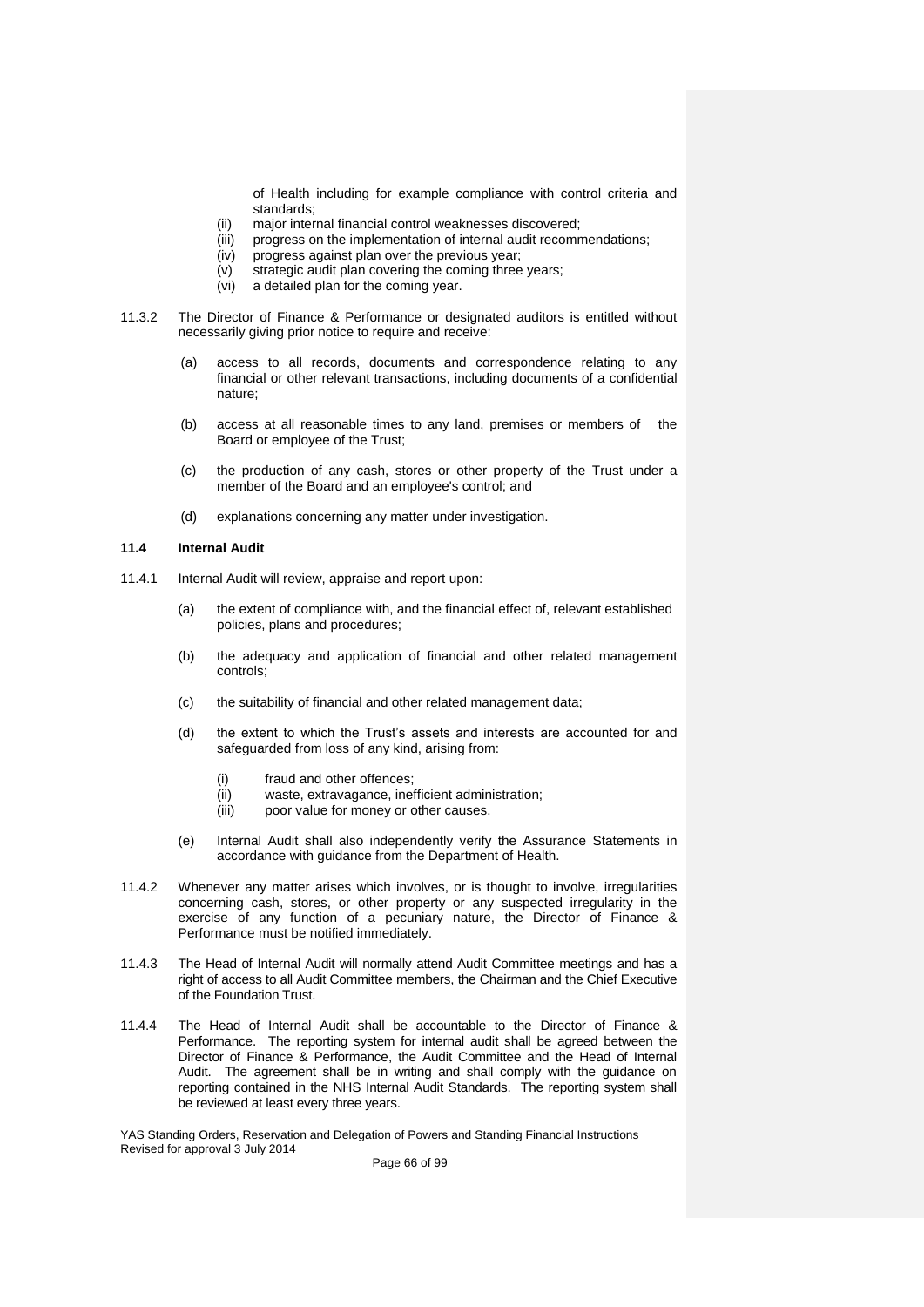11.4.5 Managers in receipt of audit reports referred to them have a duty to take appropriate remedial action within the timescales specified in the report. The Director of Finance & Performance shall identify a formal review process to monitor the extent of compliance with audit recommendations. Where appropriate remedial action has failed to take place within a reasonable period, the matter shall be reported to the Director of Finance & Performance. Changes implemented must be maintained in the future and not viewed as merely satisfying an immediate audit point.

## **11.5 External Audit**

- 11.5.1 The external auditor is appointed by the Trust Board.
- 11.5.2 The Audit Code for NHS Foundation Trusts (the 'Audit Code') contains the directions of the Independent Regulator under paragraph 24 (5) of Schedule 7 to the National Health Service Act 2006, with respect to the standards, procedures and techniques to be adopted by the auditor.
- 11.5.3 The Trust and the External Auditor shall comply with the Audit Code.
- 11.5.4 The External Auditor will normally attend Audit Committee meetings and has a right of access to all Audit Committee members, the Chairman and the Chief Executive of the Foundation Trust.

### 11.6 **Security Management**

- 11.6.1 In line with his responsibilities, the Trust Chief Executive will monitor and ensure compliance with Directions issued by the Secretary of State for Health on NHS security management.
- 11.6.2 The Trust shall nominate a suitable person to carry out the duties of the Local Security Management Specialist (LSMS) as specified by the Secretary of State for Health guidance on NHS security management.
- 11.6.3 The Trust shall nominate an Executive and a non-executive director to be responsible to the Board for NHS security management.
- 11.6.4 The Chief Executive has overall responsibility for controlling and coordinating security. However, key tasks are delegated to the Executive Security Management Director (SMD) and the appointed Local Security Management Specialist (LSMS).

# **12. FINANCIAL GOVERNANCE**

## **12.1 BUDGETS**

### **Preparation and Approval of Plans and Budgets**

- 12.1.1 The Chief Executive will compile and submit to the Board a Business Plan which takes into account financial targets and forecast limits of available resources. The Business Plan will contain:
	- (a) a statement of the significant assumptions on which the plan is based;
	- (b) details of major changes in workload, delivery of services or resources required to achieve the plan.

YAS Standing Orders, Reservation and Delegation of Powers and Standing Financial Instructions Revised for approval 3 July 2014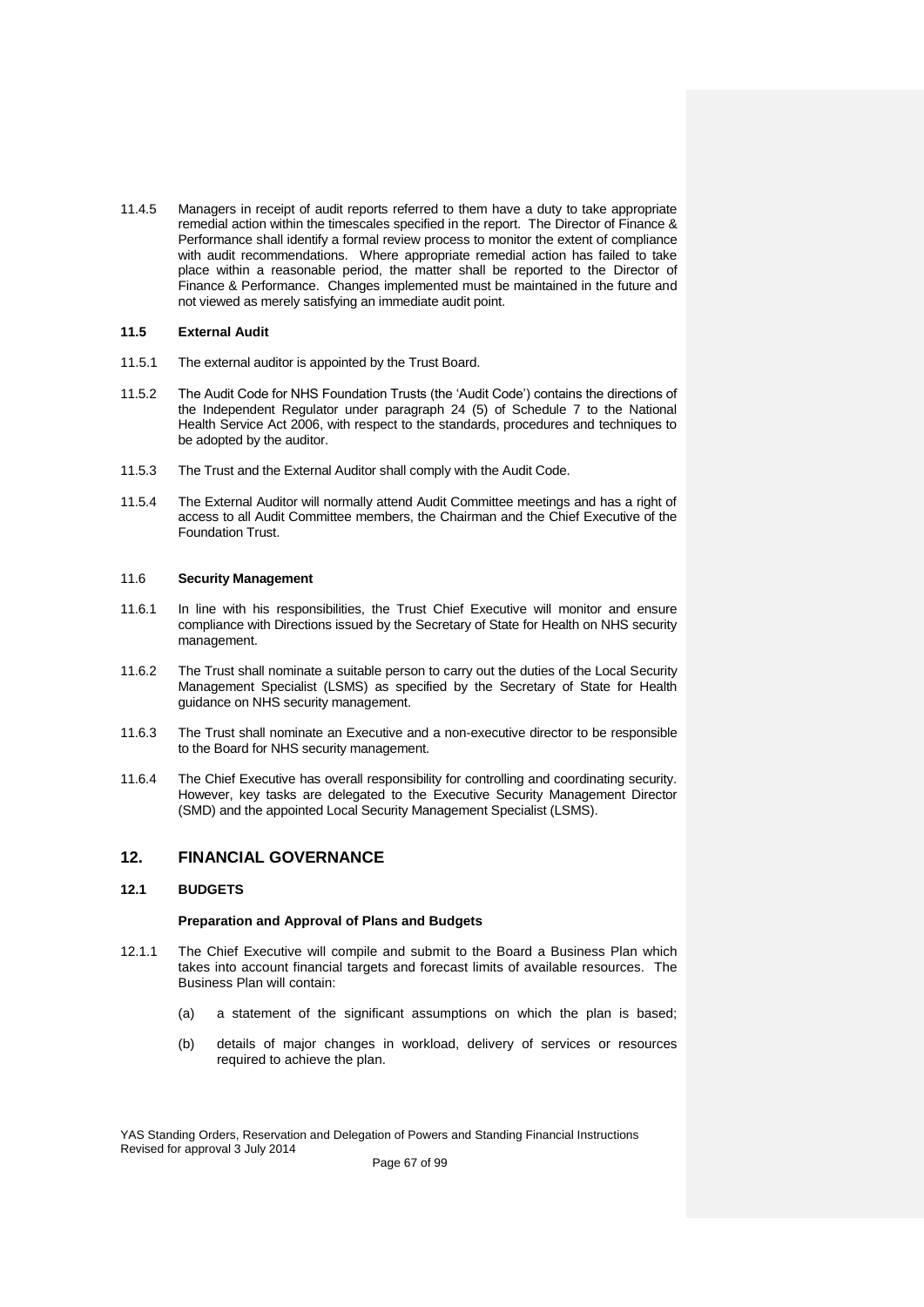- 12.1.2 Prior to the start of the financial year the Director of Finance & Performance will, on behalf of the Chief Executive, prepare and submit budgets for approval by the Board. Such budgets will:
	- (a) be in accordance with the aims and objectives set out in the Business Plan;
	- (b) accord with workload and manpower plans;
	- (c) be produced following discussion with appropriate budget holders;
	- (d) be prepared within the limits of available funds;
	- (e) identify potential risks.
- 12.1.3 The Director of Finance & Performance shall monitor financial performance against budget and plan, periodically review them, and report to the Board.
- 12.1.4 All budget holders must provide information as required by the Director of Finance & Performance to enable budgets to be compiled.
- 12.1.5 All budget holders will sign up to their allocated budgets at the commencement of each financial year.
- 12.1.6 The Director of Finance & Performance has a responsibility to ensure that adequate training is delivered on an on-going basis to budget holders to help them manage successfully.

### **Budgetary Delegation**

- 12.1.7 The Chief Executive may delegate the management of a budget to permit the performance of a defined range of activities. This delegation must be in writing and be accompanied by a clear definition of:
	- (a) the amount of the budget;<br>(b) the purpose(s) of each budget;
	- the purpose(s) of each budget heading;
	- (c) individual and group responsibilities;
	- (d) authority to exercise virement;
	- (e) achievement of planned levels of service;
	- (f) the provision of regular reports.
- 12.1.8 The Chief Executive and delegated budget holders must not exceed the budgetary total or virement limits set by the Board.
- 12.1.9 Any budgeted funds not required for their designated purpose(s) revert to the immediate control of the Chief Executive, subject to any authorised use of virement.
- 12.1.10 Non-recurring budgets should not be used to finance recurring expenditure without the authority in writing of the Chief Executive, as advised by the Director of Finance & Performance.

#### **Budgetary Control and Reporting**

- 12.1.11 The Director of Finance & Performance will devise and maintain systems of budgetary control. These will include:
	- (a) monthly financial reports to the Board in a form approved by the Board containing:

(i) income and expenditure to date showing trends and forecast year-end position;

YAS Standing Orders, Reservation and Delegation of Powers and Standing Financial Instructions Revised for approval 3 July 2014

Page 68 of 99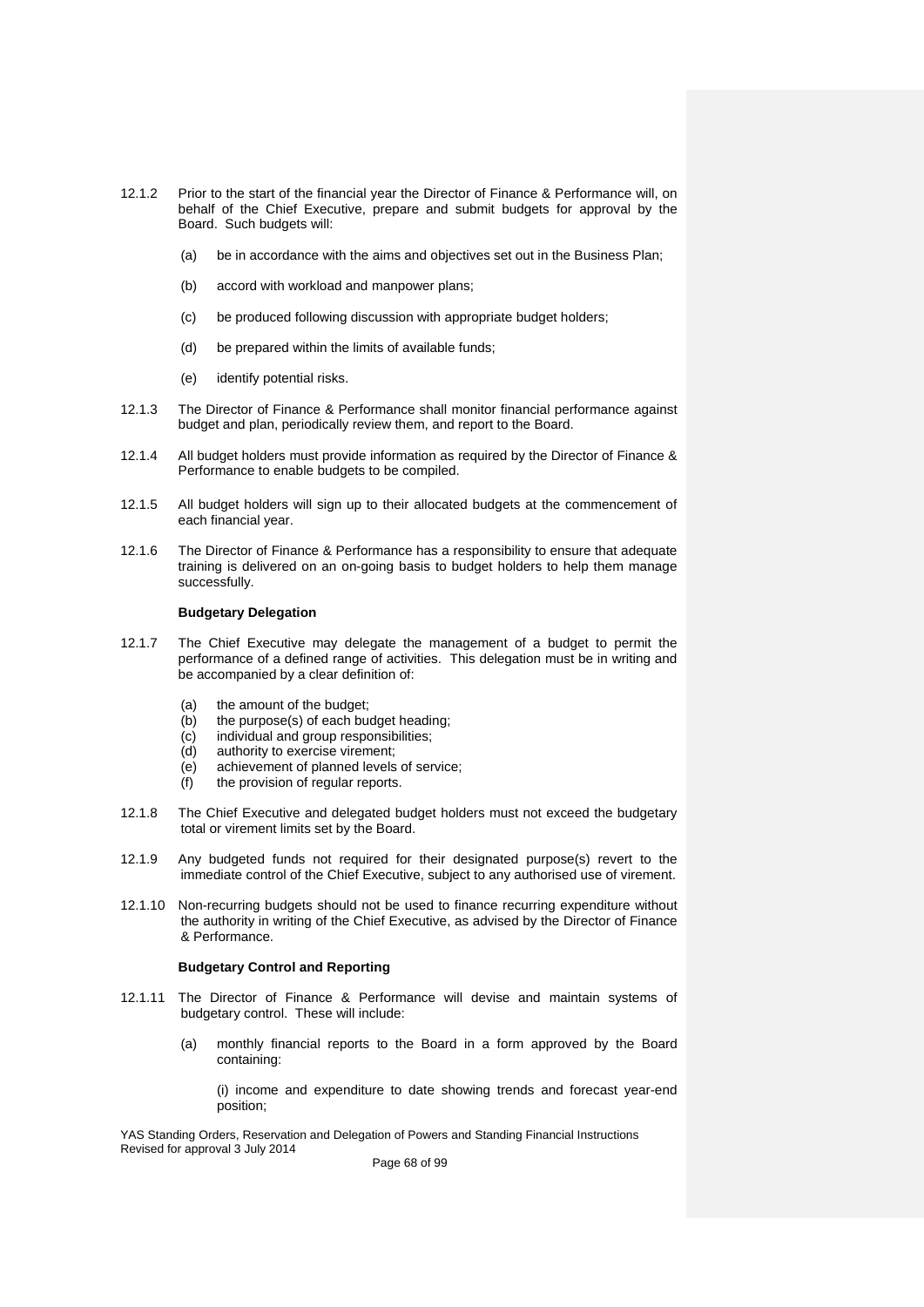- (ii) movements in working capital;
- (iii) Movements in cash and capital;
- (iv) capital project spend and projected outturn against plan;
- (v) explanations of any material variances from plan;
- (vi) details of any corrective action where necessary and the Chief Executive's and/or Director of Finance & Performance's view of whether such actions are sufficient to correct the situation;
- (b) the issue of timely, accurate and comprehensible advice and financial reports to each budget holder, covering the areas for which they are responsible;
- (c) investigation and reporting of variances from financial, workload and manpower budgets;
- (d) monitoring of management action to correct variances; and
- (e) arrangements for the authorisation of budget transfers.
- 12.1.12. The budget holder will be so designated under the scheme of delegation at point 10.2. the budget holder will agree and accept the annual budget for which they are responsible. The budget holder is authorised to incur expenditure in pursuance of the Trusts objectives and in accordance with the scheme of delegation up to the amounts contained within the budget.
- 12.1.13. Each Budget Holder is responsible for ensuring that:
	- (a) any likely overspending or reduction of income which cannot be met by virement is not incurred without the prior consent of the Board;
	- (b) the amount provided in the approved budget is not used in whole or in part for any purpose other than that specifically authorised subject to the rules of virement;
	- (c) no permanent or temporary employees are appointed without the approval of the Chief Executive other than those provided for within the available resources and manpower establishment as approved by the Board.
	- (d) Expenditure is incurred in accordance with the tendering and contracting arrangements at Section 13.3.
	- (e) Any income received over and above the budget is not offset by increased expenditure without prior agreement with the Director of Finance & Performance.
- 12.1.14 The Chief Executive is responsible for identifying and implementing cost improvements and income generation initiatives in accordance with the requirements of the Business Plan and a balanced budget.

#### **12.2 NON-PAY EXPENDITURE**

#### **Delegation of Authority**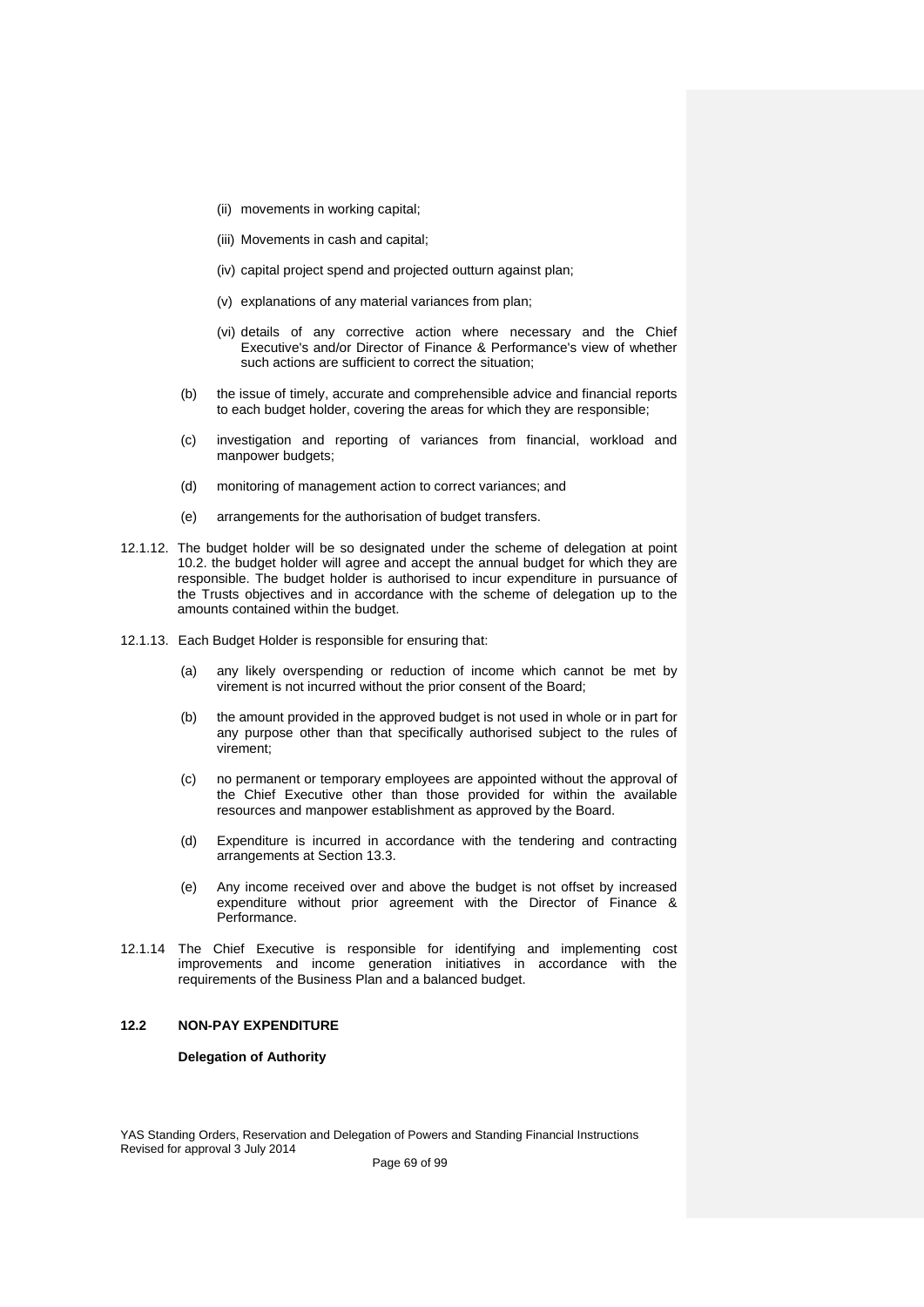- 12.2.1 The Board will approve the level of non-pay expenditure on an annual basis and the Chief Executive will determine the level of delegation to budget managers (see section 12.1).
- 12.2.2 The Chief Executive shall set out procedures on the seeking of professional advice regarding the supply of goods and services. (see Section 13)
- 12.2.3 *Choice, Requisitioning, Ordering, Receipt and Payment for Goods and Services (see overlap with Standing Financial Instruction No. 13)*

#### **Requisitioning**

12.2.4. The requisitioner, in choosing the item to be supplied (or the service to be performed) shall always obtain the best value for money for the Trust. In so doing, the advice of the Trust's adviser on supply shall be sought. Where this advice is not acceptable to the requisitioner, the Director of Finance & Performance (and/or the Chief Executive) shall be consulted.

#### **System of Payment and Payment Verification**

- 12.2.5. The Director of Finance & Performance shall be responsible for the prompt payment of accounts and claims. Payment of contract invoices shall be in accordance with contract terms, or otherwise, in accordance with national guidance.
- 12.2.6. The Director of Finance & Performance will:
	- (a) advise the Board regarding the setting of thresholds above which quotations (competitive or otherwise) or formal tenders must be obtained; and, once approved, the thresholds should be incorporated in Standing Orders and Standing Financial Instructions and regularly reviewed;
	- (b) prepare procedural instructions or guidance within the Scheme of Delegation on the obtaining of goods, works and services incorporating the thresholds;
	- (c) be responsible for the prompt payment of all properly authorised accounts and claims;
	- (d) be responsible for designing and maintaining a system of verification, recording and payment of all amounts payable. The system shall provide for:
		- (i) A list of Board employees (including specimens of their signatures) authorised to certify invoices.
		- (ii) Certification that:
		- goods have been duly received, examined and are in accordance with specification and the prices are correct;
		- work done or services rendered have been satisfactorily carried out in accordance with the order, and, where applicable, the materials used are of the requisite standard and the charges are correct;
		- in the case of contracts based on the measurement of time, materials or expenses, the time charged is in accordance with the time sheets, the rates of labour are in accordance with the appropriate rates, the materials have been checked as regards quantity, quality, and price and the charges for the use of vehicles, plant and machinery have been examined;

YAS Standing Orders, Reservation and Delegation of Powers and Standing Financial Instructions Revised for approval 3 July 2014

Page 70 of 99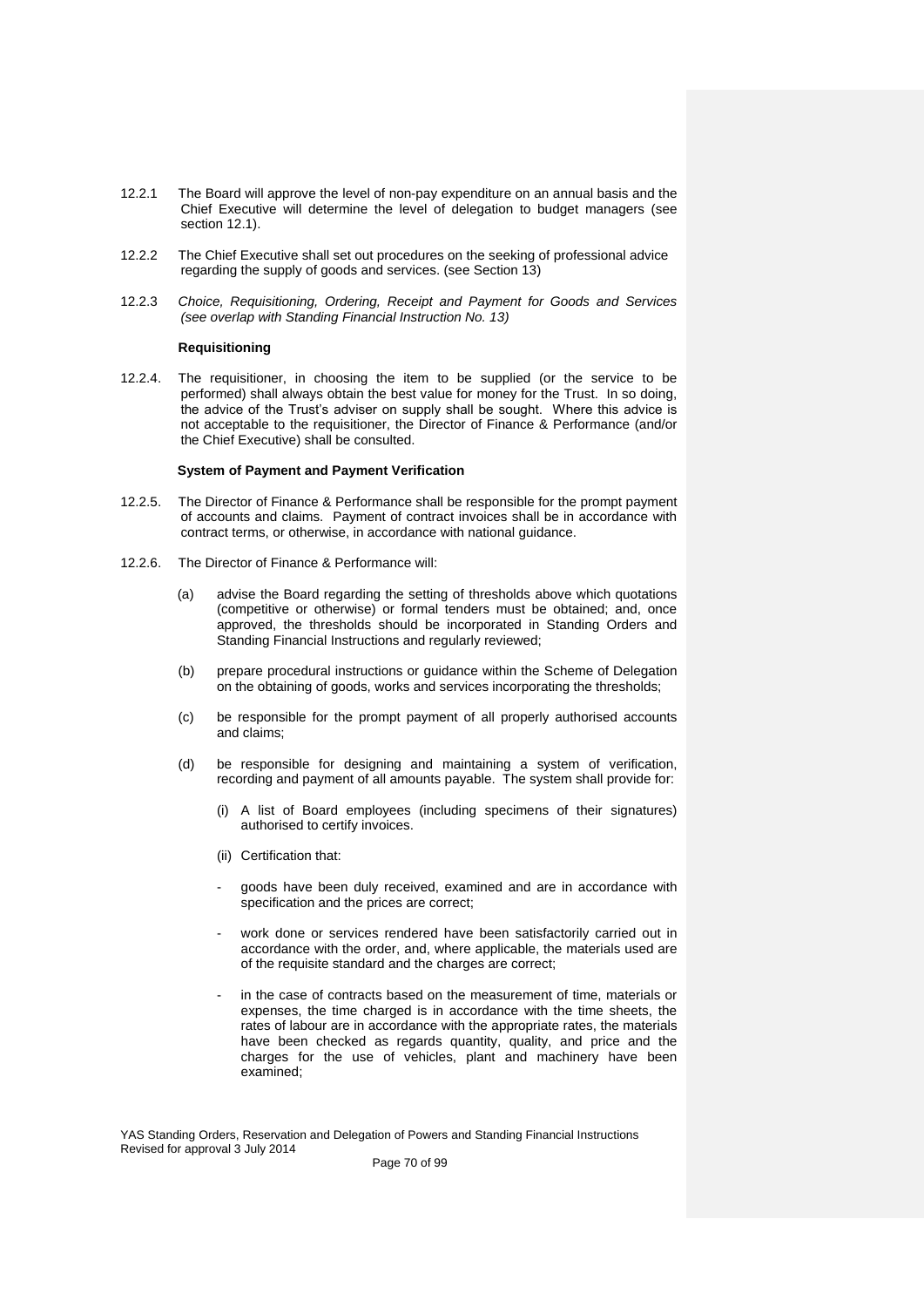- where appropriate, the expenditure is in accordance with regulations and all necessary authorisations have been obtained;
- the account is arithmetically correct;
- the account is in order for payment.
- (iii) A timetable and system for submission to the Director of Finance & Performance of accounts for payment; provision shall be made for the early submission of accounts subject to cash discounts or otherwise requiring early payment.
- (iv) Instructions to employees regarding the handling and payment of accounts within the Finance Department.
- (e) be responsible for ensuring that payment for goods and services is only made once the goods and services are received. The only exceptions are set out in SFI 12.2.7 below.

### **Prepayments**

- 12.2.7. Prepayments are only permitted where exceptional circumstances apply. In such instances:
	- (a) Prepayments are only permitted where the financial advantages outweigh the disadvantages (i.e. cash flows must be discounted to NPV using the National Loans Fund (NLF) rate plus 2%).
	- (b) The appropriate officer must provide, in the form of a written report, a case setting out all relevant circumstances of the purchase. The report must set out the effects on the Trust if the supplier is at some time during the course of the prepayment agreement unable to meet his commitments;
	- (c) The Director of Finance & Performance will need to be satisfied with the proposed arrangements before contractual arrangements proceed (taking into account the EU public procurement rules where the contract is above a stipulated financial threshold);
	- (d) The budget holder is responsible for ensuring that all items due under a prepayment contract are received and they must immediately inform the appropriate Director or Chief Executive if problems are encountered.

### **Official orders**

- 12.2.8. Official Orders must:
	- (a) be consecutively numbered;
	- (b) be in a form approved by the Director of Finance & Performance;
	- (c) state the Trust's terms and conditions of trade;
	- (d) only be issued to, and used by, those duly authorised by the Chief Executive.

#### **Duties of Managers and Officers**

12.2.9. Managers and officers must ensure that they comply fully with the guidance and limits specified by the Director of Finance & Performance and that:

YAS Standing Orders, Reservation and Delegation of Powers and Standing Financial Instructions Revised for approval 3 July 2014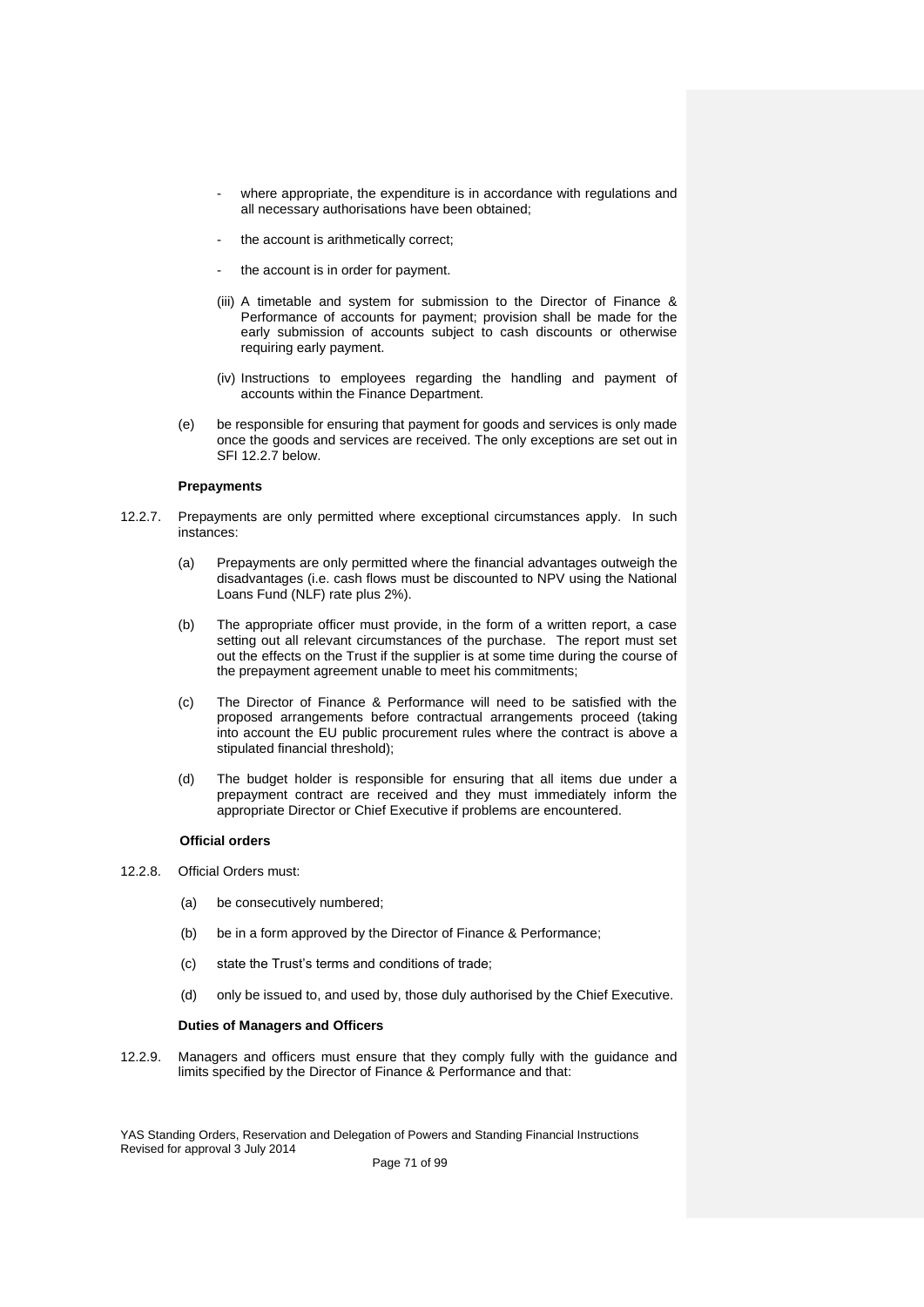- (a) all contracts (except as otherwise provided for in the Scheme of Delegation), leases, tenancy agreements and other commitments which may result in a liability are notified to the Director of Finance & Performance in advance of any commitment being made;
- (b) contracts above specified thresholds are advertised and awarded in accordance with EU rules on public procurement;
- (c) where consultancy advice is being obtained, the procurement of such advice must be in accordance with guidance issued by the Department of Health;
- (d) no order shall be issued for any item or items to any firm which has made an offer of gifts, reward or benefit to directors or employees, other than:
	- (i) isolated gifts of a trivial character or inexpensive seasonal gifts, such as calendars;
	- (ii) conventional hospitality, such as lunches in the course of working visits;

*(This provision needs to be read in conjunction with Standing Order No. 6 and the principles outlined in the national guidance contained in HSG 93(5) "Standards of Business Conduct for NHS Staff");*

- (e) no requisition/order is placed for any item or items for which there is no budget provision unless authorised by the Director of Finance & Performance on behalf of the Chief Executive;
- (f) all goods, services, or works are ordered on an official order except works and services executed in accordance with a contract and purchases from petty cash;
- (g) verbal orders must only be issued very exceptionally by an employee designated by the Chief Executive and only in cases of emergency or urgent necessity. These must be confirmed by an official order and clearly marked "Confirmation Order";
- (h) orders are not split or otherwise placed in a manner devised so as to avoid the financial thresholds;
- (i) goods are not taken on trial or loan in circumstances that could commit the Trust to a future uncompetitive purchase;
- (j) changes to the list of employees and officers authorised to certify invoices are notified to the Director of Finance & Performance;
- (k) purchases from petty cash are restricted in value and by type of purchase in accordance with instructions issued by the Director of Finance & Performance;
- (l) petty cash records are maintained in a form as determined by the Director of Finance & Performance.
- 12.2.10 The Chief Executive and Director of Finance & Performance shall ensure that the arrangements for financial control and financial audit of building and engineering contracts and property transactions comply with the guidance contained within CONCODE and ESTATECODE. The technical audit of these contracts shall be the responsibility of the relevant Director.

YAS Standing Orders, Reservation and Delegation of Powers and Standing Financial Instructions Revised for approval 3 July 2014

Page 72 of 99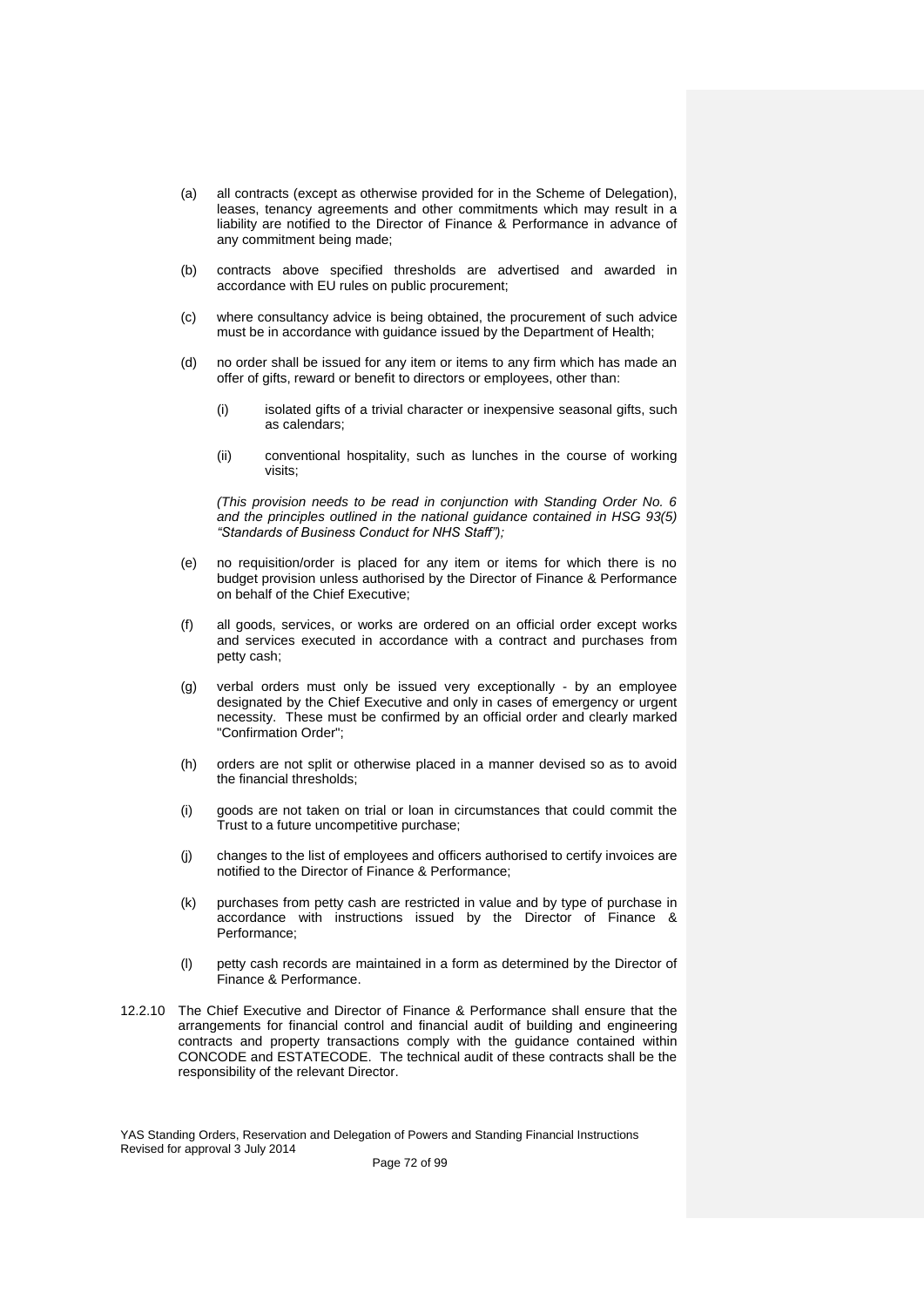# **Joint Finance Arrangements with Local Authorities and Voluntary Bodies**

12.2.11 Payments to local authorities and voluntary organisations made under the powers of section 28A of the NHS Act **shall** comply with procedures laid down by the Director of Finance & Performance which shall be in accordance with these Acts.

# **12.3 PAY EXPENDITURE**

#### **Remuneration and Terms of Service (see overlap with SO 4)**

- 12.3.1 In accordance with Standing Orders the Board shall establish a Remuneration and Terms of Service Committee, with clearly defined terms of reference, specifying which posts fall within its area of responsibility, its composition, and the arrangements for reporting. (See NHS guidance contained in the Higgs report.)
- 12.3.2 The Committee will:
	- (a) advise the Board about appropriate remuneration and terms of service for the Chief Executive, other officer members employed by the Trust and other senior employees including:
		- (i) all aspects of salary (including any performance-related elements/bonuses);
		- (ii) provisions for other benefits, including pensions and cars;
		- (iii) arrangements for termination of employment and other contractual terms;
	- (b) make such recommendations to the Board on the remuneration and terms of service of officer members of the Board (and other senior employees) to ensure they are fairly rewarded for their individual contribution to the Trust having proper regard to the Trust's circumstances and performance and to the provisions of any national arrangements for such members and staff where appropriate;
	- (c) monitor and evaluate the performance of individual officer members (and other senior employees);
	- (d) advise on and oversee appropriate contractual arrangements for such staff including the proper calculation and scrutiny of termination payments taking account of such national guidance as is appropriate.
- 12.3.3 The Committee shall report in writing to the Board the basis for its recommendations. The Board shall use the report as the basis for their decisions, but remain accountable for taking decisions on the remuneration and terms of service of officer members. Minutes of the Board's meetings should record such decisions.
- 12.3.4 The Board will consider and need to approve proposals presented by the Chief Executive for the setting of remuneration and conditions of service for those employees and officers not covered by the Committee.
- 12.3.5 The Trust will pay allowances to the Chairman and non-officer members of the Board in accordance with instructions issued by the Secretary of State for Health.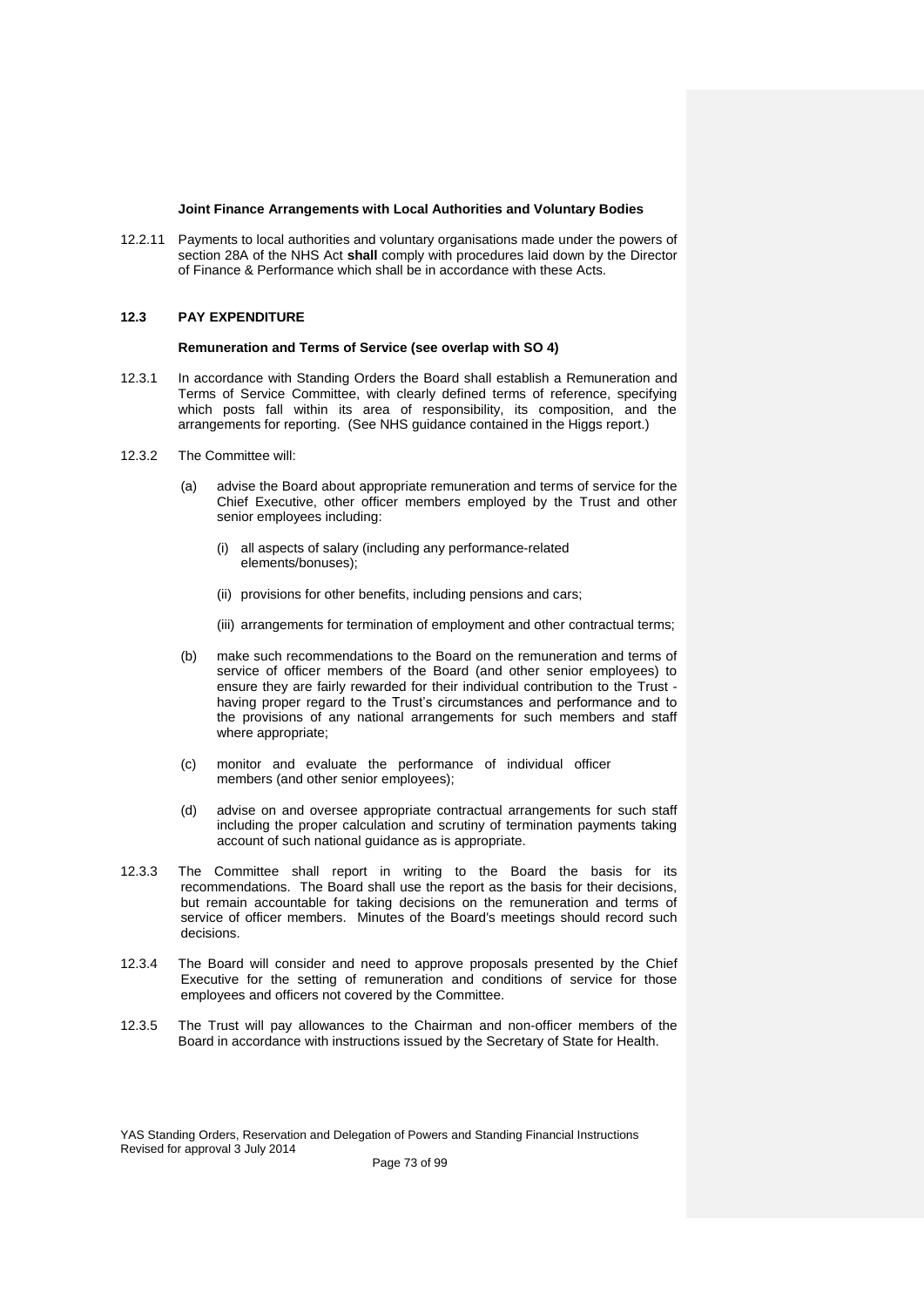#### **Funded Establishment**

- 12.3.6 The Workforce plans incorporated within the annual budget will form the funded establishment.
- 12.3.7 The funded establishment of any department may not be varied without the approval of the Chief Executive.

#### **Staff Appointments**

- 12.3.8 No officer or Member of the Trust Board or employee may engage, re-engage, or re-grade employees, either on a permanent or temporary nature, or hire agency staff, or agree to changes in any aspect of remuneration:
	- (a) unless authorised to do so by the Chief Executive;
	- (b) within the limit of their approved budget and funded establishment.
- 12.3.9 The Board will approve procedures presented by the Chief Executive for the determination of commencing pay rates, condition of service, etc., for employees.

# **Processing Payroll**

- 12.3.10 The Director of Finance & Performance is responsible for:
	- (a) specifying timetables for submission of properly authorised time records and other notifications;
	- (b) the final determination of pay and allowances;
	- (c) making payment on agreed dates;
	- (d) agreeing method of payment.
- 12.3.11 The Director of Finance & Performance will issue instructions regarding:
	- (a) verification and documentation of data;
	- (b) the timetable for receipt and preparation of payroll data and the payment of employees and allowances;
	- (c) maintenance of subsidiary records for superannuation, income tax, social security and other authorised deductions from pay;
	- (d) security and confidentiality of payroll information;
	- (e) checks to be applied to completed payroll before and after payment;
	- (f) methods of payment available to various categories of employee and officers;
	- (g) procedures for payment by cheque, bank credit, or cash to employees and officers;
	- (h) procedures for the recall of cheques and bank credits;
	- (i) pay advances and their recovery;
	- (j) maintenance of regular and independent reconciliation of pay control accounts;

YAS Standing Orders, Reservation and Delegation of Powers and Standing Financial Instructions Revised for approval 3 July 2014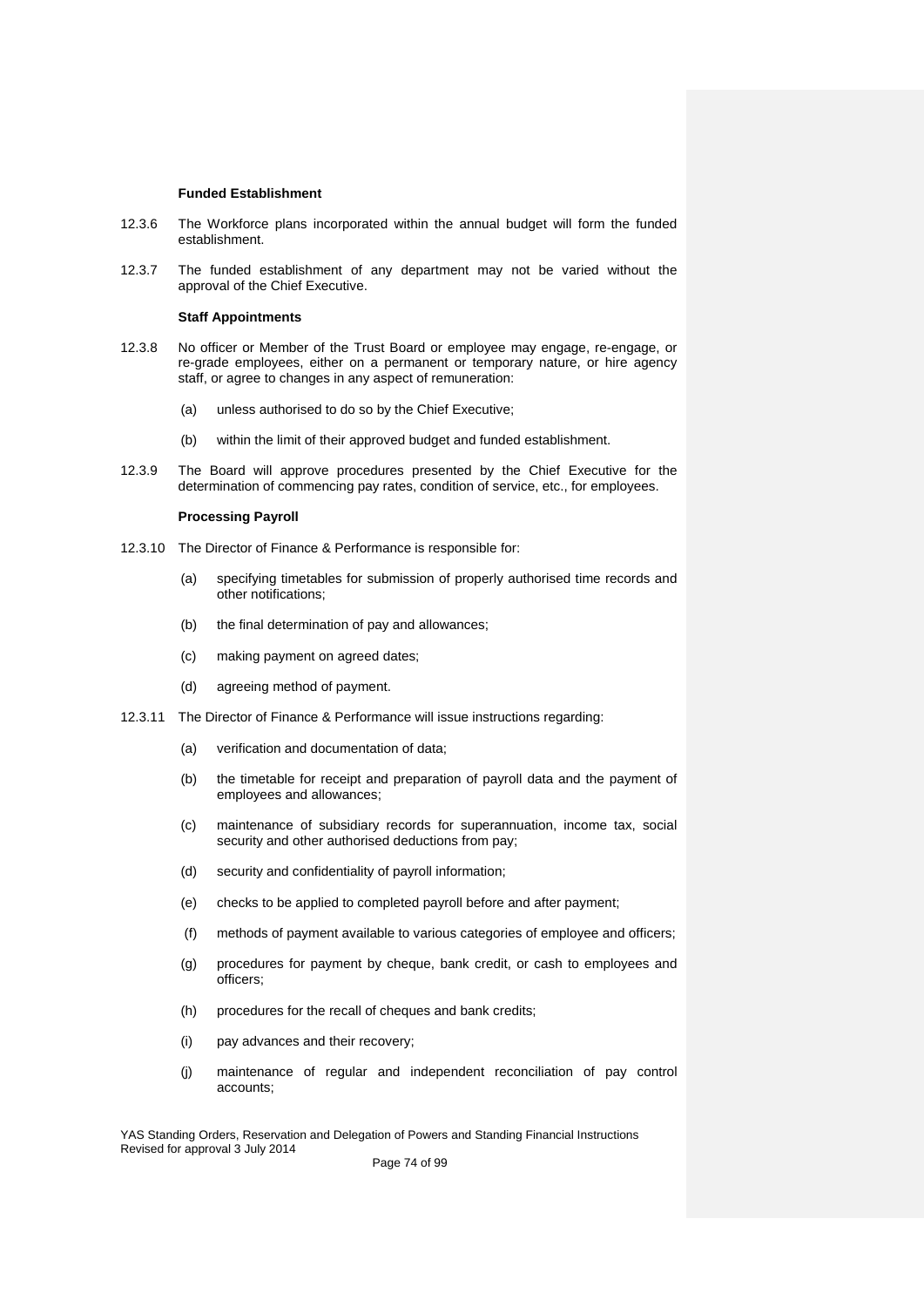- (k) separation of duties of preparing records and handling cash;
- (l) a system to ensure the recovery from those leaving the employment of the Trust of sums of money and property due by them to the Trust.
- 12.3.12 Appropriately nominated managers have delegated responsibility for:
	- (a) submitting time records, and other notifications in accordance with agreed timetables;
	- (b) completing time records and other notifications in accordance with the Director of Finance & Performance's instructions and in the form prescribed by the Director of Finance & Performance;
	- (c) submitting termination forms in the prescribed form immediately upon knowing the effective date of an employee's or officer's resignation, termination or retirement. Where an employee fails to report for duty or to fulfill obligations in circumstances that suggest they have left without notice, the Director of People & Engagement and the Payroll Department must be informed immediately.
- 12.3.13 The Director of Finance & Performance shall ensure that the chosen method is supported by appropriate (contracted) terms and conditions, adequate internal controls and audit review procedures and that suitable arrangement are made for the collection of payroll deductions and payment of these to appropriate bodies.

# **Contracts of Employment**

- 12.3.14 The Director of People & Engagement shall be responsible for:
	- (a) ensuring that all employees are issued with a Contract of Employment in a form approved by the Board and which complies with employment legislation;
	- (b) dealing with variations to, or termination of, contracts of employment.

# **Off Payroll Appointments**

- 12.3.15 Government departments are required to implement the recommendations of HM Treasury's review of tax arrangements of Public Sector appointees. Where an organisation enters into an off payroll engagement e.g. with a contractor it must apply the following:
	- (a) Board members and senior officials with significant financial responsibility should be on the organisation's payroll, unless there are exceptional circumstances – in which case the Accounting Officer should approve the arrangements – and such exceptions should exist for no longer than six months;
	- (b) engagements of more than six months in duration, for more than a daily rate of £220, should include contractual provisions that allow the organisation to seek assurance regarding the income tax and NICs obligations of the engage – and to terminate the contract if that assurance is not provided;
- 12.3.16 These recommendations apply retrospectively and the Trust will monitored for incidences and their cost.
- 12.3.17 If it emerges that any organisation has not abided by these rules, sanctions will apply including the application of financial penalties of up to five times the payment in question.

YAS Standing Orders, Reservation and Delegation of Powers and Standing Financial Instructions Revised for approval 3 July 2014

Page 75 of 99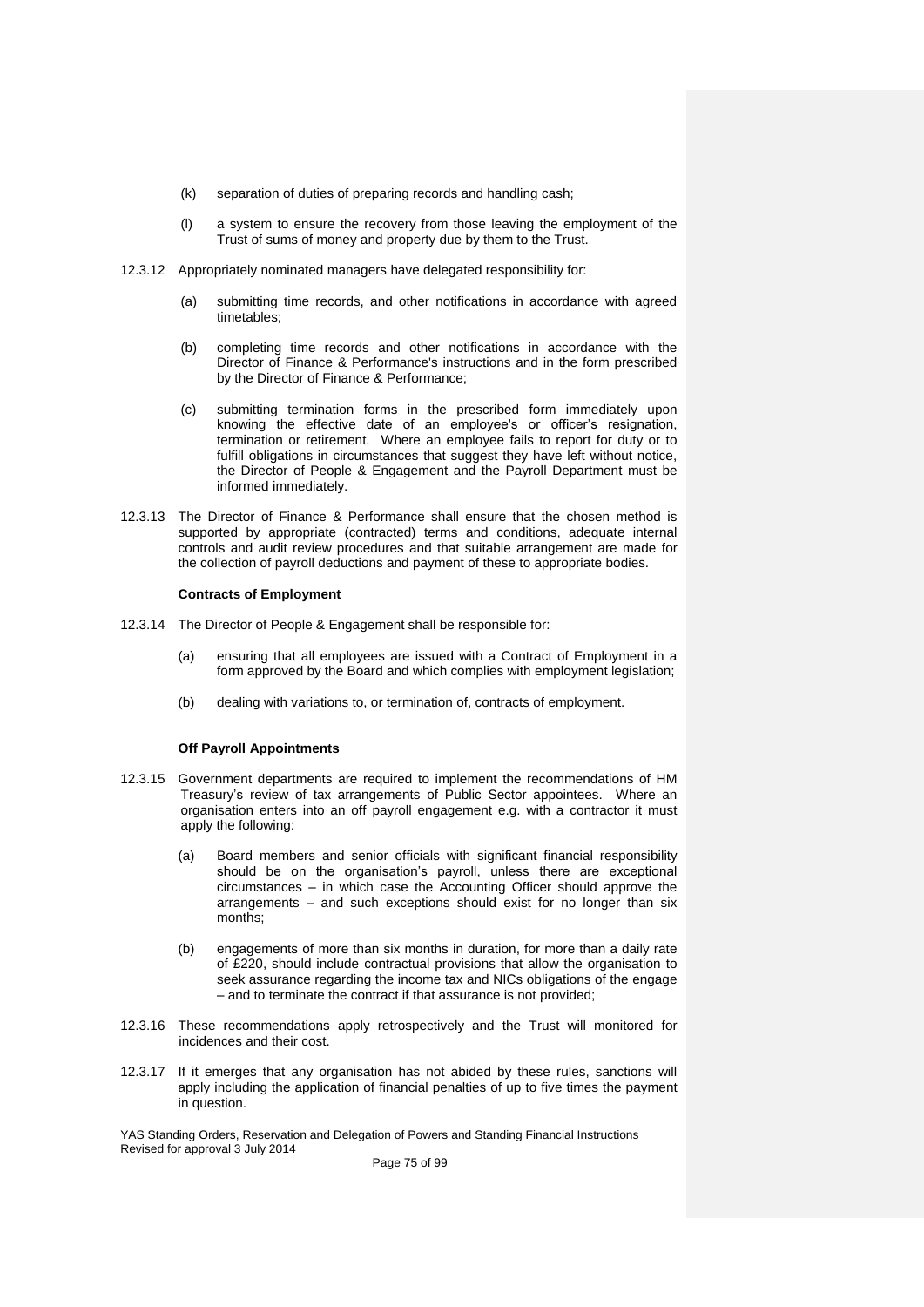#### **12.4 CAPITAL EXPENDITURE**

#### **Capital Investment**

- 12.4.1. The Chief Executive:
	- (a) shall ensure that there is an adequate appraisal and approval process in place for determining capital expenditure priorities and the effect of each proposal upon business plans;
	- (b) is responsible for the management of all stages of capital schemes and for ensuring that schemes are delivered on time and to cost;
	- (c) shall ensure that the capital investment is not undertaken without confirmation of purchaser(s) support and the availability of resources to finance all revenue consequences, including capital charges.
- 12.4.2 For every capital expenditure proposal the Chief Executive shall ensure:
	- (a) that a business case is produced setting out:
		- (i) an option appraisal of potential benefits compared with known costs to determine the option with the highest ratio of benefits to costs;
		- (ii) the involvement of appropriate Trust personnel and external agencies;
		- (ii) appropriate project management and control arrangements;
	- (b) that the Director of Finance & Performance has certified professionally to the costs and revenue consequences detailed in the business case.
- 12.4.3 For capital schemes where the contracts stipulate stage payments, the Chief Executive will issue procedures for their management, incorporating the recommendations of "Estatecode".
- 12.4.4 The Director of Finance & Performance shall assess on an annual basis the requirement for the operation of the construction industry tax deduction scheme in accordance with Inland Revenue guidance.
- 12.4.5 The Director of Finance & Performance shall issue procedures for the regular reporting of expenditure and commitment against authorised expenditure.
- 12.4.6 The approval of a capital programme shall not constitute approval for expenditure on any scheme.

The Chief Executive shall issue to the manager responsible for any scheme:

- (a) specific authority to commit expenditure;
- (b) authority to proceed to tender ( see overlap with SFI 13);
- (c) approval to accept a successful tender (see overlap with SFI 13).

The Chief Executive will issue a scheme of delegation for capital investment management in accordance with "Estatecode" guidance and the Trust's Standing Orders.

12.4.7 The Director of Finance & Performance shall issue procedures governing the financial management, including variations to contract, of capital investment projects and valuation for accounting purposes. These procedures shall fully take

YAS Standing Orders, Reservation and Delegation of Powers and Standing Financial Instructions Revised for approval 3 July 2014

Page 76 of 99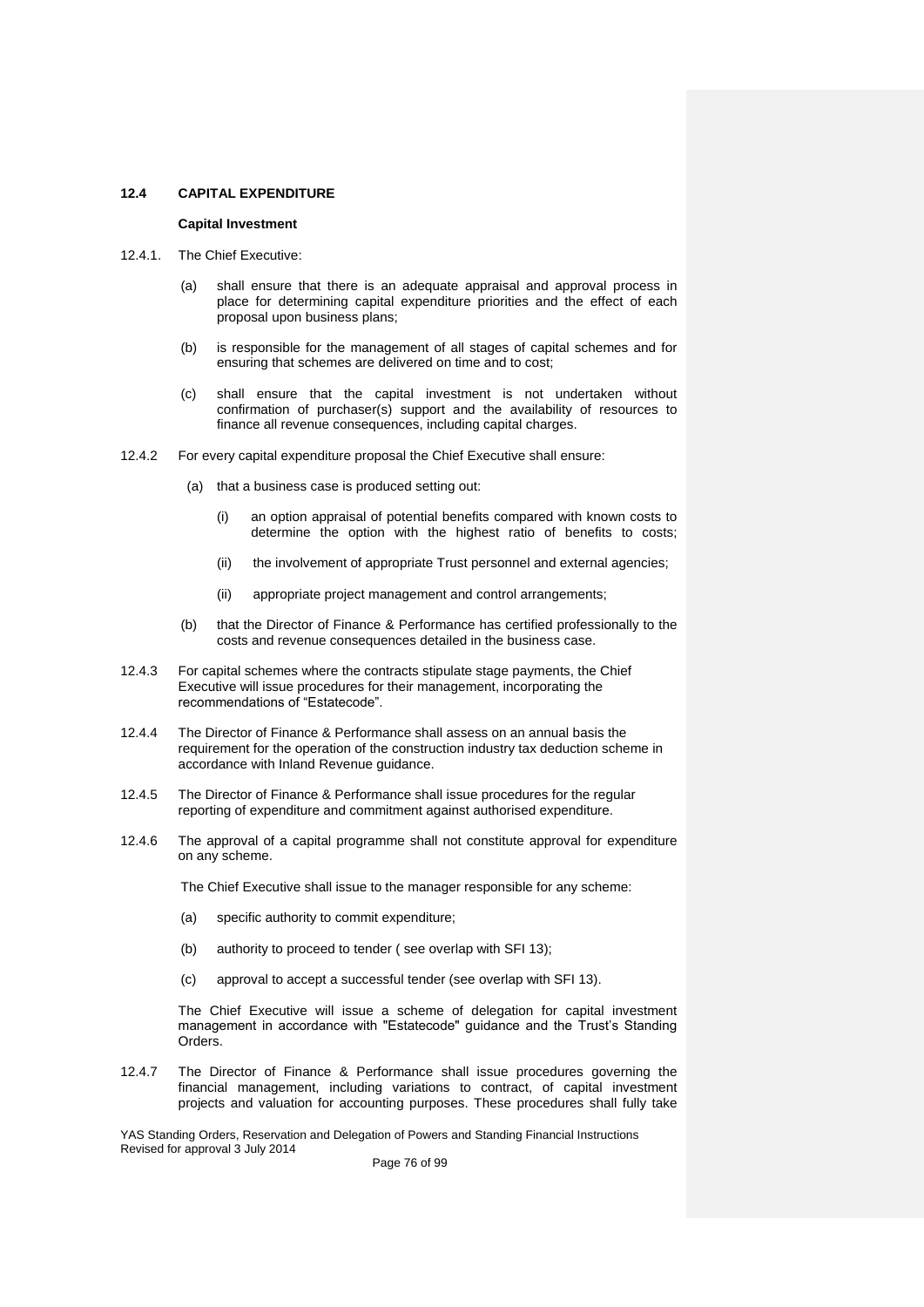into account the delegated limits for capital schemes set down by the Department of Health.

12.4.8 The Trust Board has delegated authority to approve capital investment business cases with a financial value up to £5 million or 3% of turnover (whichever is the lower). Scheme values in excess of £5m require approval by the NHS TDA. (See Capital Regime and Investment Business Case Approvals Guidance for NHS Trusts published by the NHS TDA).

#### **Private Finance (see overlap with SFI 13.5)**

- 12.4.9 The Trust should normally test for PFI when considering capital procurement. When the Trust proposes to use finance which is to be provided other than through its Allocations, the following procedures shall apply:
	- (a) The Director of Finance & Performance shall demonstrate that the use of private finance represents value for money and genuinely transfers significant risk to the private sector.
	- (b) Where the sum involved exceeds delegated limits, the business case must be referred to the Department of Health or in line with any current guidelines.
	- (c) The proposal must be specifically agreed by the Board.

# **Asset Registers**

- 12.4.10 The Chief Executive is responsible for the maintenance of registers of assets, taking account of the advice of the Director of Finance & Performance concerning the form of any register and the method of updating, and arranging for a physical check of assets against the asset register to be conducted once a year.
- 12.4.11 Each Trust shall maintain an asset register recording fixed assets. The minimum data set to be held within these registers shall be as specified in the Government Financial Reporting Manual as issued by the Treasury.
- 12.4 12 Additions to the fixed asset register must be clearly identified to an appropriate budget holder and be validated by reference to:
	- (a) properly authorised and approved agreements, architect's certificates, supplier's invoices and other documentary evidence in respect of purchases from third parties;
	- (b) stores, requisitions and wages records for own materials and labour including appropriate overheads;
	- (c) lease agreements in respect of assets held under a finance lease and capitalised.
- 12.4.13 Where capital assets are sold, scrapped, lost or otherwise disposed of, their value must be removed from the accounting records and each disposal must be validated by reference to authorisation documents and invoices (where appropriate).
- 12.4.14 The Director of Finance & Performance shall approve procedures for reconciling balances on fixed assets accounts in ledgers against balances on fixed asset registers.
- 12.4.15 The value of each asset shall be indexed to current values in accordance with methods specified in the Government Financial Reporting issued by the Treasury.

YAS Standing Orders, Reservation and Delegation of Powers and Standing Financial Instructions Revised for approval 3 July 2014

Page 77 of 99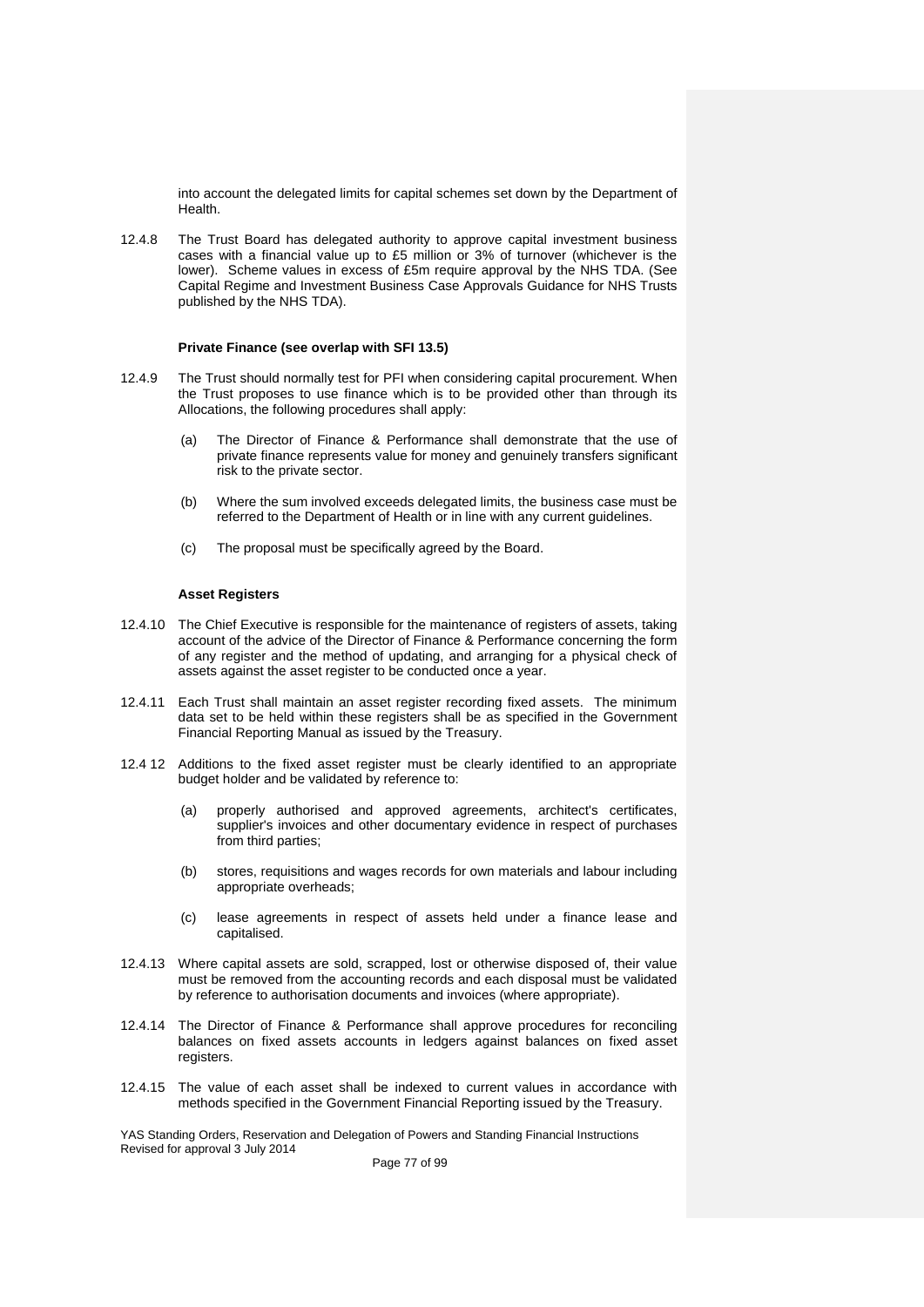- 12.4.16 The value of each asset shall be depreciated using methods and rates as specified in the Government Financial Reporting Manual issued by the Treasury.
- 12.4.17 The Director of Finance & Performance of the Trust shall calculate and pay capital charges as specified in the Government Financial Reporting Manual issued by the Treasury.

# **Security of Assets**

- 12.4.18 The overall control of fixed assets is the responsibility of the Chief Executive.
- 12.4.19 Asset control procedures (including fixed assets, cash, cheques and negotiable instruments, and also including donated assets) must be approved by the Director of Finance & Performance. This procedure shall make provision for:
	- (a) recording managerial responsibility for each asset;
	- (b) identification of additions and disposals;
	- (c) identification of all repairs and maintenance expenses;
	- (d) physical security of assets;
	- (e) periodic verification of the existence of, condition of, and title to, assets recorded;
	- (f) identification and reporting of all costs associated with the retention of an asset;
	- (g) reporting, recording and safekeeping of cash, cheques, and negotiable instruments.
- 12.4.20 All discrepancies revealed by verification of physical assets to fixed asset register shall be notified to the Director of Finance & Performance.
- 12.4.21 Whilst each employee and officer has a responsibility for the security of property of the Trust, it is the responsibility of Board members and senior employees in all disciplines to apply such appropriate routine security practices in relation to NHS property as may be determined by the Board. Any breach of agreed security practices must be reported in accordance with agreed procedures.
- 12.4.22 Any damage to the Trust's premises, vehicles and equipment, or any loss of equipment, stores or supplies must be reported by Board members and employees in accordance with the procedure for reporting losses.
- 12.4.23 Where practical, assets should be marked as Trust property.

# **12.5 MONITORING RETURNS**

12.5.1 The Director of Finance & Performance is responsible for ensuring that the appropriate monitoring forms are submitted to the requisite monitoring organisation.

# **12.6 ANNUAL ACCOUNTS AND REPORTS**

12.6.1. The Director of Finance & Performance, on behalf of the Trust, will: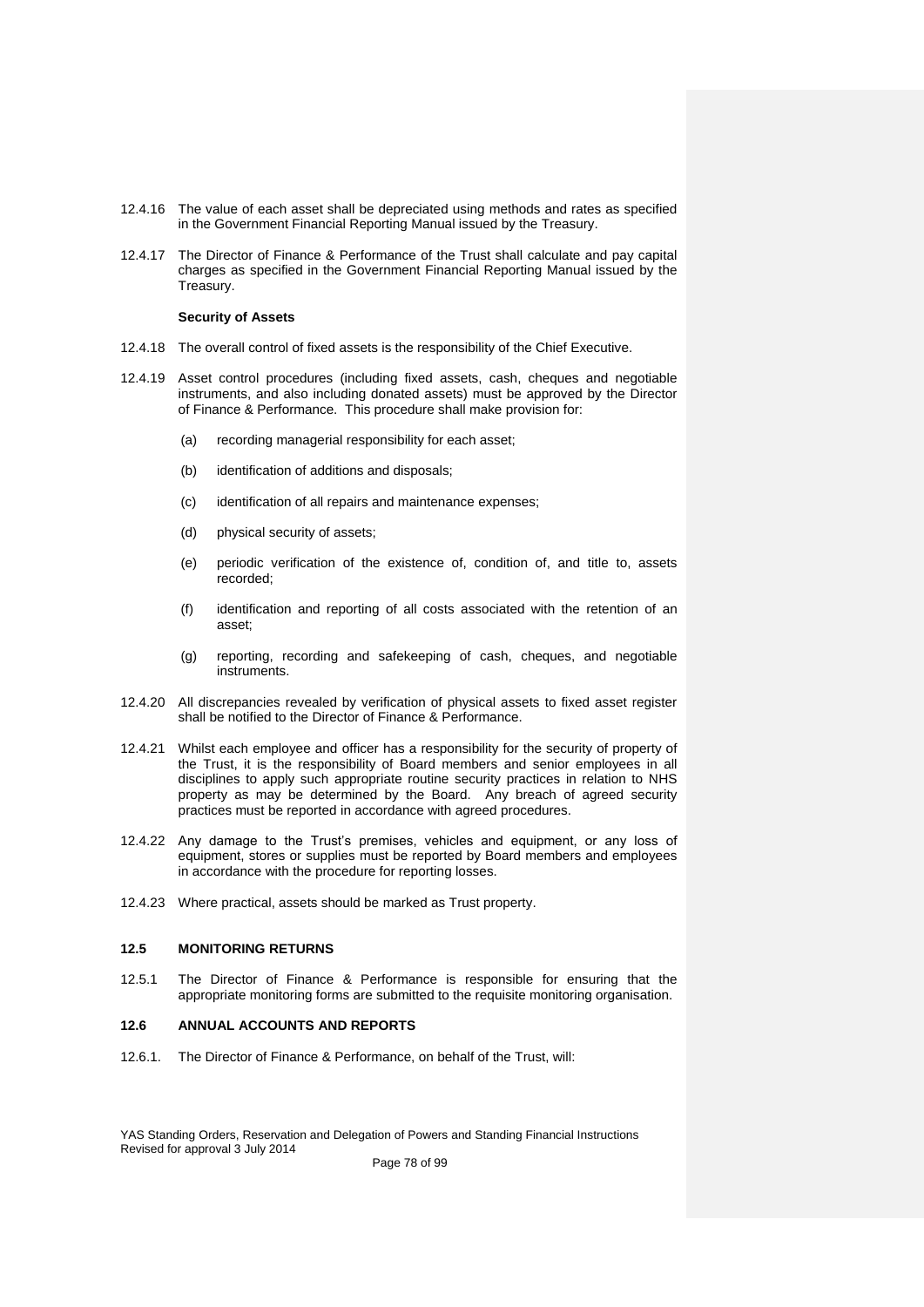- (a) prepare financial returns in accordance with the accounting policies and guidance given by the Department of Health and the Treasury, the Trust's accounting policies, and generally accepted accounting practice;
- (b) prepare and submit annual financial reports to the Department of Health certified in accordance with current quidelines:
- (c) submit financial returns to the Department of Health for each financial year in accordance with the timetable prescribed by the Department of Health.
- 12.6.2 The Trust's annual accounts must be audited by an auditor appointed by the Audit Commission. The Trust's audited annual accounts must be presented to a public meeting and made available to the public.
- 12.6.3 The Trust will publish an annual report, in accordance with guidelines on local accountability, and present it at a public meeting. The document will comply with the authorising bodies Manual for Accounts.

# **12.7 BANK AND GOVERNMENT BANKING SERVICES ACCOUNTS**

# **General**

12.7.1 The Director of Finance & Performance is responsible for managing the Trust's banking arrangements and for advising the Trust on the provision of banking services and operation of accounts.

Until the Trust becomes a Foundation Trust this advice will take into account guidance/ Directions issued from time to time by the Department of Health. In line with 'Cash Management in the NHS' Trusts should minimise the use of commercial bank accounts and consider using Government Banking Services (GBS) accounts for all banking services.

12.7.2 The Board shall approve the banking arrangements.

#### **Bank and GBS Accounts**

- 12.7.3 The Director of Finance & Performance is responsible for:
	- (a) bank accounts and Government Banking Services (GBS) accounts;
	- (b) establishing separate bank accounts for the Trust's non-exchequer funds;
	- (c) ensuring payments made from bank or GBS accounts do not exceed the amount credited to the account except where arrangements have been made;
	- (d) reporting to the Board all arrangements made with the Trust's bankers for accounts to be overdrawn.
	- (e) monitoring compliance with DH guidance on the level of cleared funds.

#### **Banking Procedures**

12.7.4 The Director of Finance & Performance will prepare detailed instructions on the operation of bank and GBS accounts which must include:

YAS Standing Orders, Reservation and Delegation of Powers and Standing Financial Instructions Revised for approval 3 July 2014

Page 79 of 99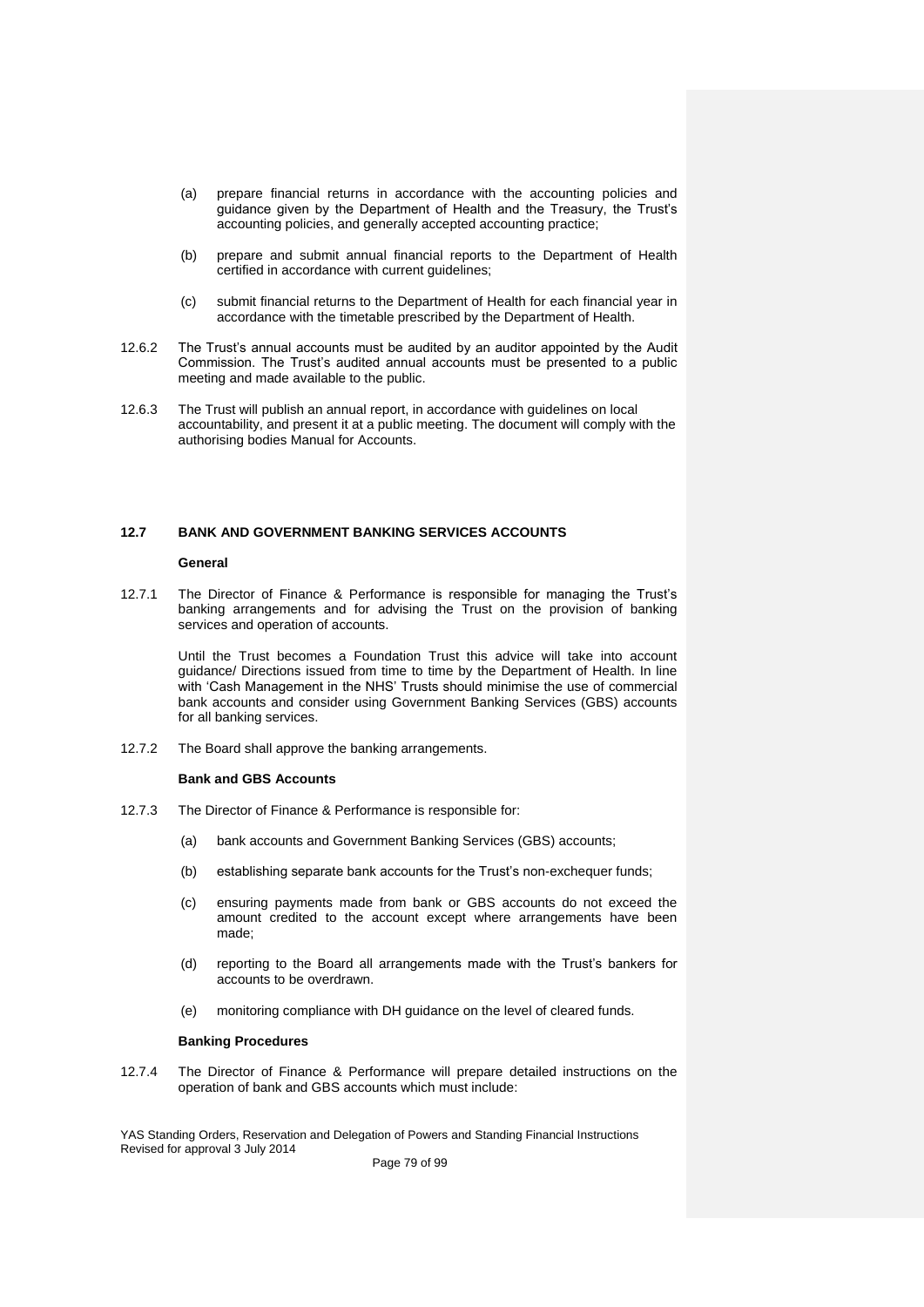- (a) the conditions under which each bank and GBS account is to be operated;
- (b) those authorised to sign cheques or other orders drawn on the Trust's accounts.
- (c) the limit to be applied to any overdraft
- 12.7.5 The Director of Finance & Performance must advise the Trust's bankers in writing of the conditions under which each account will be operated.

# **External Borrowing**

- 12.7.6 The Director of Finance & Performance will advise the Board concerning the Trust's ability to pay dividend on, and repay Public Dividend Capital and any proposed new borrowing, within the limits set by the Department of Health. The Director of Finance & Performance is also responsible for reporting periodically to the Board concerning the PDC debt and all loans and overdrafts.
- 12.7.7 The Board will agree the list of employees (including specimens of their signatures) who are authorised to make short term borrowings on behalf of the Trust. This must contain the Chief Executive and the Director of Finance & Performance.
- 12.7.8 The Director of Finance & Performance must prepare detailed procedural instructions concerning applications for loans and overdrafts.
- 12.7.9 All short-term borrowings should be kept to the minimum period of time possible, consistent with the overall cash flow position, represent good value for money, and comply with the latest guidance from the Department of Health.
- 12.7.10 Any short-term borrowing must be with the authority of two members of an authorised panel, one of which must be the Chief Executive or the Director of Finance & Performance. The Board must be made aware of all short term borrowings at the next Board meeting.
- 12.7.11 All long-term borrowing must be consistent with the plans outlined in the current Business Plan and be approved by the Trust Board.

#### **Investments**

- 12.7.12 Temporary cash surpluses must be held only in such public or private sector investments as notified by the Secretary of State and authorised by the Board.
- 12.7.13 The Director of Finance & Performance is responsible for advising the Board on investments and shall report periodically to the Board concerning the performance of investments held.
- 12.7.14 The Director of Finance & Performance will prepare detailed procedural instructions on the operation of investment accounts and on the records to be maintained.

#### **Income Systems**

- 12.7.15 The Director of Finance & Performance is responsible for designing, maintaining and ensuring compliance with systems for the proper recording, invoicing, collection and coding of all monies due.
- 12.7.16 The Director of Finance & Performance is also responsible for the prompt banking of all monies received.

YAS Standing Orders, Reservation and Delegation of Powers and Standing Financial Instructions Revised for approval 3 July 2014

Page 80 of 99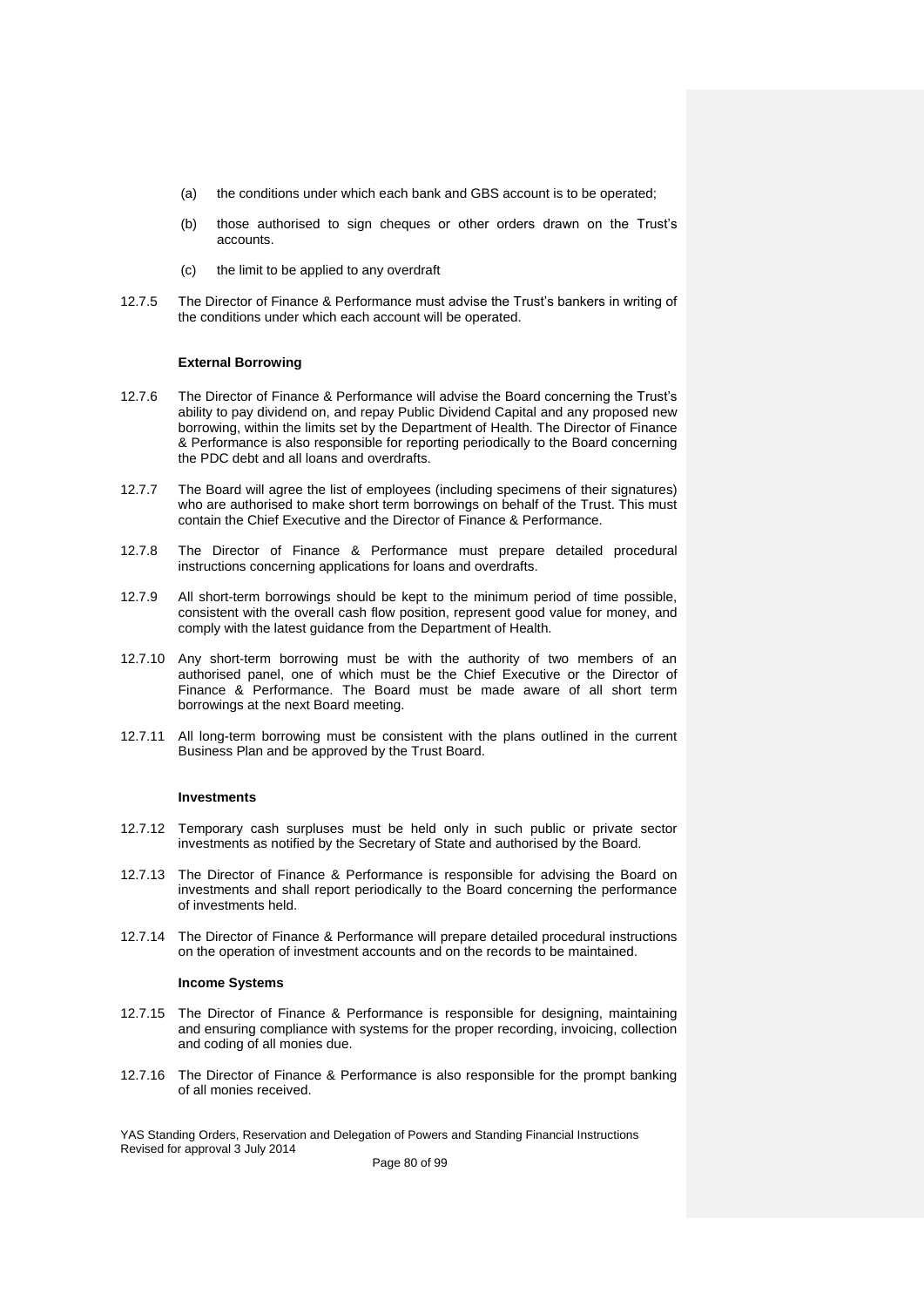### **Fees and Charges**

- 12.7.17 The Trust shall follow the Department of Health's advice in the "Costing" Manual in setting prices for NHS service agreements.
- 12.7.18 The Director of Finance & Performance is responsible for approving and regularly reviewing the level of all fees and charges other than those determined by the Department of Health or by Statute. Independent professional advice on matters of valuation shall be taken as necessary. Where sponsorship income (including items in kind such as subsidised goods or loans of equipment) is considered the guidance in the Department of Health's Commercial Sponsorship – Ethical standards in the NHS shall be followed.
- 12.7.19 All employees must inform the Director of Finance & Performance promptly of money due arising from transactions which they initiate/deal with, including all contracts, leases, tenancy agreements, private patient undertakings and other transactions.

# **Debt Recovery**

- 12.7.20 The Director of Finance & Performance is responsible for the appropriate recovery action on all outstanding debts.
- 12.7.21 Income not received should be dealt with in accordance with losses procedures.
- 12.7.22 Overpayments should be detected (or preferably prevented) and recovery initiated.

# **Security of Cash, Cheques and other Negotiable Instruments**

- 12.7.23 The Director of Finance & Performance is responsible for:
	- (a) approving the form of all receipt books, agreement forms, or other means of officially acknowledging or recording monies received or receivable;
	- (b) ordering and securely controlling any such stationery;
	- (c) the provision of adequate facilities and systems for employees whose duties include collecting and holding cash, including the provision of safes or lockable cash boxes, the procedures for keys, and for coin operated machines;
	- (d) prescribing systems and procedures for handling cash and negotiable securities on behalf of the Trust.
- 12.7.24 Official money shall not under any circumstances be used for the encashment of private cheques or IOUs.
- 12.7.25 All cheques, postal orders, cash etc., shall be banked intact. Disbursements shall not be made from cash received, except under arrangements approved by the Director of Finance & Performance.
- 12.7.26 The holders of safe keys shall not accept unofficial funds for depositing in their safes unless such deposits are in special sealed envelopes or locked containers. It shall be made clear to the depositors that the Trust is not to be held liable for any loss, and written indemnities must be obtained from the organisation or individuals absolving the Trust from responsibility for any loss.
- 12.7.27 Any loss or shortfall shall be monitored and recorded by the Finance Department. Any trends or suspicions should be reported to the Local Counter Fraud Specialist and / or NHS Protect. All losses should be reported through the Losses and Compensation procedure.

YAS Standing Orders, Reservation and Delegation of Powers and Standing Financial Instructions Revised for approval 3 July 2014

Page 81 of 99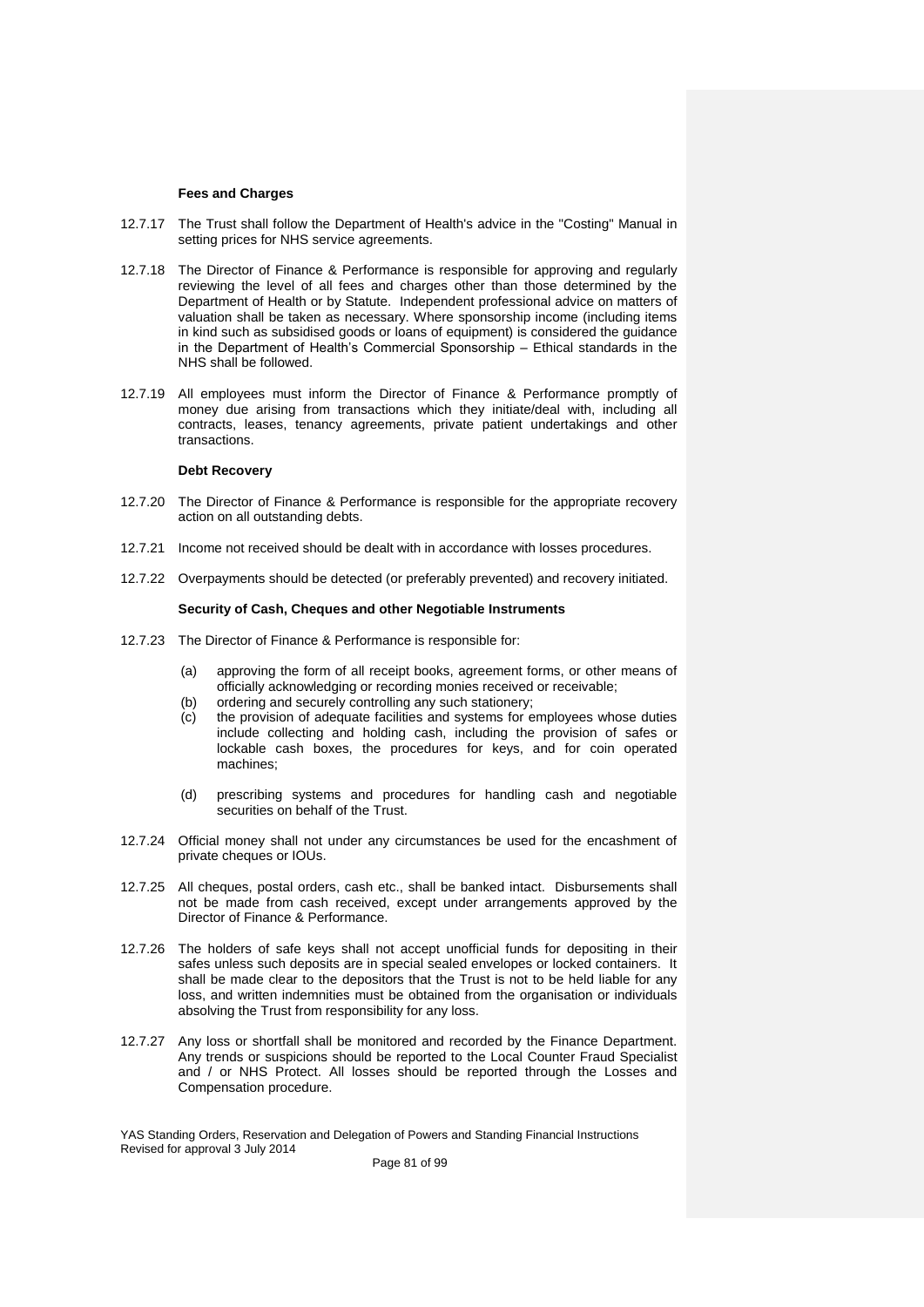### **Tendering and Review of Cash Services**

- 12.7.28 The Director of Finance & Performance will review the commercial banking arrangements of the Trust at regular intervals to ensure they reflect best practice and represent best value for money by periodically seeking competitive tenders for the Trust's commercial banking business.
- 12.7.29 Competitive tenders should be sought at least every five years. The results of the tendering exercise should be reported to the Board. This review is not necessary for GBS accounts.

# **13. TENDERING AND CONTRACTING PROCEDURE**

# **13.1 GOVERNANCE**

# **Duty to comply with Standing Orders and Standing Financial Instructions**

13.1.1 The procedure for making all contracts by or on behalf of the Trust shall comply with these Standing Orders and Standing Financial Instructions (except where Standing Order No. 3.13 Suspension of Standing Orders is applied).

# **EU Directives Governing Public Procurement**

13.1.2. Directives by the Council of the European Union promulgated by the Department of Health (DH) prescribing procedures for awarding all forms of contracts shall have effect as if incorporated in these Standing Orders and Standing Financial Instructions. In cases of conflict EU Directives shall always take precedence.

# **Reverse eAuctions**

13.1.3 The Trust will follow the procedures set out in regulation 21 of the Public Sector Procurement Regulations (2006) for the control of all tendering activity carried out through Reverse eAuctions. For further guidance on Reverse eAuctions refer to www.ogc.gov.uk

# **Capital Investment Manual and other Department of Health Guidance**

13.1.4 The Trust shall comply as far as is practicable with the requirements of the Department of Health "Capital Investment Manual" and "Estate code" in respect of capital investment and estate and property transactions. In the case of management consultancy contracts the Trust shall comply as far as is practicable with Department of Health guidance "The Procurement and Management of Consultants within the NHS".

# **13.2 FORMAL COMPETITIVE TENDERING**

# **General Applicability**

- 13.2.1 The Trust shall ensure that competitive tenders are invited for:
	- the supply of goods, materials and manufactured articles;
	- the rendering of services including all forms of management consultancy services (other than specialised services sought from or provided by the DH);

YAS Standing Orders, Reservation and Delegation of Powers and Standing Financial Instructions Revised for approval 3 July 2014

Page 82 of 99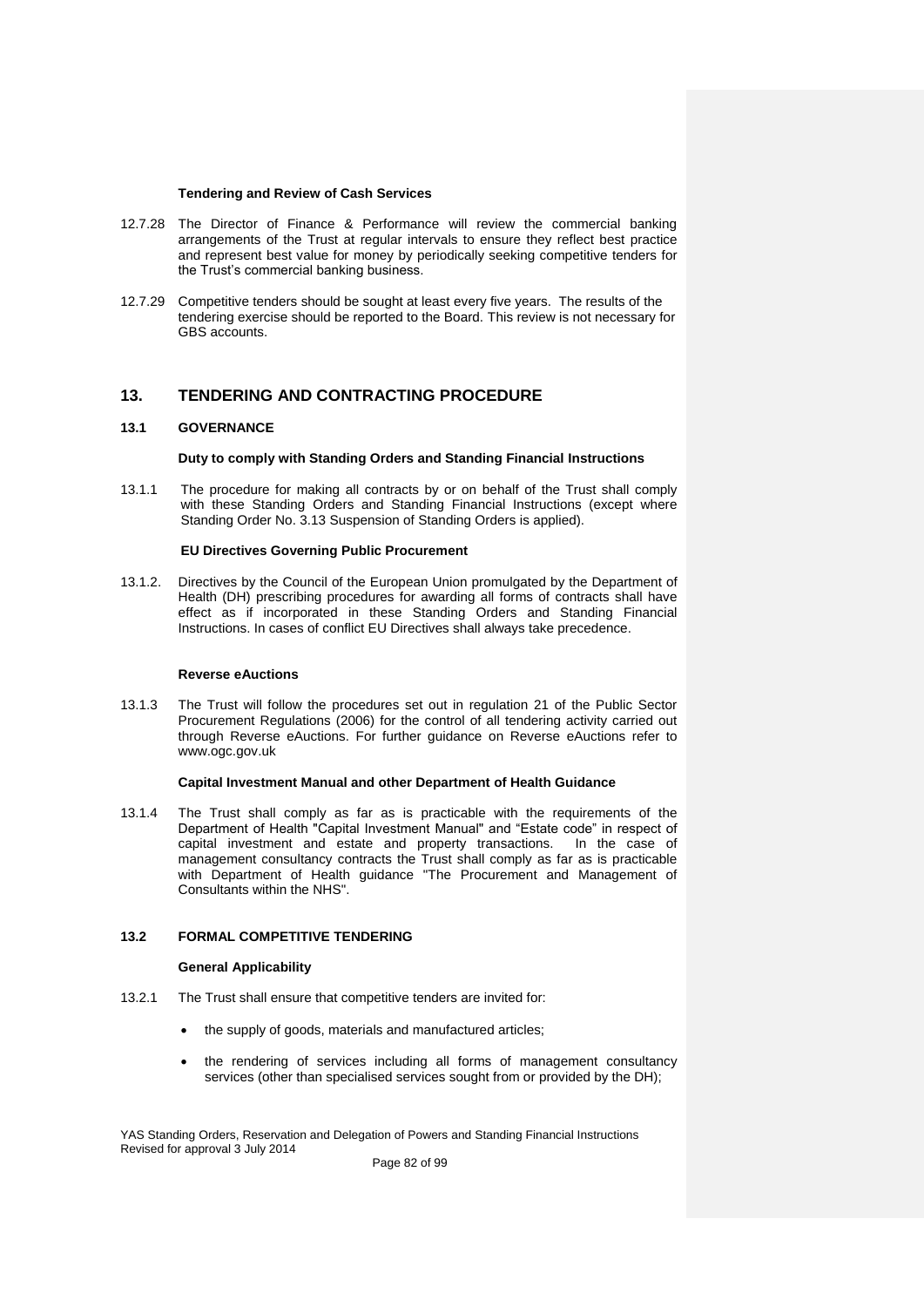For the design, construction and maintenance of building and engineering works (including construction and maintenance of grounds and gardens); for disposals.

## **Health Care Services**

13.2.2 Where the Trust elects to invite tenders for the supply of healthcare services these Standing Orders and Standing Financial Instructions shall apply as far as they are applicable to the tendering.

# **Exceptions and instances where formal tendering need not be applied**

- 13.2.3 Formal tendering procedures **need not be applied** where:
	- (a) the estimated expenditure or income does not, or is not reasonably expected to, exceed **£5,000.** Where expenditure does not, or is not reasonably expected to , exceed £25,000 but is greater than £5,000 an informal tender (quotation) from three suppliers may be applied.
	- (b) where the supply is proposed under special arrangements negotiated by the DH in which event the said special arrangements must be complied with;
	- (c) regarding disposals as set out in Standing Financial Instructions No. 13.6;

Formal tendering procedures **may be waived** in the following circumstances:

- (d) in very exceptional circumstances where the Chief Executive decides that formal tendering procedures would not be practicable or the estimated expenditure or income would not warrant formal tendering procedures, and the circumstances are detailed in an appropriate Trust record. This does not apply where the value exceeds the EU tender thresholds
- (e) where the requirement is covered by an existing contract that allows for call off of additional requirements, or the contract can be extended where this was provided for in the original advertisement.
- (f) where national or regional framework agreements are in place and have been approved by the Board;
- (g) where a consortium arrangement is in place and a lead organisation has been appointed to carry out tendering activity on behalf of the consortium members;
- (h) where the timescale is of extreme urgency where it is necessary to safeguard life or property and therefore genuinely precludes competitive tendering but failure to plan the work properly would not be regarded as a justification for a single tender;
- (i) goods are proprietary, or the contract is related to specialist services or technical equipment, there must be clear evidence of no effective or genuine competition;
- (j) when a specific supplier is required to undertake additional work or services which were not included in the project initially but which through unforeseen circumstances have become necessary, and such work or services cannot for technical or economic reasons be carried

YAS Standing Orders, Reservation and Delegation of Powers and Standing Financial Instructions Revised for approval 3 July 2014

Page 83 of 99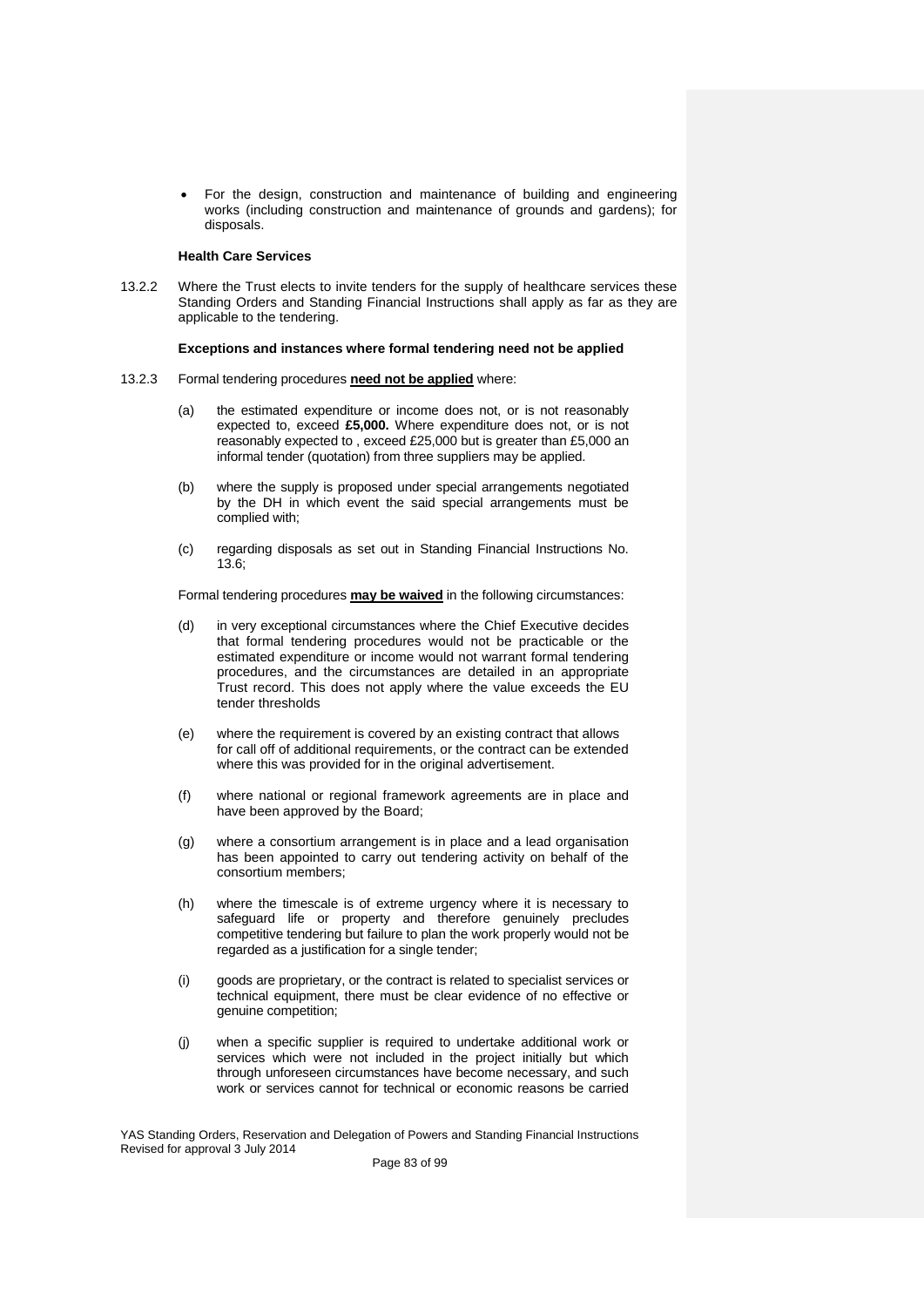out or provided separately from those under the original contract without major inconvenience to the Trust;

- (k) there is a clear benefit to be gained from maintaining continuity with an earlier project where the use of another supplier could result in incompatibility between existing goods or installation or disproportionate technical difficulties in the operation and maintenance of existing goods or installation
- (l) where allowed and provided for in the Capital Investment Manual.
- 13.2.4 The waiving of competitive tendering procedures should not be used to avoid competition or for administrative convenience or to award further work to a consultant originally appointed through a competitive procedure.
- 13.2.5 Where it is decided that competitive tendering is not applicable and should be waived, the fact of the waiver and the reasons should be documented and recorded in an appropriate Trust record and reported to the Audit Committee at each meeting.

# **Fair and Adequate Competition**

13.2.6 The Trust shall ensure that invitations to tender are sent to a sufficient number of firms/individuals to provide fair and adequate competition as appropriate, and in no case less than three (no less than 5 if the value is over the EU threshold) firms/individuals, having regard to their capacity to supply the goods or materials or to undertake the services or works required.

#### **Building and Engineering Construction Works**

13.2.7 Competitive Tendering cannot be waived for building and engineering construction works and maintenance (other than in accordance with Concode) without Departmental of Health approval.

# **Items which subsequently breach thresholds after original approval**

13.2.8 Items estimated to be below the limits set in this Standing Financial Instruction for which formal tendering procedures are not used which subsequently prove to have a value above such limits shall be reported to the Chief Executive, and be recorded in an appropriate Trust record.

# **13.3 CONTRACTING/ TENDERING PROCEDURE**

# **Invitation to tender**

- 13.3.1 (i) All invitations to tender shall state the date and time as being the latest time for the receipt of tenders.
	- (ii) All invitations to tender shall state that no tender will be accepted unless:

(a) For electronic submissions – that all submissions are made to our eprocurement partner, the Yorkshire and Humber Commercial Procurement Collaborative (YHCPC).

(b) For Paper Submissions - submitted in a plain sealed package or envelope bearing a pre-printed label supplied by the Trust (or the word "tender" followed by the subject to which it relates) and the latest date and time for the receipt of such tender addressed to the Chief Executive or nominated Manager; that tender envelopes/ packages shall not bear any names or

YAS Standing Orders, Reservation and Delegation of Powers and Standing Financial Instructions Revised for approval 3 July 2014

Page 84 of 99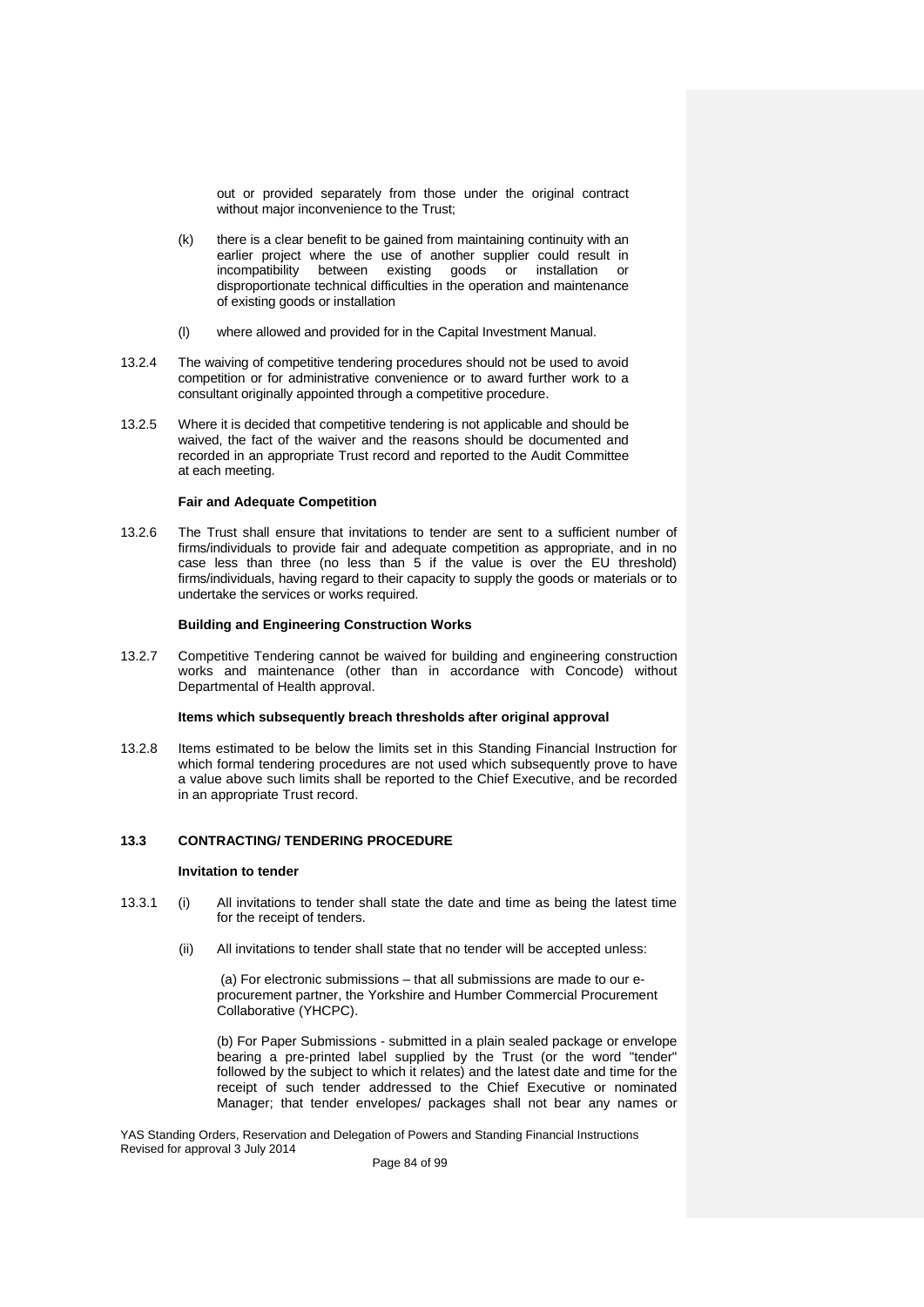marks indicating the sender. The use of courier/postal services must not identify the sender on the envelope or on any receipt so required by the deliverer.

- (iii) Every tender for goods, materials, services or disposals shall embody such of the NHS Standard Contract Conditions as are applicable.
- (iv) Every tender for building or engineering works (except for maintenance work, when Estmancode quidance shall be followed) shall embody or be in the terms of the current edition of one of the Joint Contracts Tribunal Standard Forms of Building Contract or Department of the Environment (GC/Wks) Standard forms of contract amended to comply with concode; or, when the content of the work is primarily engineering, the General Conditions of Contract recommended by the Institution of Mechanical and Electrical Engineers and the Association of Consulting Engineers (Form A), or (in the case of civil engineering work) the General Conditions of Contract recommended by the Institute of Civil Engineers, the Association of Consulting Engineers and the Federation of Civil Engineering Contractors. These documents shall be modified and/or amplified to accord with Department of Health guidance and, in minor respects, to cover special features of individual

# **Receipt and safe custody of tender**

13.3.2 Electronic submissions – all required tender documents will be submitted electronically to the YHCPC by the date and time required by the tender invitation. The tenders will remain secure and unable to be accessed by anyone in the YHCPC electronic vault until the tender submission closing date.

> Paper submissions - The Chief Executive or his nominated representative will be responsible for the receipt, endorsement and safe custody of tenders received until the time appointed for their opening. The date and time of receipt of each tender shall be endorsed on the tender envelope/package.

#### **Opening tenders**

- 13.3.3. As soon as practicable after the date and time stated as being the latest time for the receipt of tenders;
	- (i) Electronic tenders the authorised procurement officer shall access the tender vault and retrieve all tenders, the system generated record sheet showing all renderers invited and receipted will form part of the tender documentation presented for approval as confirmation that all tenders have been included in the evaluation process.
	- (ii) Paper tenders -, they shall be opened by two senior officers/managers designated by the Chief Executive and not from the originating department (being the department sponsoring or commissioning the tender). A member of the Trust Board will be required to be one of the two approved persons present for the opening of tenders where this is stipulated in the delegated authority set out in the Trust's Scheme of Delegation.

The involvement of Finance Directorate staff in the preparation of a tender proposal will not preclude the Director of Finance & Performance or any approved Senior Manager from the Finance Directorate from serving as one of the two senior managers to open tenders. All Executive Directors/members will be authorised to open tenders regardless of whether they are from the originating department provided that the other authorised person opening the

YAS Standing Orders, Reservation and Delegation of Powers and Standing Financial Instructions Revised for approval 3 July 2014

Page 85 of 99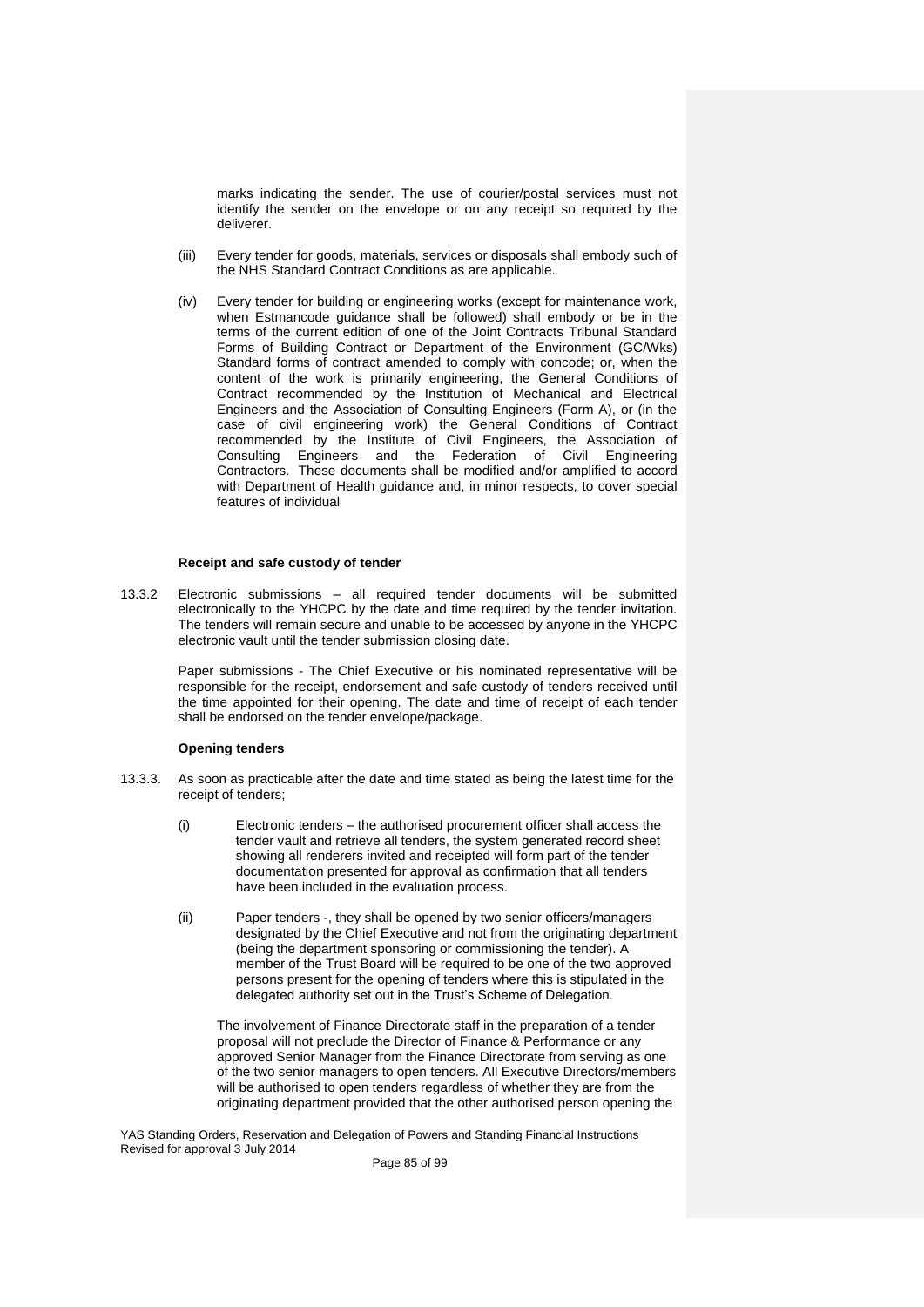tenders with them is not from the originating department. The Trust's Company Secretary will count as a Director for the purposes of opening tenders.

# **Register of tenders and due process**

- 13.3.4 Every tender received shall be marked with the date of opening and initialed by those present at the opening (for electronically received tenders this will be time printed and by whom).
	- (i) A register shall be maintained by the Chief Executive, or a person authorised by him, to show for each set of competitive tender invitations dispatched:
		- the name of all firms individuals invited;
		- the names of firms individuals from which tenders have been received;
		- the date the tenders were opened;
		- the persons present at the opening;
		- the price shown on each tender;
		- a note where price alterations have been made on the tender.
		- Each entry to this register shall be signed by those present.
		- A note shall be made in the register if any one tender price has had so many alterations that it cannot be readily read or understood.
		- For tenders received electronically a print out of the electronic audit trail of the tender submission and retrieval shall be attached to the log.
	- (ii) Incomplete tenders, i.e. those from which information necessary for the adjudication of the tender is missing, and amended tenders i.e., those amended by the tenderer upon his own initiative either orally or in writing after the due time for receipt, but prior to the opening of other tenders, should be dealt with in the same way as late tenders. (Standing Order No. 13.3.6 below).

# **Admissibility**

- 13.3.5 (i) If for any reason the designated officers are of the opinion that the tenders received are not strictly competitive (for example, because their numbers are insufficient or any are amended, incomplete or qualified) no contract shall be awarded without the approval of the Chief Executive.
	- (ii) Where only one tender is sought and/or received, the Chief Executive and Director of Finance & Performance shall, as far practicable, ensure that the price to be paid is fair and reasonable and will ensure value for money for the Trust.

# **Late tenders**

13.3.6 (i) Tenders received after the due time and date, but prior to the opening of the other tenders, may be considered only if the Chief Executive or his nominated officer decides that there are exceptional circumstances i.e. dispatched in good time but delayed through no fault of the tenderer.

YAS Standing Orders, Reservation and Delegation of Powers and Standing Financial Instructions Revised for approval 3 July 2014

Page 86 of 99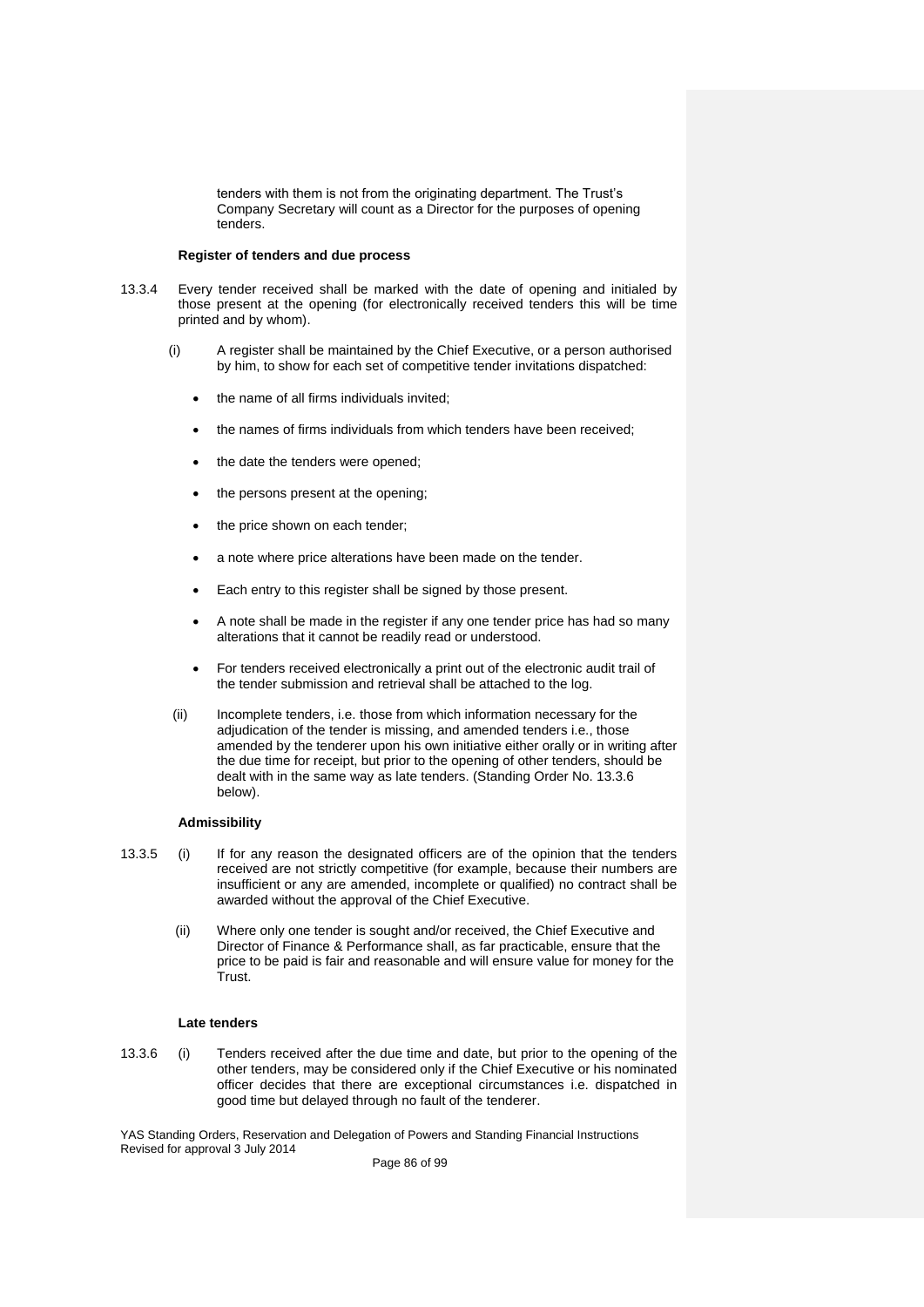- (ii) Only in the most exceptional circumstances will a tender be considered which is received after the opening of the other tenders and only then if the tenders that have been duly opened have not left the custody of the Chief Executive or his nominated officer or if the process of evaluation and adjudication has not started.
- (iii) While decisions as to the admissibility of late, incomplete or amended tenders are under consideration, the tender documents shall be kept strictly confidential, recorded, and held in safe custody by the Chief Executive or his nominated officer.

#### **Acceptance of formal tenders**

- 13.3.7 (i) Any discussions with a tenderer which are deemed necessary to clarify technical aspects of his tender before the award of a contract will not disqualify the tender.
	- (ii) The lowest tender, if payment is to be made by the Trust, or the highest, if payment is to be received by the Trust, shall be accepted unless there are good and sufficient reasons to the contrary. Such reasons shall be set out in either the contract file, or other appropriate record.

It is accepted that for professional services such as management consultancy, the lowest price does not always represent the best value for money. Other factors affecting the success of a project include:

- (a) experience and qualifications of team members;
- (b) understanding of client's needs;
- (c) feasibility and credibility of proposed approach;
- (d) ability to complete the project on time.

Where other factors are taken into account in selecting a tenderer, these must be clearly recorded and documented in the contract file, and the reason(s) for not accepting the lowest tender clearly stated.

- (iii) No tender shall be accepted which will commit expenditure in excess of that which has been allocated by the Trust and which is not in accordance with these Instructions except with the authorisation of the Chief Executive.
- (iv) The use of these procedures must demonstrate that the award of the contract was:
	- (a) not in excess of the going market rate / price current at the time the contract was awarded;
	- (b) that best value for money was achieved.
- (v) All tenders should be treated as confidential and should be retained for inspection.

# **Tender reports to the Trust Board**

13.3.8 Reports to the Trust Board will be made on an exceptional circumstance basis only.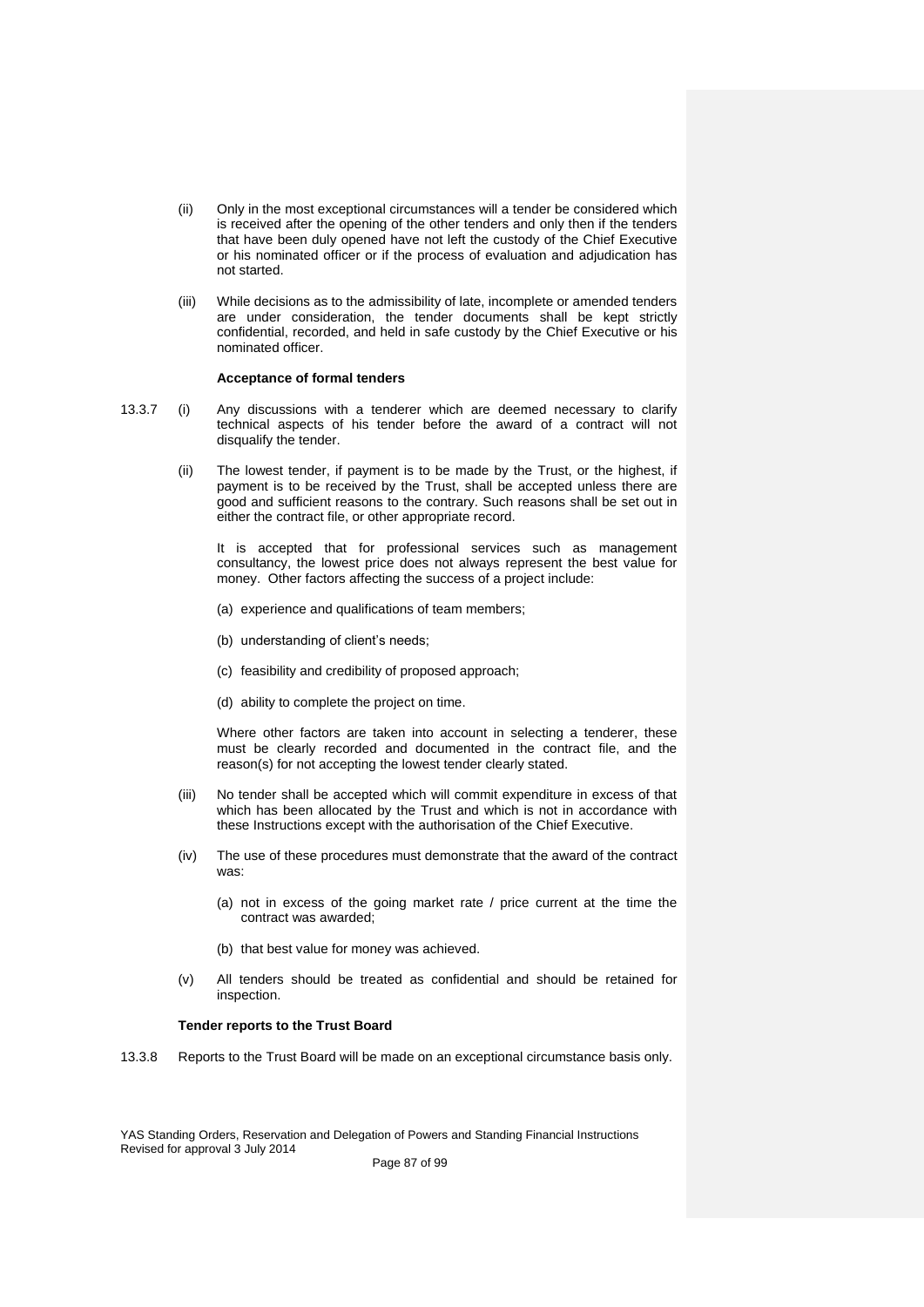# **13.4 QUOTATIONS: Competitive and non-competitive**

#### **General Position on quotations**

- 13.4.1 Quotations are required where formal tendering procedures are not adopted and where the intended expenditure or income exceeds, or is reasonably expected to exceed £5,000 but not exceed £25,000
- 13.4.2 Competitive Quotations
	- (i) Quotations should be obtained by the Procurement team from at least three firms/individuals based on specifications or terms of reference prepared by, or on behalf of, the Trust.
	- (ii) Quotations should be in writing unless the Chief Executive or his nominated officer determines that it is impractical to do so in which case quotations may be obtained by telephone. Confirmation of telephone quotations should be obtained as soon as possible and the reasons why the telephone quotation was obtained should be set out in a permanent record.
	- (iii) All quotations should be treated as confidential and should be retained for inspection.
	- (iv) The Chief Executive or his nominated officer should evaluate the quotation and select the quote which gives the best value for money. If this is not the lowest quotation if payment is to be made by the Trust, or the highest if payment is to be received by the Trust, then the choice made and the reasons why should be recorded in a permanent record.

#### **Non-Competitive Quotations**

- 13.4.3 Non-competitive quotations in writing may be obtained in the following circumstances:
	- (i) goods, are proprietary, or the contract is related to specialist services or technical equipment, there must be clear evidence of no effective or genuine competition;
	- (ii) the supply of goods or manufactured articles of any kind which are required urgently and are not obtainable under existing contracts;
	- (iii) disposals in line with the disposals policy;
	- (iv) where the goods or services are for building and engineering maintenance the responsible works manager must certify that the first two conditions of this SFI (i.e.: (i) and (ii) of this SFI) apply.

# **Quotations to be within Financial Limits**

13.4.4 No quotation shall be accepted which will commit expenditure in excess of that which has been allocated by the Trust and which is not in accordance with Standing Financial Instructions except with the authorisation of either the Chief Executive or Director of Finance & Performance.

# **13.5 AUTHORISATION OF TENDERS AND COMPETITIVE QUOTATIONS**

13.5.1 Providing all the conditions and circumstances set out in these Standing Financial Instructions have been fully complied with, formal authorisation and awarding of a

YAS Standing Orders, Reservation and Delegation of Powers and Standing Financial Instructions Revised for approval 3 July 2014

Page 88 of 99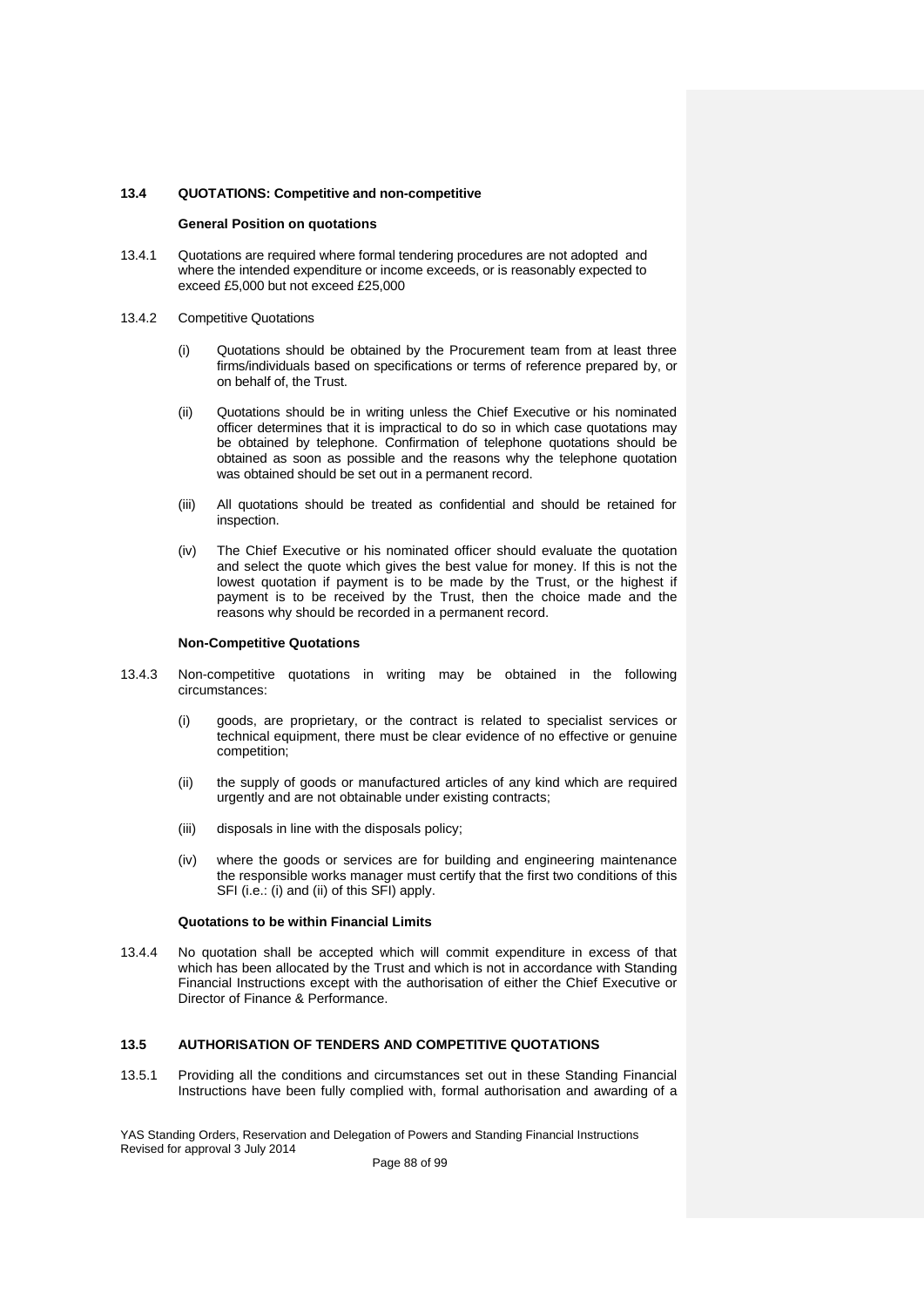contract may be decided by the following staff to the value of the contract as follows:

| Designated budget holders/        |       |          |
|-----------------------------------|-------|----------|
| <b>Associate Directors</b>        | up to | £5,000   |
| Associate Directors, Finance      | up to | £10,000  |
| <b>Directors</b>                  | up to | £25,000  |
| Director of Finance & Performance | up to | £100,000 |
| <b>Chief Executive</b>            | up to | £250,000 |
| Chief Executive & Chairman        | up to | £500,000 |
| <b>Trust Board</b>                | over  | £500,000 |

These levels of authorisation may be varied or changed and need to be read in conjunction with the Trust Board's Scheme of Delegation.

Formal authorisation must be put in writing. In the case of authorisation by the Trust Board this shall be recorded in their minutes. The Chairman and the Chief Executive will both sign any contract over £500,000 after approval by the Trust Board.

# 13.5.2 **Instances where formal competitive tendering or competitive quotation is not required**

Where competitive tendering or a competitive quotation is not required the Trust should adopt one of the following alternatives:

(a) the Trust shall use the NHS Logistics for procurement of all goods and services unless the Chief Executive or nominated officers deem it inappropriate. The decision to use alternative sources must be documented.

(b) If the Trust does not use the NHS Logistics - where tenders or quotations are not required, because expenditure is below £5,000, the Trust shall procure goods and services in accordance with procurement procedures approved by the Director of Finance & Performance.

# **Private Finance for capital procurement**

13.5.3 The Trust should normally market-test for PFI (Private Finance Initiative funding) when considering a capital procurement. When the Board proposes, or is required, to use finance provided by the private sector the following should apply:

- (a) The Chief Executive shall demonstrate that the use of private finance represents value for money and genuinely transfers risk to the private sector.
- (b) Where the sum exceeds delegated limits, a business case must be referred to the appropriate Department of Health for approval or treated as per current guidelines.
- (c) The proposal must be specifically agreed by the Board of the Trust.
- (d) The selection of a contractor/finance company must be on the basis of competitive tendering or quotations.

# **Compliance requirements for all contracts**

13.5.4 The Board may only enter into contracts on behalf of the Trust within the statutory powers delegated to it by the Secretary of State and shall comply with:

YAS Standing Orders, Reservation and Delegation of Powers and Standing Financial Instructions Revised for approval 3 July 2014 Page 89 of 99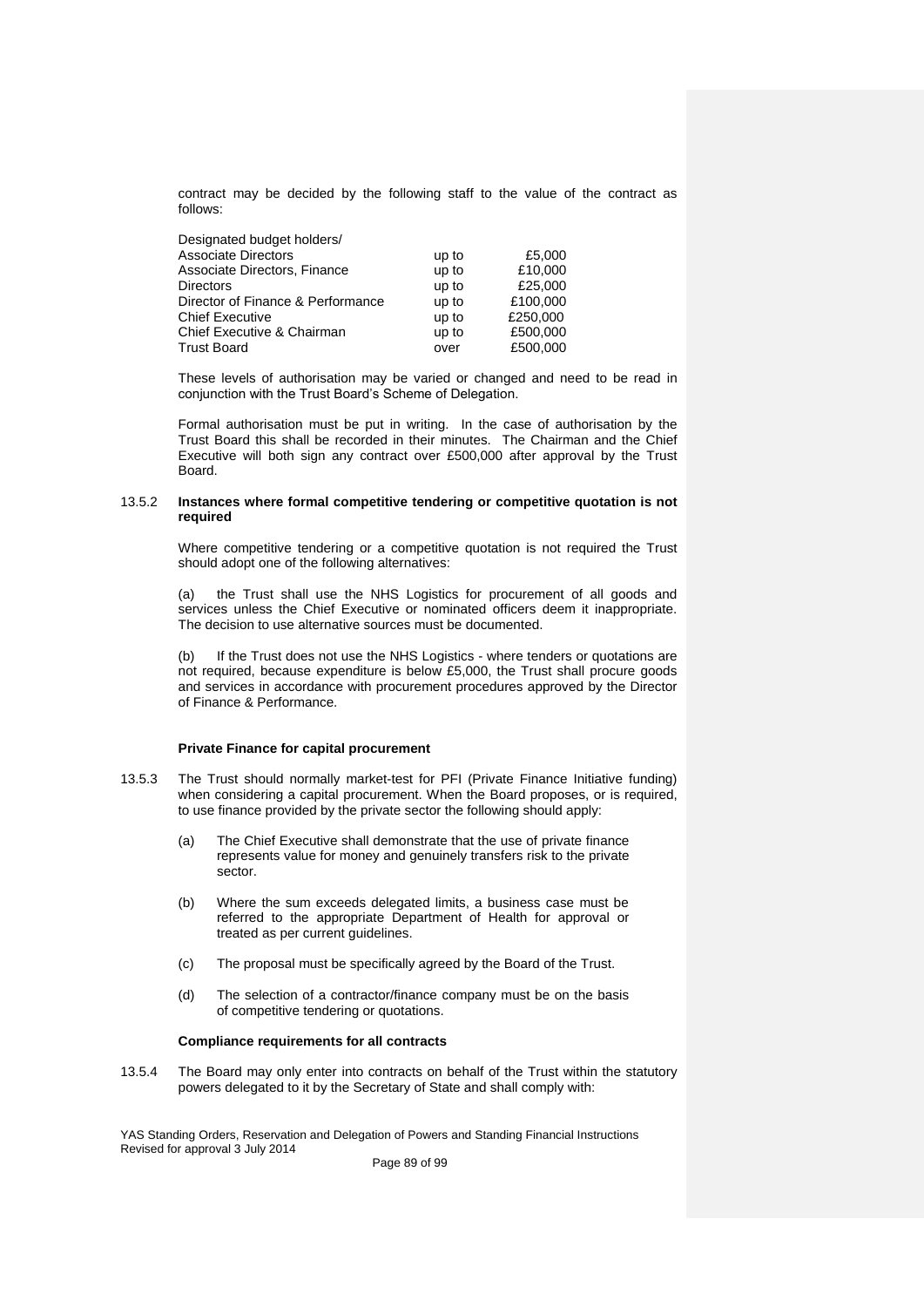- (a) The Trust's Standing Orders and Standing Financial Instructions;
- (b) EU Directives and other statutory provisions;
- (c) any relevant directions including the Capital Investment Manual, Estatecode and guidance on the Procurement and Management of Consultants;
- (d) such of the NHS Standard Contract Conditions as are applicable.
- (e) contracts with Foundation Trusts must be in a form compliant with appropriate NHS guidance.
- (f) Where appropriate contracts shall be in or embody the same terms and conditions of contract as was the basis on which tenders or quotations were invited.
- (g) In all contracts made by the Trust, the Board shall endeavour to obtain best value for money by use of all systems in place. The Chief Executive shall nominate an officer who shall oversee and manage each contract on behalf of the Trust.

# **Personnel and Agency or Temporary Staff Contracts**

13.5.5 The Chief Executive shall nominate officers with delegated authority to enter into contracts of employment, regarding staff, agency staff or temporary staff service contracts.

# **Healthcare Services Agreements**

13.5.6 Service agreements with NHS providers for the supply of healthcare services shall be drawn up in accordance with the NHS and Community Care Act 1990 and administered by the Trust. Service agreements are not contracts in law and therefore not enforceable by the courts. However, a contract with a Foundation Trust, being a PBC, is a legal document and is enforceable in law.

> The Chief Executive shall nominate officers to commission service agreements with providers of healthcare in line with a commissioning plan approved by the Board.

# **13.6 TENDERING FOR DISPOSALS**

Competitive Tendering or Quotation procedures shall not apply to the disposal of:

- (a) any matter in respect of which a fair price can be obtained only by negotiation or sale by auction as determined (or pre-determined in a reserve) by the Chief Executive or his nominated officer;
- (b) obsolete or condemned articles and stores, which may be disposed of in accordance with the disposals policy of the Trust;
- (c) items to be disposed of with an estimated sale value of less than £5,000, this figure to be reviewed on a periodic basis;
- (d) items arising from works of construction, demolition or site clearance, which should be dealt with in accordance with the relevant contract;

YAS Standing Orders, Reservation and Delegation of Powers and Standing Financial Instructions Revised for approval 3 July 2014

Page 90 of 99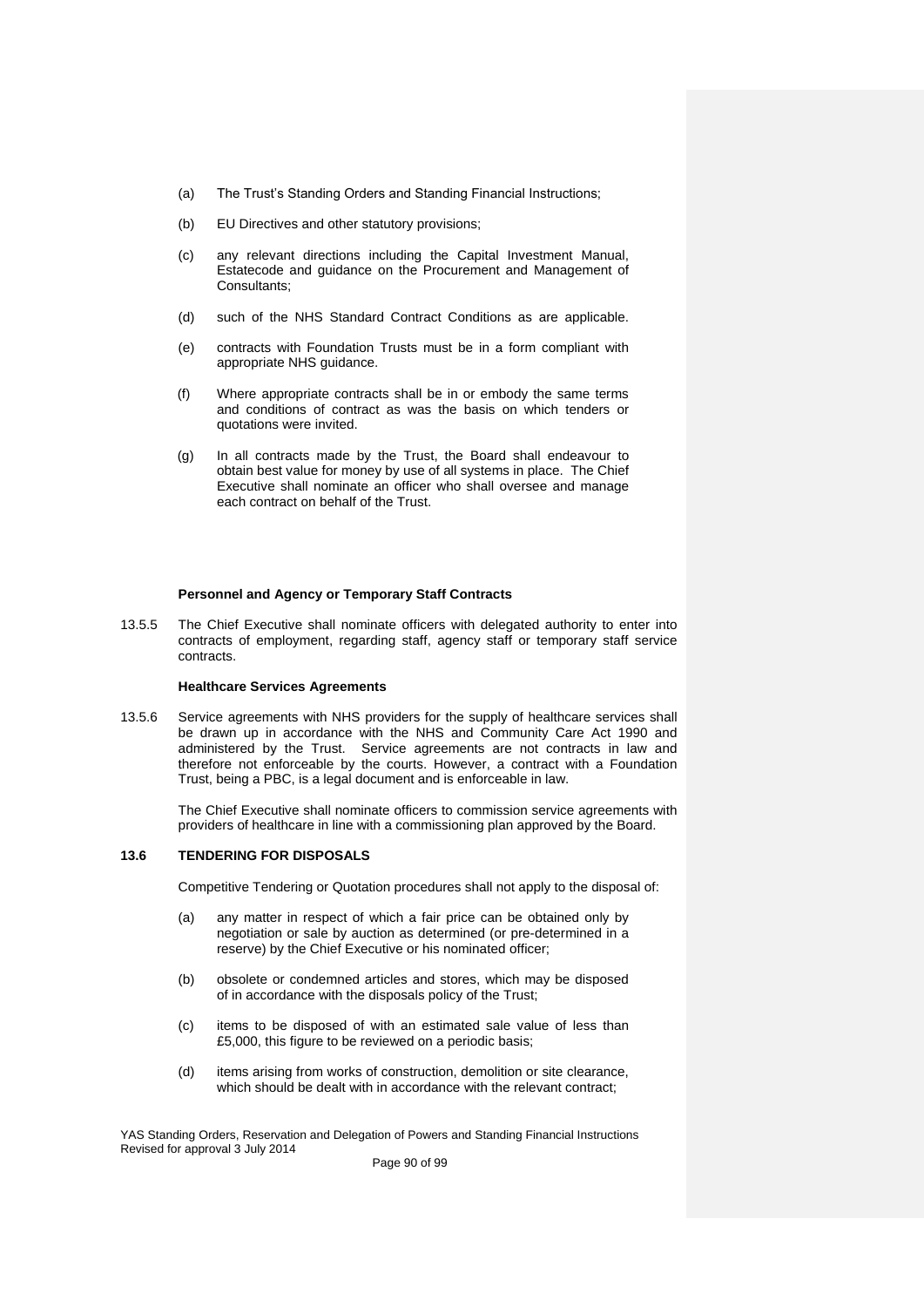(e) land or buildings concerning which DH guidance has been issued but subject to compliance with such guidance.

# **13.7 TENDERING FOR IN HOUSE SERVICES**

- 13.7.1 The Chief Executive shall be responsible for ensuring that best value for money can be demonstrated for all services provided on an in-house basis. The Trust may also determine from time to time that in-house services should be market tested by competitive tendering.
- 13.7.2 In all cases where the Board determines that in-house services should be subject to competitive tendering the following groups shall be set up:
	- (a) Specification group, comprising the Chief Executive or nominated officer(s) and specialist.
	- (b) In-house tender group, comprising a nominee of the Chief Executive and technical support.
	- (c) Evaluation team, comprising normally a specialist officer, a supplies officer and a Director of Finance & Performance representative. For services having a likely annual expenditure exceeding £ 100,000, a non-officer member should be a member of the evaluation team.
- 13.7.3 All groups should work independently of each other and individual officers may be a member of more than one group but no member of the in-house tender group may participate in the evaluation of tenders.
- 13.7.4 The evaluation team shall make recommendations to the Board.
- 13.7.5 The Chief Executive shall nominate an officer to oversee and manage the contract on behalf of the Trust.
- 13.7.6 These Instructions shall not only apply to expenditure from Exchequer funds but also to works, services and goods purchased from the Trust's trust funds and private resources.

# **14. SPECIFIC AREAS REQUIRING INSTRUCTION**

# **14.1 CONTRACTS (including SERVICE LEVEL AGREEMENTS (SLA'S))**

- 14.1.1 The Chief Executive, as the Accountable Officer, is responsible for ensuring the Trust enters into suitable contracts with service commissioners for the provision of NHS services.
- 14.1.2 All contracts should aim to implement the agreed priorities contained within the Trust Financial Plan and wherever possible, be based upon integrated care pathways to reflect expected patient experience. In discharging this responsibility, the Chief Executive should take into account:
	- the standards of service quality expected;
	- the relevant national service framework (if any);
	- the provision of reliable information on cost and volume of services;
	- the NHS National Performance Assessment Framework;

YAS Standing Orders, Reservation and Delegation of Powers and Standing Financial Instructions Revised for approval 3 July 2014

Page 91 of 99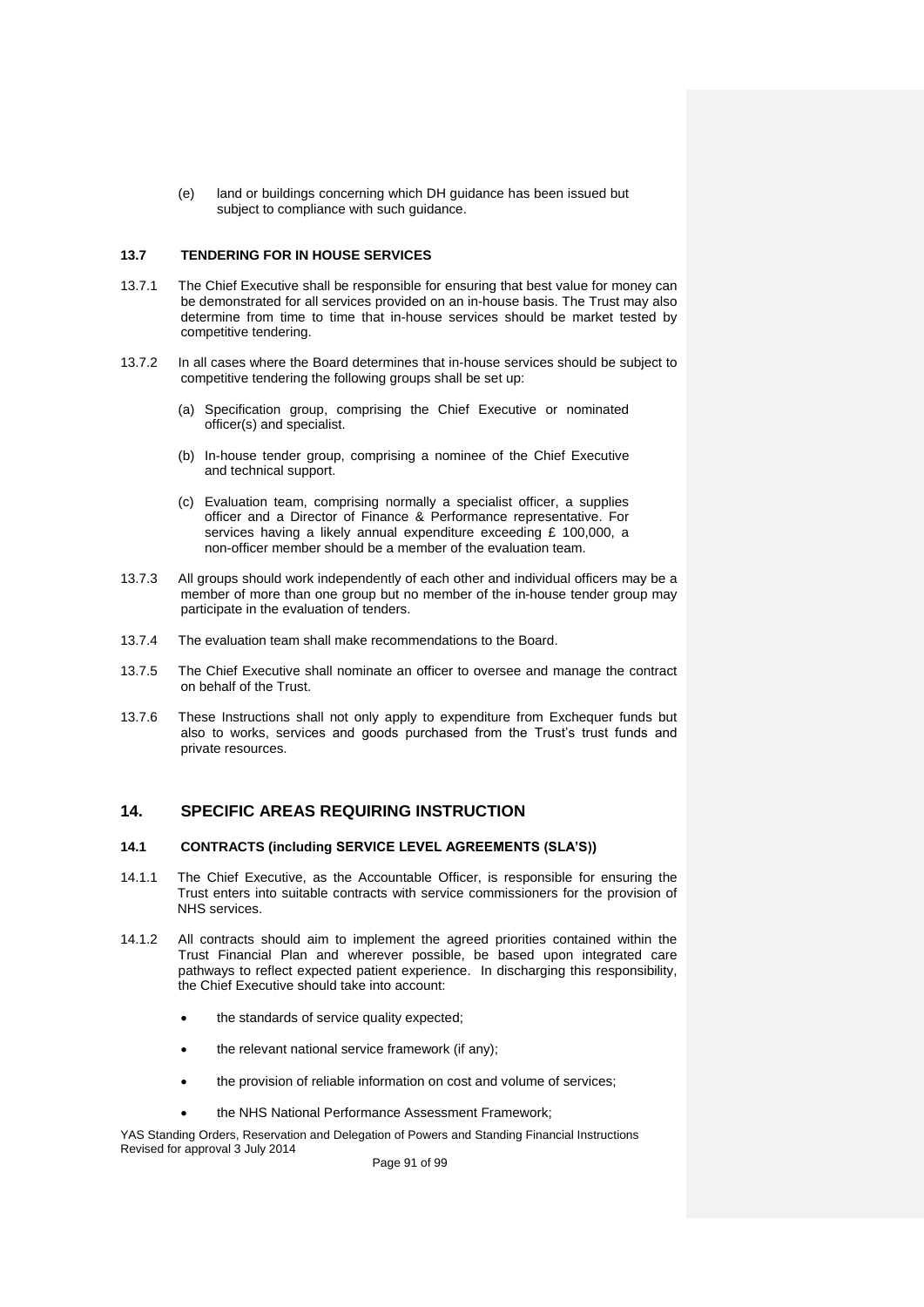- that contracts build where appropriate on existing Joint Investment Plans;
- that contracts are based on integrated care pathways.

# **Involving Partners and jointly managing risk**

14.1.3 A good contract will result from a dialogue of clinicians, users, carers, public health professionals and managers. It will reflect knowledge of local needs and inequalities. This will require the Chief Executive to ensure that the Trust works with all partner agencies involved in both the delivery and the commissioning of the service required. The contract will apportion responsibility for handling a particular risk to the party or parties in the best position to influence the event and financial arrangements should reflect this. In this way the Trust can jointly manage risk with all interested parties.

# **Reports to Board on Contracts**

14.1.4 The Chief Executive, as the Accountable Officer, will need to ensure that regular reports are provided to the Board detailing actual and forecast income from the contract. This will include information on costing arrangements, all parties should agree a common currency for application across the range of contracts.

# **Entering into Service Contracts**

14.1.5 Like any other contract for supply of service the guidance on procurement contained in Section 13 should be adhered to when entering into a contract or service level agreement. The authorisation levels at section 13.5 should be adhered to, both for the provision and receipt of services. The authorisation level should have regard for the total financial exposure that the trust has; therefore the annual costs multiplied by the contract duration should be used to establish the level of authorisation required.

# **14.2 COMMISSIONING**

[This section is not normally applicable to NHS Trusts since they are providers rather than commissioners of health services. However, in limited cases Trusts may be responsible for operational commissioning of services. In these circumstances Trusts should refer to the model SFIs on Commissioning for CCGs and adopt/amend the relevant paragraphs as appropriate].

# **14.3 FINANCIAL FRAMEWORK**

The Director of Finance & Performance should ensure that members of the Board are aware of the Financial Framework. This document contains directions which the Trust must follow. It also contains directions to the Trust Development Authority regarding resource and capital allocation and funding to Trust's. The Director of Finance & Performance should also ensure that the direction and guidance in the framework is followed by the Trust.

# **14.4 STORES AND RECEIPT OF GOODS**

# **General position**

14.4.1 Stores, defined in terms of controlled stores and departmental stores (for immediate use) should be:

YAS Standing Orders, Reservation and Delegation of Powers and Standing Financial Instructions Revised for approval 3 July 2014

Page 92 of 99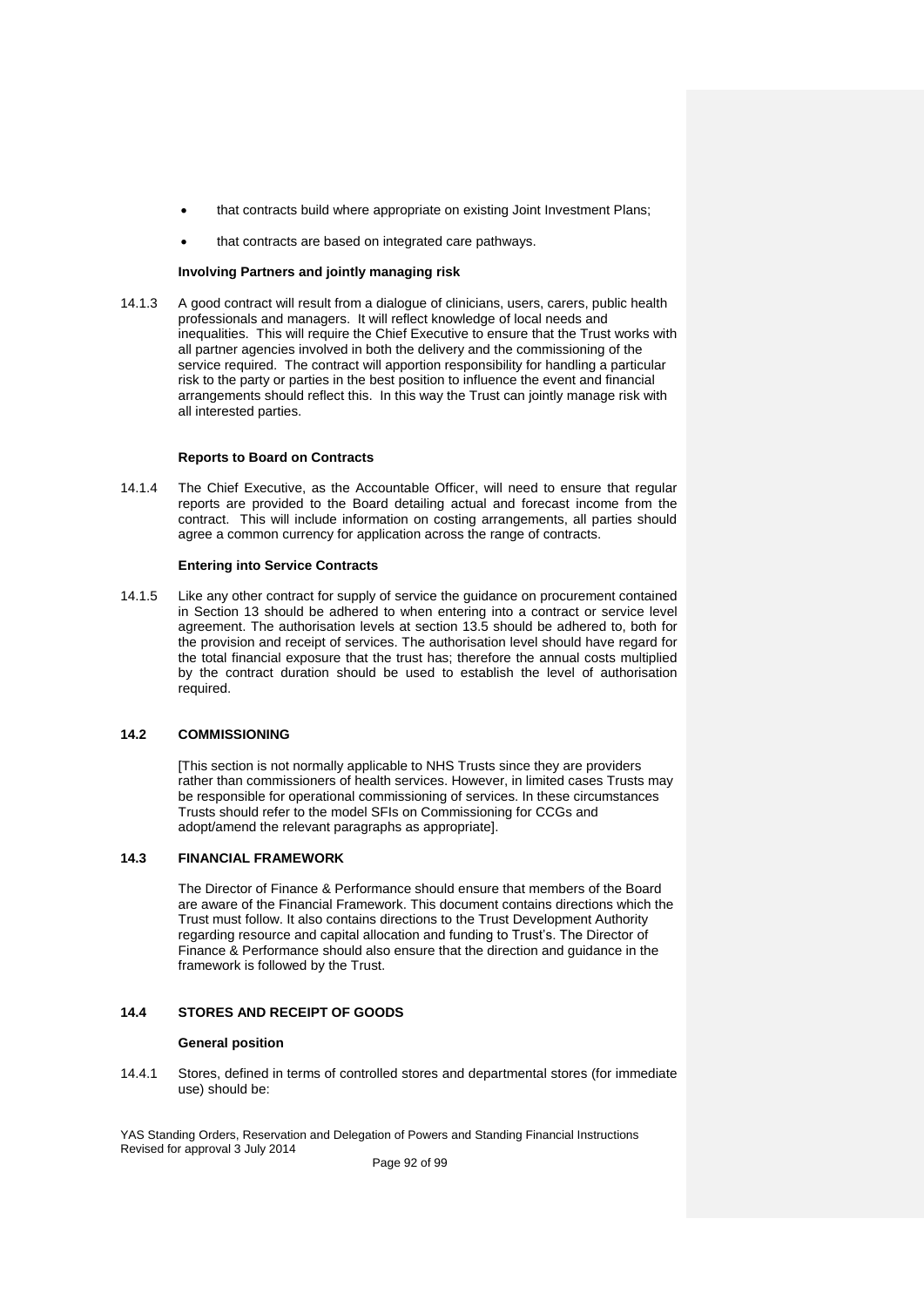- (a) kept to a minimum;
- (b) subjected to annual stock take;
- (c) valued at the lower of cost and net realisable value.

# **Control of Stores, Stocktaking, condemnations and disposal**

- 14.4.2 Subject to the responsibility of the Director of Finance & Performance for the systems of control, overall responsibility for the control of stores shall be delegated to an employee by the Chief Executive. The day-to-day responsibility may be delegated by him to departmental employees and stores managers/keepers, subject to such delegation being entered in a record available to the Director of Finance & Performance. The control of any Pharmaceutical stocks shall be the responsibility of a designated Pharmaceutical Officer; the control of any fuel oil and coal of a designated estates manager.
- 14.4.3 The responsibility for security arrangements and the custody of keys for any stores and locations shall be clearly defined in writing by the designated manager/Pharmaceutical Officer. Wherever practicable, stocks should be marked as health service property.
- 14.4.4 The Director of Finance & Performance shall set out procedures and systems to regulate the stores including records for receipt of goods, issues, and returns to stores, and losses.
- 14.4.5 Stocktaking arrangements shall be agreed with the Director of Finance & Performance and there shall be a physical check covering all items in store at least once a year.
- 14.4.6 Where a complete system of stores control is not justified, alternative arrangements shall require the approval of the Director of Finance & Performance.
- 14.4.7 The designated Manager/Pharmaceutical Officer shall be responsible for a system approved by the Director of Finance & Performance for a review of slow moving and obsolete items and for condemnation, disposal, and replacement of all unserviceable articles. The designated Officer shall report to the Director of Finance & Performance any evidence of significant overstocking and of any negligence or malpractice (see also overlap with SFI No. 14.5 Disposals and Condemnations, Losses and Special Payments). Procedures for the disposal of obsolete stock shall follow the procedures set out for disposal of all surplus and obsolete goods.

# **Goods supplied by NHS Logistics**

14.4.8 For goods supplied via the NHS Logistics central warehouses, the Chief Executive shall identify those authorised to requisition and accept goods from the store. The authorised person shall check receipt against the delivery note before forwarding this to the Director of Finance & Performance who shall satisfy himself that the goods have been received before accepting the recharge.

# **14.5 DISPOSALS AND CONDEMNATIONS, LOSSES AND SPECIAL PAYMENTS**

# **Disposals and Condemnations**

14.5.1 **Procedures**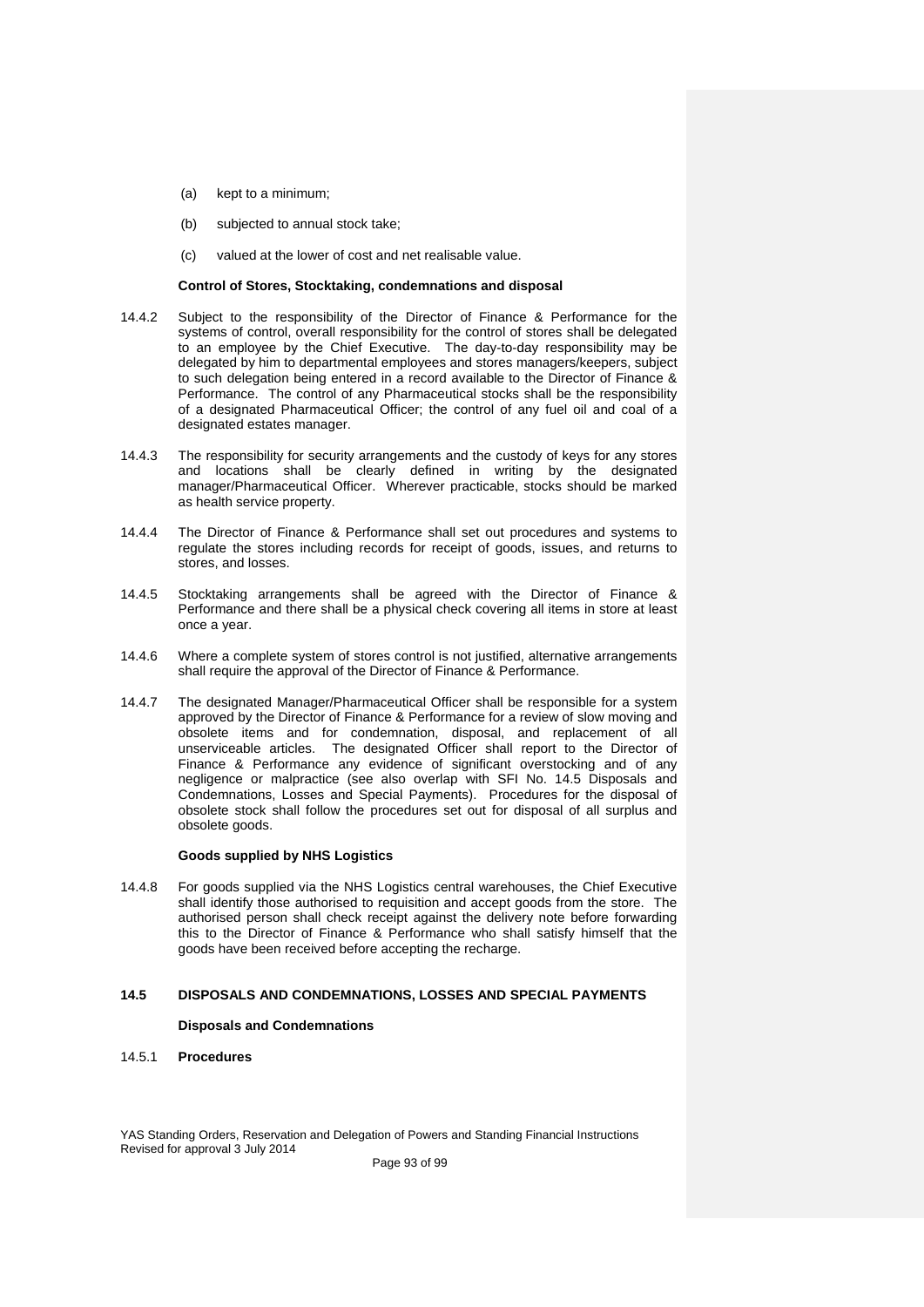The Director of Finance & Performance must prepare detailed procedures for the disposal of assets including condemnations, and ensure that these are notified to managers.

- 14.5.2 When it is decided to dispose of a Trust asset, the Head of Department or authorised deputy will determine and advise the Director of Finance & Performance of the estimated market value of the item, taking account of professional advice where appropriate.
- 14.5.3 All unserviceable articles shall be:
	- (a) condemned or otherwise disposed of by an employee authorised for that purpose by the Director of Finance & Performance;
	- (b) recorded by the Condemning Officer in a form approved by the Director of Finance & Performance which will indicate whether the articles are to be converted, destroyed or otherwise disposed of. All entries shall be confirmed by the countersignature of a second employee authorised for the purpose by the Director of Finance & Performance.
- 14.5.4 The Condemning Officer shall satisfy himself as to whether or not there is evidence of negligence in use and shall report any such evidence to the Director of Finance & Performance who will take the appropriate action.

# **Losses and Special Payments**

# **Procedures**

- 14.5.5 The Director of Finance & Performance must prepare procedural instructions on the recording of and accounting for condemnations, losses, and special payments.
- 14.5.6 Any employee or officer discovering or suspecting a loss of any kind must either immediately inform their head of department, who must immediately inform the Chief Executive and the Director of Finance & Performance or inform an officer charged with responsibility for responding to concerns involving loss. This officer will then appropriately inform the Director of Finance & Performance and/or Chief Executive. Where a criminal offence is suspected, the Director of Finance & Performance must immediately inform the police if theft or arson is involved. In cases of fraud and corruption or of anomalies which may indicate fraud or corruption, the Director of Finance & Performance must inform the relevant LCFS and CFSMS regional team in accordance with Secretary of State for Health's **Directions**

The Director of Finance & Performance must notify the Counter Fraud and Security Management Services (CFSMS) and the External Auditor of all frauds.

- 14.5.7 Where the loss exceeds £1,000 a 'Losses and Special Payments Checklist' must be completed in full and returned, with the Losses report/claim, to the Director of Finance & Performance.
- 14.5.8 For losses apparently caused by theft, arson, neglect of duty or gross carelessness, except if trivial, the Director of Finance & Performance must immediately notify:
	- (a) the Board,
	- (b) the External Auditor.
- 14.5.9 Within limits delegated to it by the Department of Health, the Board shall approve the writing-off of losses.

YAS Standing Orders, Reservation and Delegation of Powers and Standing Financial Instructions Revised for approval 3 July 2014

Page 94 of 99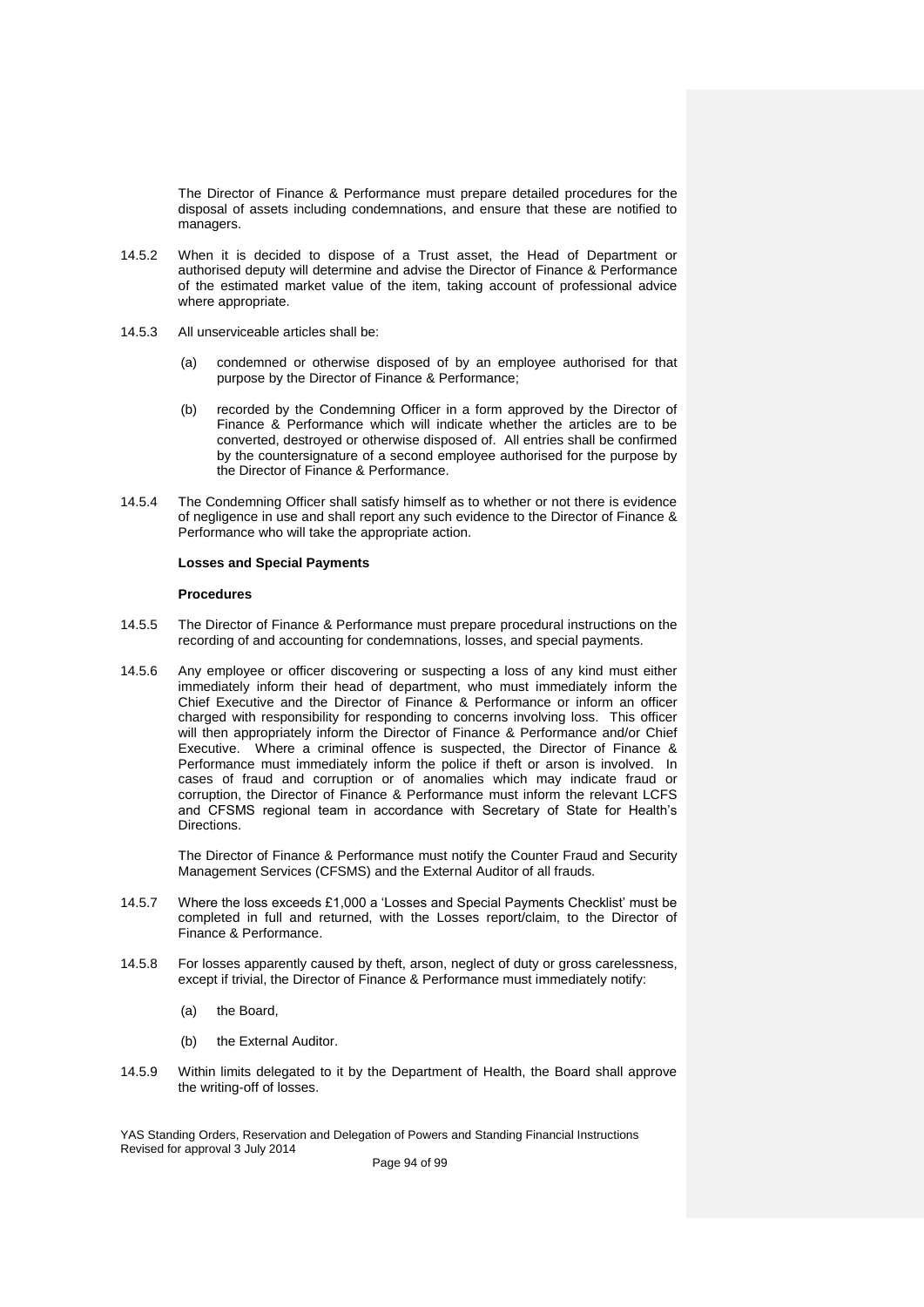- 14.5.10 The Director of Finance & Performance shall be authorised to take any necessary steps to safeguard the Trust's interests in bankruptcies and company liquidations.
- 14.5.11 For any loss, the Director of Finance & Performance should consider whether any insurance claim can be made.
- 14.5.12 The Director of Finance & Performance shall maintain a Losses and Special Payments Register in which write-off action is recorded.
- 14.5.13 No special payments exceeding delegated limits shall be made without the prior approval of the Department of Health.
- 14.5.14 All losses and special payments must be reported to the Audit Committee at every meeting.

# **14.6 INFORMATION TECHNOLOGY**

#### **Responsibilities and duties of the Director of Finance & Performance**

- 14.6.1 The Director of Finance & Performance, who is responsible for the accuracy and security of the computerised financial data of the Trust, shall:
	- (a) devise and implement any necessary procedures to ensure adequate (reasonable) protection of the Trust's data, programs and computer hardware for which the Director is responsible from accidental or intentional disclosure to unauthorised persons, deletion or modification, theft or damage, having due regard for the Data Protection Act 1998;
	- (b) ensure that adequate (reasonable) controls exist over data entry, processing, storage, transmission and output to ensure security, privacy, accuracy, completeness, and timeliness of the data, as well as the efficient and effective operation of the system;
	- (c) ensure that adequate controls exist such that the computer operation is separated from development, maintenance and amendment;
	- (d) ensure that an adequate management (audit) trail exists through the computerised system and that such computer audit reviews as the Director may consider necessary are being carried out.
- 14.6.2 The Director of Finance & Performance shall need to ensure that new financial systems and amendments to current financial systems are developed in a controlled manner and thoroughly tested prior to implementation. Where this is undertaken by another organisation, assurances of adequacy must be obtained from them prior to implementation.
- 14.6.3 The Director of Corporate Affairs shall publish and maintain a Freedom of Information (FOI) Publication Scheme, or adopt a model Publication Scheme approved by the information Commissioner. A Publication Scheme is a complete guide to the information routinely published by a public authority. It describes the classes or types of information about our Trust that we make publicly available.

# **Responsibilities and duties of other Directors and Officers in relation to computer systems of a general application**

14.6.4 In the case of computer systems which are proposed General Applications (i.e. normally those applications which the majority of Trust's in the Region wish to sponsor jointly) all responsible directors and employees will send to the Director of Finance & Performance:

YAS Standing Orders, Reservation and Delegation of Powers and Standing Financial Instructions Revised for approval 3 July 2014

Page 95 of 99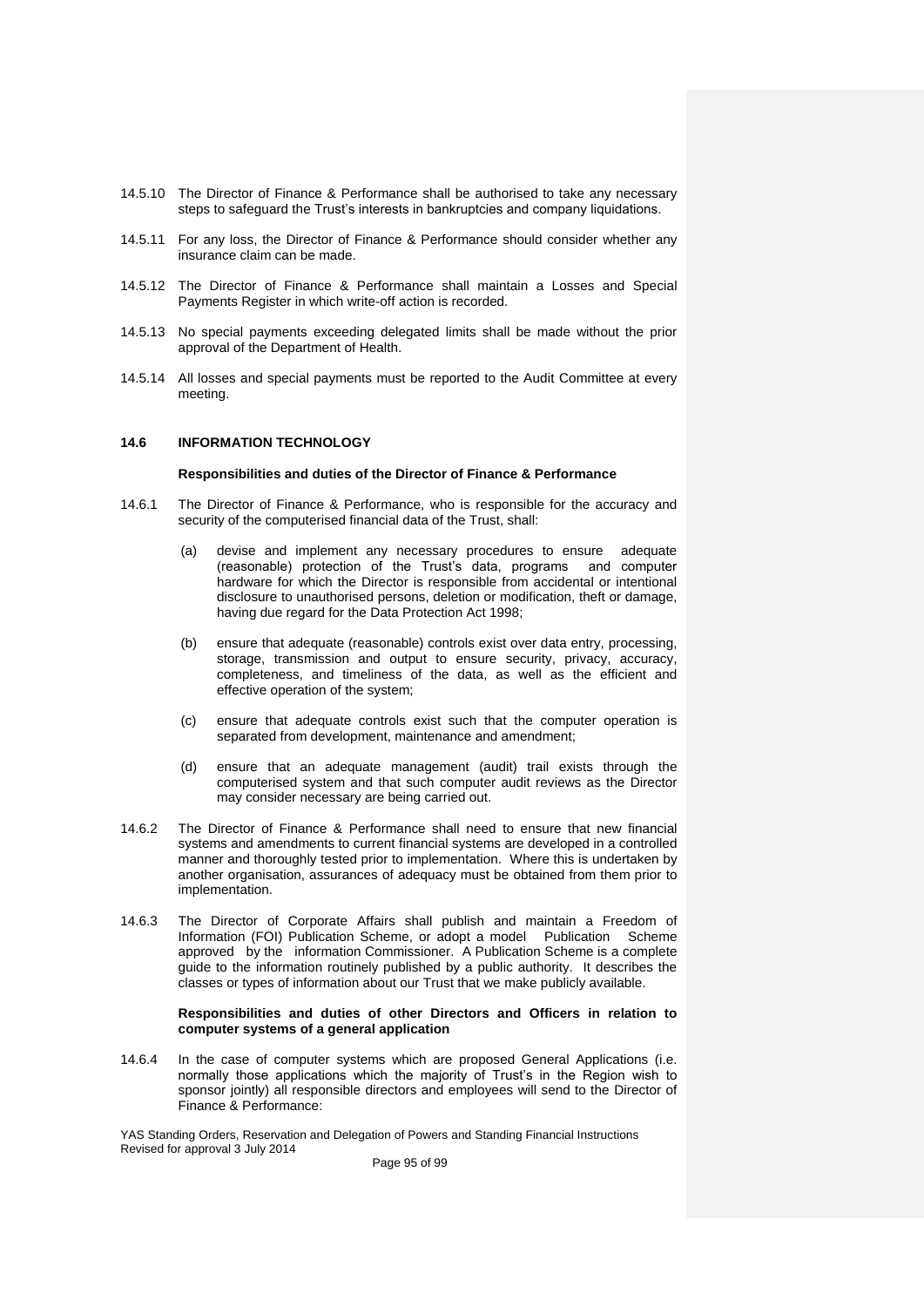- (a) details of the outline design of the system;
- (b) in the case of packages acquired either from a commercial organisation, from the NHS, or from another public sector organisation, the operational requirement.

#### **Contracts for Computer Services with other health bodies or outside agencies**

- 14.6.5 The Director of Finance & Performance shall ensure that contracts for computer services for financial applications with another health organisation or any other agency shall clearly define the responsibility of all parties for the security, privacy, accuracy, completeness, and timeliness of data during processing, transmission and storage. The contract should also ensure rights of access for audit purposes.
- 14.6.6 Where another health organisation or any other agency provides a computer service for financial applications, the Director of Finance & Performance shall periodically seek assurances that adequate controls are in operation.

# **Risk Assessment**

14.6.7 The Director of Finance & Performance shall ensure that risks to the Trust arising from the use of IT are effectively identified and considered and appropriate action taken to mitigate or control risk. This shall include the preparation and testing of appropriate disaster recovery plans.

#### **Requirements for Computer Systems which have an impact on corporate financial systems**

- 14.6.8 Where computer systems have an impact on corporate financial systems the Director of Finance & Performance shall need to be satisfied that:
	- (a) systems acquisition, development and maintenance are in line with corporate policies such as an Information Technology Strategy;
	- (b) data produced for use with financial systems is adequate, accurate, complete and timely, and that a management (audit) trail exists;
	- (c) Director of Finance & Performance staff has access to such data;
	- (d) such computer audit reviews as are considered necessary are being carried out.

# **14.7 PATIENTS' PROPERTY**

- 14.7.1 The Trust has a responsibility to provide safe custody for money and other personal property (hereafter referred to as "property") handed in by patients, in the possession of unconscious or confused patients.
- 14.7.2 The Chief Executive is responsible for ensuring that patients or their guardians, as appropriate, are informed by:
	- notices and information booklets; *(notices are subject to sensitivity guidance)*
	- the oral advice of ambulance staff.

that the Trust will not accept responsibility or liability for patients' property.

14.7.3 The Director of Finance & Performance must provide detailed written instructions on the collection, custody, investment, recording, safekeeping, and disposal of patients'

YAS Standing Orders, Reservation and Delegation of Powers and Standing Financial Instructions Revised for approval 3 July 2014

Page 96 of 99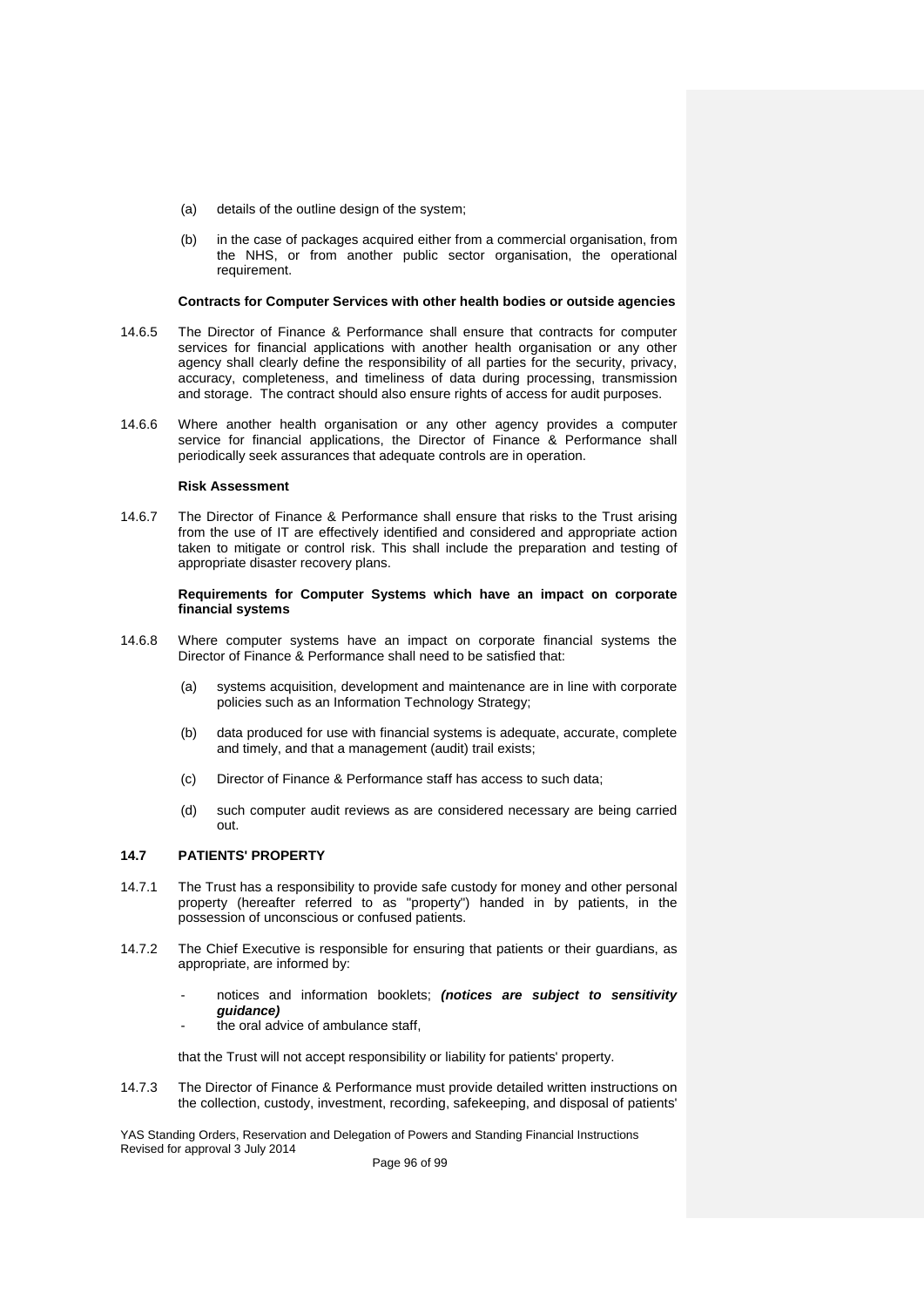property for all staff whose duty is to administer, in any way, the property of patients. Due care should be exercised in the management of a patient's money in order to maximise the benefits to the patient.

- 14.7.4 Where Department of Health instructions require the opening of separate accounts for patients' moneys, these shall be opened and operated under arrangements agreed by the Director of Finance & Performance.
- 14.7.5 In all cases where property of a deceased patient is of a total value in excess of £5,000 (or such other amount as may be prescribed by any amendment to the Administration of Estates, Small Payments, Act 1965), the production of Probate or Letters of Administration shall be required before any of the property is released. Where the total value of property is £5,000 or less, forms of indemnity shall be obtained.
- 14.7.6 Staff should be informed, on appointment, by the appropriate departmental or senior manager of their responsibilities and duties for the administration of the property of patients.
- 14.7.7 Where patients' property or income is received for specific purposes and held for safekeeping the property or income shall be used only for that purpose, unless any variation is approved by the donor or patient in writing.

# **14.8 FUNDS HELD ON TRUST**

# **Corporate Trustee**

- (1) Section A outlines the Trust's responsibilities as a corporate trustee for the management of funds it holds on trust, along with SFI 4.6.5 that defines the need for compliance with Charities Commission latest guidance and best practice.
- (2) The discharge of the Trust's corporate trustee responsibilities are distinct from its responsibilities for exchequer funds and may not necessarily be discharged in the same manner, but there must still be adherence to the overriding general principles of financial regularity, prudence and propriety. Trustee responsibilities cover both charitable and non-charitable purposes.

The Director of Finance & Performance shall ensure that each trust fund which the Trust is responsible for managing is managed appropriately with regard to its purpose and to its requirements.

# **Accountability to Charity Commission and Secretary of State for Health**

- (1) The trustee responsibilities must be discharged separately and full recognition given to the Trust's dual accountabilities to the Charity Commission for charitable funds held on trust and to the Secretary of State for all funds held on trust.
- (2) The Schedule of Matters Reserved to the Board and the Scheme of Delegation make clear where decisions regarding the exercise of discretion regarding the disposal and use of the funds are to be taken and by whom. All Trust Board members and Trust officers must take account of that guidance before taking action.

# **Applicability of Standing Financial Instructions to funds held on Trust**

(1) In so far as it is possible to do so, most of the sections of these Standing Financial Instructions will apply to the management of funds held on trust.

YAS Standing Orders, Reservation and Delegation of Powers and Standing Financial Instructions Revised for approval 3 July 2014

Page 97 of 99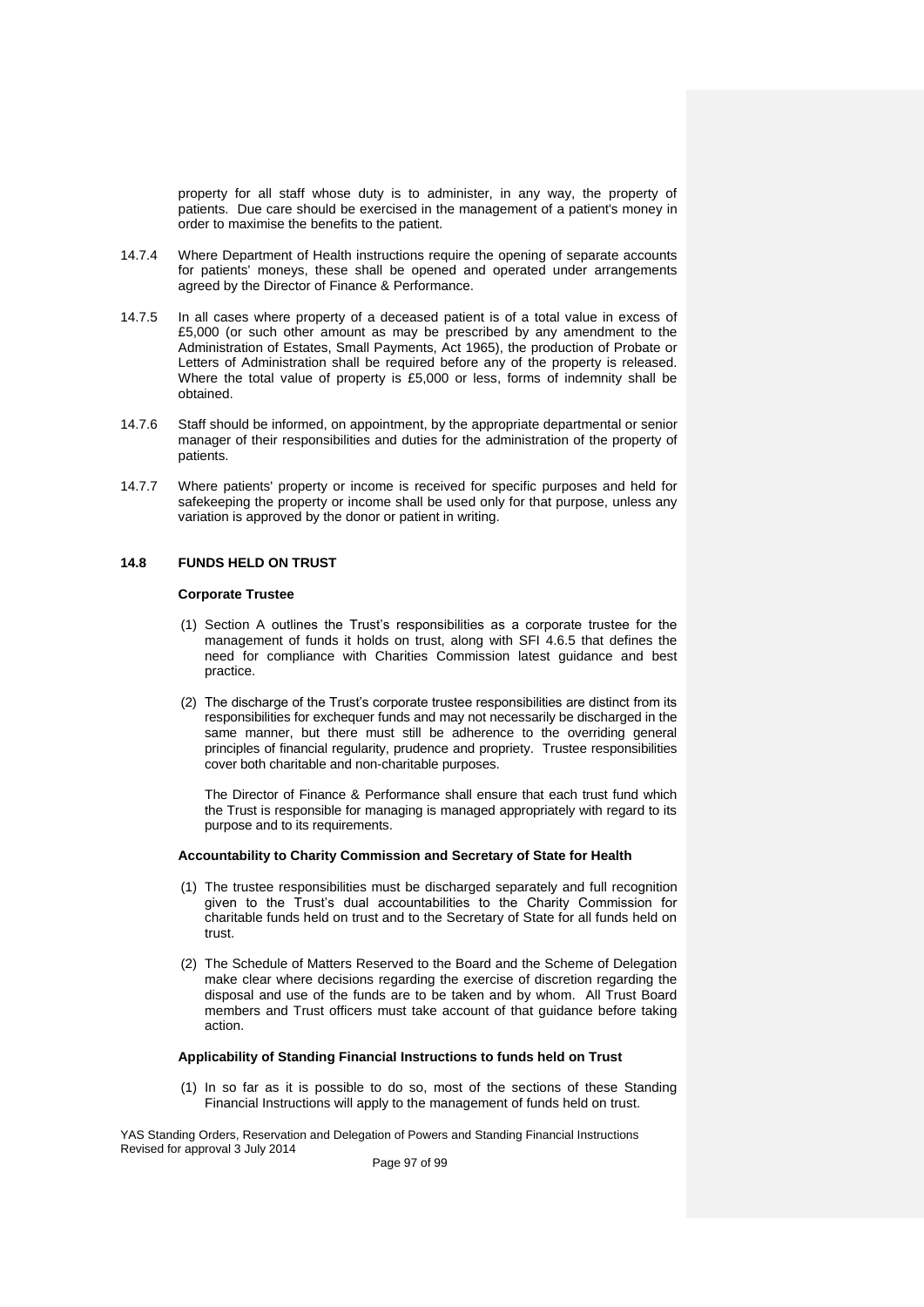(2) The over-riding principle is that the integrity of each Trust must be maintained and statutory and Trust obligations met. Materiality must be assessed separately from Exchequer activities and funds.

# **14.9 ACCEPTANCE OF GIFTS BY STAFF**

The Director of Finance & Performance shall ensure that all staff is made aware of the Trust policy on acceptance of gifts and other benefits in kind by staff. This policy follows the guidance contained in the Department of Health circular HSG (93) 5 'Standards of Business Conduct for NHS Staff' and is also deemed to be an integral part of these Standing Orders and Standing Financial Instructions (see overlap with SO 5.6).

# **14.10 RETENTION OF RECORDS**

The Chief Executive shall be responsible for maintaining archives for all records required to be retained in accordance with Department of Health guidelines.

The records held in archives shall be capable of retrieval by authorised persons.

Records held in accordance with latest Department of Health guidance shall only be destroyed at the express instigation of the Chief Executive. Detail shall be maintained of records so destroyed.

# **14.11 RISK MANAGEMENT AND INSURANCE**

# **Programme of Risk Management**

14.11.1 The Chief Executive shall ensure that the Trust has a programme of risk management, in accordance with current Department of Health assurance framework requirements, which must be approved and monitored by the Board.

The programme of risk management shall include:

- a) a process for identifying and quantifying risks and potential liabilities;
- b) engendering among all levels of staff a positive attitude towards the control of risk;
- c) management processes to ensure all significant risks and potential liabilities are addressed including effective systems of internal control, cost effective insurance cover, and decisions on the acceptable level of retained risk;
- d) risk treatment plans to offset the impact of adverse events;
- e) audit arrangements including; Internal Audit, clinical audit, health and safety review;
- f) a clear indication of which risks shall be insured;
- g) arrangements to review the Risk Management and Assurance programme.
- 14.11.2 The existence, integration and evaluation of the above elements will assist in providing a basis to make a Statement on the effectiveness of Internal Control as part of the Annual Assurance Statement and within the Annual Report and Accounts as required by current Department of Health guidance.

# **Insurance: Risk Pooling Schemes administered by NHSLA**

YAS Standing Orders, Reservation and Delegation of Powers and Standing Financial Instructions Revised for approval 3 July 2014

Page 98 of 99